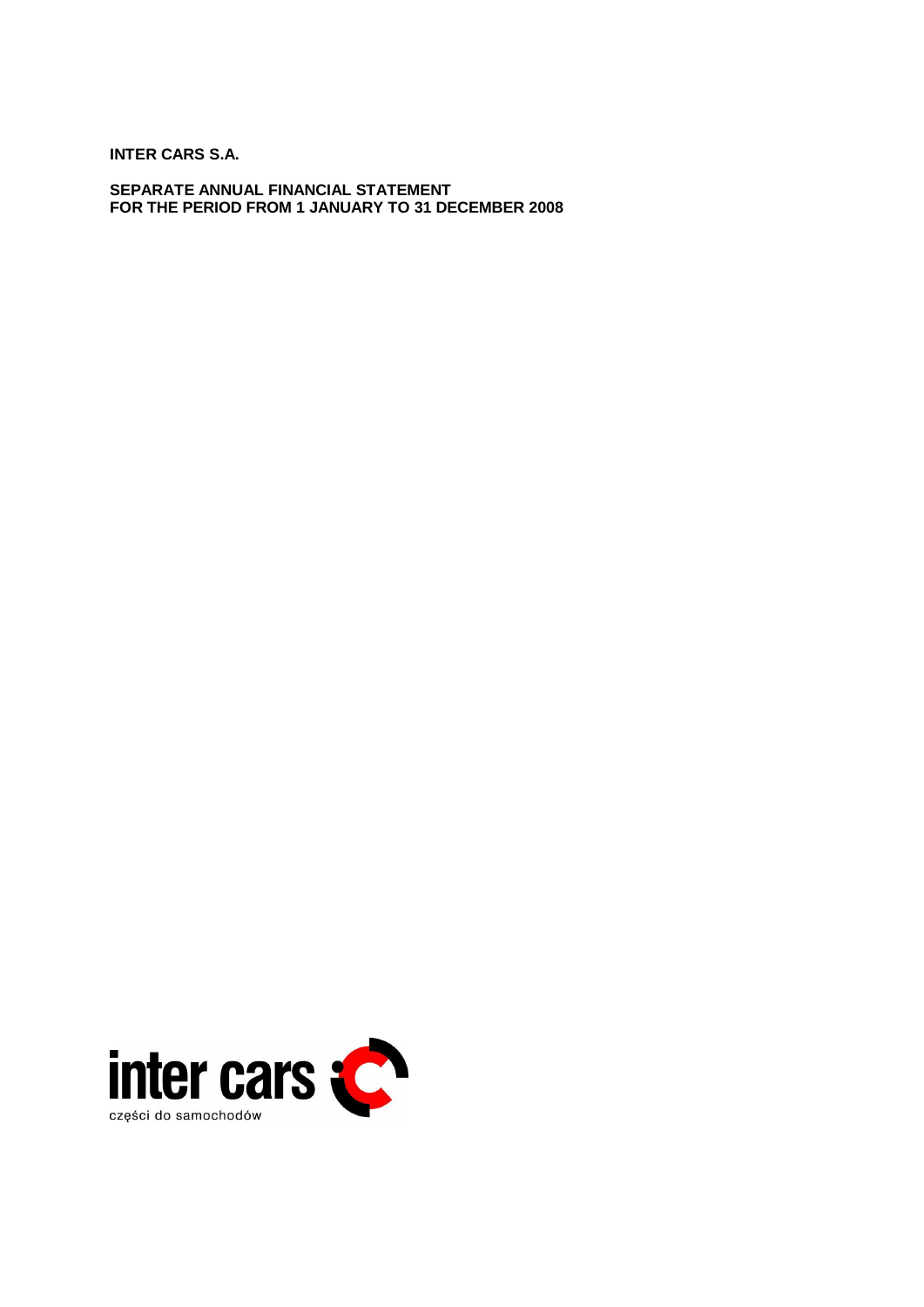# **TABLE OF CONTENTS**

| PARTI          | OPINION ON AUDIT OF THE ANNUAL FINANCIAL STATEMENT 2 |  |
|----------------|------------------------------------------------------|--|
| <b>PART II</b> | SEPARATE FINANCIAL STATEMENT FOR THE PERIOD OF       |  |
|                |                                                      |  |
| PART IV        | REPORT OF AUDIT OF THE ANNUAL FINANCIAL STATEMENT 99 |  |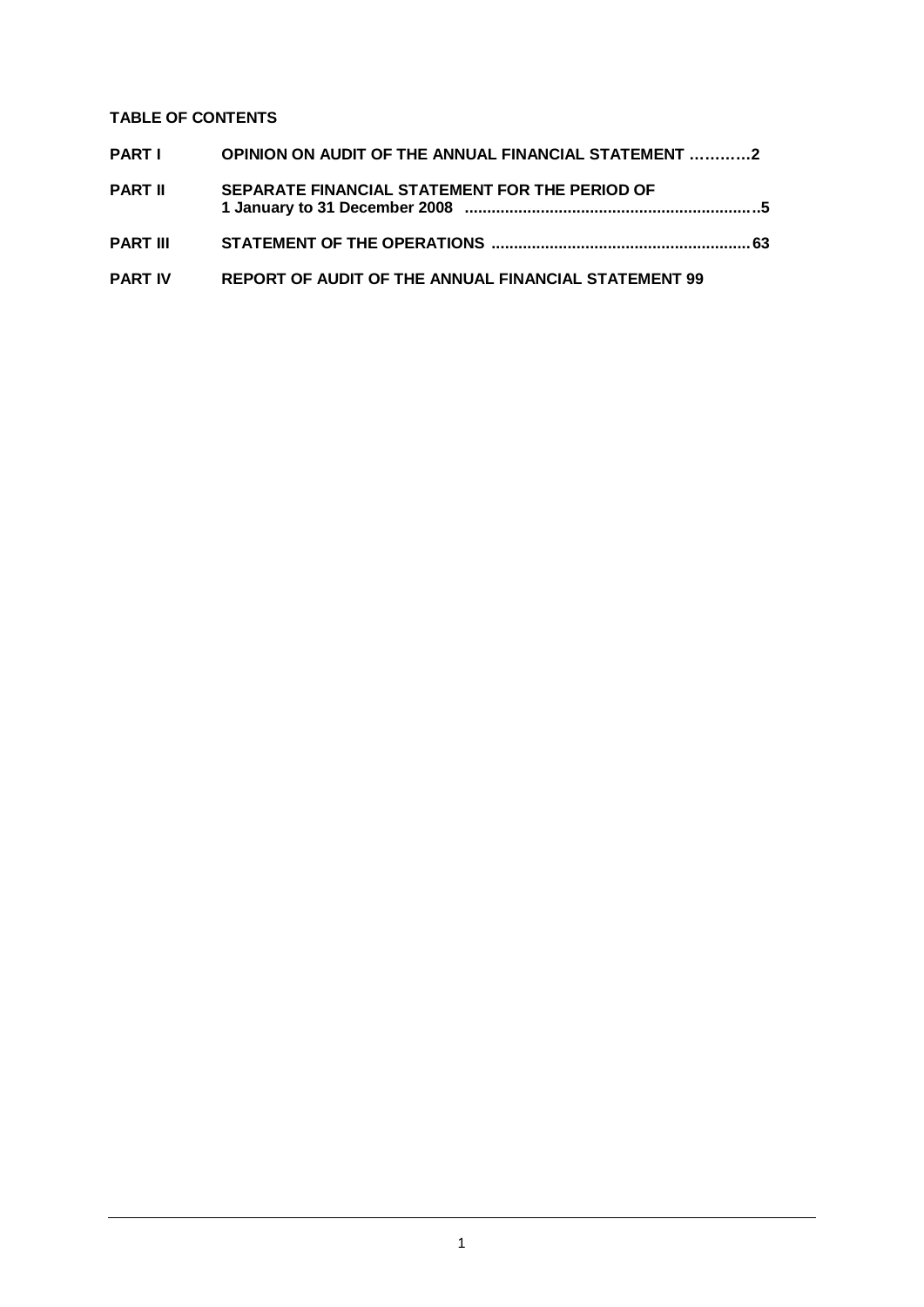# **OPINION OF THE INDEPENDENT CHARTERED AUDITOR**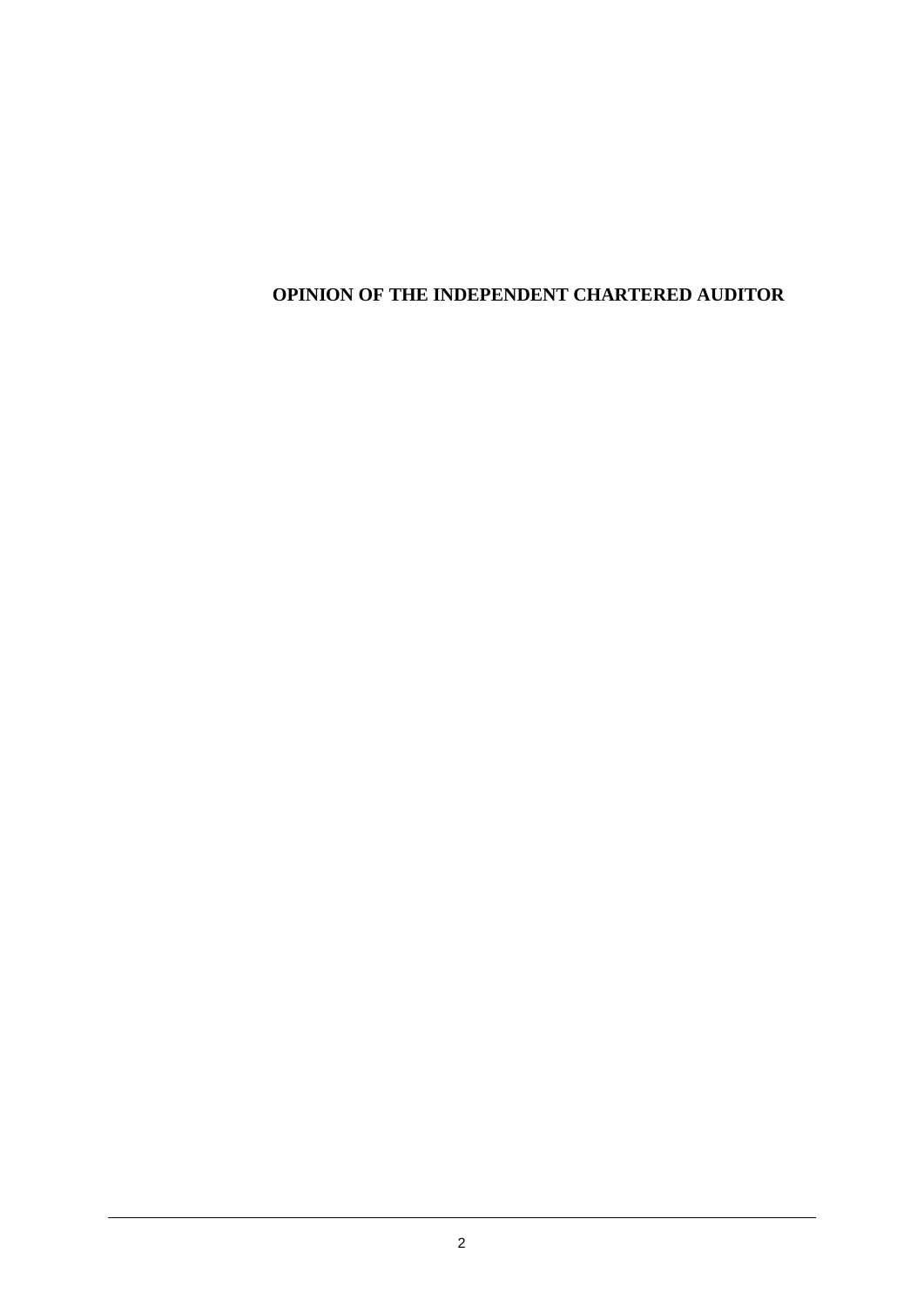# **OPINION OF THE INDEPENDENT CHARTERED AUDITOR**

# *For General Meeting of Inter Cars S.A.*

We have audited the accompanying separate financial statement of Inter Cars S.A. with its registered seat in Warsaw, at ul. Powsińska 64 ("the Company") which consists of the statement of financial position drawn up as at 31 December 2008, which presents the amount of 1,185,592,000 Polish zlotys, the statement of profit and loss for the financial year ending on that day, which presents the amount of 22,912,000 Polish zlotys of net profit, the statement of changes in equity for the financial year ending on that day, which presents an increase of equity with the amount of 244,405,000 Polish zlotys, the statement of cash flows for the financial year ending on that day, which presents a decrease of cash assets by amount of 393,000 Polish zlotys and explanatory information on the adopted accounting principles and other additional explanatory information.

# *Responsibility of the Board of Directors*

The Company's Board of Directors is responsible for the correctness of ledgers and the preparation and a reliable presentation of this separate financial statement pursuant to International Financial Reporting Standards which have been approved by the European Union and other valid regulations. This responsibility covers: designing, implementing and maintaining internal control related to preparing and a reliable presentation of financial statements free from irregularities arising in consequence of purposeful actions or errors, the selection and the application of relevant accounting principles, as well as making accounting estimates respective to arising circumstances.

# *Responsibility of Chartered Auditor*

Our task, on the basis of the conducted audit, is to express an opinion on this separate financial statement and the correctness of ledgers being the basis for its preparation. We conducted our audit of separate financial statement according to section 7 of Accounting Act dated 29 September 1994 (Official Journal of 2009, no 76 item 694 with amendments) ("the Accounting Act"), the ethical norms and regulations of chartered auditor's work issued by the National Board of Chartered Auditors in Poland and International Standards of Auditing. These regulations impose upon us the obligation to act pursuant to the principles of ethics and plan the audit in such a manner so as to obtain a rational confidence that the financial statement and ledgers being the basis for its preparation are free from essential irregularities.

Audit consists in carrying out procedures aiming at obtaining audit evidence concerning the amounts and information disclosed in the financial statement. The selection of the audit procedures depends on our judgment, including assessment of the risk of material irregularity of financial statement as a result of deliberate actions or errors. When conducting the assessment of this risk, we take into account internal control related to preparation and reliable presentation of the financial statement in order to plan audit procedures adequate to the circumstances, rather than to express opinion on the effectiveness of internal control actions in the entity. The audit also covers the assessment of the relevance of the applied accounting principles, the justified character of estimates made by the Board of Directors and the assessment of the overall presentation of the financial statement.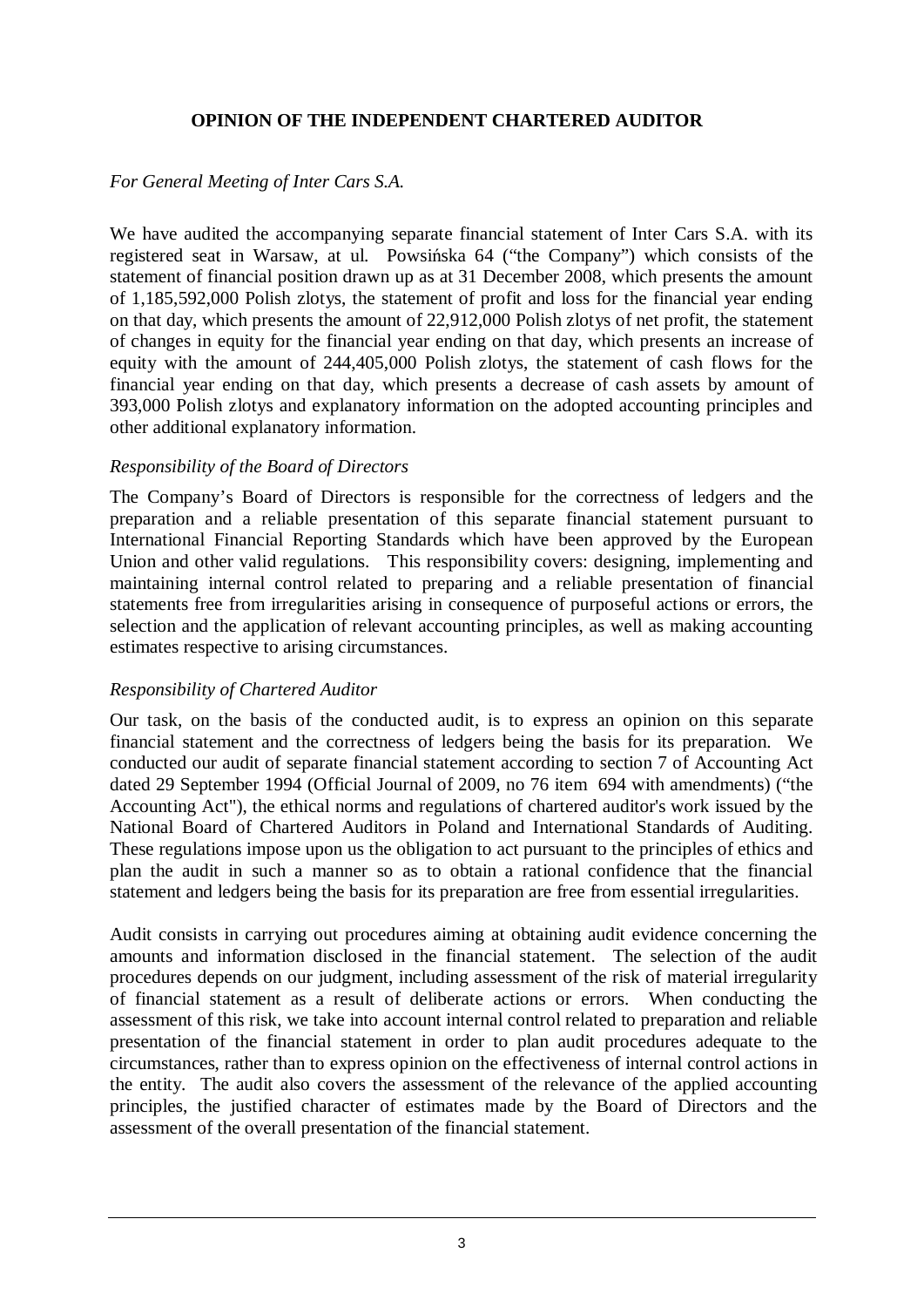We believe that the audit evidence obtained by us is sufficient and appropriate basis to express our opinion on the audit.

# *Opinion*

In our opinion, the attached separate financial statement of Inter Cars S.A. presents assets and financial position in the Company as at 31 December 2008, the financial result and cash flows for the financial year ending on that day in a clear and reliable manner. It has been prepared in all material aspects pursuant to International Financial Reporting Standards which have been approved by the European Union, it complies with legal regulations and provisions of the Company's Articles of Association affecting the content of the separate financial statement and it has been drawn up on the basis of ledgers kept correctly in all significant aspects.

# *Other issues*

As required under the Accounting Act, we also report that the report on the Company's activities includes, in all material respects, the information required by article 49 of the Accounting Act and the Resolution of the Ministry of Finance of 19 February 2009 on current and periodical information provided by issuers of securities and the conditions for recognition as equivalent of information required by legal regulations of a state not being a member state (Official Journal of 2009, No 33 item 259 with amendments) and the information is consistent with the separate financial statement.

# ....................................................... ......................................................

Chartered Auditor no. 11505/8222 Jedrzej Szalacha

For KPMG Audyt Sp. z o.o. ul. Chłodna 51, 00-867 Warsaw Chartered Auditor no. 90048/7421 Mirosáaw Matusik, Board Member

27 April 2009 Warsaw, Poland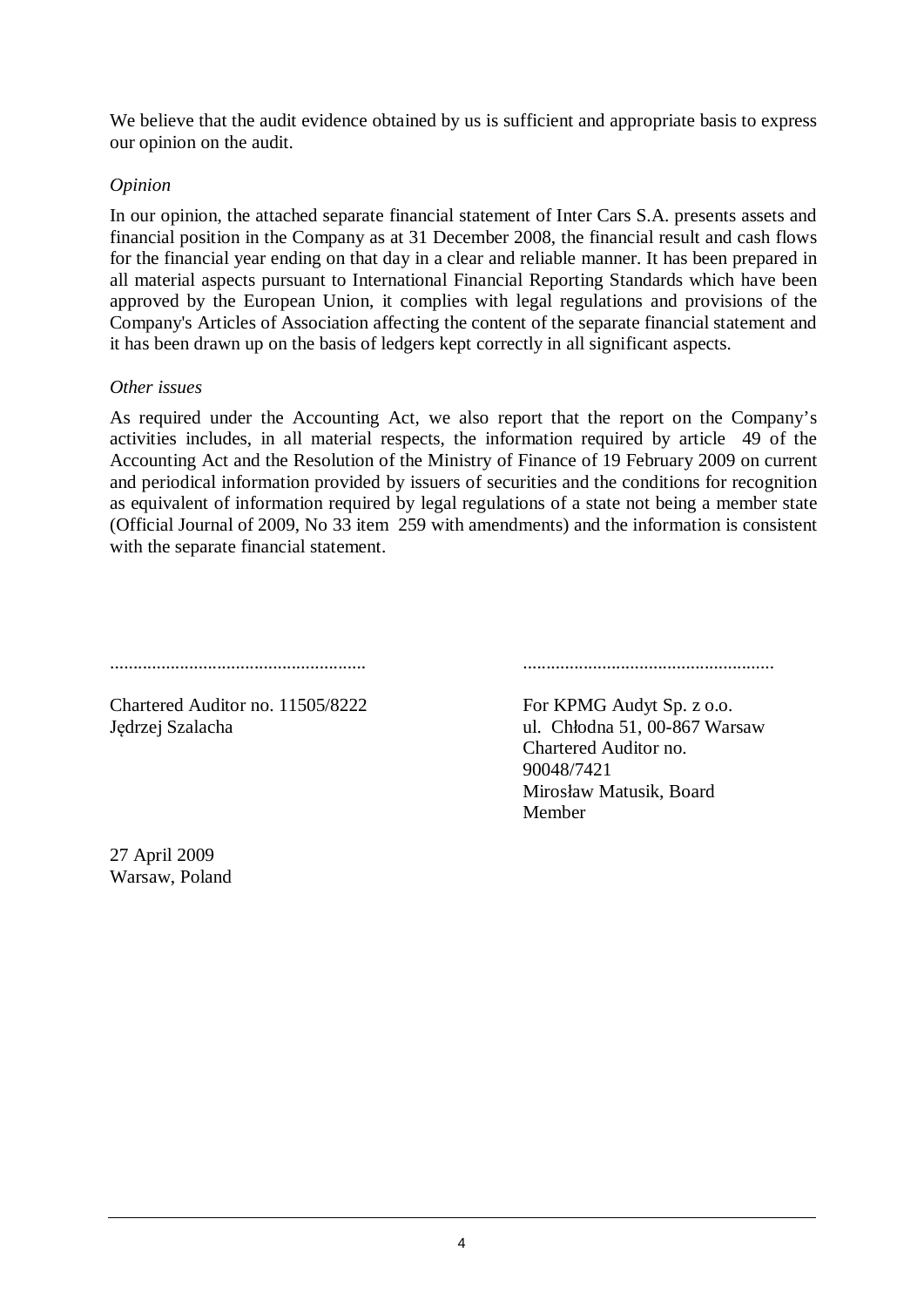## **PART II**

# SEPARATE FINANCIAL STATEMENT FOR THE PERIOD OF 1 January to 31 December 2008

| 1.              |                                                                            |
|-----------------|----------------------------------------------------------------------------|
| 2.              |                                                                            |
| 3.              |                                                                            |
| 4.              |                                                                            |
| 5.              |                                                                            |
| 6.              |                                                                            |
| 7.              |                                                                            |
| 8.              |                                                                            |
| 9.              |                                                                            |
| 10 <sub>1</sub> |                                                                            |
| 11.             |                                                                            |
|                 |                                                                            |
|                 |                                                                            |
|                 |                                                                            |
|                 |                                                                            |
| 1.              |                                                                            |
| 2.              |                                                                            |
| 3.              |                                                                            |
| 4.              |                                                                            |
| 5.              |                                                                            |
| 6.              |                                                                            |
| 7.              |                                                                            |
| 8.              |                                                                            |
| 9.              |                                                                            |
| 10 <sub>1</sub> |                                                                            |
| 11.             |                                                                            |
| 12.             |                                                                            |
| 13.             |                                                                            |
| 14.             |                                                                            |
| 15.             |                                                                            |
| 16.             | Liabilities due to deliveries and services and other liabilities           |
| 17.             |                                                                            |
| 18.             |                                                                            |
| 19.             |                                                                            |
| 20.             |                                                                            |
| 21.             |                                                                            |
| 22.             |                                                                            |
| 23.             |                                                                            |
| 24.             |                                                                            |
| 25.             |                                                                            |
| 26.             |                                                                            |
| 27.             |                                                                            |
| 28.             |                                                                            |
| 29.             | Contingent liabilities and non-reported liabilities on concluded contracts |
| 30.             |                                                                            |
| 31.             |                                                                            |
| 32.             |                                                                            |
| 33.             |                                                                            |
| 34.             |                                                                            |
| 35.             |                                                                            |
| 36.             |                                                                            |
| 37.             |                                                                            |
|                 |                                                                            |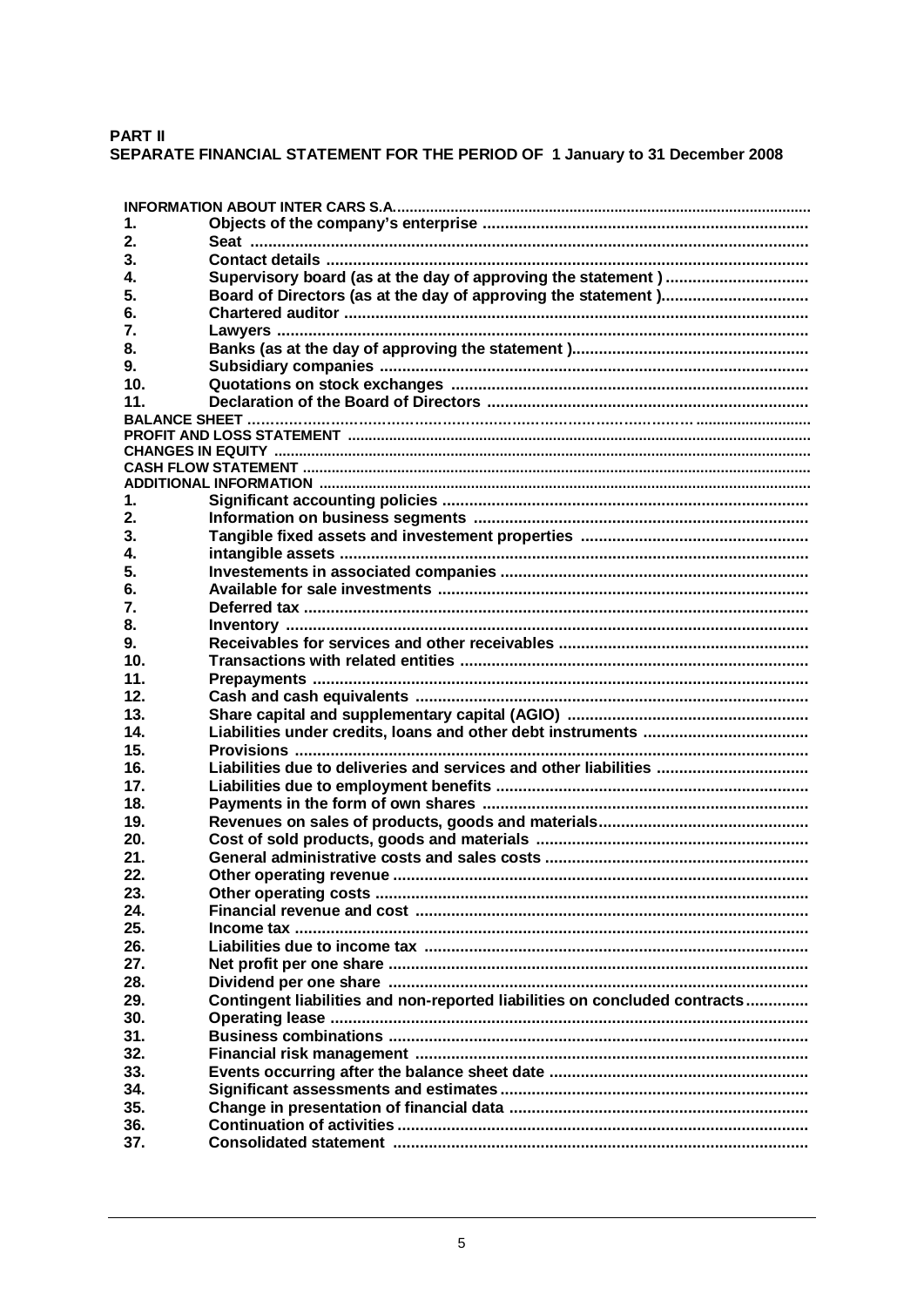*(in PLN thousands)* 

### **INFORMATION ON INTER CARS S.A.**

### **1. Objects of the company's enterprise**

The basic activities of Inter Cars Spółka Akcyjna ("Inter Cars") covers import and distribution of spare parts for passenger vehicles and utility vehicles.

### **2. The registered office**

ul Powsińska 64 02-903 Warsaw Poland *Central Warehouse:*  ul. Gdańska 15 05-152 Czosnów nearby Warsaw

## **3. Contact details**

Phone (+48-22) 714 19 16 fax (+49-22) 714 19 18 bzarzadu@intercars.com.pl relacje.inwestorskie@intercars.com.pl www.intercars.com.pl

## **4. Supervisory Board (as at the day of approving the financial statement)**

Andrzej Oliszewski, the Chairman Jolanta Oleksowicz-Bugajewska Maciej Oleksowicz Michaá Marczak Jacek Klimczak

# **5. Board of Directors (as at the day of approving the financial statement)**

Krzysztof Oleksowicz, the President Robert Kierzek, Deputy President Krzysztof Soszyński, Deputy President Wojciech Milewski Piotr Kraska

# **6. Chartered Auditor**

KPMG Audyt Sp. z o.o. ul. Chłodna 51 00-867 Warsaw

### **7. Lawyers**

W. Olewniczak i Doradcy Kancelaria Prawna Spółka Komandytowa ul. Marszałkowska 115 Warsaw Joanna Wasilewska & Partnerzy, Kancelaria Radców Prawnych, ul. Źródlana 11 a Poznań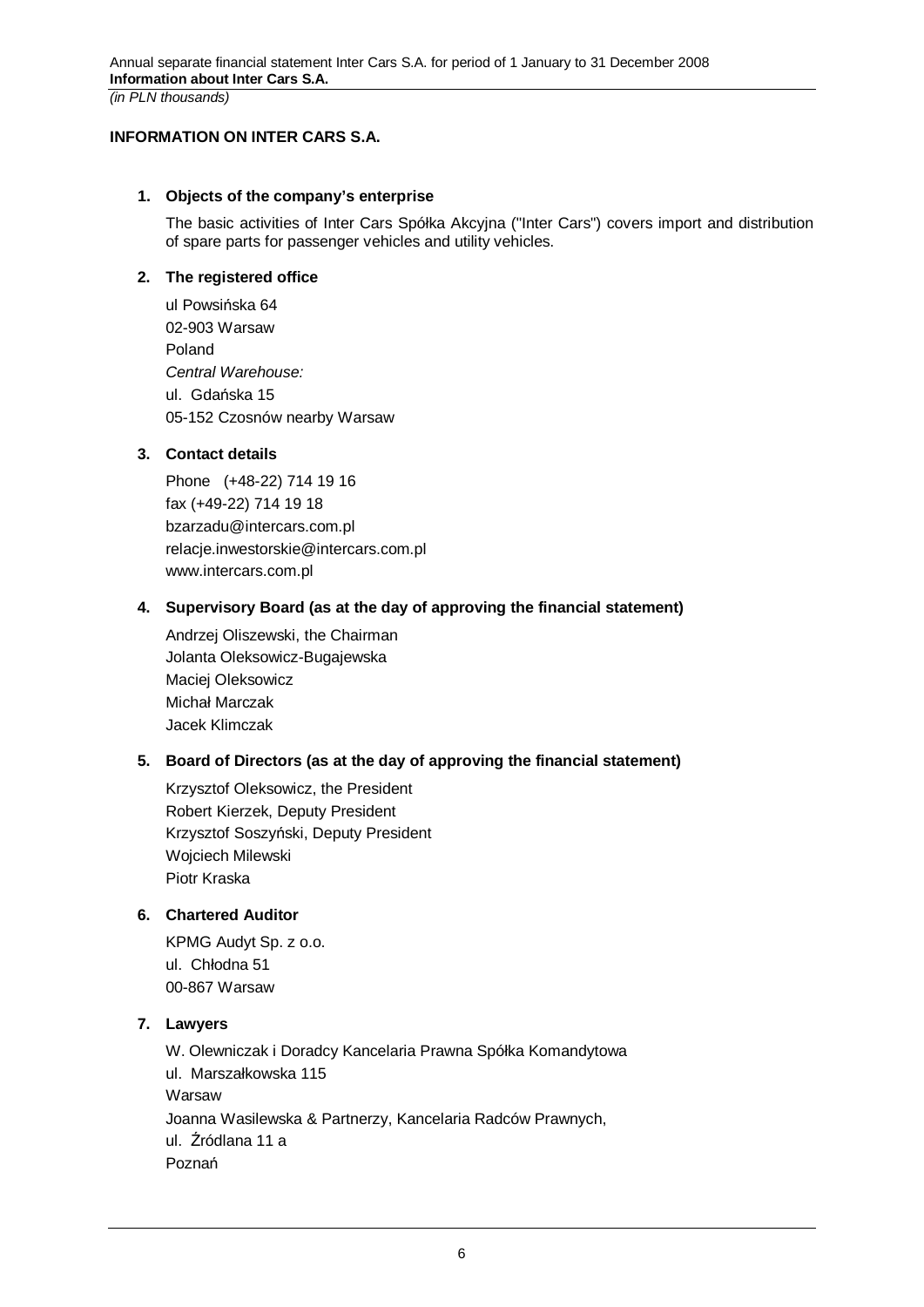### **8. Banks (as at the day of approving the financial statement)**

Bank Pekao S.A. ul. Grzybowska 53/57 00-950 Warszawa Bank Handlowy w Warszawie S.A. ul. Senatorska 16 00-923 Warszawa ING Bank Ślaski S.A.

Pl. Trzech Krzyży 10/14 00-499 Warszawa

Kredyt Bank S.A. ul. Kasprzaka 2/8 01-211 Warszawa

Bank Zachodni WBK S.A. ul. Rynek 9/11 50-950 Wrocáaw

ABN Amro S.A. ul. 1-go Sierpnia 8A 02-134 Warszawa

BRE Bank S.A. ul. Senatorska 18 00-950 Warszawa

Fortis Bank S.A. ul. Postepu 15 02-676 Warszawa

Raiffeisen Bank Polska S.A. ul. Piekna 20 00-549 Warszawa

**9. Subsidiary companies** 

**Inter Cars Ukraine** 

29009 Chmielnicki, Tołstego 1/1 Ukraine

**Inter Cars Ceska Republika**  Nowodworska 1010/14 142 01 Praga, Czechy

**Lauber Sp. z o.o.** 

ul. Portowa 35A 76-200 Słupsk

**Inter Cars Lietuva UAB**  J. Kubiliaus g. 18 Vilnius, Lithuania

#### **Inter Cars Romania s.r.l.**

Calea Baciului 87 400230 Cluj-Napoca, Romania **Feber Sp. z o.o.**  ul. Powsińska 64 02-903 Warszawa

**Q-Service Sp. z o.o.**  ul. Gdańska 15 05-152 Cząstków Mazowiecki

**Inter Cars Slovenská Republika s.r.o.**  Ivánska cesta 2 Bratislava, Slovakia

**IC Development&Finance Sp. z o.o.**  ul. Dorodna 33 03-195 Warszawa

As a result of the merger with JC Auto group, the Inter Cars group, since 29 February 2008, has also included:

### **ARMATUS Sp. z o.o.**

ul. Powsińska 64 02-903 Warszawa

**Inter Cars Hungaria kft** (formerly JC Auto Kereskedelmi Kft.) Klapka Utca 4

H-1134 Budapest, Hungary

**Inter Cars d.o.o**. ( formerly JC Auto d.o.o.) Radnička cesta 27 1000 Zagreb, Croatia

**5 STERNE FAHWERKSTECHNIK GMBH**  Storkower Str 175 10369 Berlin, Germany

**JC Auto s.r.o.**  Lazensky park 10, c.p. 329 735 03 Karvina - Darkom, the Czech Republic

**JC Auto S.A.**  Rue du Parc Industriel 3D 1440 Brain-le-Chateau, Belgium

**JC Auto s.r.l.**  Viale A.Doria 48/A 20124 Milan, Italy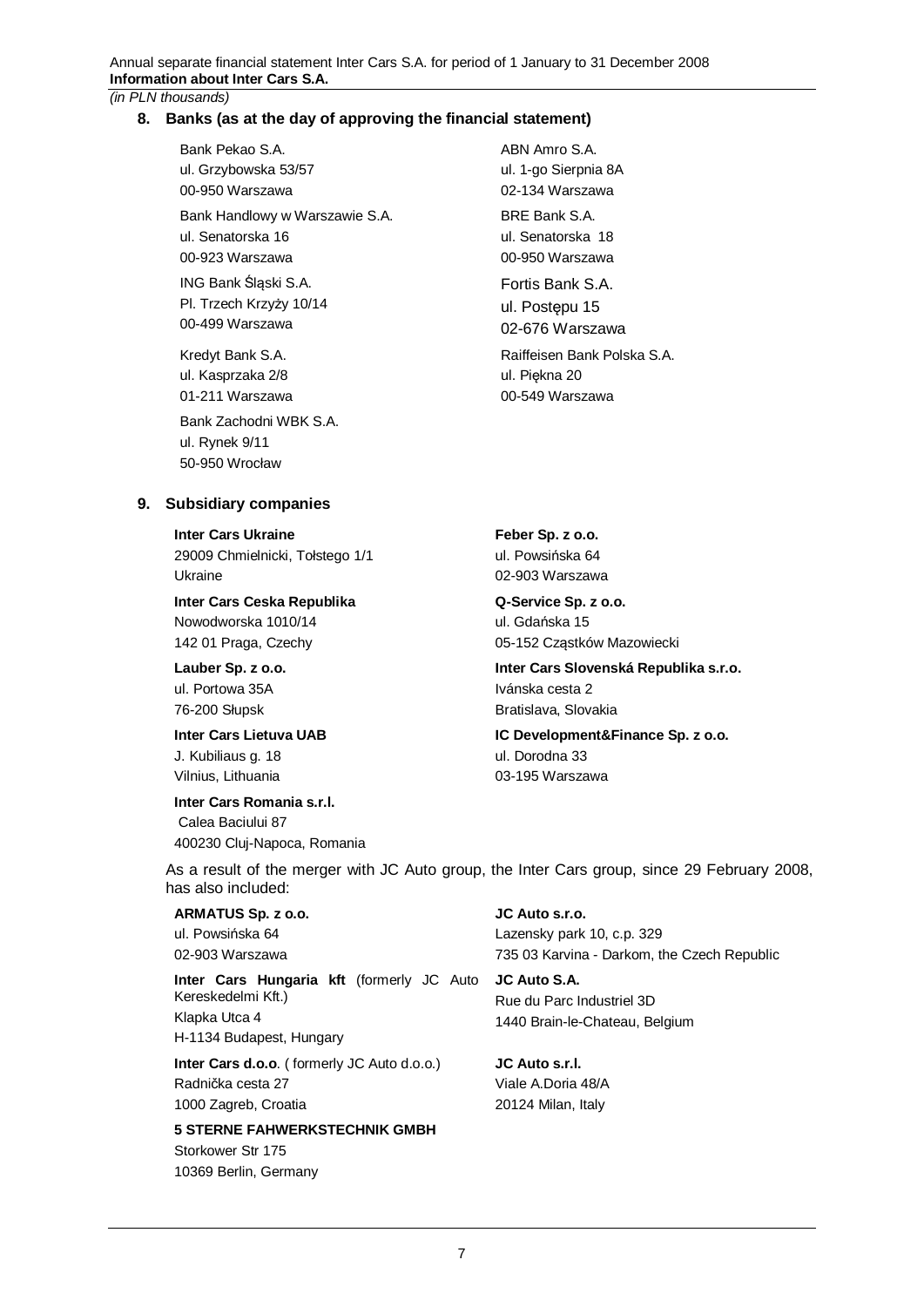Since 30 October 2008 the Company has had shares in SMiOC FRENOPLAST Bułhak i Cieślawski S.A. Korpele 75 12-100 Szczytno

### **10. Quotations on stock exchanges**

Shares in Inter Cars are quoted on the Warsaw Stock Exchange in the system of continuous trading.

### **11. Declaration of the Board of Directors of Inter Cars**

(1) To our best knowledge, the annual financial statement and comparable data have been drawn up according to International Financial Reporting Standards, which have been approved by the European Union. The statements reflect, in a true, reliable and clear manner, the assets and financial position of the Company and its financial result, and the annual statement of the Board of Directors of operations contains a true reflection of development and accomplishments, as well as situation of the Company, including description of basic risks and hazards.

(2) The entity authorized to audit financial statements, auditing the annual financial statement, has been selected as specified by law. This entity, as well as chartered auditors performing this review, met the conditions to issue an impartial and independent report on the review, in accordance with relevant regulations of the domestic law.

> **Krzysztof Oleksowicz**  President of the Management Board

**Robert Kierzek** 

Vice President of the Management Board

**Piotr Kraska**  Member of the Management Board **Krzysztof SoszyĔski** 

Vice President of the Management Board

**Wojciech Milewski** Member of the Management Board

**Warsaw, 27 April 2009.**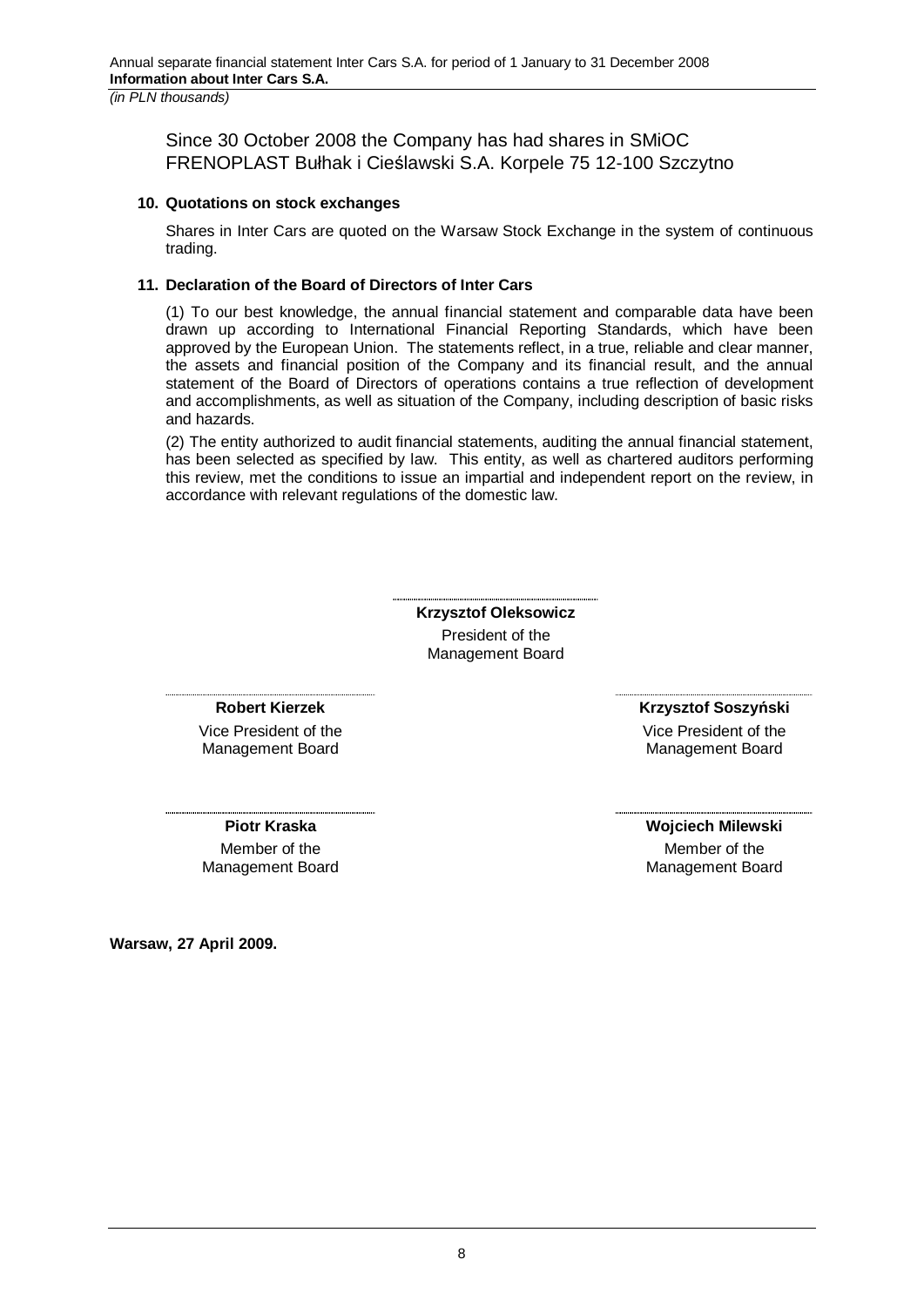# **BALANCE SHEET**

| (in thousands of PLN)                          | note | 31.12.2008 | 31.12.2007 |
|------------------------------------------------|------|------------|------------|
| <b>ASSETS</b>                                  |      |            |            |
| <b>Fixed assets</b>                            |      |            |            |
| Tangible fixed assets                          | 3    | 138 571    | 72 011     |
| Intangible assets                              | 4    | 149 916    | 7 0 0 0    |
| Investments in associated companies            | 5    | 37 240     | 30 876     |
| Available for sale investments                 | 6    | 43         | 43         |
| Investment properties                          | 3    | 2768       | 11 145     |
| Receivables                                    | 9    | 65 522     | 31 192     |
|                                                |      | 394 060    | 152 267    |
| <b>Current assets</b>                          |      |            |            |
| Inventory                                      | 8    | 471 098    | 411 522    |
| Receivables for services and other receivables | 9    | 305 582    | 188 934    |
| Income tax receivables                         | 9    | 214        |            |
| Prepayments                                    | 11   | 1858       | 1752       |
| Cash and cash equivalents                      | 12   | 12780      | 13 173     |
|                                                |      | 791 532    | 615 381    |
| TOTAL ASSETS                                   |      | 1 185 592  | 767 648    |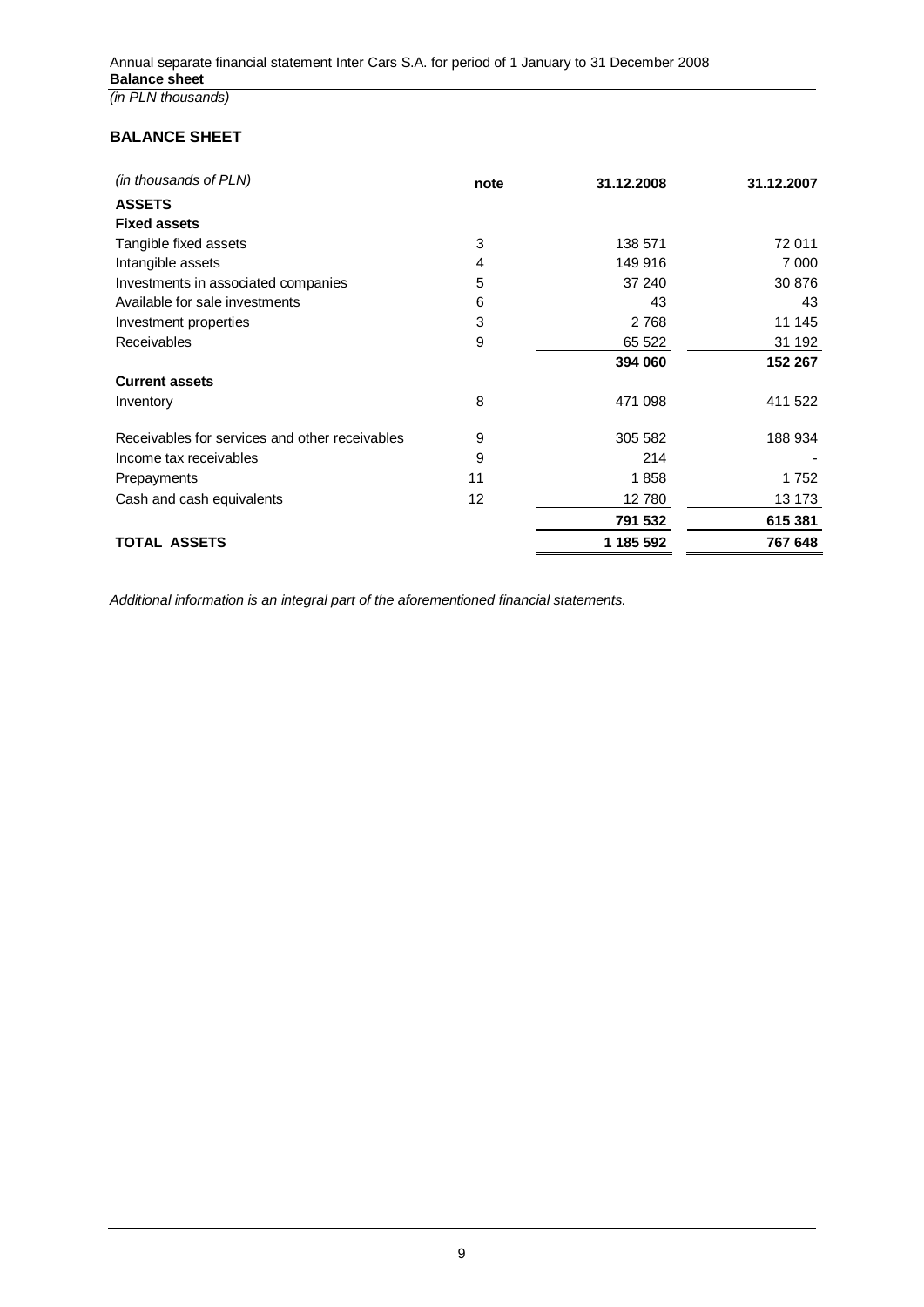| (in thousands of PLN)                                  | note           | 31.12.2008 | 31.12.2007 |
|--------------------------------------------------------|----------------|------------|------------|
| <b>LIABILITIES</b>                                     |                |            |            |
| <b>Equity capital</b>                                  |                |            |            |
| Share capital                                          | 13             | 27 472     | 23 642     |
| Supplementary capital from the issue of shares above   |                |            |            |
| the face value                                         | 13             | 247 785    | 21 4 15    |
| Supplementary capital                                  |                | 102 485    | 65 163     |
| Other supplementary capitals                           |                | 5935       | 5 1 9 2    |
| Retained result from previous years and the current    |                |            |            |
| year                                                   |                | 23 235     | 47 095     |
|                                                        |                | 406 912    | 162 507    |
| Long-term liabilities                                  |                |            |            |
|                                                        |                |            |            |
| Liabilities due to credits, loans and finance lease    | 14             | 110 276    | 38 748     |
| Provisions                                             |                | 35         |            |
| Provision for deferred income tax                      | $\overline{7}$ | 3692       | 1 0 7 7    |
|                                                        |                | 114 003    | 39 825     |
| <b>Short-term liabilities</b>                          |                |            |            |
| Liabilities due to deliveries and services and other   |                |            |            |
| liabilities                                            | 16             | 246 307    | 244 039    |
| Liabilities due to credits, loans, debt securities and |                |            |            |
| finance lease                                          | 14             | 403 958    | 304 737    |
| Liabilities due to employee benefits                   | 17             | 1 472      | 437        |
| Liabilities due to income tax                          |                |            | 8727       |
| Provisions                                             | 15             | 1 3 4 1    | 574        |
| Short-term prepaid expenses                            | 11             | 11 599     | 6802       |
|                                                        |                | 664 677    | 565 316    |
| <b>TOTAL LIABILITIES</b>                               |                | 1 185 592  | 767 648    |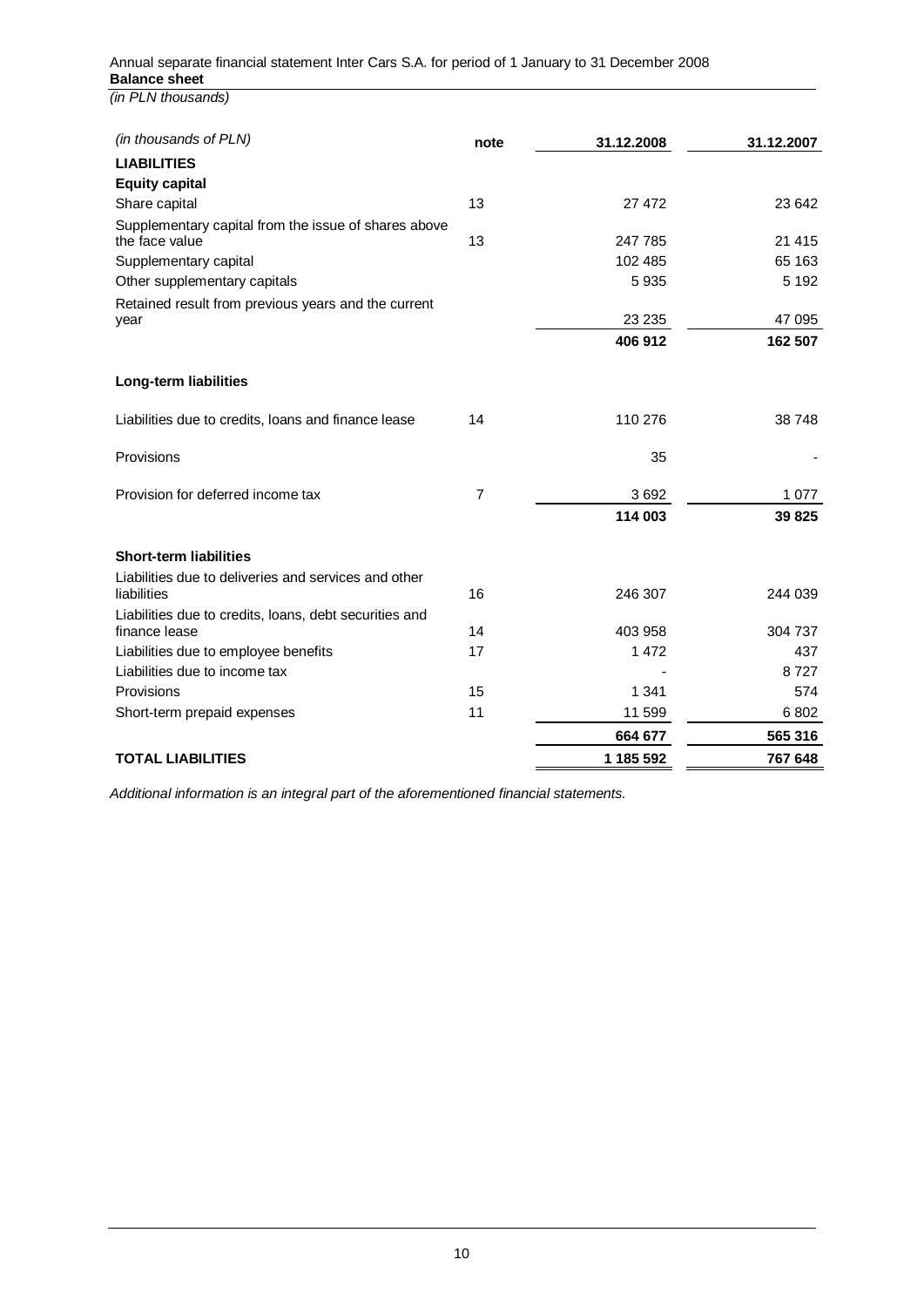## **PROFIT AND LOSS STATEMENT**

| (in thousands of PLN)                                      | note | $1.01.2008 -$<br>31.12.2008 | $1.01.2007 -$<br>31.12.2007<br>Przekształcony |
|------------------------------------------------------------|------|-----------------------------|-----------------------------------------------|
| Sales revenue on sales of products, goods and<br>materials | 19   | 1 507 416                   | 1 150 874                                     |
| Cost of sold products, commodities, and materials          | 20   | (1053859)                   | (844 773)                                     |
| <b>Gross profit on sales</b>                               |      | 453 557                     | 306 101                                       |
| Other operating revenue                                    | 22   | 14 483                      | 10 903                                        |
| General administrative and sales cost                      | 21   | (218 202)                   | (123693)                                      |
| Distribution service costs                                 | 21   | (174 213)                   | (116 281)                                     |
| Costs of management option program                         | 21   | (743)                       | (3330)                                        |
| Other operating costs                                      | 23   | (12302)                     | (7325)                                        |
| <b>Operating profit</b>                                    |      | 62 580                      | 66 375                                        |
| Financial revenue                                          | 24   | 4707                        | 1445                                          |
| Foreign exchange differences                               | 24   | (8655)                      | 3 3 8 8                                       |
| <b>Financial costs</b>                                     | 24   | (31602)                     | (12161)                                       |
| Pre-tax profit                                             |      | 27 030                      | 59 047                                        |
| Income tax                                                 | 25   | (4118)                      | (12 274)                                      |
| Net profit                                                 |      | 22 912                      | 46 773                                        |
|                                                            |      |                             |                                               |
| Profit per one share (PLN)                                 | 27   |                             |                                               |
| - basic                                                    |      | 1,71                        | 3,96                                          |
| - diluted                                                  |      | 1,68                        | 3,85                                          |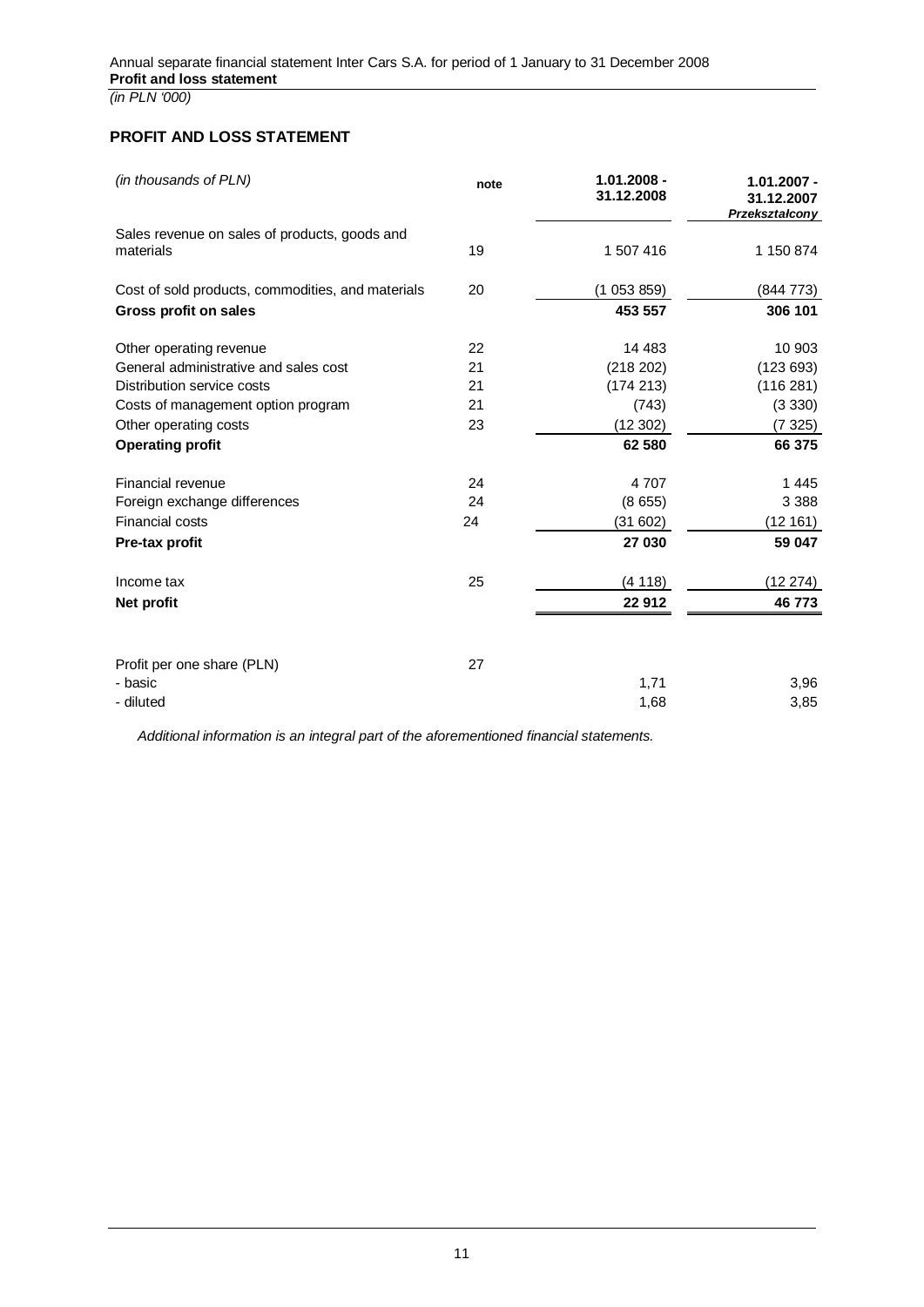### **STATEMENT OF CHANGES IN SHAREHOLDERS EQUITY**

| (in thousands of PLN)                                                                                                               | Share capital | Supplementary<br>capital on the<br>sale of shares<br>above the face<br>value | Supplementary<br>capital | Other<br>supplementary<br>capitals | <b>Retained result</b><br>from previous<br>years and the<br>current year | <b>Total</b> |
|-------------------------------------------------------------------------------------------------------------------------------------|---------------|------------------------------------------------------------------------------|--------------------------|------------------------------------|--------------------------------------------------------------------------|--------------|
| Owner's equity as at 31 December 2006                                                                                               | 23 642        | 21 415                                                                       | 49 117                   | 1862                               | 20 388                                                                   | 116 424      |
| Profit for the period<br>Distribution of profit from previous period -                                                              |               |                                                                              |                          |                                    | 46773                                                                    | 46773        |
| dividend                                                                                                                            |               |                                                                              |                          |                                    | (4019)                                                                   | (4019)       |
| Distribution of profit from the previous period -<br>transfer to supplementary capital<br>Establishment of supplementary capital in |               |                                                                              | 16 046                   |                                    | (16046)                                                                  |              |
| connection with realization of the management<br>option program                                                                     |               |                                                                              |                          | 3 3 3 0                            |                                                                          | 3 3 3 0      |
| As at 31 December 2007                                                                                                              | 23 642        | 21 4 15                                                                      | 65 163                   | 5 1 9 2                            | 47 095                                                                   | 162 507      |
| Profit for the period                                                                                                               |               |                                                                              |                          |                                    | 22 912                                                                   | 22 912       |
| Distribution of profit from previous period -<br>dividend<br>Issue of shares under exercising management                            |               |                                                                              |                          |                                    | (9450)                                                                   | (9450)       |
| options<br>Distribution of profit from the previous period -                                                                        | 80            | 1 370                                                                        |                          |                                    |                                                                          | 1 450        |
| transfer to supplementary capital<br>Issue of shares in connection with the merger with                                             |               |                                                                              | 37 322                   |                                    | (37322)                                                                  |              |
| JC Auto<br>Establishment of supplementary capital in<br>connection with realization of the management                               | 3750          | 225 000                                                                      |                          |                                    |                                                                          | 228 750      |
| option program                                                                                                                      |               |                                                                              |                          | 743                                |                                                                          | 743          |
| As at 31 December 2008                                                                                                              | 27 472        | 247 785                                                                      | 102 485                  | 5935                               | 23 235                                                                   | 406 912      |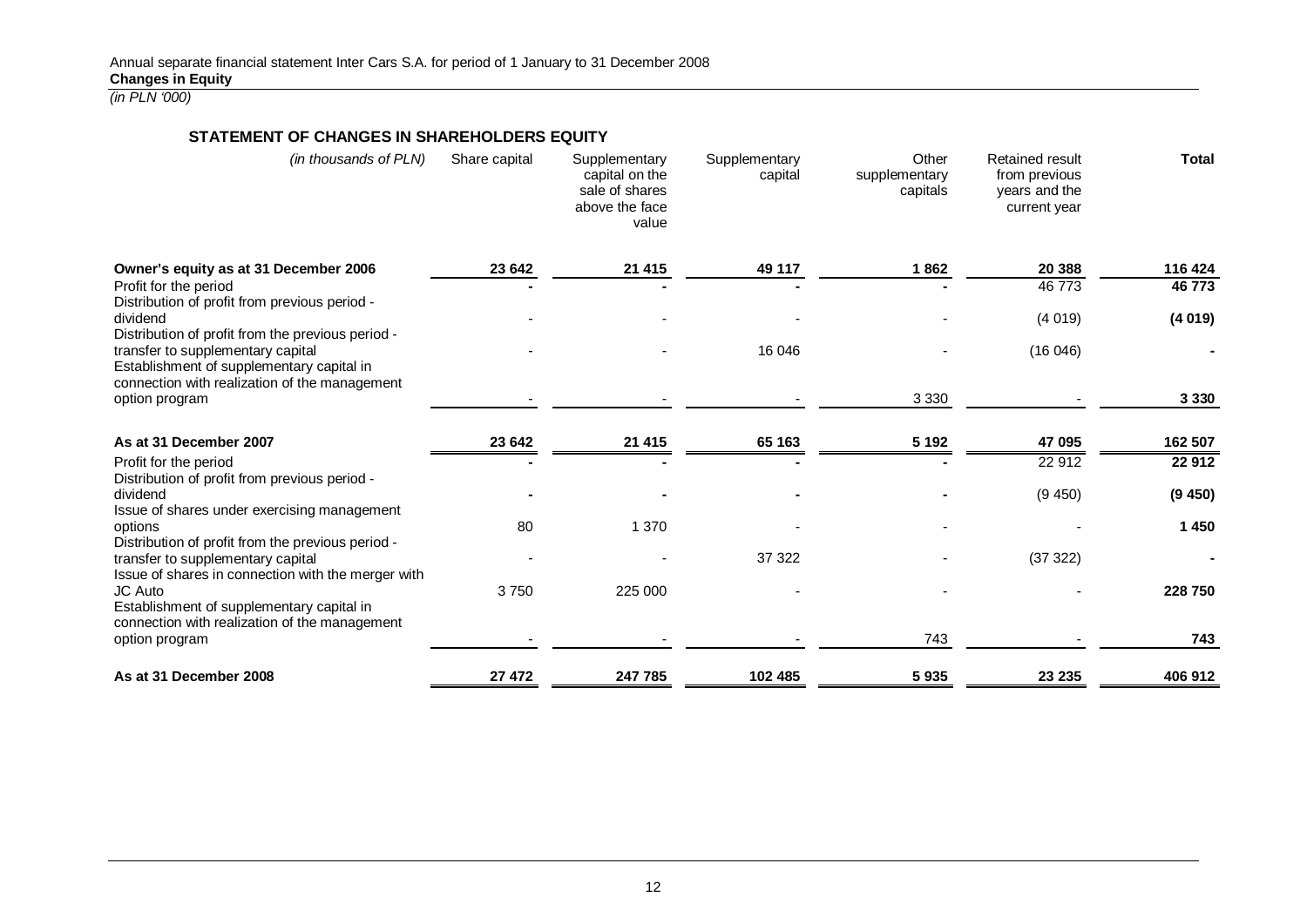## **CASH FLOW STATEMENT**

| (in thousands of PLN)                                                   | note | $1.01.2008 -$<br>31.12.2008 |                   | $1.01.2007 -$<br>31.12.2007 |  |
|-------------------------------------------------------------------------|------|-----------------------------|-------------------|-----------------------------|--|
| <b>Cash Flow on operating activities</b>                                |      |                             |                   |                             |  |
| Pre-tax profit                                                          |      |                             | 27 030            | 59 047                      |  |
| Adjustment by items:                                                    |      |                             |                   |                             |  |
| Depreciation                                                            |      |                             | 23 574            | 12 141                      |  |
| Foreign Exchange Differences (Profit) / Loss                            |      |                             | 10899             | (220)                       |  |
| (Profit) on sales of tangible fixed assets                              |      |                             | (4347)            | (2 187)                     |  |
| Interest, net                                                           |      |                             | 23 4 71           | 9 1 6 5                     |  |
| (Profit) on revaluation of investment real estate                       |      |                             | (212)             |                             |  |
| Other net items                                                         |      |                             | 743               | 3 3 3 0                     |  |
| Operating profit before changes in working capital                      |      |                             | 81 158            | 81 276                      |  |
| Change in inventories                                                   |      |                             | (56 878)          | (203664)                    |  |
| Changes in receivables                                                  |      |                             | (80243)           | (77300)                     |  |
| Change in short-term liabilities<br>Changes in accruals and prepayments |      |                             | 139 225           | 154 725                     |  |
|                                                                         |      |                             | 5 0 5 8<br>88 320 | (2571)                      |  |
| Cash generated on operation activities<br>Paid income tax               |      |                             |                   | (47534)                     |  |
|                                                                         |      |                             | (13623)           | (4576)                      |  |
| Net cash flow on operating activities                                   |      |                             | 74 697            | (52 110)                    |  |
| <b>Cash Flow on investment activities</b>                               |      |                             |                   |                             |  |
| Cash revenues on sales of tangible assets and intangibles               |      |                             | 16 501            | 398                         |  |
| Value of intangible and fixed assets purchased                          | 3    | 4                           | (37133)           | (31798)                     |  |
| Purchase of interest in associated companies                            | 5    |                             | (5691)            | (18932)                     |  |
| Repayment of granted loans                                              | 9    | 10                          | 12 4 8 7          | 16710                       |  |
| Loans granted                                                           | 9    | 10                          | (46 465)          | (37662)                     |  |
| Interest received                                                       |      |                             | 1 1 1 0           | 995                         |  |
| Other net items                                                         |      |                             | 501               |                             |  |
| Net cash on investment activities                                       |      |                             | (58690)           | (70289)                     |  |
| <b>Cash Flow on financial activities</b>                                |      |                             |                   |                             |  |
| Revenues on issuance of shares                                          |      |                             | 1450              |                             |  |
| Revenues under credits, loans and debt securities                       |      |                             | 83745             | 141 925                     |  |
| Payments under financial lease contracts                                |      |                             | (9635)            | (3434)                      |  |
| Interest paid                                                           |      |                             | (27678)           | (10161)                     |  |
| Redemption of debt securities                                           |      |                             | (54832)           |                             |  |
| Dividend paid                                                           | 28   |                             | (9450)            | (4019)                      |  |
| Net cash on financial activities                                        |      |                             | (16 400)          | 124 311                     |  |
| Change in cash and net cash equivalents                                 |      |                             | (393)             | 1912                        |  |
|                                                                         |      |                             |                   |                             |  |
| Cash and cash equivalents at the beginning of the                       |      |                             |                   |                             |  |
| period                                                                  |      |                             | 13 173            | 11 261                      |  |
| Cash and cash equivalents at the end of the period                      | 12   |                             | 12780             | 13 173                      |  |
|                                                                         |      |                             |                   |                             |  |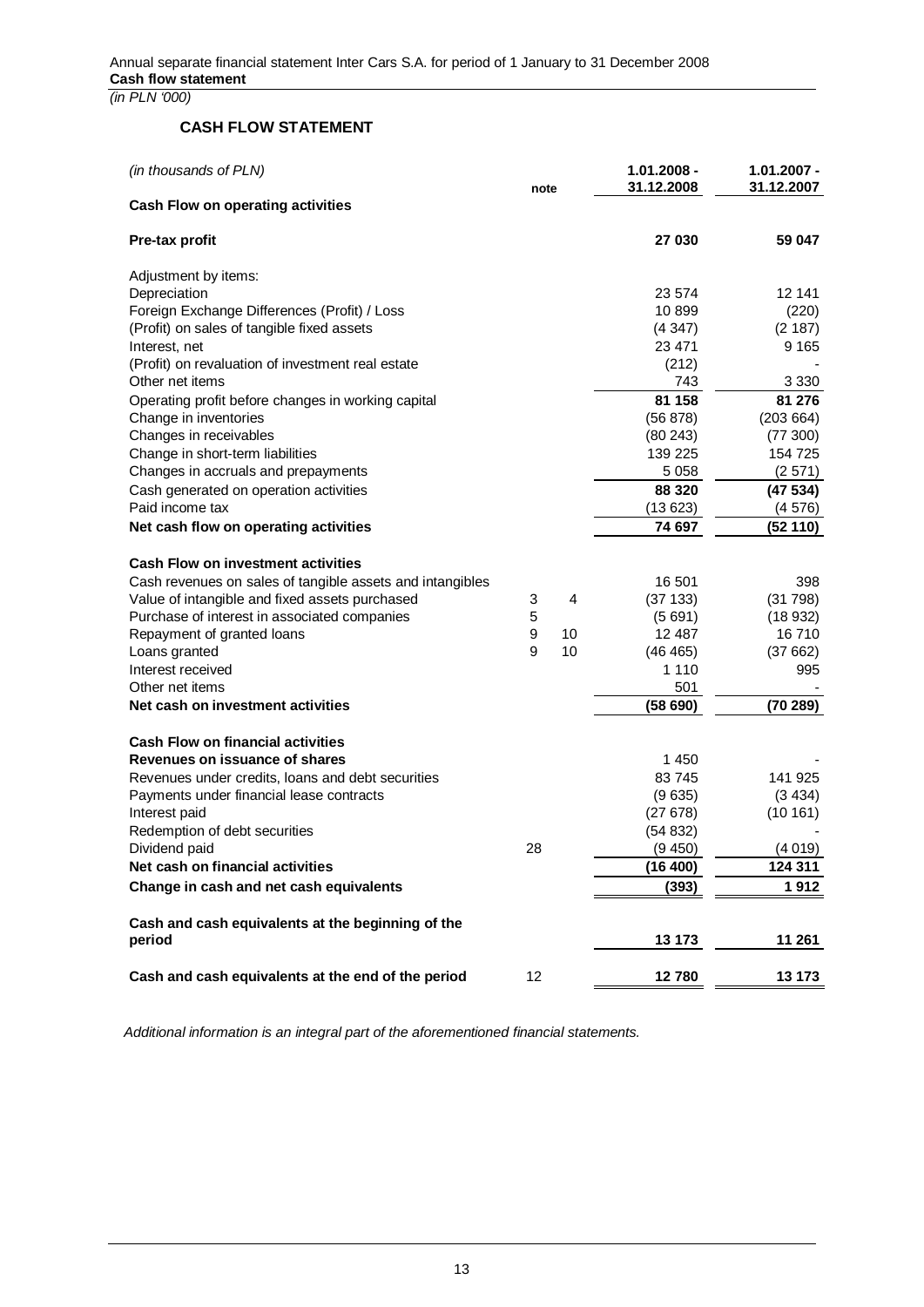#### **ADDITIONAL INFORMATION**

#### **1. Significant accounting policies**

#### **Basis of preparation of the separate financial statements**

The separate financial statement has been prepared pursuant to International Financial Reporting Standards which have been approved by the European Union, hereinafter referred to as "IFRS EU".

IFRS UE contain all International Accounting Standards, International Financial Reporting Standards and related Interpretations beyond the Standards listed below and Interpretations awaiting acceptance by the European Union and Standards and Interpretations which have been approved by the European Union but have not become effective yet.

The Company did not use the possibility of a prior application of the new Standards and Interpretations which had already been published and accepted by the European Union but which will become effective after the balance sheet day. In addition, as at the balance sheet date, the Company had not completed the process of estimating the impact of other new Standards and Interpretations that will become effective after the balance sheet date, on the consolidated financial statement of the Company for the period in which these will be applied for the first time.

### *Standards and Interpretations approved by the European Union.*

| <b>Standards and</b><br><b>Interpretations</b><br>approved by the<br>ΕU                 | Type of expected change in<br>accounting principles                                                                                                                                                                                                                                                                                                                                                                                                                                                                               | Possible impact on the<br>financial statement                                                                                                                                                                                                                                                                                                               | <b>Effective date for</b><br>periods beginning<br>on the day and<br>later                                            |
|-----------------------------------------------------------------------------------------|-----------------------------------------------------------------------------------------------------------------------------------------------------------------------------------------------------------------------------------------------------------------------------------------------------------------------------------------------------------------------------------------------------------------------------------------------------------------------------------------------------------------------------------|-------------------------------------------------------------------------------------------------------------------------------------------------------------------------------------------------------------------------------------------------------------------------------------------------------------------------------------------------------------|----------------------------------------------------------------------------------------------------------------------|
| <i>Improvements to</i><br>International<br><b>Financial Reporting</b><br>Standards 2008 | Improvements to IFRS 2008 contain 35<br>amendments and have been divided<br>into two parts:<br>Part I contains 24<br>amendments to 15<br>standards which<br>result in changes in<br>principles of<br>presentation and<br>valuation<br>Part II contains 11<br>amendments in<br>naming and editorial<br>works.                                                                                                                                                                                                                      | The Company has not<br>already completed an<br>analysis<br>concerning<br>impact of the updated<br>standard.                                                                                                                                                                                                                                                 | 1 January 2009 or -<br>in the case of<br>amendments to IFRS<br>5 Fixed assets<br>intended for sale - 1<br>July 2009. |
| Amendments to<br><b>IFRS 2 Share-</b><br>based Payment                                  | The amendments to the standard specify<br>more accurately the definition of vesting<br>conditions and introduce a definition of<br>non-vesting conditions. Non-vesting<br>conditions should be recognized at fair<br>value as at the date of vesting, on the<br>other hand, default on vesting conditions<br>will result in presentation as cancelling of<br>vesting.                                                                                                                                                             | The Company has not<br>already completed an<br>analysis concerning<br>impact of the updated<br>standard.                                                                                                                                                                                                                                                    | 1 January 2009                                                                                                       |
| <b>IFRS 8 Operating</b><br>segments                                                     | The standard introduces the so-called<br>"management approach" to disclosing<br>information on segments and requires<br>disclosing information about segments<br>based on components of the entity,<br>monitored by executives with regard to<br>decision-making.<br>The<br>operating<br>operating segments are component<br>elements of the entities for which<br>separate financial information, regularly<br>evaluated by key decision makers with<br>regard to resources and evaluation of<br>current results, are available. | Now<br>the<br>Company<br>presents information on<br>the<br>segments<br>with<br>division<br>into<br>geographical<br>segments.<br>The<br>Company<br>will<br>be<br>presenting<br>information<br>on the segments with<br>division into trade and<br>geographical segments.<br>The standard will not<br>have impact on<br>the<br>income statement and<br>equity. | 1 January 2009                                                                                                       |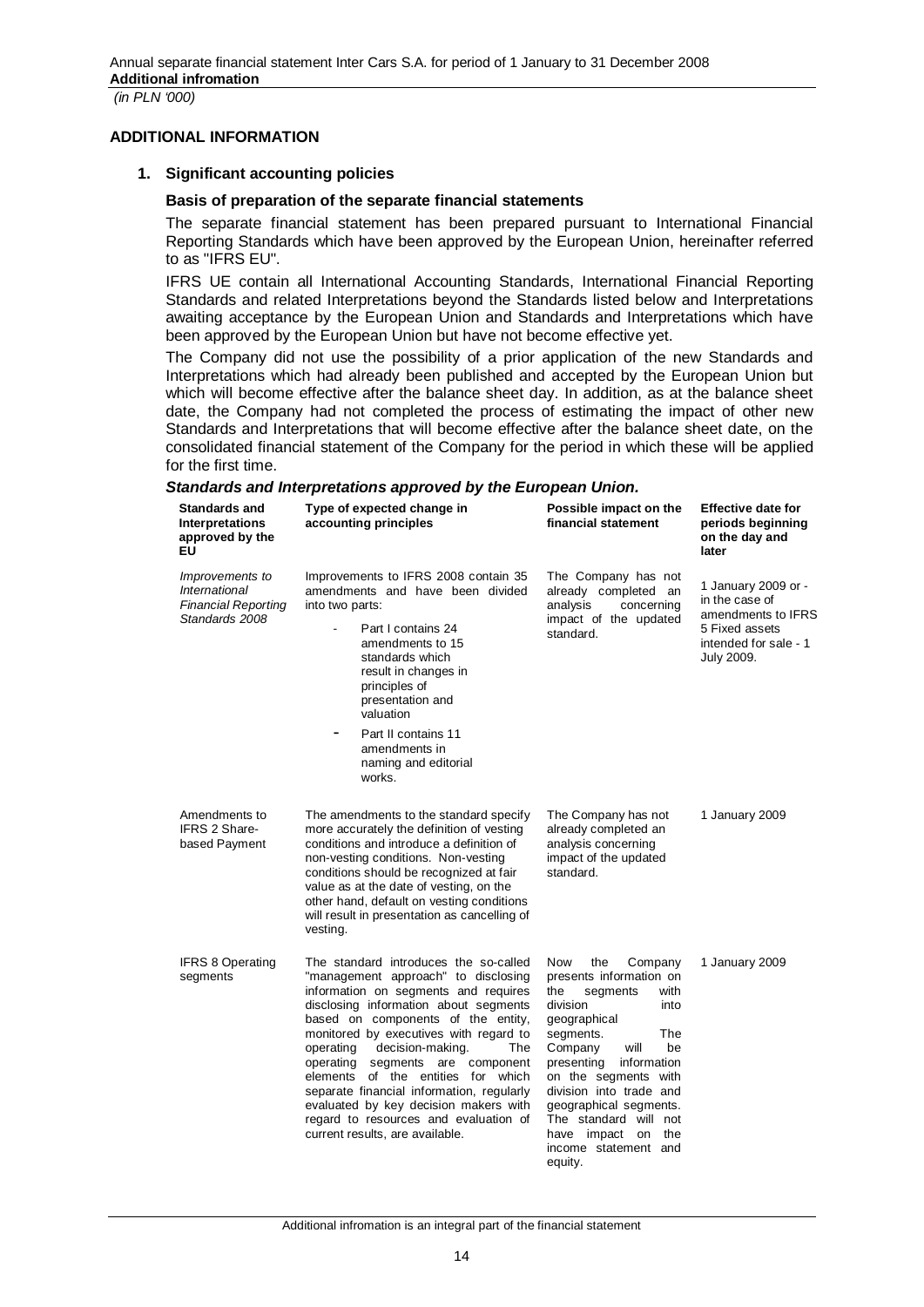| (in PLN '000) |                                                                                                                            |                                                                                                                                                                                                                                                                                                                                                                                                                                                                                         |                                                                                                                                                                                                                                      |                                                                                                                                                                                                                                                                  |
|---------------|----------------------------------------------------------------------------------------------------------------------------|-----------------------------------------------------------------------------------------------------------------------------------------------------------------------------------------------------------------------------------------------------------------------------------------------------------------------------------------------------------------------------------------------------------------------------------------------------------------------------------------|--------------------------------------------------------------------------------------------------------------------------------------------------------------------------------------------------------------------------------------|------------------------------------------------------------------------------------------------------------------------------------------------------------------------------------------------------------------------------------------------------------------|
|               | Updated IAS 1<br>Presentation of<br>Financial<br>Statements                                                                | The updated standard requires<br>accumulation of information in financial<br>statements based on the criterion of<br>common features and introduces a<br>statement of comprehensive income.<br>Income and items comprising<br>comprehensive income may be<br>presented either in a single statement of<br>comprehensive income or in two<br>separate statements (separate income<br>statement and statement of<br>comprehensive income).                                                | At present, the<br>Company analyzes,<br>whether to present a<br>single statement of<br>comprehensive income<br>or 2 separate<br>statements.                                                                                          | 1 January 2009                                                                                                                                                                                                                                                   |
|               | Updated IAS 23<br>External financing<br>costs                                                                              | The updated standard will require<br>activation of borrowing costs relating to<br>the components of assets which require<br>significant period of time necessary for<br>their preparation for use or sale.                                                                                                                                                                                                                                                                              | The Company has not<br>already completed an<br>analysis concerning<br>impact of the updated<br>standard.                                                                                                                             | 1 January 2009                                                                                                                                                                                                                                                   |
|               | Amendments to<br><b>IAS 27</b><br>Consolidated and<br>separate financial<br>statements                                     | Amendments to IAS 27 eliminate the<br>definition of "purchase price method"<br>present in IAS 27, introducing the<br>requirement that all dividends from<br>subsidiaries, affiliates and entities under<br>shown<br>common<br>control<br>were<br>as<br>financial<br>in.<br>separate<br>revenues<br>statements of the investor when the<br>right to dividend is agreed.                                                                                                                  | It is not expected that<br>the amendments to IAS<br>27 will influence the<br>financial<br>statement,<br>because these will be<br>applied prospectively.                                                                              | 1 January 2009                                                                                                                                                                                                                                                   |
|               |                                                                                                                            | Additionally, changes give<br>instructions when receiving a<br>dividend may be recognized as<br>a premise for impairment.                                                                                                                                                                                                                                                                                                                                                               |                                                                                                                                                                                                                                      |                                                                                                                                                                                                                                                                  |
|               | Amendments to<br>IAS 32: Financial<br>Instruments-<br>Presentation and<br>IAS 1:<br>Presentation of<br>financial statement | The amendments provide exemption<br>from the requirements of IAS 32 for the<br>classification of financial instruments<br>with sale option, possible classification<br>of some of them as equity. According to<br>the requirements resulting from the<br>amendments, the defined financial<br>instruments with put option, issued by<br>the entities, which would be classified as<br>liability, will be classified as capital<br>components, if they meet the specified<br>conditions. | The amendments<br>will<br>not apply to the financial<br>statement<br>of<br>the<br>Company because<br>it<br>has not issued in the<br>past instruments with<br>put option to which<br>amendments<br>οf<br>the<br>standard would apply. | 1 January 2009                                                                                                                                                                                                                                                   |
|               | <b>IFRIC 12 Service</b>                                                                                                    | The interpretation determines directions                                                                                                                                                                                                                                                                                                                                                                                                                                                | The Group has not still<br>completed an analysis                                                                                                                                                                                     | 1 January 2008                                                                                                                                                                                                                                                   |
|               | <b>Concession</b><br>Arrangements                                                                                          | for private sector entities with regard to<br>the issues of recognition and valuation,<br>which arise when settling transactions<br>related to licenses given to private entities<br>by public sector entities.                                                                                                                                                                                                                                                                         | concerning impact of<br>the new interpretation.                                                                                                                                                                                      | Pursuant<br>to<br>Commission<br>Regulation<br>No.<br>254/2009, all entities<br>apply IFRIC 12 no<br>later than when their<br>first financial<br>year<br>starting<br>on<br>the<br>effective date of the<br>Regulation, i.e. on 28<br>March<br>2009,<br>commences. |
|               | <b>IFRIC 13 Loyalty</b><br><b>Programs</b>                                                                                 | The interpretation explains how the<br>entities offering loyalty programs to<br>who<br>purchase<br>customers,<br>their<br>products, should include in the books<br>the obligation to issue free of charge<br>products, products at reduced prices<br>or to provide services. Entities of this<br>type are obliged to recognize part of<br>revenues from primary sales only<br>after fulfilling the obligations referred                                                                 | The Company does not<br>expect the interpretation<br>to have impact on the<br>consolidated<br>financial<br>statement.                                                                                                                | 1 July 2008                                                                                                                                                                                                                                                      |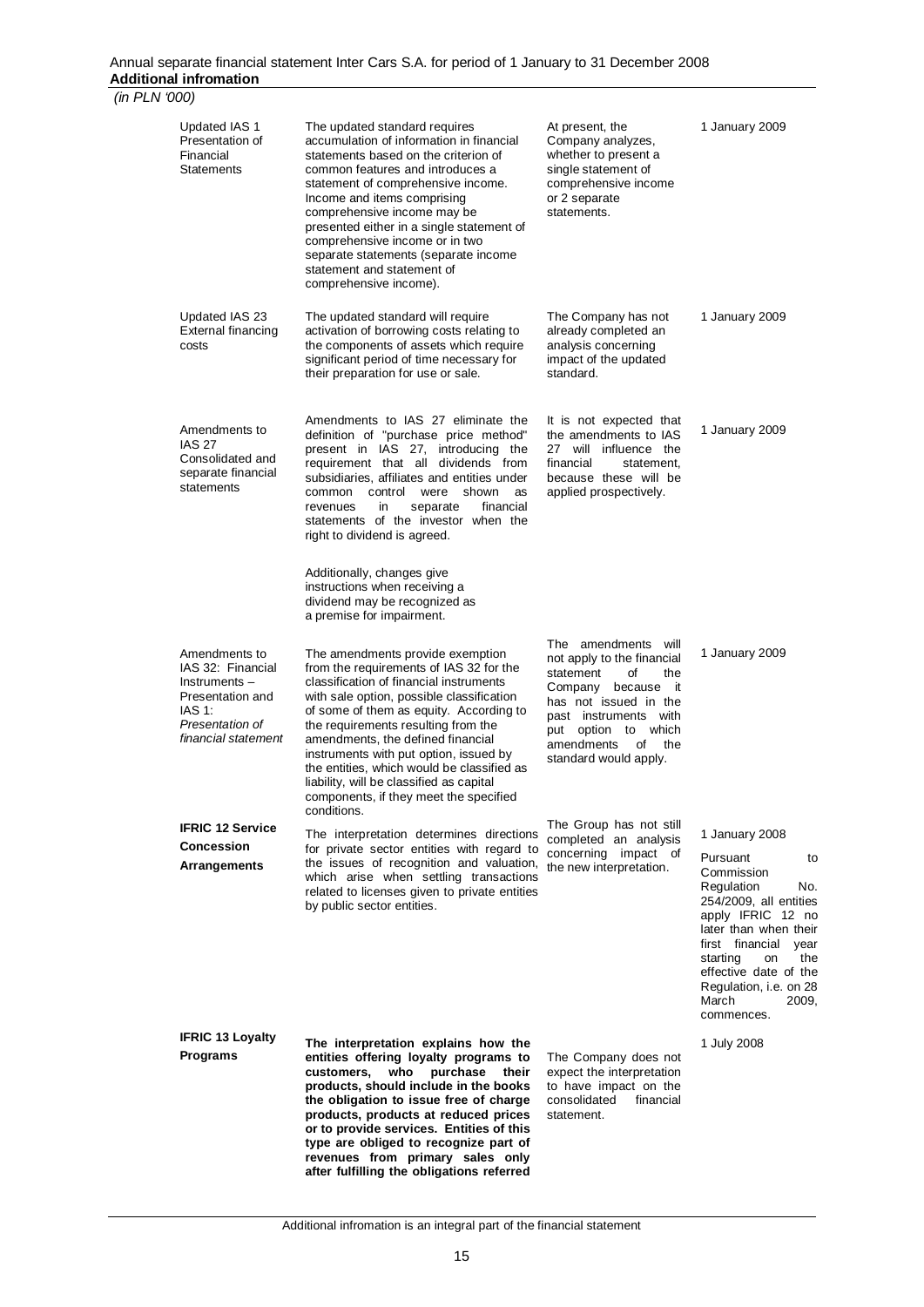#### **to above.**

| <b>IFRIC 14 IAS 19</b><br>- Limit on<br>valuation of a<br>defined benefit<br>asset, minimum<br>funding | This interpretation applies to the<br>following issues:<br>when the refund or reduction of<br>$\bullet$<br>future premiums may be considered<br>available according to section 58 of<br>IAS 19: | The Group has not still<br>completed an analysis<br>concerning impact of<br>the new interpretation. | 1 January 2008<br>Pursuant to<br>Commission<br>Regulation No.<br>1263/2008, all<br>entities apply IF<br>14 no later than |
|--------------------------------------------------------------------------------------------------------|-------------------------------------------------------------------------------------------------------------------------------------------------------------------------------------------------|-----------------------------------------------------------------------------------------------------|--------------------------------------------------------------------------------------------------------------------------|
| requirements and<br>their interactions                                                                 | minimum<br>financing<br>how<br>requirements can affect availability<br>of reduction in future premiums; and                                                                                     |                                                                                                     | when their first<br>financial year st<br>after 31 Decemb                                                                 |

when minimum financing requirements may lead to creation of a liability.

be made retrospectively.

FRIC 14 no later than ่<br>เหนือ<br>ก่อย after 31 December 2008 commences.

#### *Standards and Interpretations which came into force, but have been awaiting approval by EU*

| <b>Standards and</b><br>Interpretations<br>awaiting approval<br>by the EU                                                       | Type of expected change in accounting<br>principles                                                                                                                                                                                                                                                                                                       | Possible impact on<br>the financial<br>statement                               | <b>Effective date for</b><br>periods beginning on<br>the day and later |
|---------------------------------------------------------------------------------------------------------------------------------|-----------------------------------------------------------------------------------------------------------------------------------------------------------------------------------------------------------------------------------------------------------------------------------------------------------------------------------------------------------|--------------------------------------------------------------------------------|------------------------------------------------------------------------|
| Amendments to IAS<br>39 Reclassification of<br>Financial<br>Instruments:<br>Effective date and<br>transformation<br>regulations | The amendments particularize the date<br>when it is possible to execute<br>requalification of the financial instruments<br>from categories valued at fair value<br>through financial result and from<br>categories available for sale under<br>exceptional circumstances as provided for<br>by the Amendments to IAS 39 published<br>on 27 November 2008. | The above<br>amendment has no<br>effect on the Group's<br>financial statement. | 1 July 2008                                                            |
|                                                                                                                                 | The amendments referred to above apply<br>starting from 1 July 2008 and no<br>amendments may be introduced<br>retrospectively.                                                                                                                                                                                                                            |                                                                                |                                                                        |
|                                                                                                                                 | The change in classification made on 1<br>November 2008 and later should apply<br>from the date of requalification and cannot                                                                                                                                                                                                                             |                                                                                |                                                                        |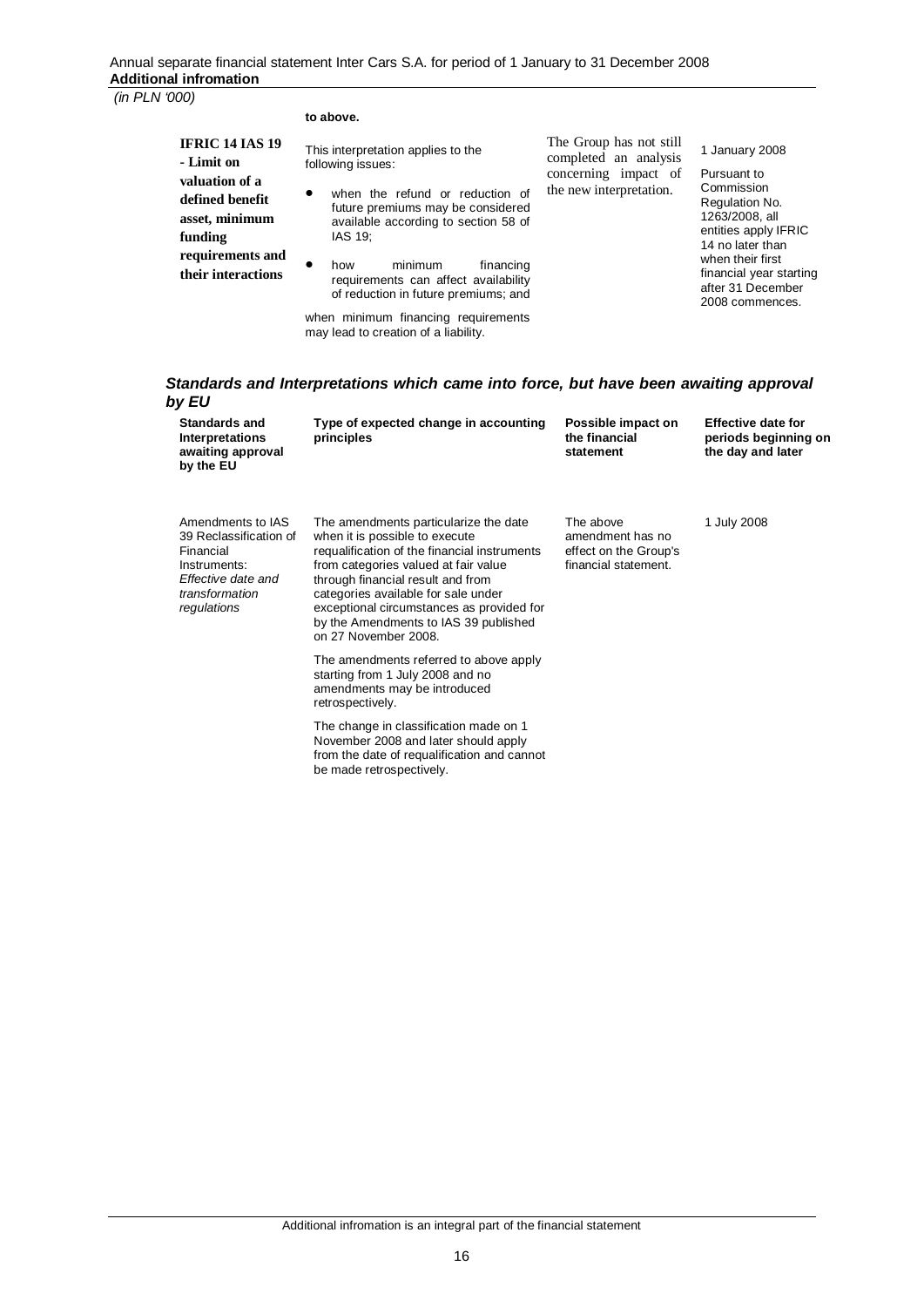### *Standards and Interpretations awaiting approval by the European Union, which will become effective after 31 December 2008*

| <b>Standards and</b><br><b>Interpretations</b><br>awaiting<br>approval by the<br>ΕU                     | Type of expected change in accounting<br>principles                                                                                                                                                                                                                                                                                                                                                                                                                                                                | Possible impact on<br>the financial<br>statement                                                                           | <b>Effective date for</b><br>periods beginning<br>on the day and later |  |  |  |  |  |  |  |
|---------------------------------------------------------------------------------------------------------|--------------------------------------------------------------------------------------------------------------------------------------------------------------------------------------------------------------------------------------------------------------------------------------------------------------------------------------------------------------------------------------------------------------------------------------------------------------------------------------------------------------------|----------------------------------------------------------------------------------------------------------------------------|------------------------------------------------------------------------|--|--|--|--|--|--|--|
| <b>Updated IFRS 1</b><br>First-time adoption<br>of International<br>Financial<br>Reporting<br>Standards | Updating the standard consists in<br>changing its structure (without changing its<br>technical content) in this manner that all<br>exceptions, which were previously<br>contained in the standard, are transferred<br>to relevant appendixes.                                                                                                                                                                                                                                                                      | The Company has not<br>already completed an<br>analysis concerning<br>impact of the updated<br>standard.                   | 1 January 2009                                                         |  |  |  |  |  |  |  |
| Updated IFRS 3<br><b>Business</b><br>Combinations                                                       | The scope of the updated standard was<br>amended and the definition of business<br>was broadened. The updated standard<br>contains also other potentially significant<br>changes, including:                                                                                                                                                                                                                                                                                                                       | Updated IFRS 3 does<br>not<br>have<br>any<br>influence on financial<br>statement<br>οf<br>the<br>Company,<br>the<br>as     | 1 July 2009                                                            |  |  |  |  |  |  |  |
|                                                                                                         | All benefits, subject to contingent<br>benefits, provided by the purchaser<br>recognized<br>and<br>evaluated<br>are<br>according to fair value as at the<br>acquisition date.                                                                                                                                                                                                                                                                                                                                      | Group has no shares<br>subsidiaries<br>in.<br>on<br>which the standard<br>might<br>have<br>any<br>influence.               |                                                                        |  |  |  |  |  |  |  |
|                                                                                                         | Any later change to the value of<br>٠<br>benefits<br>contingent<br>should<br>be<br>presented<br>in<br>profit<br>and<br>loss<br>statement.                                                                                                                                                                                                                                                                                                                                                                          |                                                                                                                            |                                                                        |  |  |  |  |  |  |  |
|                                                                                                         | Transactions costs, other than the<br>costs of issuing shares or debt,<br>should be recognized in profit and<br>loss statement.                                                                                                                                                                                                                                                                                                                                                                                    |                                                                                                                            |                                                                        |  |  |  |  |  |  |  |
|                                                                                                         | The acquiring company may value<br>minority shares at the fair value as at<br>the acquisition date (goodwill), or as<br>its proportional share in the fair value<br>of assets and liabilities that can be<br>determined for each transaction.                                                                                                                                                                                                                                                                      |                                                                                                                            |                                                                        |  |  |  |  |  |  |  |
| Updated IAS 27<br>Consolidated and<br>separate financial<br>statements                                  | In the amended standard, the term<br>"minority interests" was replaced with the<br>term "non-controlling interests" which was<br>defined as "the capital of a subsidiary<br>which cannot be, directly or indirectly,<br>assigned to the parent company".<br>The<br>amended standard also changes<br>the<br>presenting non-controlling<br>manner of<br>interests, losing control in a subsidiary and<br>assigning profit and loss and other<br>comprehensive income to controlling or<br>non-controlling interests. | The<br>Company<br>has<br>already<br>not<br>completed<br>an<br>analysis<br>concerning<br>impact of the updated<br>standard. | 1 July 2009                                                            |  |  |  |  |  |  |  |
| Amendments to<br>IAS 39 Financial<br>Instruments:<br>Presentation and<br>valuation                      | The amendments specify the application<br>of the existing principles for determining<br>whether a specified risk or parts of cash<br>flows may be designated as protected.<br>When determining hedging relation, it<br>should be possible to separate and<br>reliably assess risks or a part of cash<br>flows; inflation may be determined as an<br>item subject to protection only under<br>exceptional conditions.                                                                                               | The Company has not<br>already completed an<br>analysis concerning<br>impact of the modified<br>standard.                  | 1 July 2009                                                            |  |  |  |  |  |  |  |
| Amendments<br>to<br>IFRIC 9 and IAS 39                                                                  | The amendments require the entity to<br>evaluate whether an embedded financial                                                                                                                                                                                                                                                                                                                                                                                                                                     | The above amendment 30 June 2009.<br>has no effect on the                                                                  |                                                                        |  |  |  |  |  |  |  |

Additional infromation is an integral part of the financial statement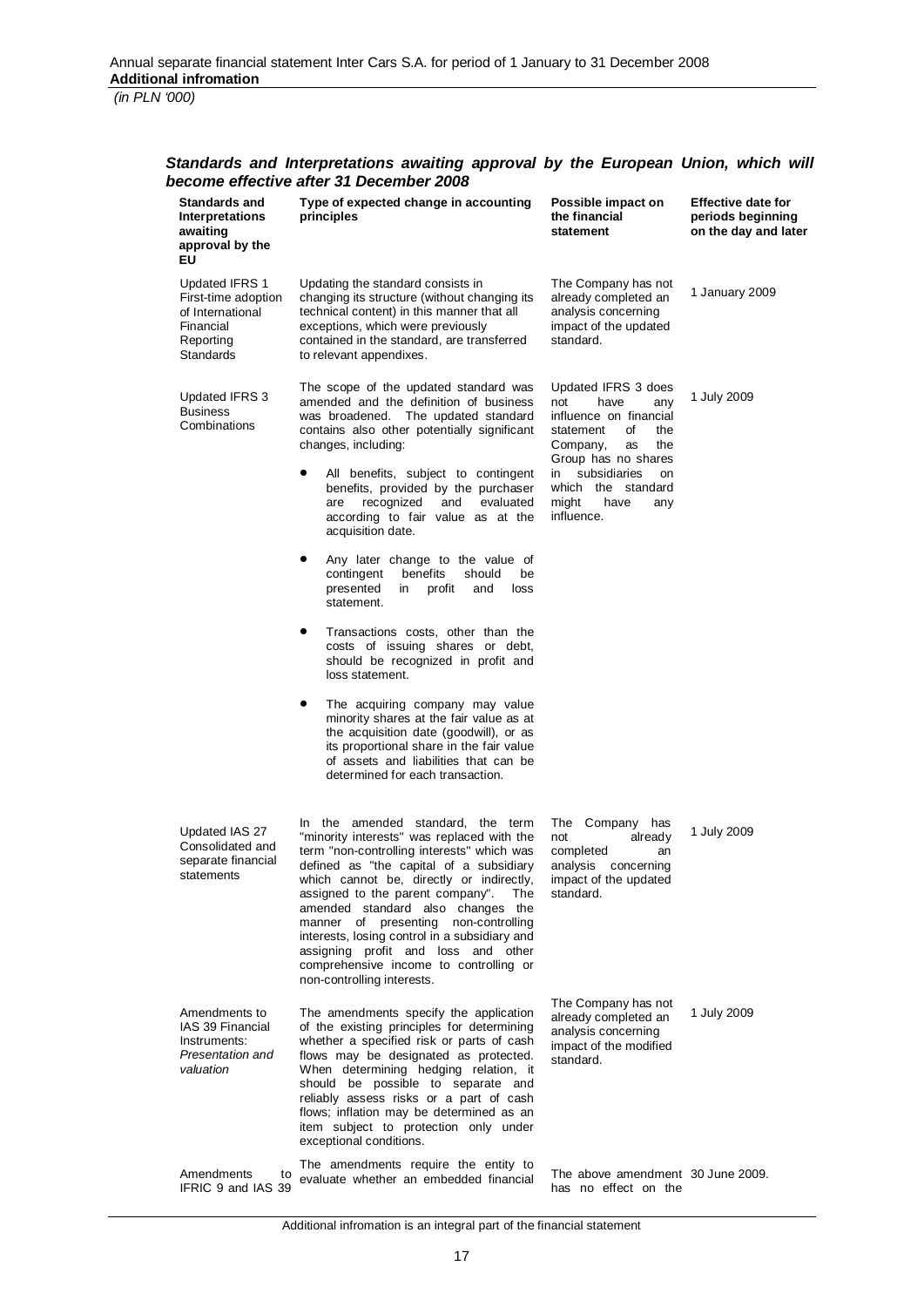#### Annual separate financial statement Inter Cars S.A. for period of 1 January to 31 December 2008 **Additional infromation**

 *(in PLN '000)* 

| (III I LIV UUV) |                                                                              |                                                                                                                                                                                                                                                                                                                                                                                                                                                                                                   |                                                                                          |                 |
|-----------------|------------------------------------------------------------------------------|---------------------------------------------------------------------------------------------------------------------------------------------------------------------------------------------------------------------------------------------------------------------------------------------------------------------------------------------------------------------------------------------------------------------------------------------------------------------------------------------------|------------------------------------------------------------------------------------------|-----------------|
|                 | Embedded<br>derivatives                                                      | instrument should be separated from the<br>basic agreement at a time when the entity<br>conducts hybrid (total) requalification of a<br>financial asset from the category of assets<br>valued at fair value through financial<br>result. This assessment should be made<br>based on terms binding in the future from<br>two dates:                                                                                                                                                                | Company's<br>financial<br>statement                                                      |                 |
|                 |                                                                              | when the entity becomes a party<br>to the agreement for the first<br>time; i                                                                                                                                                                                                                                                                                                                                                                                                                      |                                                                                          |                 |
|                 |                                                                              | when,<br>the<br>οf<br>to<br>terms<br>the<br>following<br>agreement,<br>changes have been introduced,<br>which significantly modify cash<br>flows which would be required in<br>accordance with the agreement.                                                                                                                                                                                                                                                                                     |                                                                                          |                 |
|                 |                                                                              | If the entity is unable to determine<br>separately fair value of the embedded<br>derivative that would be separated at the<br>time of the requalification from the category<br>valued at fair value through financial result,<br>then requalification is not possible and the<br>whole hybrid (total) financial instrument<br>should still be valued at fair value through<br>financial result.                                                                                                   |                                                                                          |                 |
|                 | <b>IFRIC 15</b><br>Agreements for<br>the Construction<br>of Real Estate      | IFRIC 15 specifies that revenues which<br>arise in connection with the performance<br>of construction agreements regarding real<br>estate are presented in connection with<br>the degree of progress in a service in the<br>following cases:                                                                                                                                                                                                                                                      | The above<br>amendment has no<br>effect on the Group's<br>financial statements           | 1 January 2009  |
|                 |                                                                              | $\bullet$<br>The agreement fulfils<br>definition of a construction<br>contract, in accordance with<br>IAS 11.3;                                                                                                                                                                                                                                                                                                                                                                                   |                                                                                          |                 |
|                 |                                                                              | ٠<br>The agreement applies only<br>to provision of services in<br>accordance with IAS 18 (i.e.<br>the entity is not obliged to<br>deliver construction<br>materials); and                                                                                                                                                                                                                                                                                                                         |                                                                                          |                 |
|                 |                                                                              | The agreement applies to<br>the sales of goods while the<br>revenues recognition<br>criteria, in accordance with<br>IAS 18.14 are met<br>continuously with the<br>progress of the works.                                                                                                                                                                                                                                                                                                          |                                                                                          |                 |
|                 |                                                                              | In any other cases, the revenue<br>is recognized when all criteria of<br>recognition<br>of revenues,<br>in<br>accordance with IAS 18.14, are<br>met (i.e. after the end of                                                                                                                                                                                                                                                                                                                        |                                                                                          |                 |
|                 | <b>IFRIC 16 Hedging</b><br>of shares in net<br>assets in a foreign<br>entity | construction or delivery).<br>The interpretation explains the following<br>issues: type of exposition, which can be<br>hedged, in which entities of the Group<br>hedged instrument may be maintained,<br>whether<br>applied<br>method<br>the<br>οf<br>affects effectiveness<br>consolidation<br>οf<br>possible<br>form<br>hedged<br>hedge,<br>of<br>instrument, as well as values which may<br>be re-qualified from equity to the income<br>statement upon sale of shares in a foreign<br>entity. | The above<br>amendment has no<br>effect on the<br>Company's financial<br>statement       | 1 October 2008. |
|                 | <b>IFRIC 17</b><br>Distributions of<br>Non-Cash Assets<br>to Owners          | The interpretation applies to distribution to<br>owners of a dividend in the form of non-<br>cash<br>According<br>assets.<br>to<br>the<br>interpretation, the obligation<br>to<br>pay                                                                                                                                                                                                                                                                                                             | Since<br>the<br>interpretation will be<br>applied prospectively,<br>it will not have any | 1 July 2009     |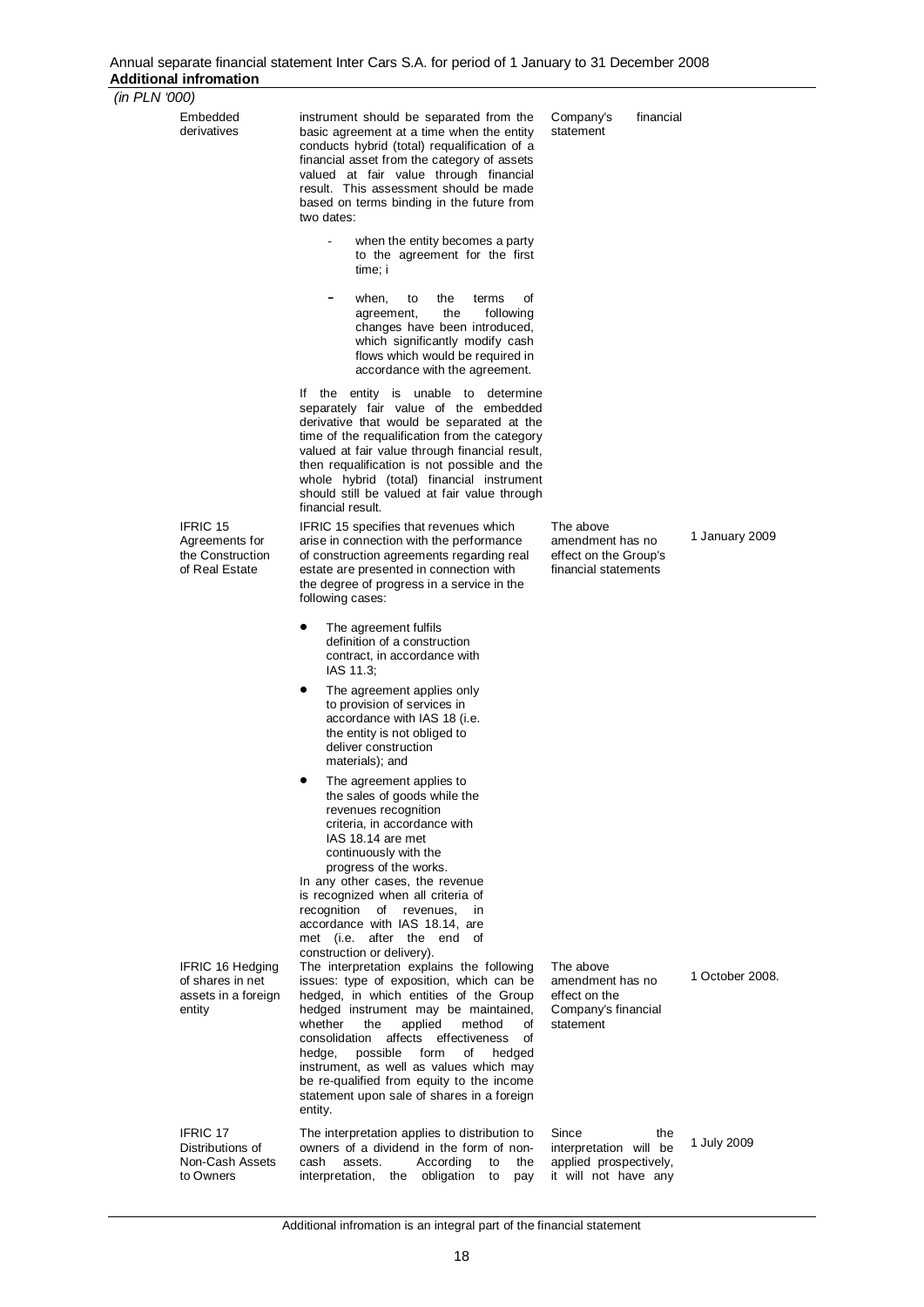dividend should be recognized when dividend has been passed on in the appropriate manner and is not already the company's responsibility. The liabilities referred to above are valued at the fair value of the assets which are to be distributed. The balance sheet value of the liability under dividend should be valued as at each balance sheet date. Changes in the balance sheet value should be presented in equity as adjustment of the dividend's value. Upon dividend payment, the possible difference between the balance sheet value of distributed assets and the balance sheet value of liabilities should be presented in the profit and loss statement.

IFRIC 18 Transfers of assets from customers

The interpretation applies to agreements on the basis of which the entity receives tangible assets from its customer which are then used or in order to connect the customer to the network or grant him continuous access to goods or services or for both of these purposes. The interpretation also applies to agreements on the basis of which the entity receives cash from a customer and this cash will be intended for manufacturing or purchasing a component of tangible assets. The entity receiving assets recognizes fixed asset component, if it fulfils the definition of asset. Revenues are recognized on the other side. The moment of recognizing revenues depends on detailed facts and circumstances of the concluded agreement.

impact on the<br>financial statements statements for periods from<br>before its first before application. In addition, because of the fact that the interpretation applies to future dividends,<br>which will be which will be determined by the board/general meeting, it is not possible to determine its impact on the financial statement in advance.

The Company has not still completed an analysis concerning impact of the new interpretation.

1 July 2009

The financial statement has been prepared according to the principle of historical cost, except for:

- financial instruments valued at the fair value through financial result according to the fair value
- financial instruments available for sale at fair value
- investment properties -according to the fair value

All values in the financial statement have been presented in PLN '000, unless it has been indicated otherwise.

The financial statement was approved for publication by the Company's Board of Directors on 27 April 2009.

#### **Conversion of items expressed in a foreign currency**

*(a) Presentation currency and functional currency* 

The financial statement is presented in thousand Polish zloty ("PLN"). PLN is the functional currency in Inter Cars.

#### *(b) Exchange differences*

Transactions expressed in foreign currencies have been presented according to the exchange rate valid as at the day of concluding the transaction. Exchange rate differences resulting from the settlement of these transactions and the valuation as at the balance day, using the average exchange rate of NBP for that day, of cash assets and liabilities, have been presented in income statement of the current period, while the exchange rate differences resulting from the settlement adjust the costs of sold products, goods, and materials and the remaining currency differences have been presented in a separate item.

#### **Tangible fixed assets**

Tangible assets are valued at the purchase price or cost of manufacturing, less cumulated depreciation deductions and impairment losses. Land is not subject to depreciation.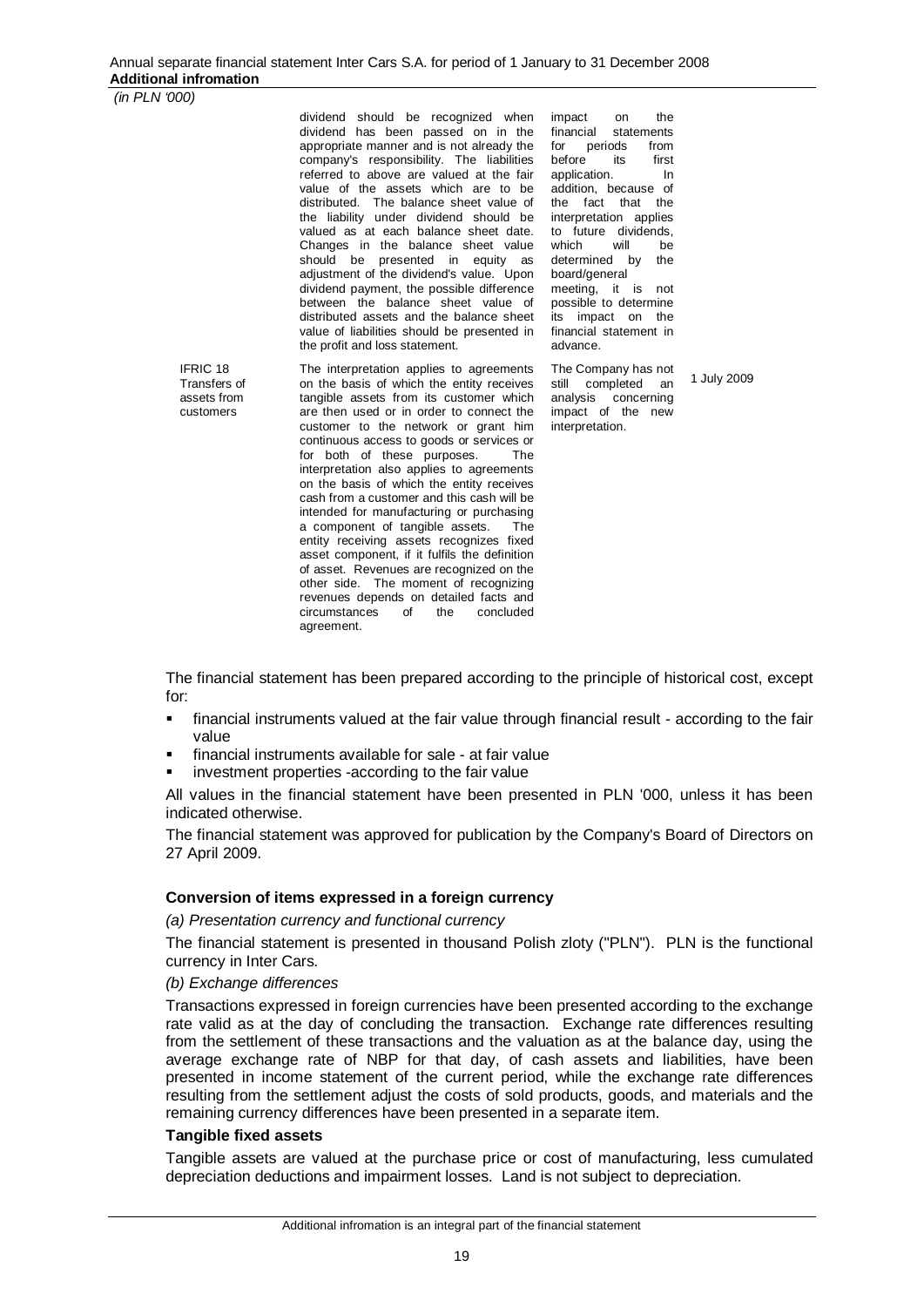Tangible assets include own fixed assets, investments in external fixed assets, fixed assets under construction and external fixed assets adopted for use by the entity (when the terms of the agreement essentially transfer all potential benefits and risk resulting from their possession to the entity) and constitute means used when delivering goods or providing services as well as for administration purposes or for lease for the benefit of third parties, and the expected time of their use exceeds one period. The purchase price or the cost of manufacturing include the cost incurred for the purchase or manufacturing of tangible assets, including capitalized interest charged until the receipt of a fixed asset. Expenses incurred at a later period are presented in the balance sheet value if it is probable that the Group will receive economic benefits. The costs of current maintenance of tangible assets are presented in income statement as incurred.

The purchase price or the cost of manufacturing of an item of tangible assets consists of the purchase price, along with customs duties and non-refundable taxes on purchase reduced by commercial discounts and rebates, all other directly attributable costs incurred in order to adjust an asset component to the place and status necessary to start using it according to the intentions of the management and estimated costs of dismantling and removing an asset component and the costs of conducting a renovation of the place in which it was located, to which the entity is obliged.

Tangible assets, except for fixed assets under construction as well assets land are subject to depreciation. The basis for calculating the depreciation is the purchase price or the costs of production decreased by the final value, on the basis of the period of use of an asset component adopted by the entity and periodically verified. Depreciation takes place from the moment when the asset component is available for use and is performed until the previous of the following dates: when the fixed asset is classified as held for sale, is removed from the balance sheet, the final value of asset components exceeds its balance sheet value or has already been completely depreciated.

The determined deductions are made using the straight line method according to the following periods:

| Buildings and investment in not own buildings | 10-40 Years       |
|-----------------------------------------------|-------------------|
| Machinery and equipment                       | 3-16 Years        |
| Means of transport                            | 5-7 Years         |
| Other fixed assets                            | 1 year $-5$ years |

Profits and losses resulting from derecognition a component of tangible assets from the balance sheet are determined as a difference between net revenue from sale and the balance sheet value and are presented in income statement.

#### **Goodwill**

The goodwill on account of an acquisition of a business entity is initially presented according to the purchase price constituting the surplus of costs of merging business entities over the share of the acquiring entity in net fair value of identifiable assets, liabilities and contingent liabilities.

After the initial presentation, the goodwill is presented according to the purchase price reduced by any cumulated impairment losses.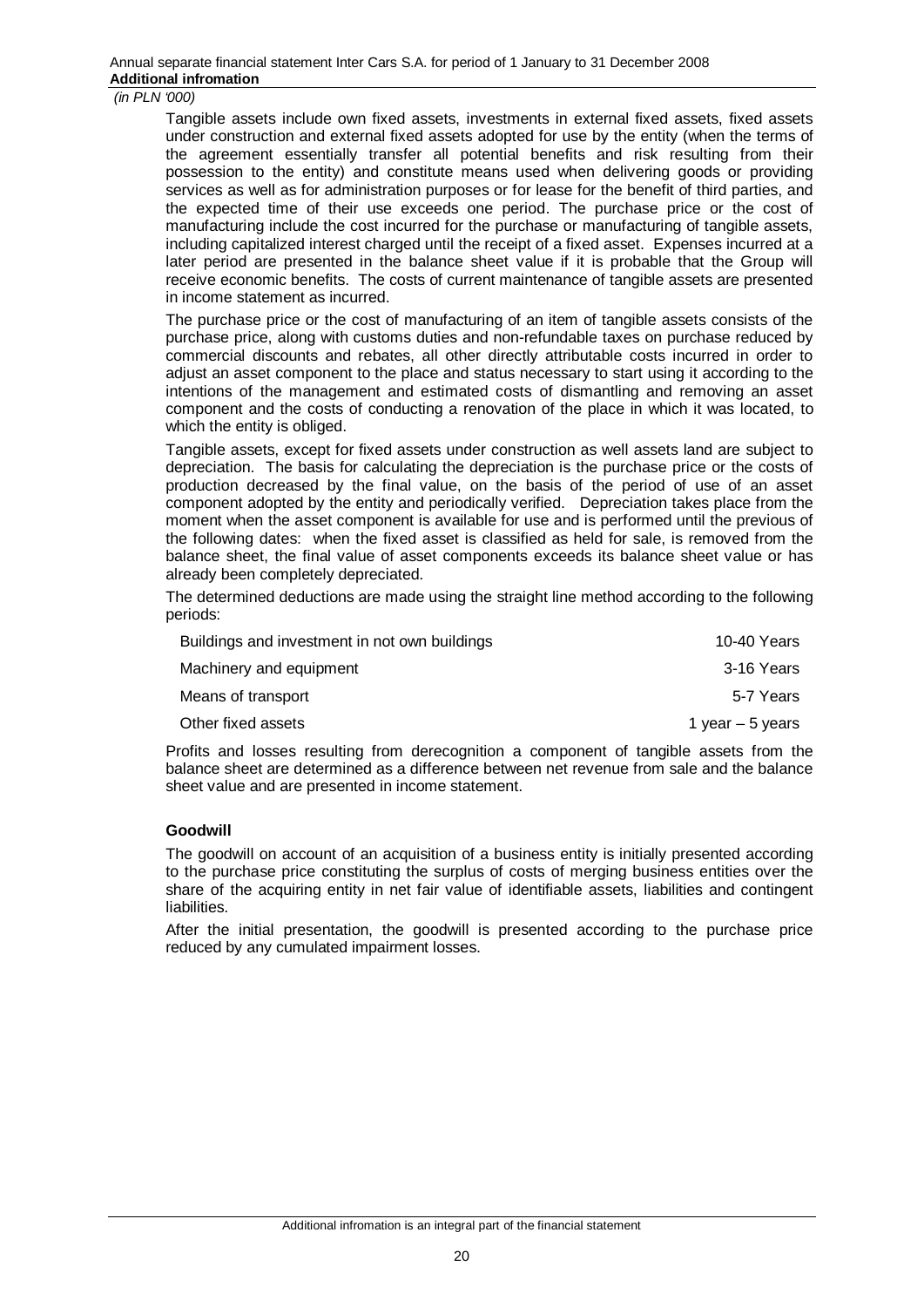#### **Intangible assets**

Identifiable non-cash asset components without a tangible form with a reliably determined purchase price or the cost of manufacturing from which the entity will probably obtain future economic benefits assigned to a given component are presented as intangible assets. Intangible assets components with a specific period of use are subject to depreciation throughout the period of their useful economic life, from the moment when the asset component is available for use. Depreciation stops on the previous of the following dates: when the intangible assets component is classified as held for sale (or included in the group for sale, which is classified as held for sale) according to IFRS 5 "Non-current assets held for sale and discontinued operations" or is removed from the balance sheet records or is completely depreciated. The value of the intangible assets component subject to depreciation is determined after deducting its final value.

#### *Relations with suppliers*

Relations with suppliers acquired as a result of acquiring or merging entities are initially presented at the purchase price. The purchase price for relations with suppliers acquired in a merging transaction is equal to their fair value as at the merger.

After the initial presentation, relations with suppliers are presented at the purchase price reduced by depreciation deductions and impairment losses. Relations with suppliers acquired in a merging transaction with JC Auto S.A. are depreciated throughout the period of 12 years, consistent with their useful economic life.

#### *Computer software*

Licenses for computer software are valued at the amount of costs incurred for their purchase and bringing them to a condition enabling their use.

Costs associated with the development and maintenance of computer software are presented in the costs of the period in which they are incurred. Costs directly associated with the creation of unique computer software for the entity's needs, which will very likely bring economic benefits exceeding the costs over a period longer than one year, are presented as intangible assets components and are depreciated in the period of their use, but no longer than throughout the period of the lease contract.

#### **Investment properties**

Investment real estate which is real estate treated as a source of revenue from rents or is held due to the growth in value, or due to both of these benefits and are not used in operating activities nor are intended for sale as part of regular activities. Investment real estate is initially presented at the purchase price increased by the costs of transactions. After initial presentation, it is presented at the fair value and profits or losses resulting from changes to fair value of investment real estate are presented in income statement in this period in which they were created.

The transfer of assets to investment real estate is made only in the case of changing their method of use and meeting the conditions for presenting real estate as investment real estate. With regard to this real estate, principles described in the part "Tangible assets" apply until the day when the method of using this real estate changes. Any differences between the fair value of real estate determined as at this day and its previous balance sheet value are presented in reserve capital.

The transfer of assets from investment real estate is made only when their method of use changed as confirmed by the beginning of real estate occupancy for the purpose of operational activities or the beginning of real estate adjustment with the intention of sale.

In the case of investment real estate transfer to real estate used in operating activities or to inventory, the cost of this real estate which is adopted for the purposes of presenting it in a different category of assets is equal to the fair value of this real estate determined as at the day when the method of its use changes.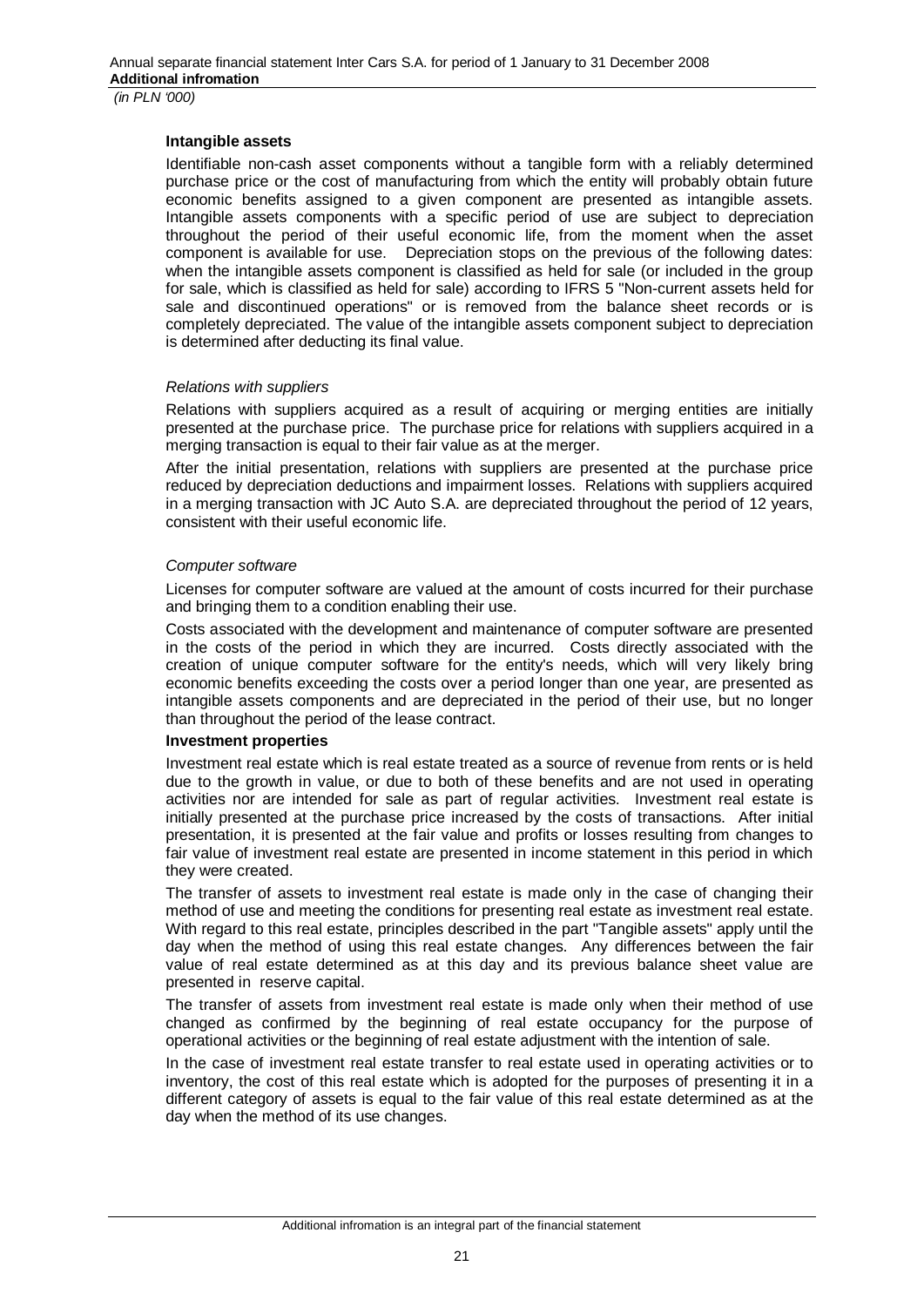#### **Financial Instruments**

Financial instruments are classified in the following categories: (a) held-to-maturity financial instruments , (b) loans and receivables, (c) financial assets held for sale, or (d) financial instruments valued at the fair value through financial result.

The classification of asset components to the abovementioned categories depends on the purpose for which the financial instruments were purchased. As at balance sheet date reassessment is made and, possibly, reclassification.

At the moment of initial presentation, the financial instruments are valued at the fair value or, in the case of investments not classified as valued at the fair value through profit and loss statement, increased by transaction costs which may be directly attributed to the purchase or issue of an investment component.

Financial instruments are derecognized from the balance sheet in the event of expiry of rights to receive economic benefits and sustaining the related risks or their transfer to third party.

The fair value of financial instruments which are the object of trade on the active market is determined as compared to the closing price of quotations from the last day of quotations before the balance sheet date.

The fair value of financial instruments not being the object of trade on the active market is determined with the use of valuation techniques which include a comparison with the market value of another instrument having essentially the same characteristics, being the object of trade on the active market, on the basis of forecasted cash flows or models of option valuation taking into account circumstances specific for the entity.

As at the balance sheet date, the entity assesses whether there were objective premises for impairment by particular assets or groups of assets.

#### *(a) held-to-maturity financial instruments*

These are financial assets, other than derivative instruments, with specified or identifiable payments and a specified maturity date which the entity intends and has the possibility to hold until maturity, excluding financial assets classified assets financial instruments valued at the fair value through profit and loss statement, investments held for sale and loans and receivables.

Current assets include these assets which will be sold in a period not longer than 12 months from the balance sheet date.

Held-to-maturity investments are valued in the amount of the depreciated cost using the effective interest rate.

#### *(b) loans and receivables*

These are financial assets, other than derivative instruments, with specified or identifiable payments, which are not the object of trade on the active market, resulting from spending cash, delivering goods or providing services for the debtor without an intention to classify these receivables as financial assets valued at the fair value through the profit and loss statement. Presented as current assets, except for those for which the maturity date exceeds 12 months after the balance sheet date.

Trade liabilities and other liabilities are valued at the amount of the depreciated cost using the effective interest rate reduced by bad debt provision.

### *(c) available for sale financial assets*

These are financial assets, other than derivatives, considered as held for sale or other than those included in categories (a), (b) or (d). Presented as current assets, unless there is an intention to sell them within 12 months from the balance sheet date. Financial assets held for sale are valued at the fair value except for investments in equity instruments without market price quotations from the active market and the fair value which cannot be reliably measured.

Profits or losses from the valuation of financial assets held for sale are presented as a separate component of equity until their sale or until impairment, when the accumulated profit or loss previously presented in other comprehensive income is presented as profit or loss of the current period.

*(d) financial instruments valued at the fair value through financial result.*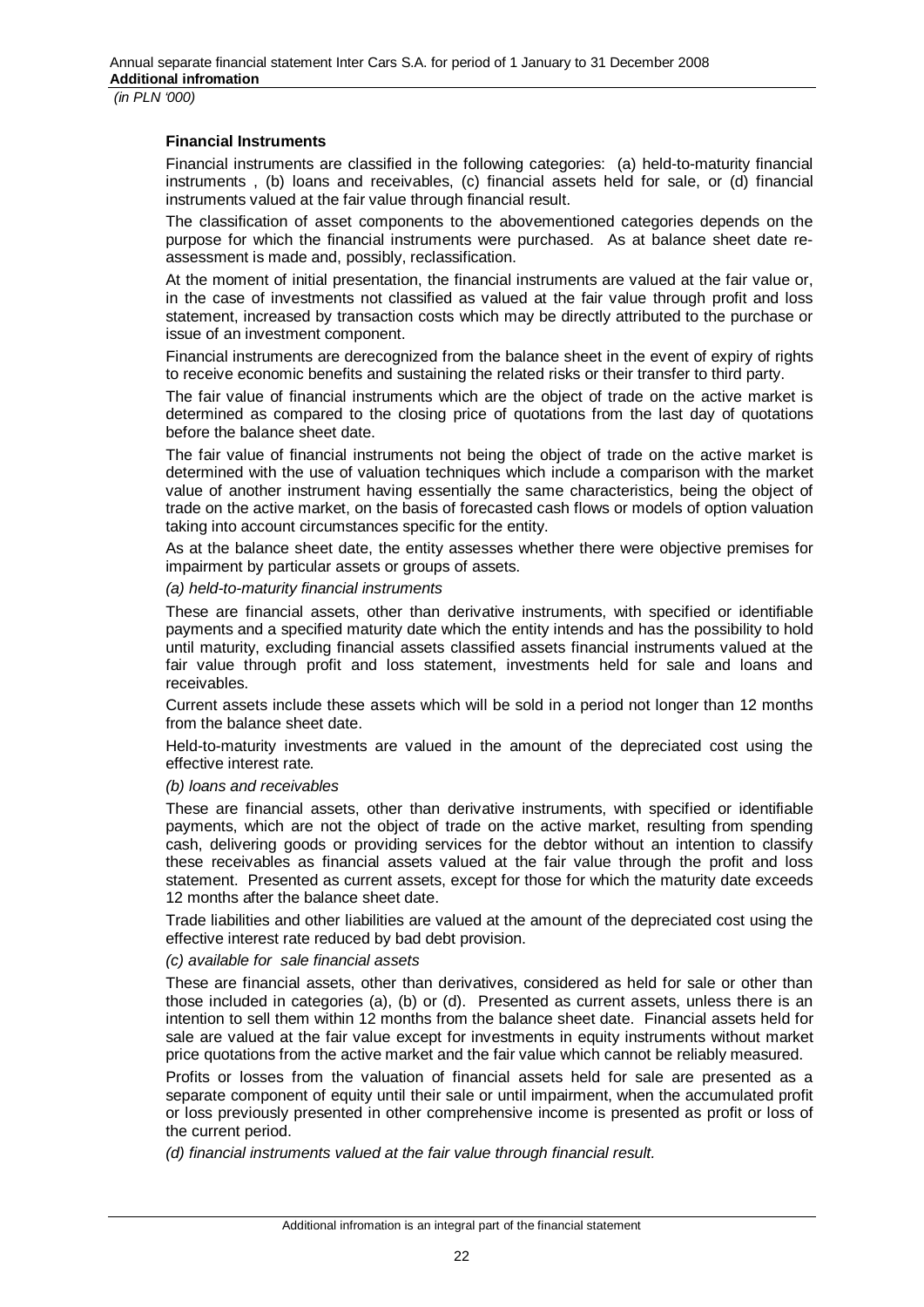The instrument is classified as an investment valued at the fair value through the financial result if it is held for trading or it is classified as such after the initial presentation. Financial instruments are classified as ones valued at the fair value through the financial result, if the Company actively manages such investments and makes decisions with regard to purchase and sale on the basis of their fair value. After the initial presentation, transaction costs related to the investment are presented in profit and loss statement as at the date of incurring. Any profits and losses concerning these investments are shown in the income statement.

The fair value of financial instruments classified as valued at the fair value through the financial result or held for sale is their reported current purchase offer as at the balance sheet date.

#### **Asset component impairment**

#### Financial assets

Impairment losses for financial assets are presented when there are objective premises that there have been events which may have negative impact on the value of future cash flows related to a given asset component.

Impairment with regard to financial assets valued at the depreciated cost is estimated as a difference between their balance sheet value and the current value of future cash flows discounted using the primary effective interest rate. Impairment loss of financial assets available for sale is calculated by reference to their current fair value.

The balance sheet value of particular financial assets with individually significant value is subject to assessment as at each balance sheet date for premises indicating their impairment. Other financial assets are collectively assessed in terms of impairment; they are grouped according to a similar level of credit risk.

Impairment deductions are presented in the income statement. If reduction in fair value of financial assets available for sale was presented directly in the revaluation reserve, the cumulated losses that were previously presented in the revaluation reserve, are presented in the income statement.

Impairment losses are reversed if later increase in the value of recoverable value may be objectively assigned to an event after the day of presenting impairment loss. Impairment losses of investments in equity instruments classified as available for sale are not reversed through the financial result. If the fair value of debt instruments classified as held for sale increases and its growth may be objectively attributed to an event after the presentation of impairment, then the previously presented impairment is reversed with the reversal amount presented in profit and loss statement.

#### *Non-financial assets*

The balance sheet value of non-financial assets other than investment real estate, inventory and deferred income tax assets is subject to assessment as at each balance sheet day for premises indicating their impairment. If there are such premises, the Company estimates the recoverable value of particular assets. The recoverable value of goodwill, intangible assets with a non-specified period of use and intangible assets which are not fit for use yet is estimated as at each balance sheet day.

Impairment loss is presented when the balance sheet value of an asset component or a cash generating centre exceeds its recoverable value. Cash generating centre is defined as the smallest identifiable group of assets, which earns cash regardless of other assets and their groups. Impairment losses are shown in the financial result. Impairment of cash generating centre is presented, in the first place, as a reduction in goodwill assigned to this centre (group of centres) and then as a reduction in the balance sheet value of other assets of this centre (group of centres), proportionally.

The recoverable value of assets or cash generating centre is defined as a the higher of their attainable net value from sales and their use value. When estimating the use value, future cash flows are discounted using the interest rate before taxation, which reflects the current market assessment of money in time and the risk factors characteristic for a given asset component. In the case of assets which do not generate independent cash flows, the use value is estimated for the smallest identifiable cash generating centre to which a given asset component belongs.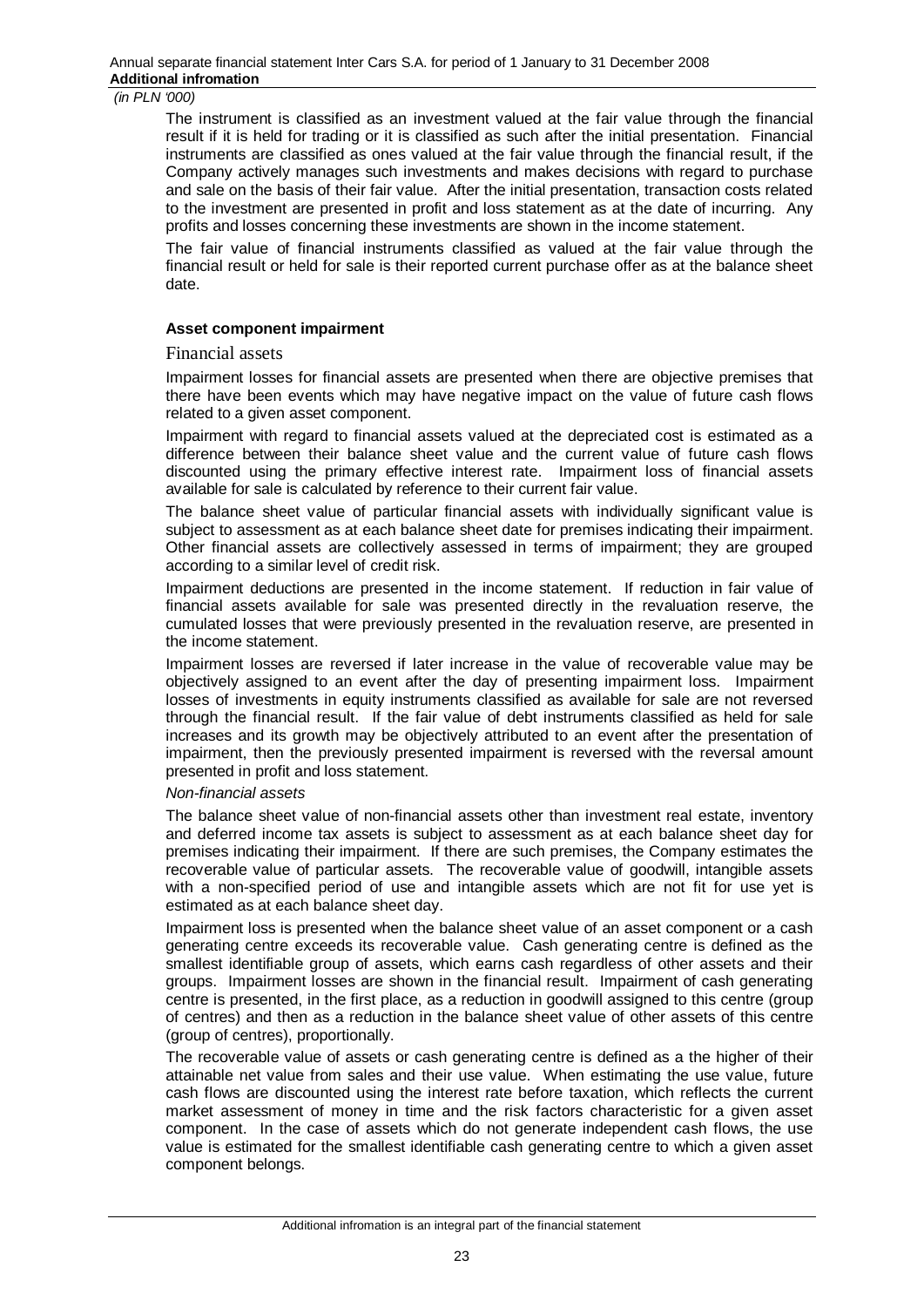The write-down of goodwill on account of impairment is not reversible. With regard to other assets, impairment losses recognized in the previous periods are subject to assessment as at each balance sheet day for premises indicating the reduction in impairment or its total reversal. Impairment loss is reversed if the estimates used for estimating the recoverable value have changed. Impairment loss is reversed only up to the balance sheet value of an asset component reduced by depreciation deductions which would be presented in the case when impairment loss would not be included.

#### **Lease**

#### *a) entity as leaseholder*

Fixed assets which are used by the entity on the basis of financial lease contracts, transferring essentially all risks and profits resulting from their possession to the entity, are presented in the balance sheet according to the lower of the fair values of these fixed assets or the current value of future minimal lease payments. Lease fees are divided between financial costs and reduction in the outstanding liability balance, in order to obtain a constant periodic interest rate in relation to the outstanding liability balance. Financial costs are presented directly in profit and loss statement. If there is no justifiable probability of property acquisition at the end of the lease period, fixed assets used on the basis of the financial lease contracts are depreciated throughout the shorter of the two periods: lease period or use period. In other cases, fixed assets are depreciated throughout the period of use.

Lease and lease contracts which essentially leave all risks and profits resulting from the possession of assets with the lessor are presented as operational lease agreements. Costs of lease fees are entered on a straight-line basis in the income statement in the effective term of the agreement.

#### *(b) entity as lessor*

Revenues from operational lease are presented in profit and loss statement using the straight line method in the period resulting from the agreement. Assets being the subject matter of agreement are presented in the balance sheet and depreciated on terms identical to those used for similar categories of assets.

#### **Inventory**

Inventory is presented according to the lower of the values: the purchase price (production costs) or attainable net value as a result of sale. The cost of inventory includes all purchase costs, the costs of processing and other costs incurred in order to bring the inventory to its present place and status.

The purchase price or the cost of manufacturing of inventory is determined assuming that the components to which the expenditure applies are those which the entity purchased at the earliest (the FIFO method).

The amounts resulting from discounts and rebates as well as other payments dependent on the size of purchases are presented as the reduction in the purchase price regardless of the date of their actual granting, provided that their receipt is substantiated.

The attainable net value is presented in the amount of the estimated sales price made in the course of regular business activities reduced by estimated finishing costs and costs necessary to bring the sale to effect.

The value of inventory is reduced by write-downs generated when the attainable net sales price (being the price reduced by discounts, rebates and costs associated with the sale) is lower than the purchase price (production costs), determined individually for each inventory assortment.

#### **Cash and cash equivalents**

Cash and equivalents include cash in hand, at bank as well as deposits and short-term securities with maturity date no longer than three months.

#### **Share capital**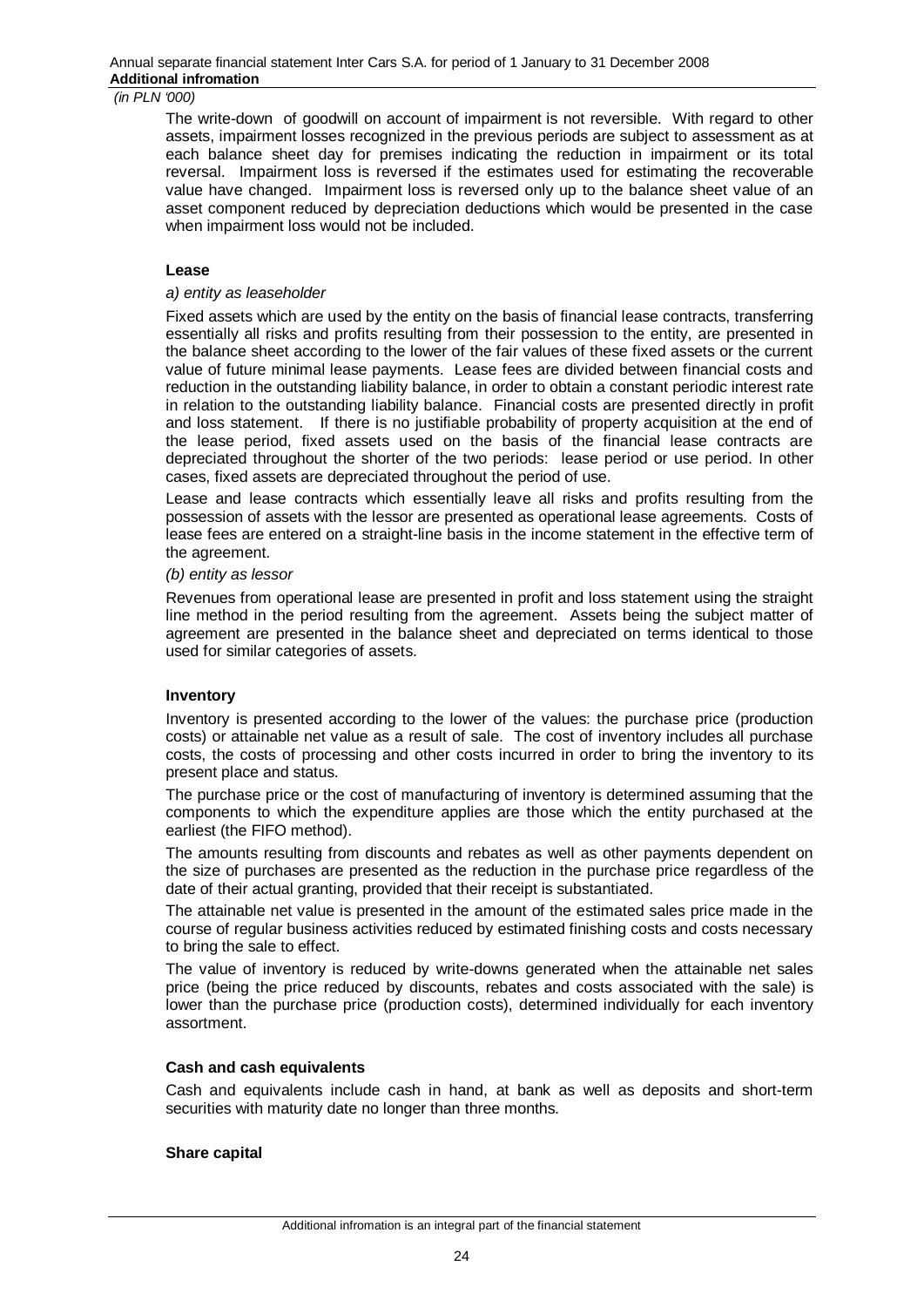The Share capital is presented in the amount specified in the charter and entered in the court register.

Bonus on account of issuing shares at a price exceeding their face value is presented as a separate equity item

The costs of issuing shares reduce the value of equity.

### **Bank borrowings and loans**

Bank credits and loans are initially presented at the purchase price corresponding to the fair value.

In subsequent periods, credits and loans are valued at the depreciated cost using the effective interest rate during the determination of which costs related to obtaining the credit or loan as well as discounts or bonuses obtained when settling liabilities are taken into account.

#### **Provisions**

Provisions are created when the entity has a current obligation (legal or customarily expected) resulting from past events, it is likely that meeting the obligation will result in the need for the outflow of assets containing economic benefits and it is possible to estimate the amount of this obligation in a reliable manner.

#### **Revenues**

Revenue is recognized at fair value of economic benefits received or due the amount of which may be identified in a credible manner.

*a) revenues on sales of commodities and materials* 

Revenues are shown, if:

- significant risks and benefits resulting from the property of rights have been transferred to the buyer,
- the entity is no longer permanently involved in managing the sold goods, products and services to the extent to which such function is usually performed towards goods to which one has the property right, nor is effective control performed over them,
- the amount of revenues may be estimated in a credible manner,
- it is probable that the entity will obtain economic benefits from the transaction,
- $\bullet$  the incurred costs as well as those which will be incurred in connection with the transaction may be valued in a credible manner.

Revenues are presented in net value, i.e. without value added tax and with any granted rebates.

Domestic sales revenues are recognized upon the product's delivery. In the case of export, revenues are presented upon releasing the product to the buyer.

In the case of sales through a network of branches with which cooperation agreement have been signed, sales revenues are recognized upon releasing the goods to the final customer.

#### *(b) services*

Revenues on services are presented on the basis of the progress degree of the transaction's implementation as at the balance sheet day. The transaction's result is assessed as credible if all of the following conditions have been met:

- the amount of revenues may be estimated in a credible manner,
- it is probable that the entity will obtain economic benefits on account of the conducted transaction,
- x the degree of the transaction's implementation as at the balance sheet day may be determined in a credible manner,
- the costs incurred in connection with the transaction and the costs of completing the transaction may be valued credibly.

#### *(c) interest rate revenues*

Interest revenues are recognized taking into account the effective interest rate if receiving them is substantiated and their amount may be determined in a credible manner.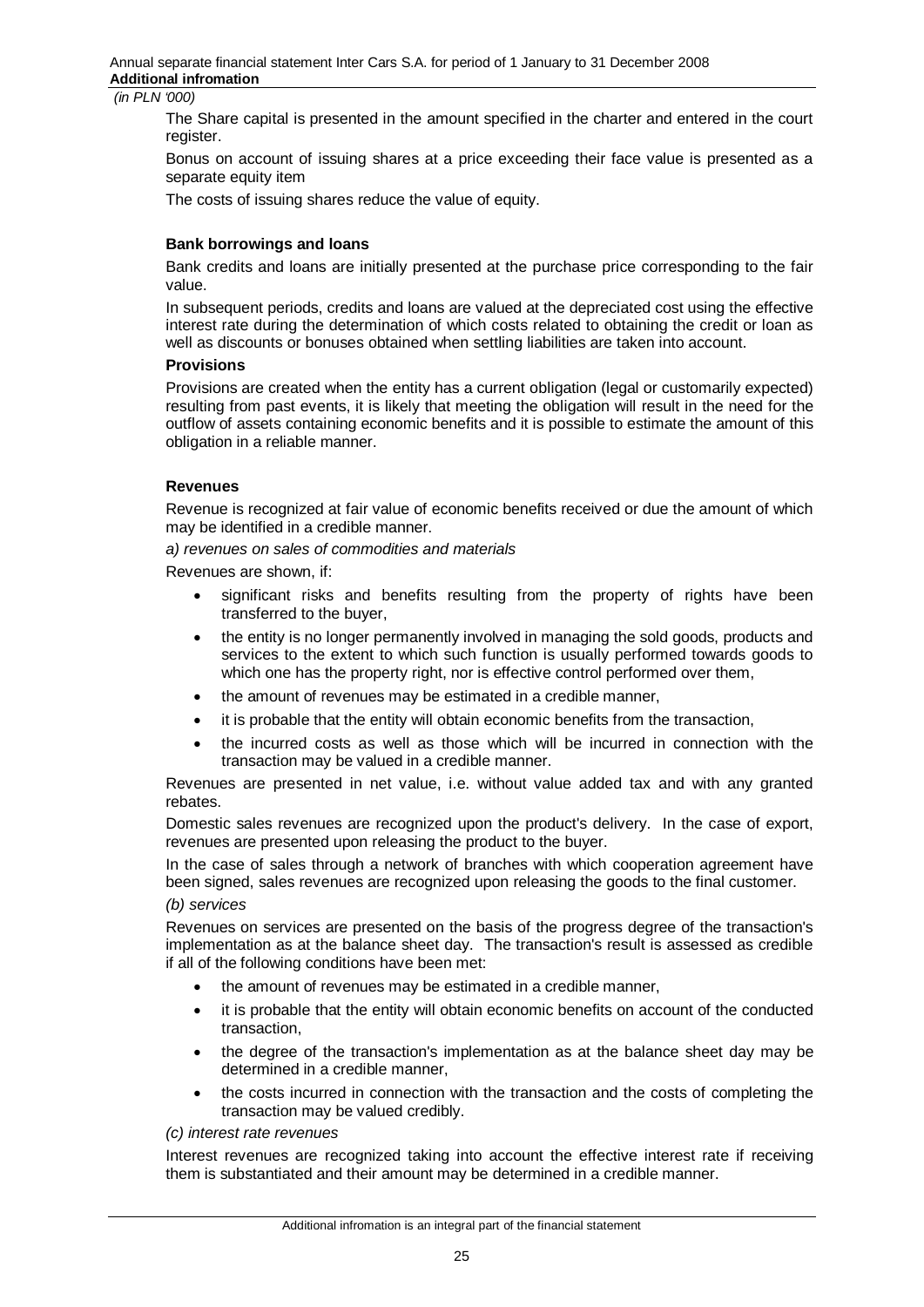### *(d) dividends*

Dividend revenues are recognized upon determining the right to obtain them if receiving them is substantiated and their amount may be determined in a credible manner.

#### **Operating Costs**

Operating costs are presented in the period to which they relate, in such amount in which it is likely that the entity's economic benefits, which may be valued credibly, will decrease.

Costs resulting from the Company's charges by branches, on account of remuneration for the sale of goods made on behalf of the entity, are presented in the period to which they relate.

Costs on account of renting office and warehouse space are presented in profit and loss statement for the period they relate to.

Re-invoiced amounts reduce relevant items of the entity's costs.

#### **Financial costs**

Financial costs include mainly interest payable on account of debt, reversing the discount on account of provisions, dividend on account of privileged shares classified as liabilities, losses on account of exchange rate differences, losses on account of change in fair value of financial instruments valued through the financial result, impairment losses for financial assets as well as profits and losses concerning hedging instruments which are presented in profit and loss statement. All costs on account of interest are determined on the basis of the effective interest rate.

#### **Income tax**

The calculation of current income tax is based on the profit of a given period determined according to the valid tax regulations. The total tax load takes into account current tax and deferred tax determined using the balance sheet method which is present in connection with temporary differences between the value of assets and liabilities presented in ledgers and their tax value.

The deferred tax is determined taking into account the income tax rates valid in the year in which the liability was created on the basis of passed tax regulations valid in the year for settling provisions and assets.

Assets under deferred income tax are determined in the amount provided in the future for income tax deductions, in connection with negative temporary differences that will result in the future reduction in the basis for calculation of income tax and tax loss possible to be deducted, agreed taking account of the principle of prudence.

Provision under deferred income tax is established in the amount of income tax, requiring payment in the future, in connection with positive temporary differences, namely the differences that will result in increased income tax calculation basis in the future.

The component of assets and the deferred income tax provision are offset in the separate balance sheet if the Company has an enforceable title to compensate receivables and liabilities on account of current income tax, as well as when the assets and provisions on account of deferred tax relate to income tax imposed by the same tax authority on the same taxpayer.

### **Valuation of shares in subsidiaries**

Shares in subsidiaries are valued at the purchase price reduced by impairment losses.

#### **Foreign exchange differences**

Exchange rate differences resulting from the conversion of business activities into PLN are presented in a separate item of the profit and loss statement, excluding exchange rate differences concerning the repayment of liabilities or the payment of receivables associated with deliveries or the sales of goods and services which are entered in the cost of sold products, goods and materials.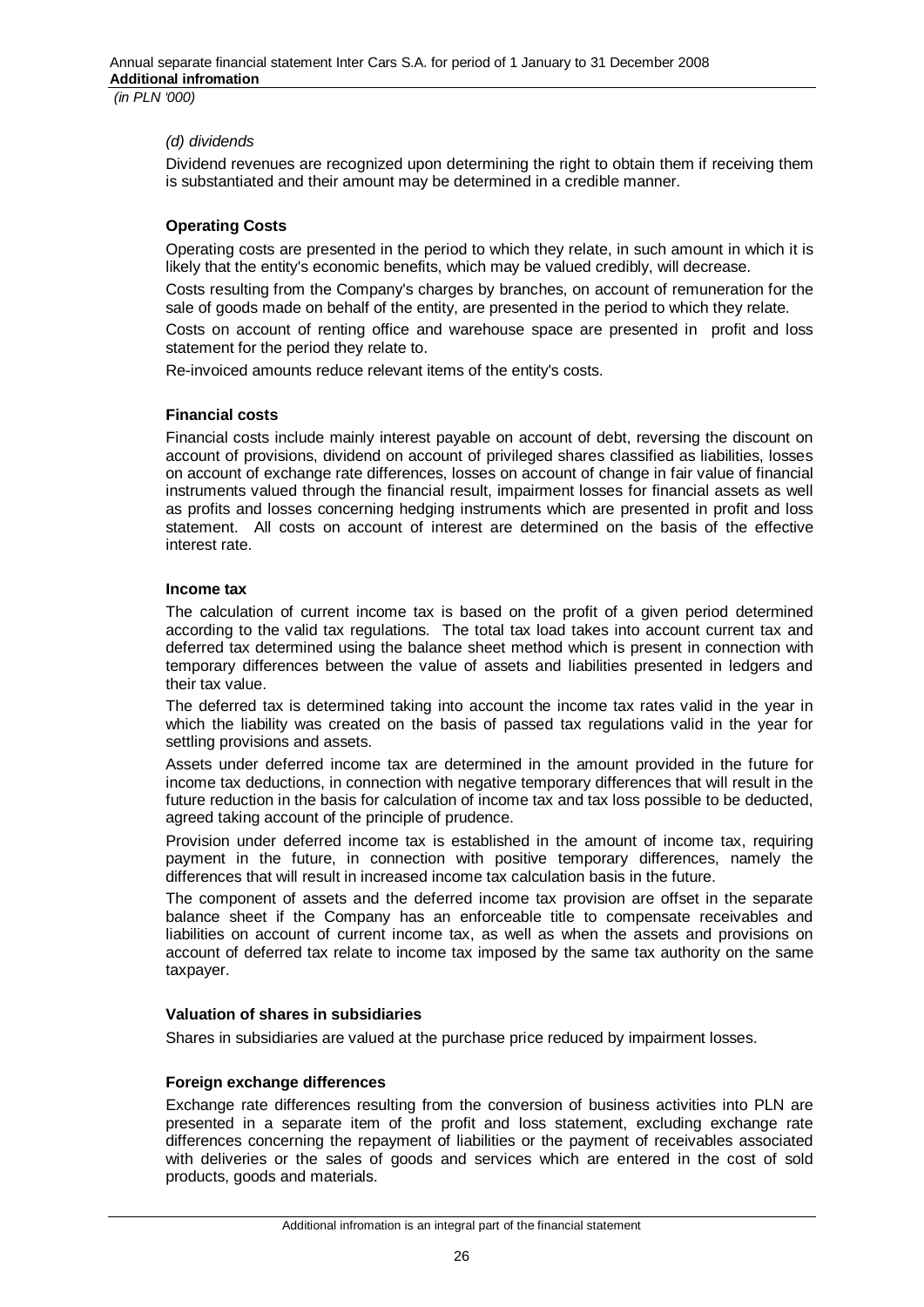#### **Payments in the form of own shares**

The program of payments in the form of own shares allows the Group's employees to acquire shares in the Parent Company. Fair value of the granted call option is presented as costs under remunerations in correspondence with increase in equity. Fair value is determined as at the date of granting call options by employees and distributed over a period when employees will acquire the right to exercise options. Fair value of options is estimated using the model of binominal tree of valuation, taking into account the terms on which options were granted. The amount encumbering costs is adjusted in order to reflect the current number of the granted options, except for situations when the loss of rights to options is the effect of the situation when shares do not achieve the level of prices relevant for their take-up.

Rights to increase in value of shares are granted to the Management Staff employees. Fair value of the amount to be paid out to employees is presented as cost in correspondence with increase in liabilities. Fair value is estimated initially as at the date of granting and distributed over a period when employees obtain unconditionally the right to payment. Fair value of the right to increase value of shares is calculated on the basis of the Black- Scholes model, given dates and terms on which instruments were granted. Valuation of liability is verified as at each balance sheet day and as at the day of settlement. Any changes in the fair value of liability are reported as headcount costs.

#### **2. Information on business segments**

The basic operations of Inter Cars Company is the sale of spare parts and accessories for motor vehicles on ten basic markets: Polish, Ukrainian, Czech, Slovak, Lithuanian, Croatian, Hungarian, Italian, Belgian and Romanian by selling to subsidiaries or directly to customers. Therefore, the model used for operating segments of the Company is the geographical segment based on the criterion of location of customers.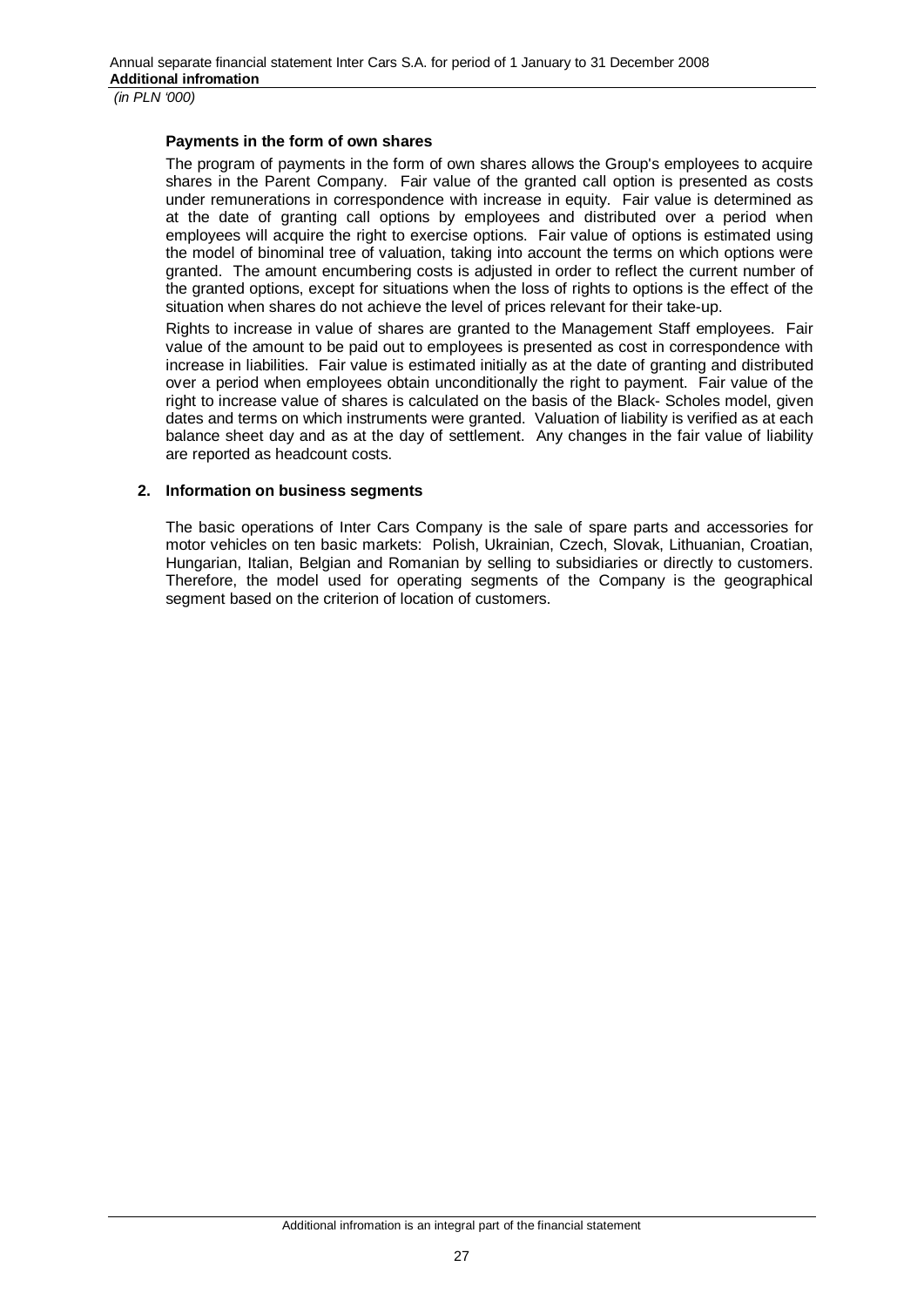#### **Division according to operating segments based on the criterion of location of customers**

| (thousands of PLN) | Poland    | abroad  | Totai     |
|--------------------|-----------|---------|-----------|
| Revenues           | 1 206 003 | 301 413 | 1 507 416 |

### **3. Tangible fixed assets and investment properties**

|                                                             | 31.12.2008 | 31.12.2007 |
|-------------------------------------------------------------|------------|------------|
| Land                                                        | 9699       | 5448       |
| Buildings, premises and land & water engineering facilities | 76 030     | 39 0 23    |
| Machinery and equipment                                     | 16 641     | 9953       |
| Means of transport                                          | 11 741     | 4 3 8 6    |
| Other fixed assets                                          | 20 312     | 8 5 7 3    |
| Capital work in progress                                    | 4 1 4 8    | 3698       |
| Prepayment on capital work in progress                      |            | 930        |
| Total tangible fixed assets                                 | 138 571    | 72 011     |

The balance sheet value of tangible assets used on the basis of financial lease contracts as at the date of:

- 31 December 2007, 5,302 thousand PLN
- 31 December 2008 36,362 thousand PLN.

|                                                              | 31.12.2008 | 31.12.2007 |
|--------------------------------------------------------------|------------|------------|
| Future minimum lease fees to which the Company is<br>obliged |            |            |
| contractual liabilities                                      |            |            |
| Liabilities maturing up to 1 year                            | 8 6 3 0    | 3821       |
| Liabilities maturing more than 1 and less than 5 years       | 19 0 21    | 3428       |
| Liabilities maturing above 5 years                           | 18 555     |            |
|                                                              | 46 206     | 7 249      |
| current net value of future minimal lease fees               |            |            |
| Liabilities maturing up to 1 year                            | 6905       | 3624       |
| Liabilities maturing more than 1 and less than 5 years       | 12 003     | 3 3 6 5    |
| Liabilities maturing more than 5 years                       | 17 590     |            |
|                                                              | 36 498     | 6989       |

Financial lease agreements relate to lease of computer hardware, vehicles and facilities in Kajetany used in the Company's activities.

In relation to any components of tangible fixed assets owned by the Company, except for the ones covered by financial lease contracts, the right to dispose is not restricted.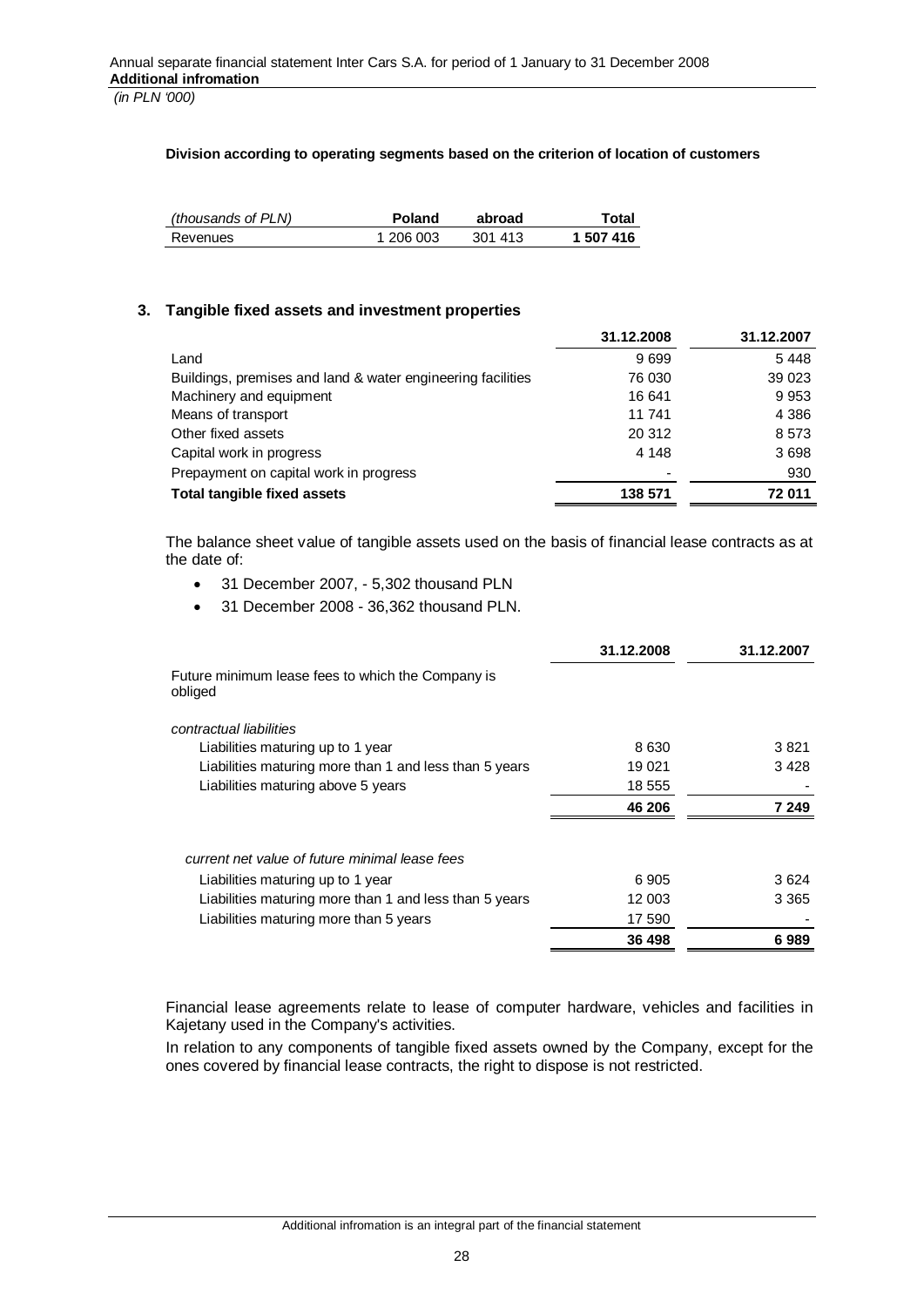|                                         | Land    | buildings,<br>premises<br>and land &<br>water<br>engineering<br>facilities | machinery and<br>equipment | means of<br>transport | other fixed<br>assets | <b>Fixed asset</b><br>in<br>construction | Total   |
|-----------------------------------------|---------|----------------------------------------------------------------------------|----------------------------|-----------------------|-----------------------|------------------------------------------|---------|
| Gross value of tangible fixed<br>assets |         |                                                                            |                            |                       |                       |                                          |         |
| Gross value as at 31 December<br>2006   | 2848    | 45 484                                                                     | 18780                      | 8 2 2 5               | 23755                 | 948                                      | 100 040 |
| Increase:                               | 2 600   | 1 309                                                                      | 6794                       | 2 1 3 9               | 5 4 5 3               | 5 2 5 9                                  | 23 554  |
| Purchase                                | 2 600   | 113                                                                        | 6 5 6 8                    | 2 0 2 2               | 4 6 9 1               | 5 2 5 9                                  | 21 253  |
| Transfer                                |         | 1 1 9 6                                                                    | 226                        | 117                   | 762                   |                                          | 2 3 0 1 |
| Reductions:                             |         |                                                                            | 483                        | 655                   | 584                   | 2 5 0 9                                  | 4 2 3 1 |
| Sales                                   |         |                                                                            | 468                        | 655                   | 584                   |                                          | 1707    |
| Liquidation                             |         |                                                                            | 10                         |                       |                       |                                          | 10      |
| Transfer                                |         |                                                                            |                            |                       |                       | 2 4 7 1                                  | 2 4 7 1 |
| Costs                                   |         |                                                                            |                            |                       |                       | 38                                       | 38      |
| Robbery                                 |         |                                                                            | 5                          |                       |                       |                                          | 5       |
| Gross value as at 31 December           |         |                                                                            |                            |                       |                       |                                          |         |
| 2007                                    | 5 4 4 8 | 46793                                                                      | 25 091                     | 9709                  | 28 6 24               | 3698                                     | 119 363 |
| Increase:                               | 4 2 5 1 | 39 39 6                                                                    | 12 963                     | 10755                 | 20 086                | 3 1 0 2                                  | 90 553  |
| Purchase                                | 595     | 1 1 6 0                                                                    | 3524                       | 6318                  | 7 1 6 7               | 13913                                    | 32 677  |
| Transfer                                |         | 6 4 5 2                                                                    | 372                        | 140                   | 3847                  | (10811)                                  |         |
| From the merger with JC Auto S.A.       | 3 6 5 6 | 31 784                                                                     | 6 5 9 4                    | 4 2 9 7               | 9072                  |                                          | 55 403  |
| Lease                                   |         |                                                                            | 2 4 7 3                    |                       |                       |                                          | 2 4 7 3 |
| Reductions                              |         | 3                                                                          | 474                        | 2810                  | 368                   | 2 6 5 2                                  | 6 307   |
| Sales                                   |         | 3                                                                          | 401                        | 2 8 0 6               | 366                   |                                          | 3576    |
| Liquidation                             |         |                                                                            | 73                         | 4                     | $\overline{c}$        |                                          | 79      |
| Transfer                                |         |                                                                            |                            |                       |                       | 2 6 5 2                                  | 2 6 5 2 |
| Gross value as at 31 December<br>2008   | 9699    | 86 186                                                                     | 37 580                     | 17 654                | 48 342                | 4 1 4 8                                  | 203 609 |

Additional infromation is an integral part of the financial statement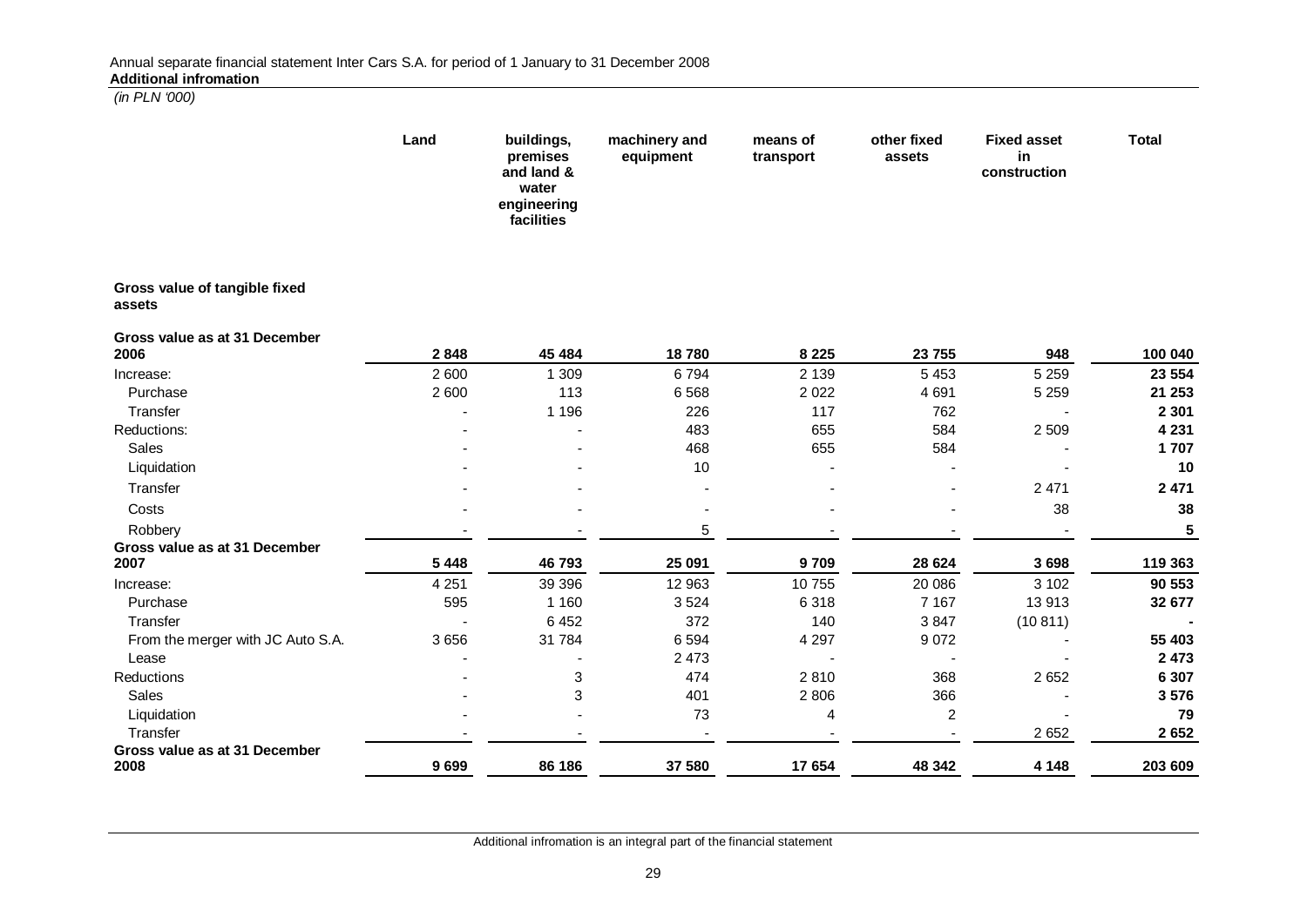|                                                                             | Land    | buildings,<br>premises and<br>land & water<br>engineering<br>facilities | machinery and<br>equipment | means of<br>transport | other fixed<br>assets             | <b>Fixed asset in</b><br>construction | <b>Total</b>  |
|-----------------------------------------------------------------------------|---------|-------------------------------------------------------------------------|----------------------------|-----------------------|-----------------------------------|---------------------------------------|---------------|
| Accumulated depreciation and<br>impairment losses as at 31                  |         |                                                                         |                            |                       |                                   |                                       |               |
| December 2006                                                               |         | 6313                                                                    | 12 109                     | 4 2 7 7               | 16 106                            |                                       | 38 805        |
| Depreciation for the period                                                 |         | 1 4 5 7                                                                 | 3 4 7 0                    | 1569                  | 4 3 0 4                           |                                       | 10 800        |
| Sales                                                                       |         |                                                                         | 426                        | 523                   | 359                               |                                       | 1 3 0 8       |
| Liquidation                                                                 |         |                                                                         | 10                         |                       |                                   |                                       | 10            |
| Other                                                                       |         |                                                                         | 5                          |                       |                                   |                                       | 5             |
| Accumulated depreciation and<br>impairment losses as at 31                  |         |                                                                         |                            |                       |                                   |                                       |               |
| December 2007                                                               |         | 7770                                                                    | 15 138                     | 5 3 2 3               | 20 051                            |                                       | 48 28 2       |
| Depreciation for the period                                                 |         | 2 4 2 3                                                                 | 5879                       | 2 4 1 5               | 8 2 0 1                           |                                       | 18918         |
| <b>Sales</b><br>Transfer                                                    |         | (37)                                                                    | (110)<br>32                | (1825)                | (222)<br>$\overline{\phantom{a}}$ | $\overline{\phantom{a}}$              | (2157)<br>(5) |
| Accumulated depreciation and<br>impairment losses as at 31<br>December 2008 |         | 10 156                                                                  | 20 939                     | 5913                  | 28 030                            |                                       | 65 038        |
| <b>NET VALUE</b>                                                            |         |                                                                         |                            |                       |                                   |                                       |               |
| As at 1 January 2007                                                        | 2848    | 39 171                                                                  | 6671                       | 3948                  | 7649                              | 948                                   | 61 235        |
| As at 31 December 2007                                                      | 5 4 4 8 | 39 0 23                                                                 | 9953                       | 4 3 8 6               | 8573                              | 3698                                  | 71 081        |
| As at 1 January 2008                                                        | 5 4 4 8 | 39 023                                                                  | 9953                       | 4 3 8 6               | 8573                              | 3698                                  | 71 081        |
| As at 31 December 2008                                                      | 9699    | 76 030                                                                  | 16 641                     | 11741                 | 20 312                            | 4 1 4 8                               | 138 571       |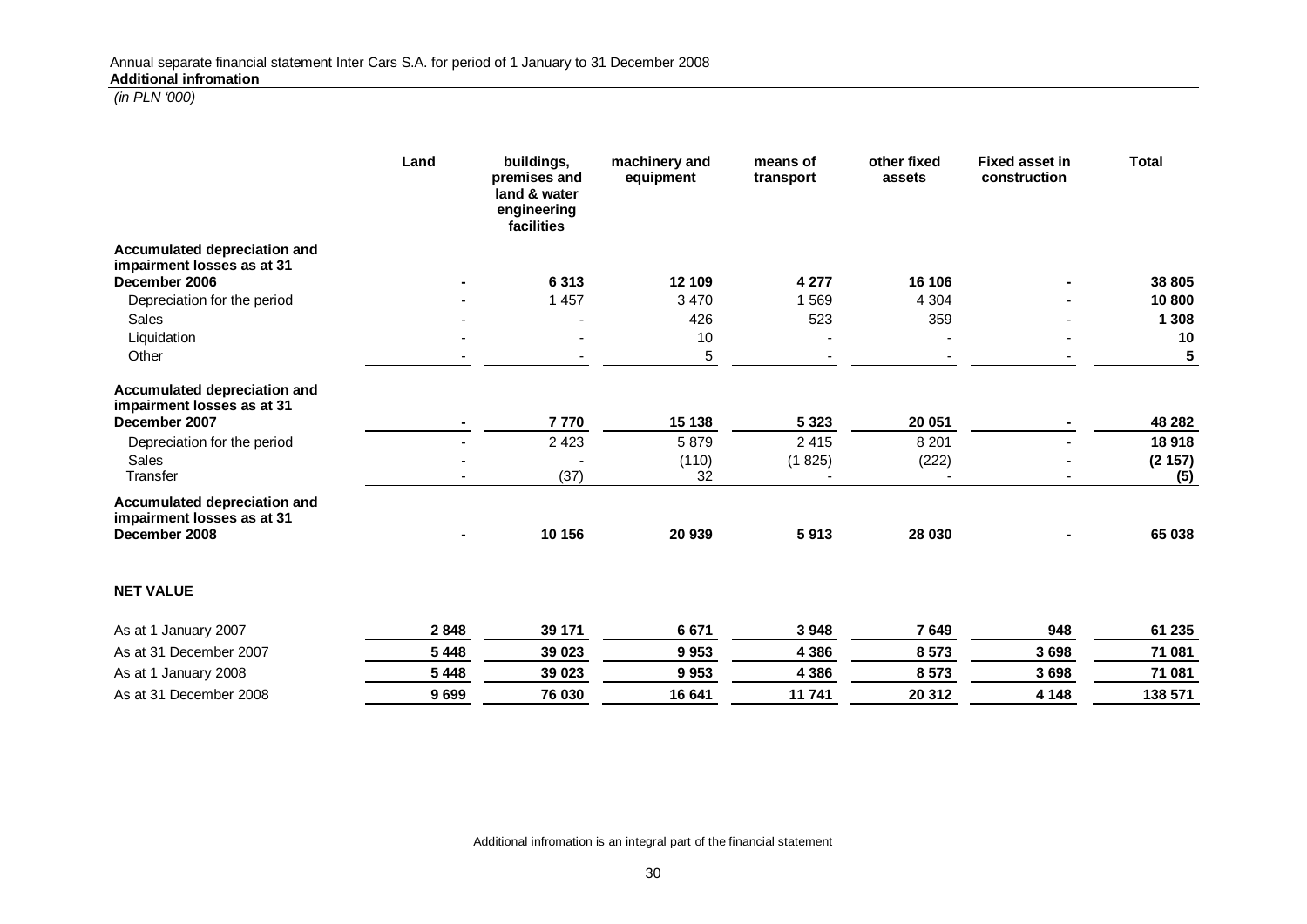#### **Investment properties**

The Company performed, as at the balance sheet date, valuation to the fair value of the real estate in Gdańsk, acquired as a result of the merger. The amendment results from the expert's report issued by an independent expert, having recognized professional qualifications, as well as having experience in valuations of investment real estate.

Within the year, the Company sold the real estate situated in Warsaw at ul. Burakowska, for approx. PLN 15 million, the profit from sales amounted to approximately PLN 4 million.

|                                                  | 31.12.2008               | 31.12.2007 |
|--------------------------------------------------|--------------------------|------------|
| Value at the beginning of the period             | 11 145                   |            |
| Purchase                                         | $\overline{\phantom{0}}$ | 11 000     |
| Provisions for the cost of pulling down          | -                        | 145        |
| Purchase as a result of merger with JC Auto S.A. | 2659                     |            |
| Valuation to fair value                          | 109                      |            |
| Sales                                            | (11145)                  |            |
| Value at the end of period                       | 2768                     | 11 145     |

During 2008 there were no transfers from investment real estate to other assets. There were no changes in classification from other assets to investment real estate.

When determining the fair value of the real estate situated in Gdańsk (acquired as a result of merger) the expert applied the comparative method.

Revenues from rent of the real estate in Gdańsk obtained in 2008 are PLN 87 thousand.

The Company has no restrictions in disposal of the aforementioned real estate.

#### **4. Intangible assets**

|                                          | 31.12.2008 | 31.12.2007 |
|------------------------------------------|------------|------------|
| Company value, including:                | 122 937    |            |
| - goodwill from merger with JC Auto S.A. | 122 937    |            |
| Computer software                        | 5861       | 3 4 0 0    |
| Other intangible assets, including:      | 21 118     | 3600       |
| - relations with suppliers               | 15 503     |            |
| - others                                 | 5615       | 3600       |
|                                          | 149 916    | 7000       |

The Company conducted impairment test of assets containing the goodwill. On the basis of the above review no impairment was found.

Forecasts of cash flows used to estimate the use value estimated for the whole Company, regarded as one cash generating center. Data used for the forecast for the years 2009, 2010 were prepared on the basis of the approved budget. Cash flows for the years 2011-2013 were determined on the basis of growth rate of 4-5%, while for the remaining years the assumed growth rate is 1.5%. The discount rate used for calculation of use value amounted to 10.5% and was estimated on the basis of average weighted capital cost (WACC).

Net value of intangible assets used on the basis of financial lease contracts as at the date of:

- 31 December 2007 2,974 thousand PLN,
- 31 December 2008 2,243 thousand PLN.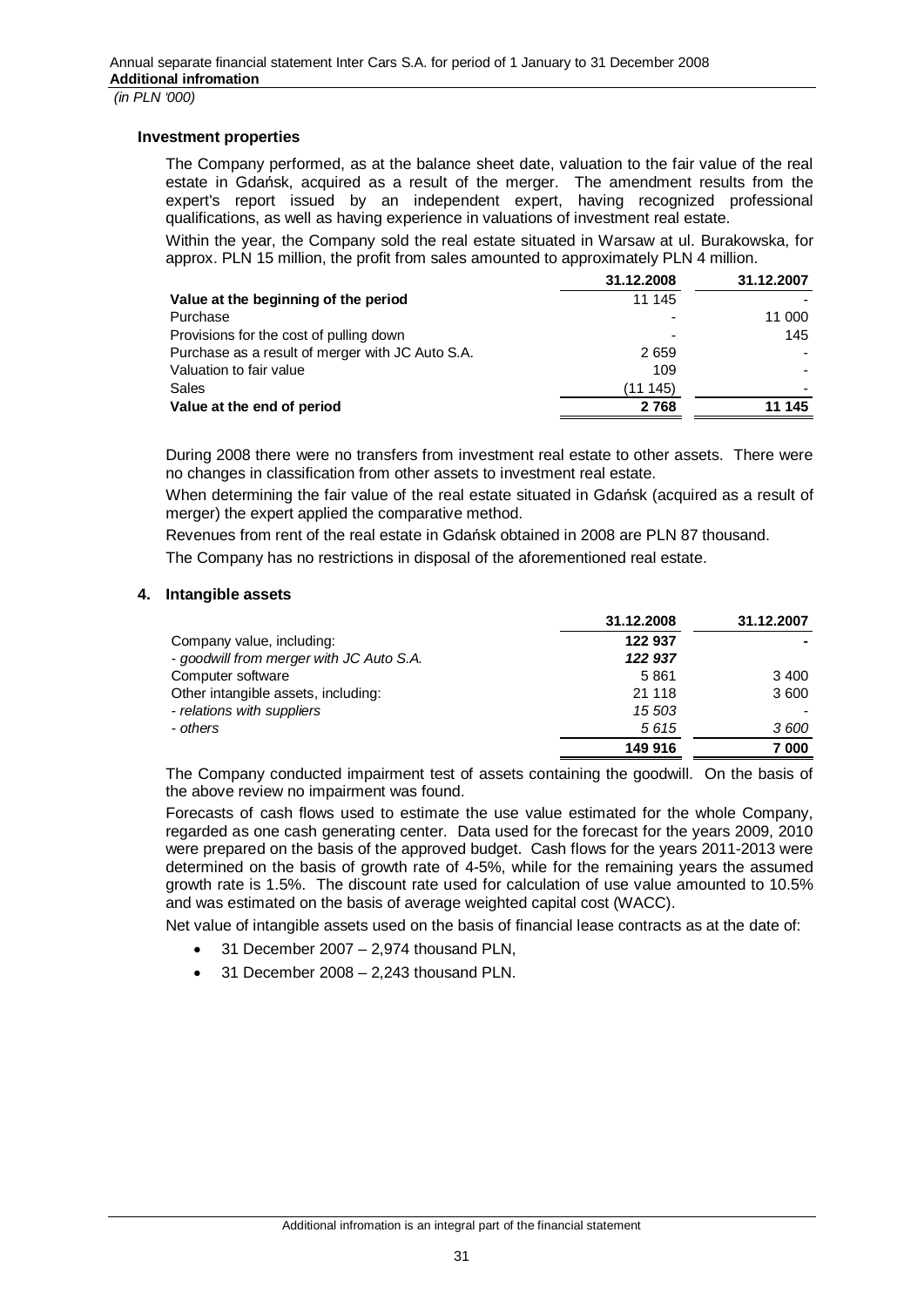|                                                                          | 31.12.2008 | 31.12.2007 |
|--------------------------------------------------------------------------|------------|------------|
| Future minimum lease fees to which the Company is obliged<br>Liabilities |            |            |
| Liabilities maturing up to 1 year                                        | 1 542      | 898        |
| Liabilities maturing more than 1 and less than 5 years                   | 1 302      | 2619       |
| Liabilities maturing more than 5 years                                   |            |            |
|                                                                          | 2844       | 3 517      |
| net current value                                                        |            |            |
| Liabilities maturing up to 1 year                                        | 1 5 2 0    | 889        |
| Liabilities maturing more than 1 and less than 5 years                   | 1 2 8 4    | 2 3 4 5    |
| Liabilities maturing more than 5 years                                   |            |            |
|                                                                          | 2804       | 3 234      |

Financial lease contracts relate to software used in the Company's activities.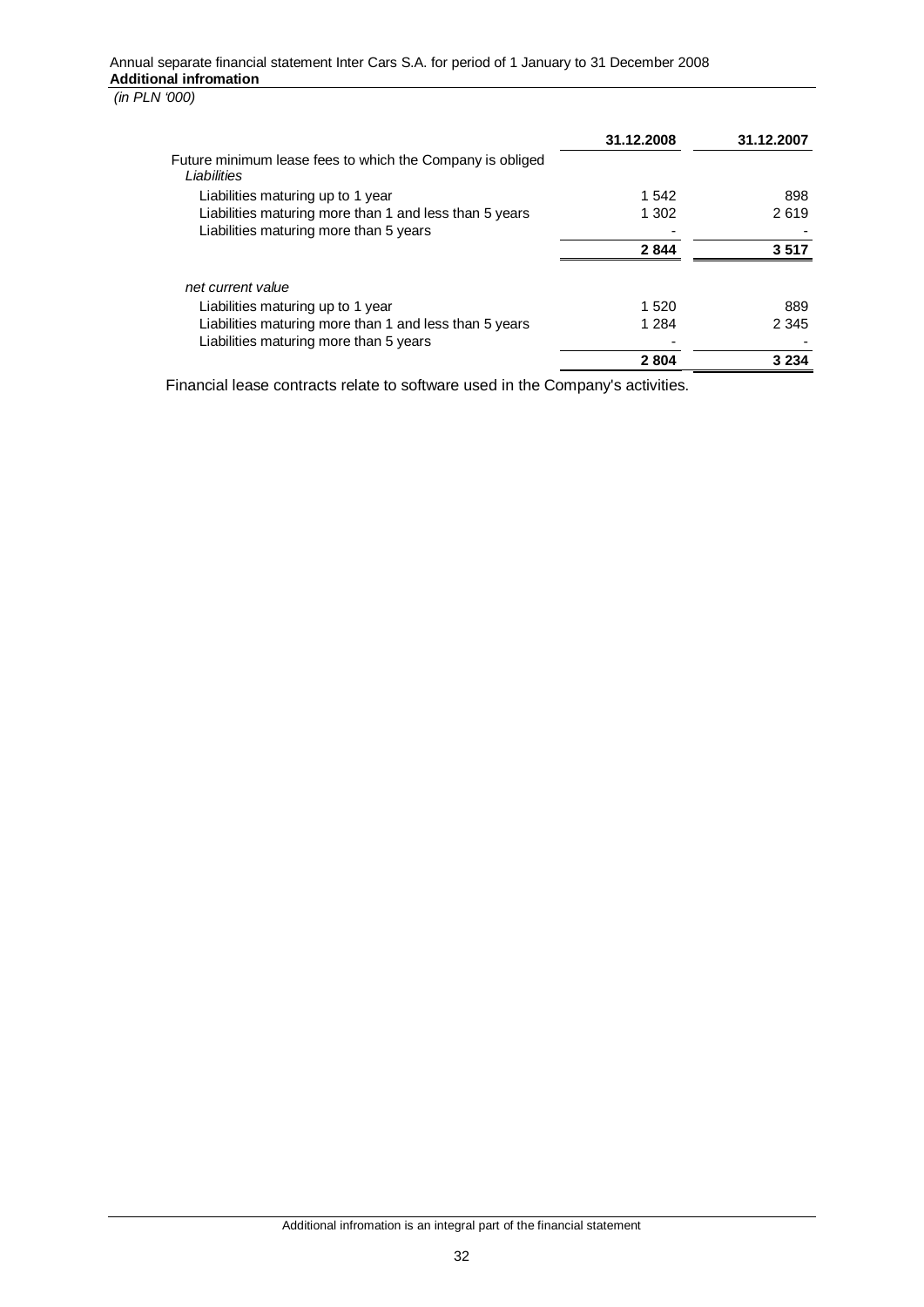|                                                                                                                |                   | other intangible |          |              |
|----------------------------------------------------------------------------------------------------------------|-------------------|------------------|----------|--------------|
|                                                                                                                | computer software | assets           | Goodwill | <b>Total</b> |
| <b>GROSS VALUE OF INTANGIBLE ASSETS</b>                                                                        |                   |                  |          |              |
| Gross value as at 1 January 2007                                                                               | 13 278            | 263              |          | 13 541       |
| Purchase                                                                                                       | 4 1 3 4           | 3 600            |          | 7 7 3 4      |
| Gross value as at 31 December 2007                                                                             | 17 412            | 3863             |          | 21 275       |
| Purchase                                                                                                       | 2 3 9 0           | 1918             |          | 4 3 0 8      |
| From merger with JC Auto S.A., including:<br>- relations with suppliers acquired as a result of merger with JC | 1 4 9 5           | 17913            | 122 937  | 142 345      |
| Auto S.A.                                                                                                      |                   | 16 700           |          | 16700        |
| - other                                                                                                        | 1 4 9 5           | 1213             | 122 937  | 125 645      |
| Transfer from fixed assets under construction                                                                  | 919               |                  |          | 919          |
| Gross value as at 31 December 2008                                                                             | 22 216            | 23 694           | 122 937  | 168 847      |
| Accumulated depreciation and impairment losses as at 1 January<br>2007                                         |                   |                  |          |              |
|                                                                                                                | 12 670            | 263              |          | 12 933       |
| Depreciation for the period                                                                                    | 1 3 4 2           |                  |          | 1 3 4 2      |
| Accumulated depreciation and impairment losses as at 31<br>December 2007                                       | 14 012            | 263              |          | 14 275       |
| Depreciation for the period                                                                                    | 2 3 4 3           | 2 3 1 3          |          | 4 6 5 6      |
| Accumulated depreciation and impairment losses as at 31                                                        |                   |                  |          |              |
| December 2008                                                                                                  | 16 355            | 2576             |          | 18 931       |
| <b>NET VALUE</b>                                                                                               |                   |                  |          |              |
| As at 1 January 2007                                                                                           | 608               |                  |          | 608          |
| As at 31 December 2007                                                                                         | 3 4 0 0           | 3600             |          | 7 000        |
| As at 1 January 2008                                                                                           | 3 4 0 0           | 3 600            |          | 7 000        |
| As at 31 December 2008                                                                                         | 5861              | 21 118           | 122 937  | 149 916      |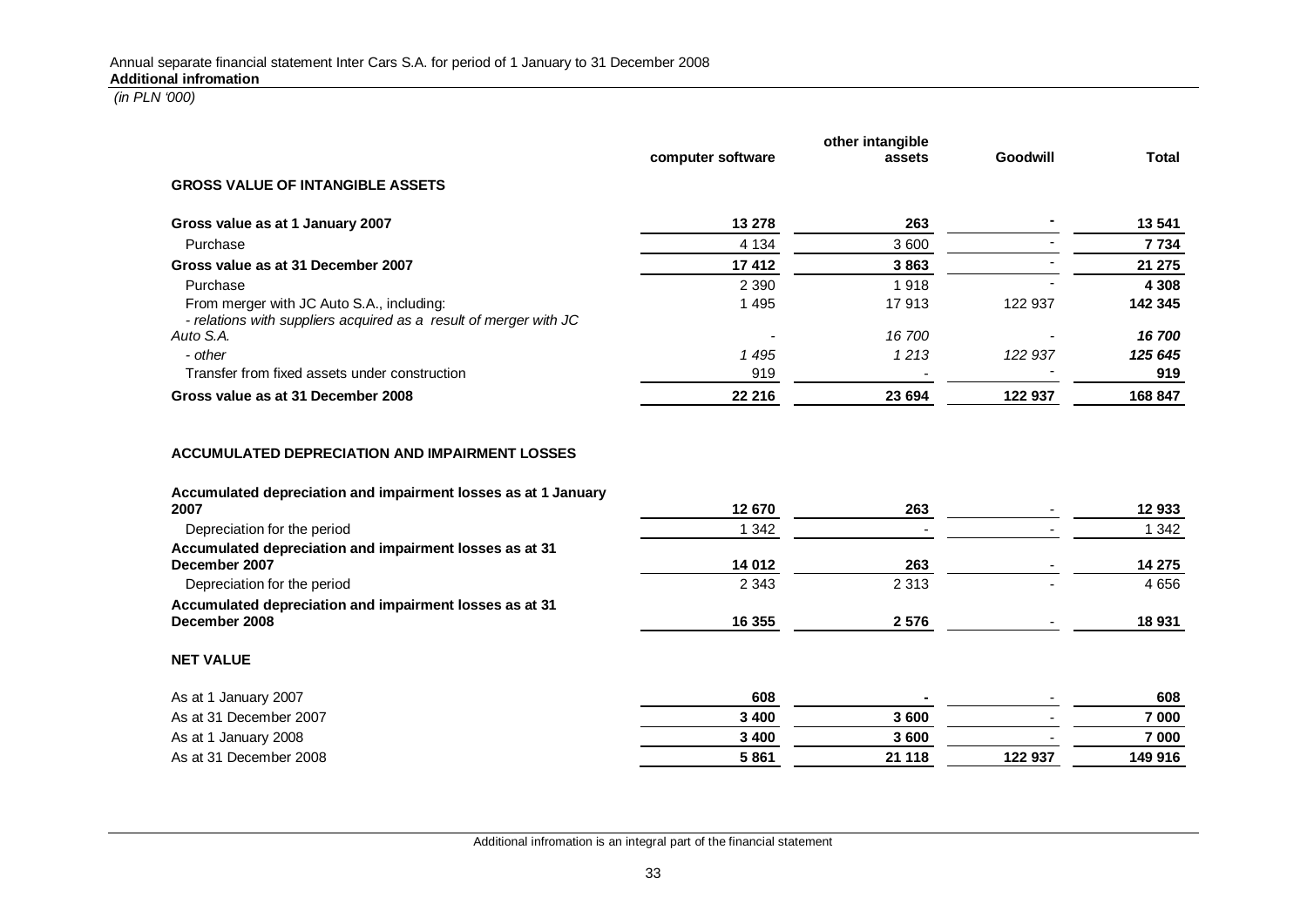### **5. Investments in associated companies**

|                                                                                                                    | 31.12.2008 | 31.12.2007 |
|--------------------------------------------------------------------------------------------------------------------|------------|------------|
| Beginning of the period                                                                                            | 30 876     | 11 944     |
| Increase, including:                                                                                               | 6 3 6 4    | 18 932     |
| - purchase of Frenoplast                                                                                           | 3782       |            |
| - increase in capitals in Inter Cars Lithuania,<br>- purchase of shares in subsidiaries under the merger within JC | 494        |            |
| Auto S.A.                                                                                                          | 2088       |            |
| End of Period                                                                                                      | 37 240     | 30 876     |

In the period between **1 January and 31 December 2007**, Inter Cars:

- increased capital in Inter Cars Lietuva by PLN 552 thousand
- adjusted the value of purchase of shares in IC Development&Finance by PLN -79 thousand
- increased capital in IC Development&Finance by PLN 2,875 thousand
- increased capital in Feber Sp. z o.o. by PLN 15,500 thousand.

Information on the merger of business entities of Inter Cars S.A. with JC Auto S.A. was described in detail in note 31.

On 9 December 2008, the District Court in Olsztyn, 8th Commercial Division of the National Court Register, registered increase in the Share capital of "Specjalistyczne Materiały i Okładziny Cierne FRENOPLAST Bułhak i Cieślawski S.A." with registered office in Szczytno -Korpele (FRENOPLAST). The purchased shares are 49% of the Share capital of FRENOPLAST and entitle to exercise 49% of votes at a general meeting, which is 49% of the total number of votes.

The shares taken up will constitute a long-term capital investment of the Company.

The main object of activities of FRENOPLAST is production of asbestos-free friction materials for the railway and industry.

Shares in subsidiaries are not the subject of trade on any market.

As at the balance sheet date, Inter Cars had shares in the following related entitles (subsidiaries and affiliates):

- Inter Cars Ukraine sales of car parts and accessories for motor vehicles
- Inter Cars Ceska Republika trade and distribution of spare parts
- Q-Service Sp. z o.o. -training and packaging of goods
- **Lauber Sp. z o.o.**  spare parts remanufacturing
- Feber Sp. z o.o. -production of truck bodies, trailers and semitrailers
- Inter Cars Slovenska Republika trade and distribution of spare parts
- Inter Cars Lietuva trade and distribution of spare parts
- IC Development&Finance Sp. z o.o. investment in real estate in order to develop distribution chain.
- Inter Cars d.o.o. trade and distribution of spare parts
- Inter Cars Hungary Kft. trade and distribution of spare parts
- JC Auto s.r.l. trade and distribution of spare parts
- JC Auto S.A. trade and distribution of spare parts
- JC Auto s.r.o. trade and distribution of spare parts
- Armatus Sp. z o.o. -trade and distribution of spare parts
- Inter Cars Romania s.r.l. trade and distribution of spare parts
- 5 Sterne Fahrwerkstechnik GmbH trade and distribution of spare parts
- SMIOC FRENOPLAST Bułhak i Cieślawski S.A. -production of asbestos-free friction materials for the railway and industry (affiliate)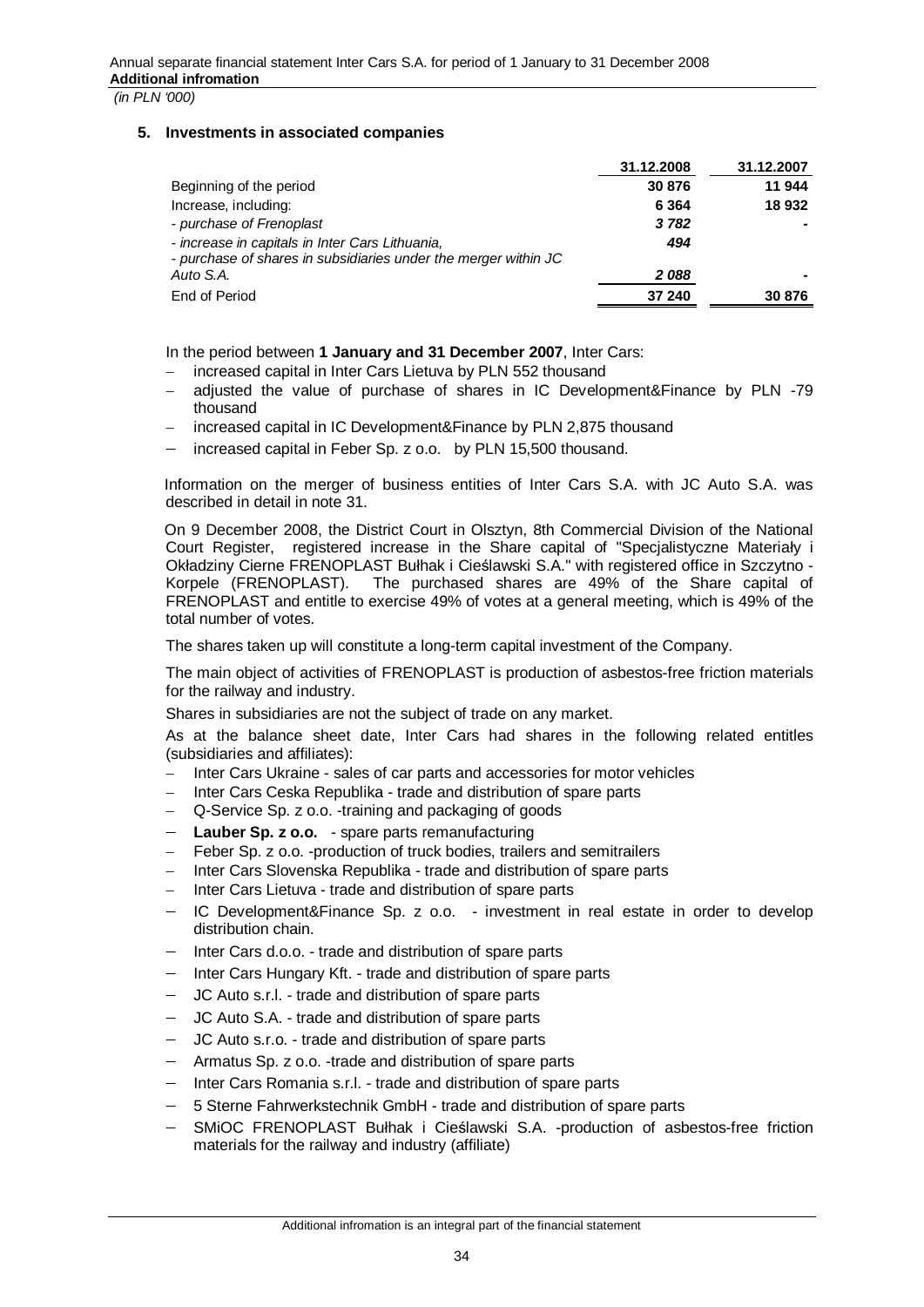#### **Shares in subsidiaries - as at 31.12.2008**

| Name (the company) of the entity<br>with indication of legal form          | The registered seat               | Date of<br>taking<br>control      | Value of<br>shares<br>(thousand<br>PLN)       | Percentage of<br>owned<br>capital/share in<br>votes | Assets of<br>the entity | <b>Liabilities</b> | <b>Revenues</b> | <b>Net Profit</b><br>(loss) |
|----------------------------------------------------------------------------|-----------------------------------|-----------------------------------|-----------------------------------------------|-----------------------------------------------------|-------------------------|--------------------|-----------------|-----------------------------|
| <b>Inter Cars Ukraine</b>                                                  | Chmielnitsky, Ukraine             | 04.2000                           | 4785                                          | 70%                                                 | 26 189                  | 32 731             | 68 827          | (11351)                     |
| Q-Service Sp. z o.o.                                                       | Cząstków Mazowiecki               | 04.2000                           | 416                                           | 100%                                                | 10 843                  | 3314               | 34 570          | 3458                        |
| Lauber Sp. z o.o. (formerly Eltek)                                         | Słupsk                            | 07.2003                           | 1 2 6 6                                       | 100%                                                | 10712                   | 6688               | 12 063          | 1 3 2 0                     |
| Inter Cars Ceska Republika                                                 | Prague, Czech Republic            | 04.2004                           | 29                                            | 100%                                                | 57 325                  | 52 616             | 71 066          | 1535                        |
| Inter Cars Slovenska Republika                                             | Bratislava, Slovakia              | 08.2005                           | 21                                            | 100%                                                | 20 505                  | 13 5 37            | 52 357          | 3427                        |
| Feber Sp. z o.o.                                                           | Warsaw                            | 08.2004                           | 20 011                                        | 100%                                                | 82 811                  | 59 878             | 102 300         | 3468                        |
| Inter Cars Lietuva                                                         | Vilnius, Lithuania                | 09.2006                           | 1 0 5 8                                       | 100%                                                | 7951                    | 8 1 0 4            | 14 699          | (559)                       |
| IC Development&Finance Sp. z o.o.<br>(formerly R-J)                        | Warsaw                            | 10.2006                           | 3785                                          | 100%                                                | 49 451                  | 45 075             | 450             | (120)                       |
| Inter Cars d.o.o.                                                          | Zagreb, Croatia                   | 02.2008                           | 563                                           | 100%                                                | 17 560                  | 17 221             | 15 891          | (821)                       |
| Inter Cars Hungaria Kft.                                                   | Budapest, Hungary                 | 02.2008                           | 611                                           | 100%                                                | 14 164                  | 11 662             | 8 2 9 0         | (275)                       |
| JC Auto s.r.l.                                                             | Milan, Italy                      | 02.2008                           | 0                                             | 99%                                                 | 4671                    | 4537               | 4552            | (305)                       |
| JC Auto S.A.                                                               | Brain-le-Chateau,<br>Belgium      | 02.2008                           | 0                                             | 100%                                                | 5984                    | 6021               | 7734            | 809                         |
| JC Auto s.r.o.                                                             | Karvina-Darkom, Czech<br>Republic | 02.2008                           | 0                                             | 100%                                                | 5 4 4 1                 | 8483               | (71)            | (470)                       |
| Armatus Sp. z o.o.                                                         | Warsaw                            | 02.2008                           | 913                                           | 100%                                                | 980                     | 15                 |                 | 9                           |
| Inter Cars Romania s.r.l.                                                  | Cluj-Napoca, Romania              | 07.2008                           | 0                                             | 100%                                                | 1 2 4 5                 | 1760               | 366             | (472)                       |
| 5 Sterne Fahrwerkstechnik GmbH                                             | Germany, Berlin                   | 02.2008                           | $\Omega$                                      | 100%                                                |                         |                    |                 |                             |
|                                                                            |                                   |                                   | 33 458                                        |                                                     | 315832                  | 271 642            | 393 094         | (347)                       |
| Data concerning transactions with<br>related parties are presented in note | 10                                |                                   |                                               |                                                     |                         |                    |                 |                             |
| Shares in affiliates - as at 31.12.2008                                    |                                   |                                   |                                               |                                                     |                         |                    |                 |                             |
| Name (the company) of the entity<br>with indication of legal form          | The registered<br>seat            | Value of shares<br>(thousand PLN) | Percentage of owned<br>capital/share in votes |                                                     | Assets of the<br>entity | <b>Liabilities</b> | <b>Revenues</b> | <b>Net Profit</b><br>(loss) |
| SMIOC FRENOPLAST Bułhak i<br>Cieślawski S.A.                               |                                   |                                   |                                               |                                                     |                         |                    |                 |                             |
|                                                                            | Szczytno                          | 3782                              |                                               | 49%                                                 | 11752                   | 4811               | 753             | (216)                       |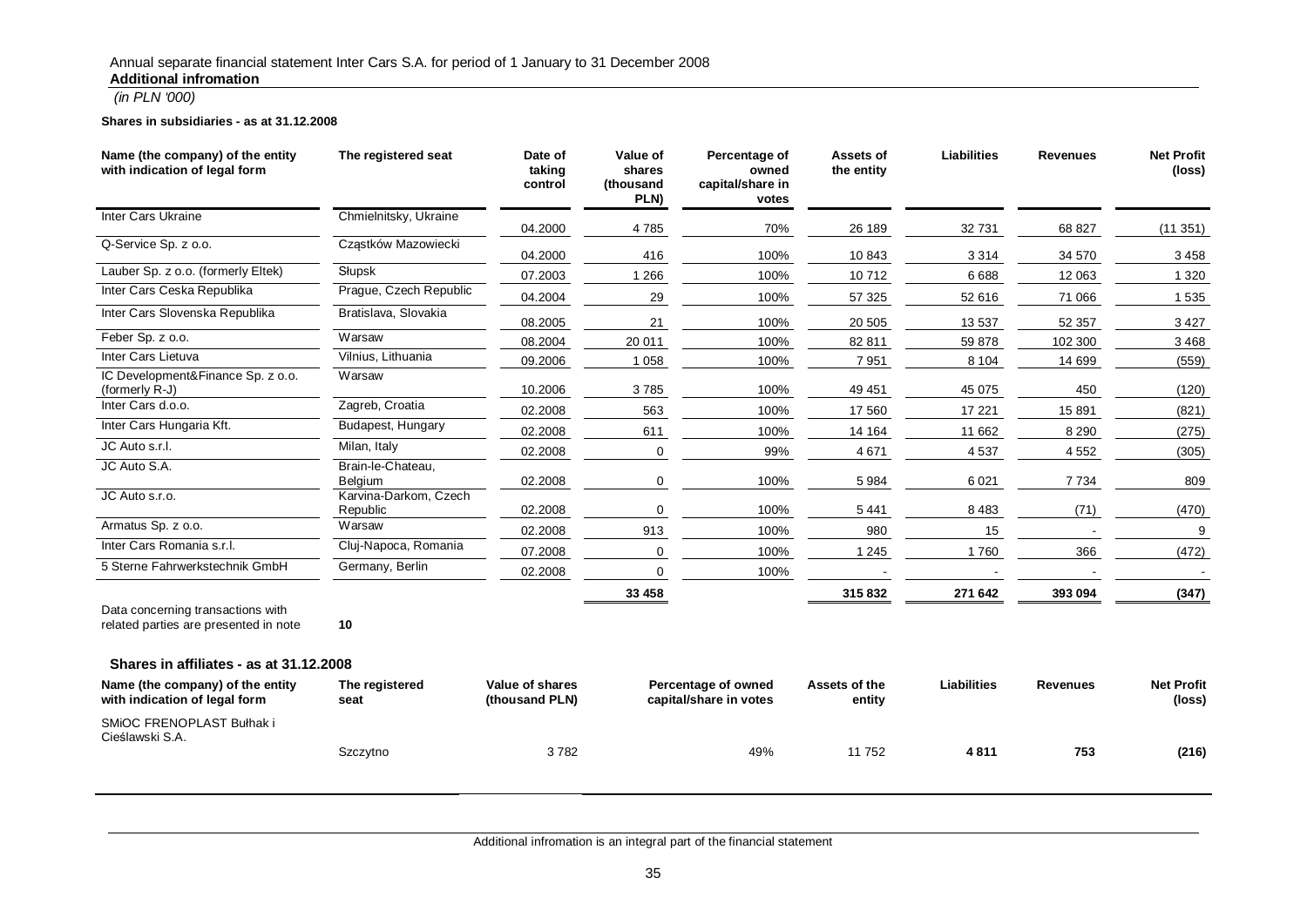## **6. Available for sale investments**

|                            | 31.12.2008 | 31.12.2007 |
|----------------------------|------------|------------|
| Interest in other entities | 43         | 43         |
| <b>End of Period</b>       | 43         | 43         |
|                            |            |            |

**Shares in other entities** include shares in ATR. The share of Company in the share capital of ATR amounts to 3.85%.

# **7. Deferred tax**

## **Assets and deferred income tax provision**

Deferred income tax assets and deferred income tax provision are recognized with regard to the following items of assets and liabilities:

| As at 31 December 2008                               | <b>Assets</b> | <b>Provision</b> |
|------------------------------------------------------|---------------|------------------|
| Intangible assets                                    |               | 3022             |
| Tangible fixed assets                                |               | 8011             |
| Inventory                                            | 4 0 7 6       |                  |
| Receivables on services and other                    |               | 1 336            |
| Investments in associated companies                  | 1 0 6 2       |                  |
| Loan                                                 |               | 684              |
| Pension benefits and holiday benefits provision      | 247           |                  |
| Other reserves                                       | 1419          |                  |
| Cash                                                 | 2 1 0 1       |                  |
| Liabilities due to finance lease                     | 7484          |                  |
| Liabilities due to deliveries and services and other |               | 7028             |
| Assets / deferred income tax provisions              | 16 389        | 20 081           |
| Compensation                                         | (16 389)      | (16 389)         |
| Deferred tax provision shown in the balance sheet    |               | 3692             |

| as at 31 December 2007                               | <b>Assets</b> | <b>Provision</b> |
|------------------------------------------------------|---------------|------------------|
| Intangible assets                                    |               | 20               |
| Tangible fixed assets                                |               | 1 5 4 4          |
| Inventory                                            | 2 5 8 6       |                  |
| Receivables on services and other                    | 967           |                  |
| Loan                                                 | 3             | 109              |
| Pension benefits and holiday benefits provision      | 97            |                  |
| Other provisions                                     | 665           |                  |
| Liabilities due to finance lease                     | 1661          |                  |
| Liabilities due to deliveries and services and other |               | 5 3 8 1          |
| Assets / deferred income tax provisions              | 5978          | 7055             |
| Compensation                                         | (5 978)       | (5 978)          |
| Deferred tax provision shown in the balance sheet    |               | 1 077            |

Deferred tax in the presented periods was recognized in relation to all balance sheet items that constitute temporary differences.

| Change in deferred income tax assets | 31.12.2008 | 31.12.2007 |
|--------------------------------------|------------|------------|
| Status at the beginning of period    | 5978       | 3816       |
| Increase (decrease)                  | 10 411     | 2 1 6 2    |
| Status at the end of period          | 16 389     | 5978       |

Additional infromation is an integral part of the financial statement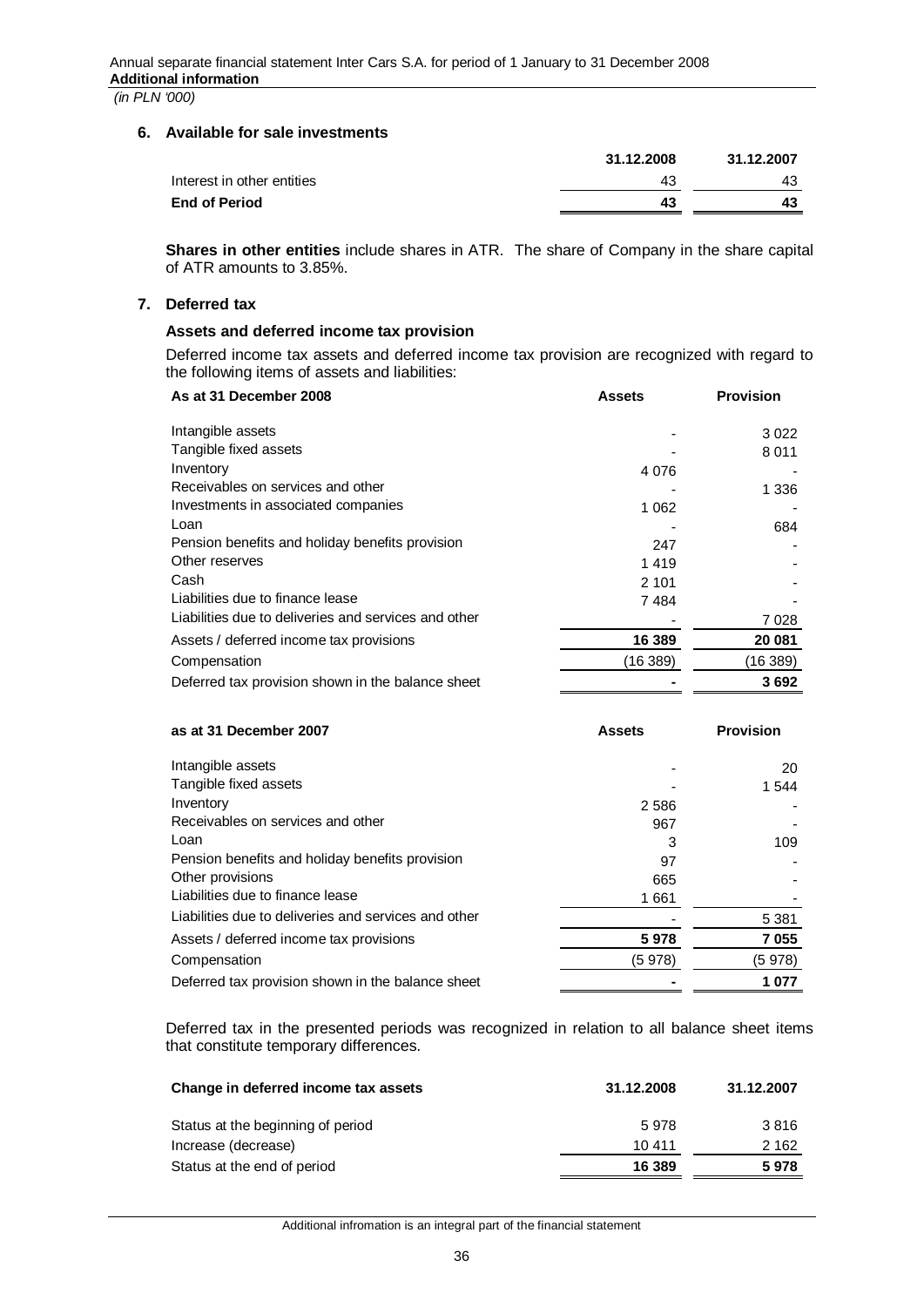| Change in deferred income tax provision |                    |                                               | 31.12.2008            | 31.12.2007          |
|-----------------------------------------|--------------------|-----------------------------------------------|-----------------------|---------------------|
| Status at the beginning of period       |                    |                                               | 7 0 5 5               | 4476                |
| (solution) establishment in the period  |                    |                                               | 13 0 26               | 2579                |
| Status at the end of period             |                    |                                               | 20 081                | 7055                |
|                                         | 31.12.2007         | Influence for<br>profit and loss<br>statement | Impact on<br>qoodwill | 31.12.2008          |
| Assets due to deferred tax              | 5978               | 10 411                                        |                       | 16 389              |
| Deferred income tax<br>provision        | (7 055)<br>(1 077) | (9 941)<br>470                                | (3 085)<br>(3 085)    | (20 081)<br>(3 692) |

#### **8. Inventory**

|                                | 31.12.2008 | 31.12.2007 |
|--------------------------------|------------|------------|
| Goods                          | 471 098    | 411 522    |
|                                | 471 098    | 411 522    |
|                                |            |            |
| Goods                          | 493 214    | 425 587    |
| Rebates entered into inventory | (21 263)   | (13285)    |
| Write-down                     | (853)      | (780)      |
|                                | 471 098    | 411 522    |

Inter Cars Company receives rebates from suppliers which, in a part corresponding to bought and sold goods, are entered in a given period into reduction of sold goods. The remaining part of obtained rebates reduces inventory value.

Inventory in the form of commercial goods located in the central warehouse, regional distribution centres and branches are insured against fire and other natural disasters and against theft with burglary and robbery.

#### **Change in inventory write-downs**

|                                   | 31.12.2008 | 30.12.2007 |
|-----------------------------------|------------|------------|
| Status at the beginning of period | 780        | 744        |
| Increase (decrease)               | 73         | 36         |
| Status at the end of period       | 853        | 780        |

#### **9. Receivables for services and other receivables**

|                                                                | 31.12.2008 | 31.12.2007 |
|----------------------------------------------------------------|------------|------------|
| Trade receivables                                              | 264 689    | 151 708    |
| Due to taxes, subsidies, social security and other benefits of |            |            |
| health                                                         | 27 803     | 32 490     |
| Other debtors                                                  | 5 1 2 0    | 441        |
| Loans granted                                                  | 11 212     | 6 2 9 3    |
| Short-term trade receivables and other receivables, gross      | 308 824    | 190 932    |
| Change in write-downs of trade receivables                     | 31.12.2008 | 31.12.2007 |
| Status at the beginning of period                              | (1998)     | (1677)     |
| Increase, including:                                           | (1244)     | (574)      |
| - creation of new                                              | (1 2 4 4 ) |            |
| The solution                                                   |            | 253        |
| Status at the end of period                                    | (3 242)    | (1 998)    |
| Short-term trade receivables and other receivables, net        | 305 582    | 188934     |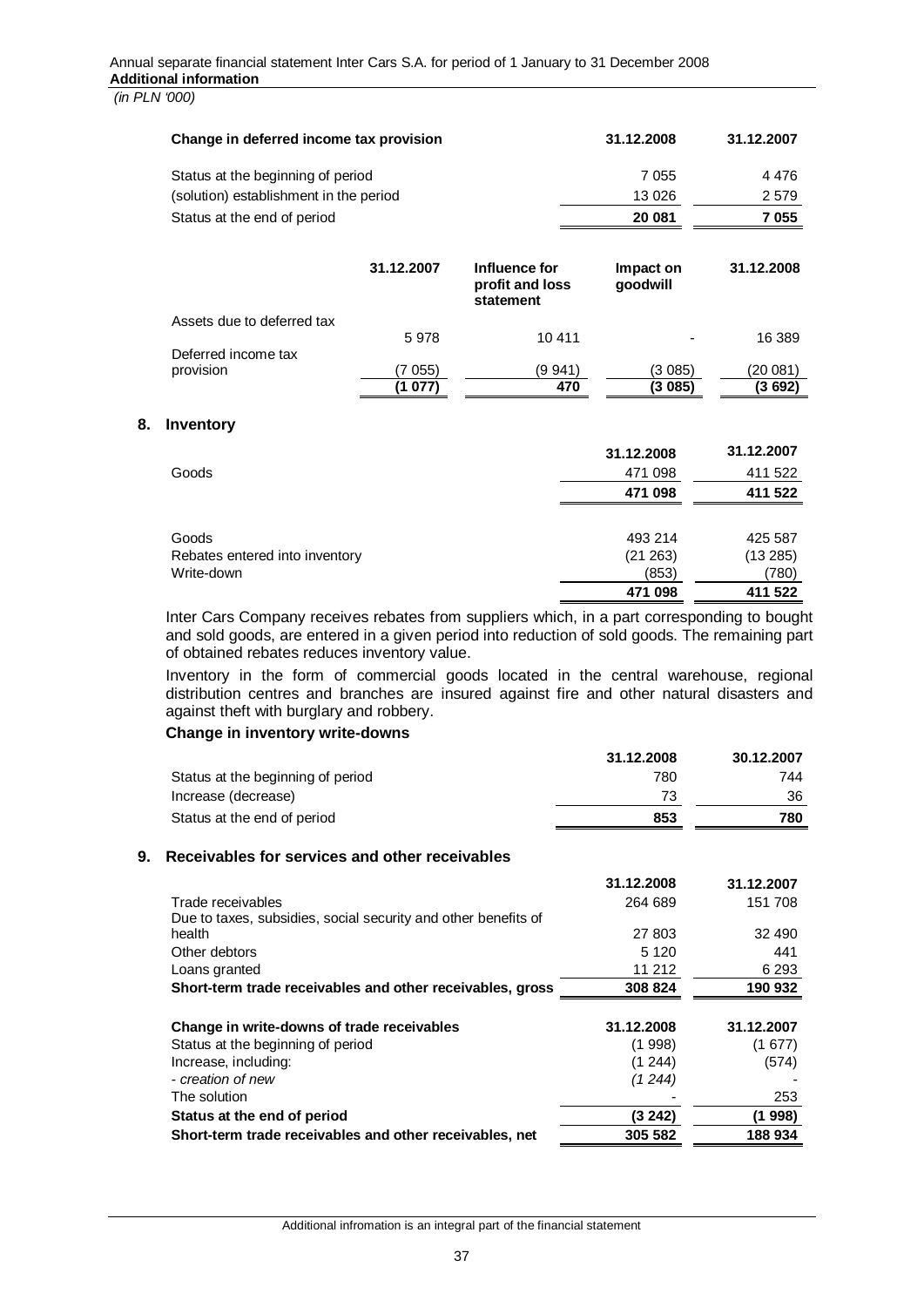In accordance with the terms of cooperation agreed between the Company and entities operating branches basic risk related to impairment rests with branch operators on the basis of the concluded distribution contracts.

|                                                                          | 31.12.2008 | 31.12.2007 |
|--------------------------------------------------------------------------|------------|------------|
| Age structure of gross trade and service receivables                     |            |            |
| Maturing within 12 months                                                | 264 689    | 151 708    |
| Maturing more than 12 months                                             |            |            |
|                                                                          | 264 689    | 151 708    |
| Currency structure of trade receivables and other<br>receivables (gross) |            |            |
| Receivables in local currency                                            | 136 881    | 124 632    |
| Receivables in foreign currencies                                        | 171 943    | 66 300     |
|                                                                          | 308 824    | 190 932    |
| Receivables in EUR                                                       | 154 817    | 66 128     |
| Receivables in USD                                                       | 16 285     | 172        |
| Receivables in other currencies                                          | 841        |            |
|                                                                          | 171 943    | 66 300     |
| Structure of trade receivables and other receivables                     |            |            |
| Receivables from related entities – note                                 | 137 781    | 58 909     |
| Receivables from other entities                                          | 126 908    | 92 799     |
|                                                                          | 264 689    | 151 708    |
|                                                                          |            |            |

| 31.12.2008   |            |
|--------------|------------|
| <b>Gross</b> | Write-down |
| 200 681      |            |
| 17 016       | 195        |
| 15 576       | 714        |
| 31 416       | 2 3 3 3    |
| 264 689      | 3 2 4 2    |
|              |            |

|                            | 31.12.2007   |            |
|----------------------------|--------------|------------|
|                            | <b>Gross</b> | Write-down |
| Up to 180 days             | 135 470      |            |
| From 181 to 270 days       | 8 1 6 7      | 62         |
| From 271 to 360 days       | 3698         | 96         |
| More than one year         | 4 3 7 3      | 1840       |
| <b>Total</b>               | 151 708      | 1998       |
|                            |              |            |
| Loans granted              | 31.12.2008   | 31.12.2007 |
| Short-term loans           | 11 212       | 6 2 9 3    |
| Long term loans            | 62717        | 29 6 29    |
|                            | 73 929       | 35 922     |
|                            |              |            |
| Long term receivables      | 31.12.2008   | 31.12.2007 |
| Receivables from employees | 579          | 236        |
| Long term loans            | 62 717       | 29 6 29    |
| Deposits                   | 2 2 2 6      | 1 3 2 7    |
|                            | 65 522       | 31 192     |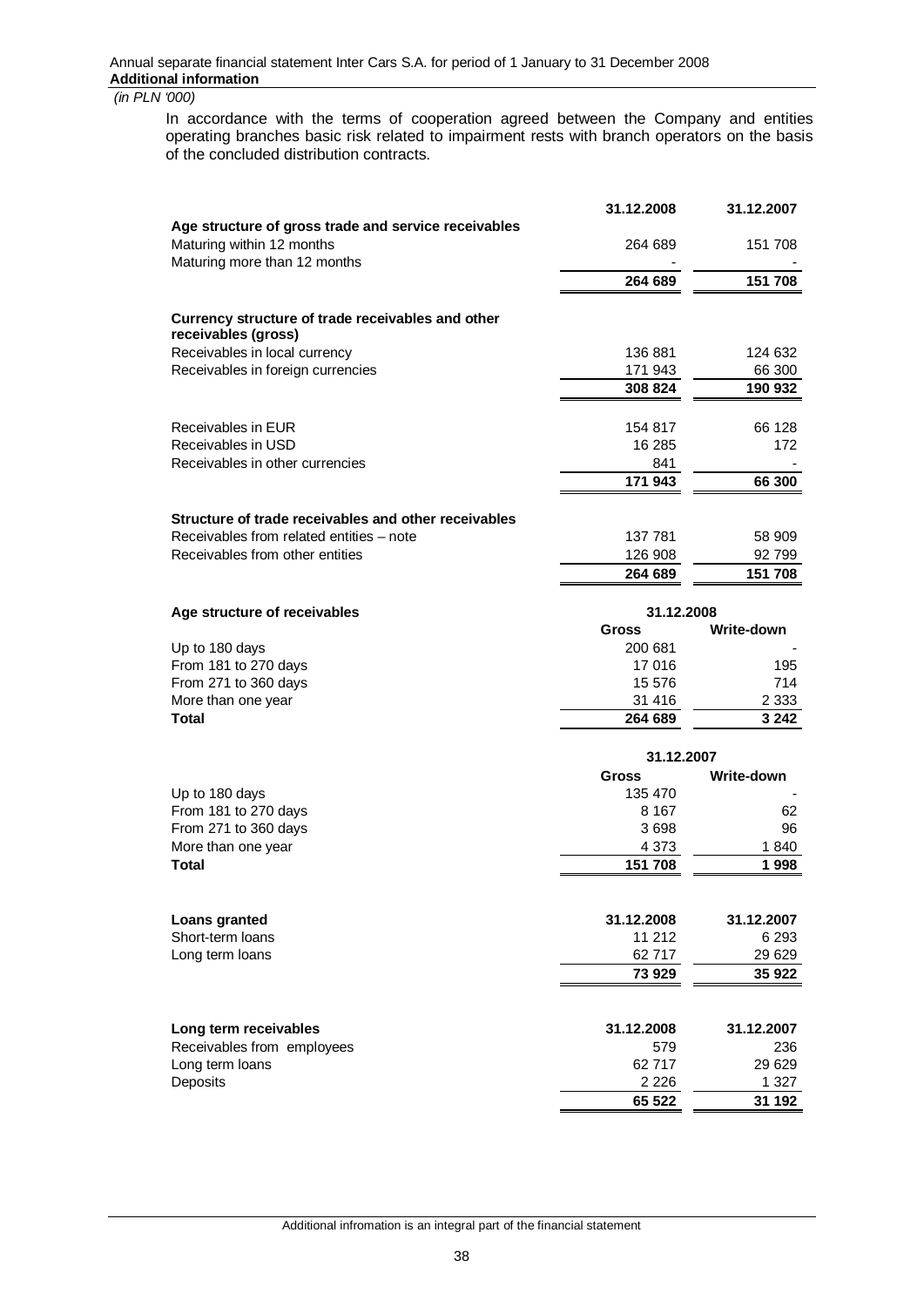Concentration of credit risk related to trade receivables is limited due to many customers of the Company and their dispersion, mostly in Poland.

Credit risk is discussed in note 32.

Long-term receivables cover the amounts of security deposits paid by the Company and longterm loans, including mainly for related parties.

Loans for related entities are interest-bearing in the amount of: WIBOR 1M or LIBOR 3M (for a loan in EUR) increased by margin of 1% or 2.5%.

Loans are not secured.

#### **Income tax receivables**

| Age structure of tax receivables | 31.12.2008               | 31.12.2007 |
|----------------------------------|--------------------------|------------|
| Maturing within 12 months        | 214                      |            |
| Maturing more than 12 months     | $\overline{\phantom{0}}$ |            |
|                                  | 214                      | -          |
|                                  |                          |            |

## **10. Transactions with related entities**

| Receivables from subsidiaries                     | 31.12.2008  | 31.12.2007     |
|---------------------------------------------------|-------------|----------------|
| Inter Cars Ukraine                                | 25 308      | 18 260         |
| Q-Service Sp. Z o.o.                              |             | 2              |
| Lauber Sp. Z o.o.                                 | 1 0 9 3     | 583            |
| Inter Cars Ceska Republika                        | 46 257      | 19 554         |
| Inter Cars Slovenska Republika                    | 9 3 9 7     | 10 665         |
| Feber Sp. Z o.o.                                  | 7 0 8 2     | 5724           |
| Inter Cars Litwa                                  | 7 1 9 5     | 4 1 2 0        |
| IC Development & Finance Sp. Z o.o.               | 210         |                |
| JC Auto s.r.l.                                    | 3759        |                |
| Inter Cars d.o.o.                                 | 15 932      |                |
| JC Auto S.A.                                      | 4810        |                |
| <b>INTER CARS Hungária Kf.</b>                    | 7 5 8 7     |                |
| JC Auto s.r.o.                                    | 8 3 7 7     |                |
| Inter Cars Romania s.r.l.                         | 771         |                |
| Armatus sp. z o.o.                                | 3           |                |
|                                                   |             |                |
|                                                   | 137 781     | 58 908         |
| Liabilities towards subsidiaries                  |             |                |
| Q-Service Sp. z o.o.                              |             |                |
| Lauber Sp. z o.o.                                 | 8759        | 5 9 0 7<br>449 |
| Inter Cars Ceska Republika                        | 23 8 26     | 2 9 64         |
| Inter Cars Slovenska Republika                    |             | 132            |
| Inter Cars Litwa                                  | 378         | 295            |
| IC Development & Finance Sp. Z o.o.               | 122         | 26             |
| JC Auto s.r.l.                                    |             |                |
|                                                   | 92<br>17    |                |
| Inter Cars d.o.o.                                 |             |                |
| JC Auto S.A.                                      | 416         |                |
| <b>INTER CARS Hungária Kft.</b><br>JC Auto s.r.o. | 383<br>3589 |                |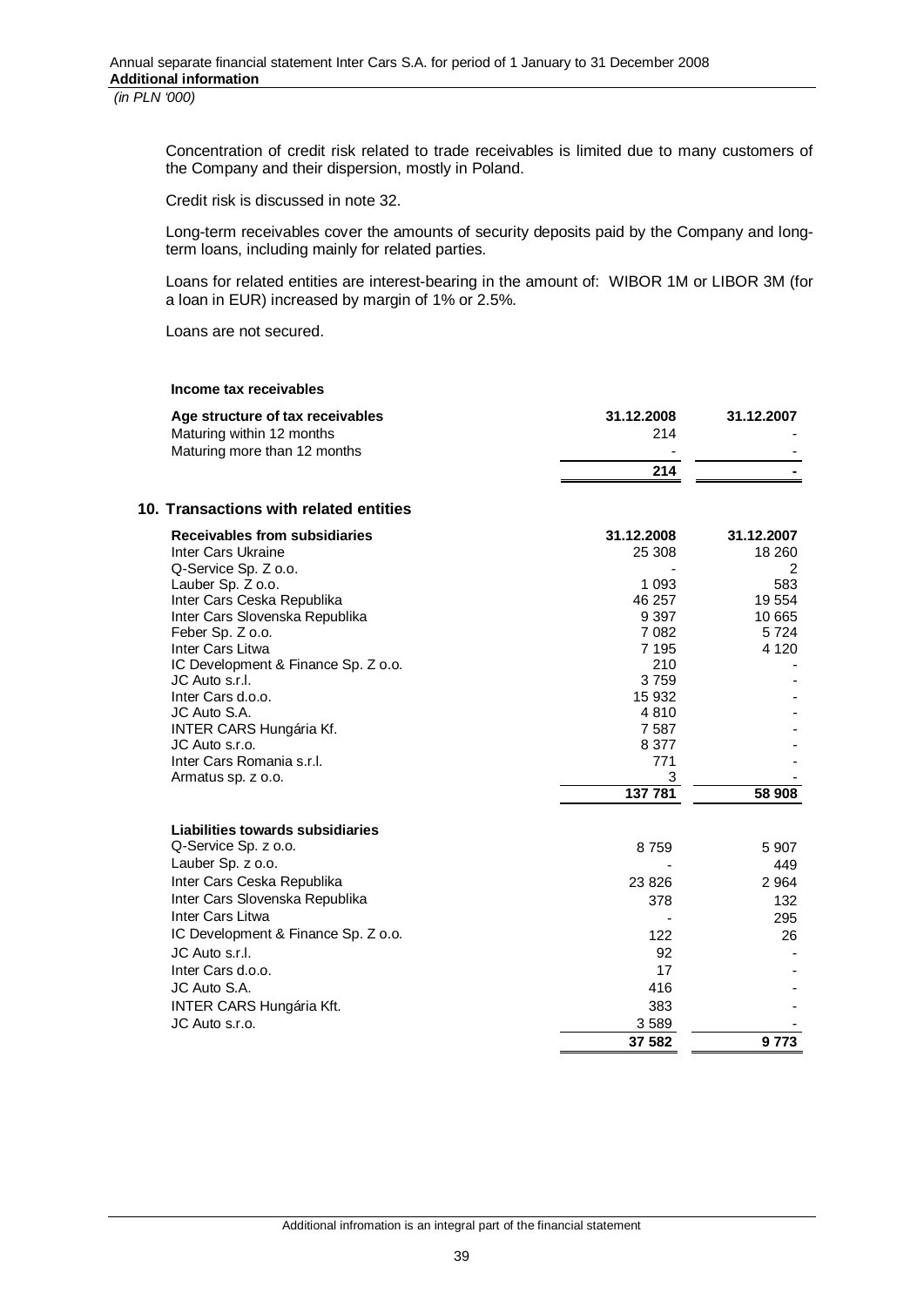#### Annual separate financial statement Inter Cars S.A. for period of 1 January to 31 December 2008 **Additional information**   *(in PLN '000)*

|                                     | 1.01.2008-     | $1.01.2007 -$ |
|-------------------------------------|----------------|---------------|
| Sales revenues                      | 31.12.2008     | 31.12.2007    |
| Inter Cars Ukraine                  | 15 4 25        | 11 189        |
| Q-Service Sp. Z o.o.                | $\overline{2}$ | 4             |
| Lauber Sp. Z o.o.                   | 2 2 3 3        | 1 7 4 7       |
| Inter Cars Ceska Republika          | 21 673         | 18 345        |
| Inter Cars Slovenska Republika      | 26 9 20        | 17467         |
| Feber Sp. Z o.o.                    | 1 1 1 7        | 1 7 4 7       |
| Inter Cars Litwa                    | 9 3 7 6        | 5 2 7 3       |
| IC Development & Finance Sp. Z o.o. | 173            | 8             |
| JC Auto s.r.l.                      | 1757           |               |
| Inter Cars d.o.o.                   | 9 2 0 8        |               |
| JC Auto S.A.                        | 958            |               |
| <b>INTER CARS Hungária Kft.</b>     | 4 3 4 9        |               |
| Inter Cars Romania s.r.l.           | 667            |               |
| Armatus sp. z o.o.                  | $\overline{2}$ |               |
|                                     | 93 860         | 55 780        |
| Purchase of goods and services      |                |               |
| Q-Service Sp. Z o.o.                | 33 131         | 26 443        |
| Lauber Sp. Z o.o.                   | 10 3 24        | 5752          |
| Inter Cars Ceska Republika          | 16880          | 12 078        |
| Inter Cars Slovenska Republika      | 191            | 111           |
| Feber Sp. Z o.o.                    | 1              | 371           |
| Inter Cars Litwa                    | 772            | 357           |
| IC Development & Finance Sp. Z o.o. | 305            | 29            |
| JC Auto s.r.l.                      | 1 455          |               |
| Inter Cars d.o.o.                   | 23             |               |
| JC Auto S.A.                        |                |               |
|                                     | 2796           |               |
| JC Auto s.r.o.                      | 32             |               |
|                                     | 65910          | 45 141        |

All transactions with related companies are conducted on market terms.

The Company concludes transactions with entities that are related to members of the Supervisory Board and of the Board of Directors and their family members. Value of transactions is presented in the chart below.

|                                                                                                                                                                                                                        | 1.01.2008-                                 | $1.01.2007 -$                            |
|------------------------------------------------------------------------------------------------------------------------------------------------------------------------------------------------------------------------|--------------------------------------------|------------------------------------------|
| Sales revenues                                                                                                                                                                                                         | 31.12.2008                                 | 31.12.2007                               |
| Inter Cars s.j.                                                                                                                                                                                                        | 37                                         | 31                                       |
| ANPO Andrzej Oliszewski                                                                                                                                                                                                | 2                                          |                                          |
| <b>FASTFORWARD Maciej Oleksowicz</b>                                                                                                                                                                                   | 110                                        | 72                                       |
| P.H. AUTO CZEŚCI Krzysztof Pietrzak                                                                                                                                                                                    | 70                                         | 45                                       |
| AK-CAR Agnieszka Soszyńska                                                                                                                                                                                             | 691                                        | 266                                      |
| <b>BEST-CAR Justyna Pietrzak</b>                                                                                                                                                                                       | 392                                        | 94                                       |
|                                                                                                                                                                                                                        | 1 302                                      | 509                                      |
| Purchase of goods and services<br>Inter Cars s.j.<br>ANPO Andrzej Oliszewski<br>FASTFORWARD Maciej Oleksowicz<br>P.H. AUTO CZĘŚCI Krzysztof Pietrzak<br>AK-CAR Agnieszka Soszyńska<br><b>BEST-CAR Justyna Pietrzak</b> | 227<br>148<br>337<br>1768<br>3697<br>1 784 | 638<br>154<br>283<br>1683<br>2995<br>740 |
|                                                                                                                                                                                                                        | 7 961                                      | 6493                                     |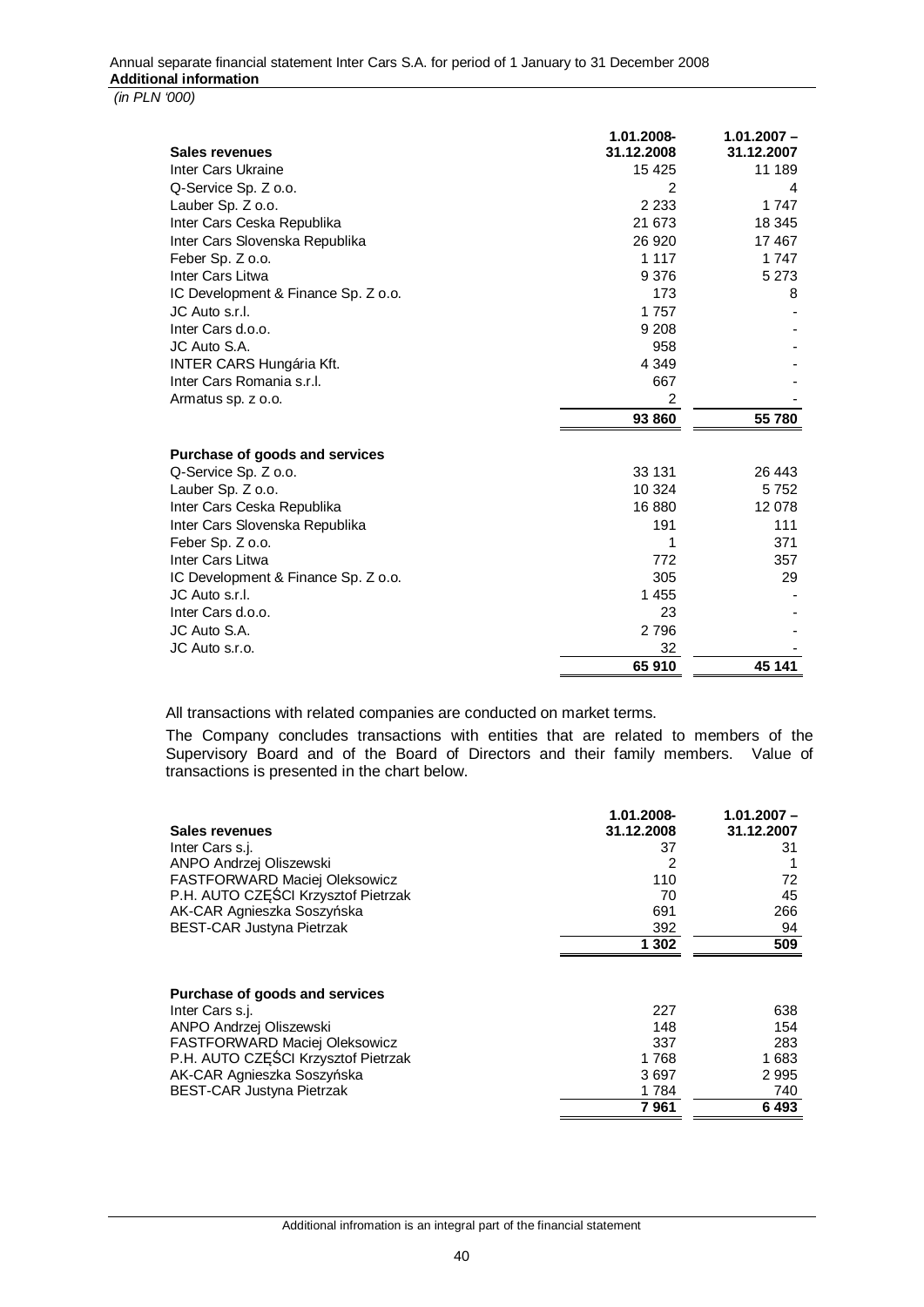**Receivables 31.12.2008 31.12.2007** Inter Cars s.j. 43 FASTFORWARD Maciej Oleksowicz 9 3 P.H. AUTO CZEŚCI Krzysztof Pietrzak AK-CAR Agnieszka Soszyńska 222 a 222 60 BEST-CAR Justyna Pietrzak 115 31 august 115 31 august 115 31 august 115 31 august 115 31 august 115 31 august 115 31 august 115 august 115 august 116 august 116 august 116 august 116 august 116 august 12 august 12 august 1 **420 122 Liabilities 31.12.2008 31.12.2007** Inter Cars s.j. 66 36 ANPO Andrzej Oliszewski 2 1 FASTFORWARD Maciej Oleksowicz - 6 P.H. AUTO CZĘŚCI Krzysztof Pietrzak 108 108 35 AK-CAR Agnieszka Soszyńska 194 130 august 194 130 august 194 130 august 194 130 august 194 130 august 194 130 august 1958 130 august 1958 130 august 1958 130 august 1958 130 august 1958 130 august 1958 130 august 1958 130 BEST-CAR Justyna Pietrzak 1988 – 1999 – 1999 – 1999 – 1999 – 1999 – 1999 – 1999 – 1999 – 1999 – 1999 – 1999 – 1 **445 270**

The object of the transaction between Inter Cars and Inter Cars Sp. Jawna (Krzysztof Oleksowicz, Andrzej Oliszewski, Jolanta Oleksowicz-Bugajewska) and ANPO Andrzej Oliszewski is rental of real estate. Real estate being the object of agreements is then rented to non-related parties (apart from the agreement with Feber) and is used for conducting distribution operations by the entities operating branches. The whole of purchases of Inter Cars Sp. Jawna and ANPO Andrzej Oliszewski was re-invoiced to non-related entities.

The object of the transaction between Inter Cars and FASTFORWARD Maciej Oleksowicz and between Q-Service and FASTFORWARD Maciej Oleksowicz is running Castrol Q-Service rally team headed by Maciej Oleksowicz, and provision of services of promotion of the Companies during car rallies, as well as provision of consulting services with regard to computer software.

The object of the transaction between Inter Cars and P.H. Auto CZĉĝCI Krzysztof Pietrzak, Inter Cars and AK-CAR Agnieszka Soszyńska, and between Inter Cars and BEST-CAR Justyna Pietrzak is settlement under share in the mark-up on sales by the above mentioned companies operating branches in Warsaw and Wyszków.

#### *Loans*

|                                                      | 31.12.2008 | 31.12.2007 |
|------------------------------------------------------|------------|------------|
| Loans for members of the Supervisory Board, Board of |            |            |
| Directors and their families                         |            |            |
| Loans for affiliated entities                        | 66 653     | 29 8 24    |
|                                                      | 66 653     | 29 8 24    |
|                                                      |            |            |
| Lauber Sp. z o.o.                                    | 252        | 505        |
| Feber Sp. Z o.o.                                     | 21 506     | 50         |
| JC Auto S.A.                                         | 149        |            |
| Inter Cars Ukraine                                   |            | 205        |
| Inter Cars Romania                                   | 728        |            |
| Inter Cars Lietuva                                   |            |            |
| IC Development & Finance Sp. Z o.o.                  | 42 849     | 29 063     |
| Frenoplast S.A.                                      | 1 1 6 9    |            |
|                                                      | 66 653     | 29824      |

The amount of loans granted with maturity below one year is PLN 15,588 thousand, on the other hand, above one year is PLN 51,065 thousand.

Loans for related entities are interest-bearing in the amount of: WIBOR 1M or LIBOR 3M (for a loan in EUR) increased by margin of 1% or 2.5%.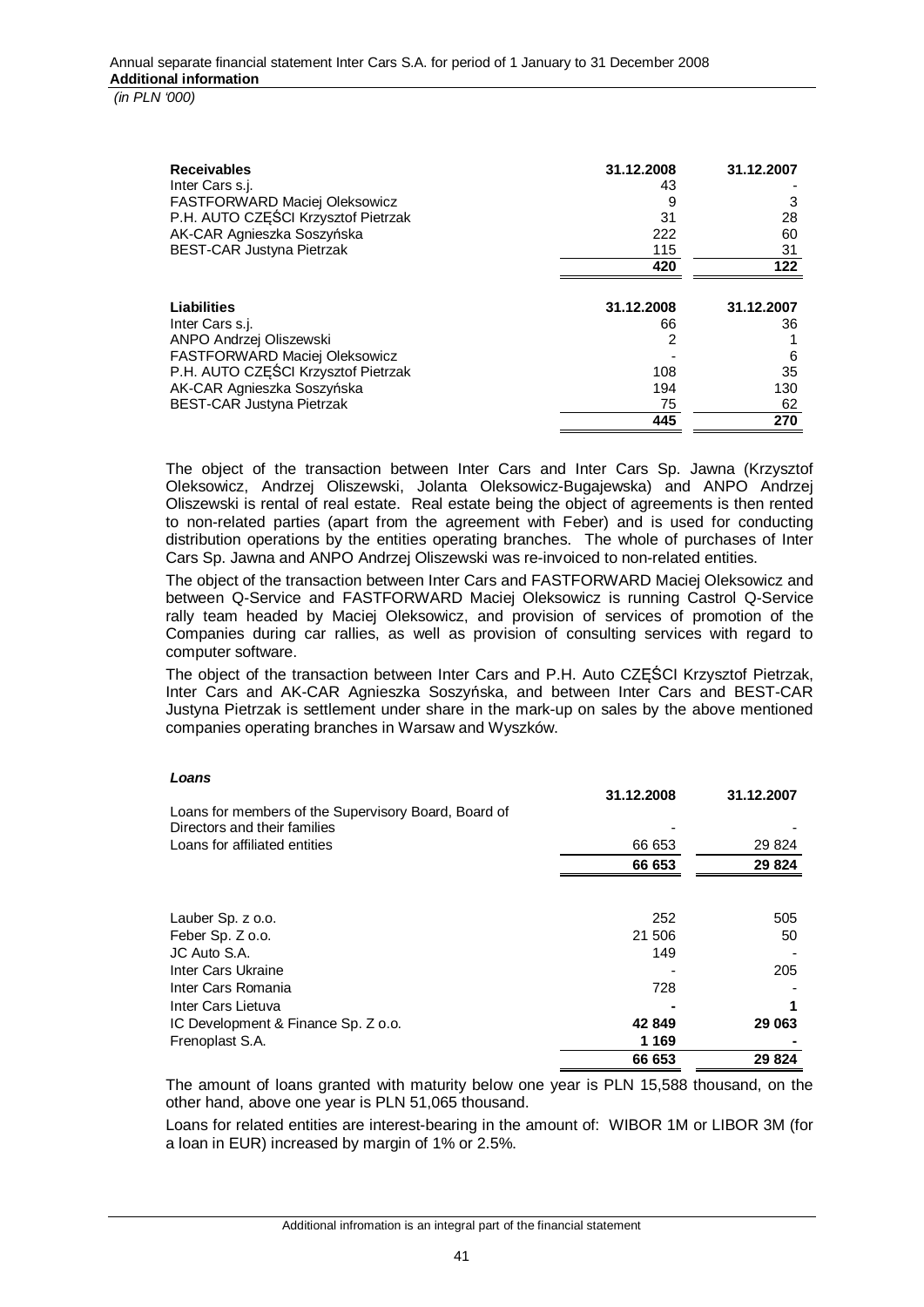| Loans                              | $1.1.2008 -$<br>31.12.2008 | $1.1.2007 -$<br>31.12.2007 |
|------------------------------------|----------------------------|----------------------------|
| At the beginning of period         | 29 8 24                    | 13 4 63                    |
| From the merger with JC Auto S.A.  | 785                        |                            |
| Granted loans and interest charged | 44 944                     | 32 457                     |
| Received repayment                 | (9048)                     | (16394)                    |
| Balance-sheet valuation            | 148                        | 298                        |
|                                    | 66 653                     | 29 8 24                    |

Charged interest on loans granted to subsidiary entities are presented in the chart below: *Interest*

|                                     | 31.12.2008 | 31.12.2007 |
|-------------------------------------|------------|------------|
| Lauber Sp. z o.o.                   | 25         | 14         |
| Feber Sp. Z o.o.                    | 1 0 1 7    | 266        |
| JC Auto S.A. (Be)                   | 25         |            |
| Inter Cars Ceska Republika          |            | 146        |
| Inter Cars Ukraine                  |            | 54         |
| JC Auto s.r.l.                      | 2          |            |
| Inter Cars Romania                  | 19         |            |
| Inter Cars Lietuva                  |            | 1          |
| IC Development & Finance Sp. Z o.o. | 2 2 6 1    | 283        |
| Frenoplast S.A.                     | 19         |            |
|                                     | 3 3 6 8    | 764        |

Granted guarantees, sureties and other agreements binding for the benefit of related parties:

|                            | $1.1.2008 -$ | $1.1.2007 -$ |
|----------------------------|--------------|--------------|
|                            | 31.12.2008   | 31.12.2007   |
| At the beginning of period | 28 192       | 14 840       |
| Granted                    | 9 3 2 3      | 13 352       |
| At the end of the period   | 37 515       | 28 192       |
|                            |              |              |

The Company granted guarantees to subsidiaries, as described in note 29.

*Remuneration of the Members of the Board of Directors and of the Supervisory Board (in thousand PLN)*

| <u>U the Oupervisory Doura (in thousand Film</u>           |                            |                            |
|------------------------------------------------------------|----------------------------|----------------------------|
|                                                            | $1.1.2008 -$<br>31.12.2008 | $1.1.2007 -$<br>31.12.2007 |
|                                                            |                            |                            |
| Andrzej Oliszewski - Chairman of the Supervisory Board,    | 34 851                     | 51 701                     |
| Maciej Oleksowicz - Member of the Supervisory Board        | 29 043                     | 33 0 84                    |
| Michał Marczak - Member of the Supervisory Board           | 29 043                     | 33 084                     |
| Wanda Oleksowicz - Member of the Supervisory Board         | 20 318                     | 33 0 84                    |
| Jolanta Oleksowicz-Bugajewska - Member of the Supervisory  |                            |                            |
| Board                                                      | 29 043                     | 33 0 84                    |
| Jerzy Grabowiecki - Member of the Supervisory Board (up to |                            |                            |
| 18.07.2008)                                                | 9924                       |                            |
| Jacek Klimczak - Member of the Supervisory Board (from     |                            |                            |
| 18.07.2008)                                                | 14 299                     |                            |
| Krzysztof Oleksowicz - Management Board Chairman           | 638 000                    | 781827                     |
| Robert Kierzek - Vice President of the Management Board    | 352 000                    | 456 000                    |
| Wojciech Milewski - Member of the Management Board         | 286 000                    | 384 000                    |
| Krzysztof Soszyński– Vice President of the Management      |                            |                            |
| Board;                                                     | 352 000                    | 428 400                    |
| Piotr Kraska - Member of the Management Board              | 286 000                    | 182 012                    |
| Tomasz Zadroga - Member of the Management Board (up to     |                            |                            |
| 31.07.2008)                                                | 182 000                    | 231 467                    |
|                                                            | 2 2 6 2 5 2 1              | 2 647 743                  |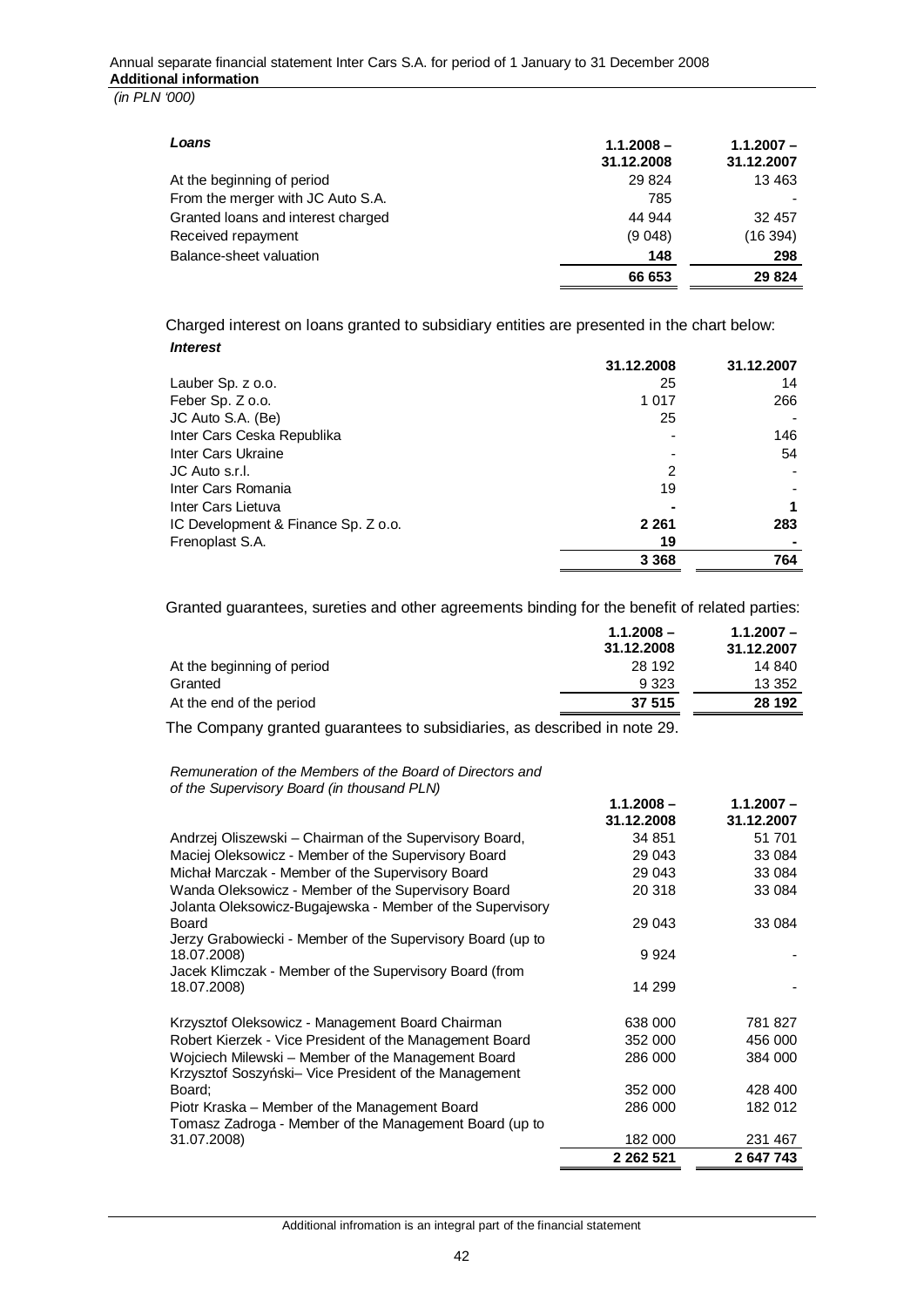Pursuant to §4 of the Motivation Program Regulations adopted by the Supervisory Board by resolution No. 20 of 20 December 2006, the List of Peoples Participating in the Program was drawn up, along with the specification of the number of shares of Inter Cars S.A., issued under conditional increase in the Share capital, whose taking up will be possible for particular peoples indicated therein and the terms of taking up these shares. Detailed information on the Motivation Program is presented in note 18.

|                     | Number and type of shares to be taken up (in pieces) |                     |                          |         |
|---------------------|------------------------------------------------------|---------------------|--------------------------|---------|
|                     | shares of F1                                         |                     | shares of F <sub>3</sub> |         |
|                     | series                                               | shares of F2 series | series                   | total   |
| Kierzek Robert      | 38 667                                               | 33 666              | 33 667                   | 106 000 |
| Milewski Wojciech   | 35 000                                               | 30 000              | 30 000                   | 95000   |
| Soszyński Krzysztof | 38 666                                               | 33 667              | 33 667                   | 106 000 |
| Kraska Piotr        | 35 000                                               | 30 000              | 30 000                   | 95 000  |
| Zadroga Tomasz      | 10 000                                               | 30 000              | 30 000                   | 70 000  |
|                     | 157 333                                              | 157 333             | 157 334                  | 472 000 |

Mr. Tomasz Zadroga exercised rights to take up shares resulting from the Motivation Program, from F1 series: 10,000 shares and F2 series: 30,000 shares.

In 2008, dividend was paid in the amount of PLN 0.69 per share while the dividend paid in the year 2007 was PLN 0.34 per share.

Board Member Piotr Kraska receives remuneration for performing functions in the bodies of Feber Sp. z o.o. in the amount of PLN 14,000 annually (2007: 14,000 PLN).

The following peoples sit on the bodies of subsidiaries (remuneration resulting from the aforementioned grounds is included earlier):

Krzysztof Oleksowicz - Board Member of Q-Service Sp. z o.o.; Member of the Supervisory Board in Inter Cars Ukraina

Robert Kierzek - Board Member of Q-Service Sp. z o.o.

Piotr Kraska - President of the Board of Feber Sp. z o.o., Armatus Sp. z o.o. IC Development & Finance

Proxies have no impact on management of the Company.

On 31 July 2008, Mr. Tomasz Zadroga, Board Member, Finance Director, resigned from the position of Member of the Board of Directors in Inter Cars S.A. As of 31 July 2008, the responsibilities of the Finance Director were taken over by Piotr Kraska - Board Member in Inter Cars S.A.

On 29 February 2008, the District Court for the Capital City of Warsaw in Warsaw, 13th Commercial Division of the National Court Register, registered into the register of entrepreneurs the merger of the Company with JC Auto S.A.

The merger took place following the procedure of Article 492 § 1 item 1 of the Code of Commercial Companies, by transfer of all assets of JC Auto to the Company in exchange for shares that the Company will issue to shareholders of JC Auto (merger by takeover).

After the merger date, pursuant to resolution of Supervisory Board, two new members were appointed to the Board of Directors of Inter Cars SA.: Mr. Jerzy Józefiak and Mr. Szymon Getka, about which the Company informed in the form of the current report No. 24/2008 on 28 February 2008. The term of office of the Board of Directors' new members began as at entering to the register of entrepreneurs the merger of the Company with the company JC Auto S.A. On 21 April 2008, about which the Company informed in the form of the current report No.58/2008 and No. 59/2008, Mr. Jerzy Józefiak and Mr. Szymon Getka resigned from performing functions of members of the Board of Directors.

As at 31 December 2008, the Board of Directors of Inter Cars consisted of 5 people.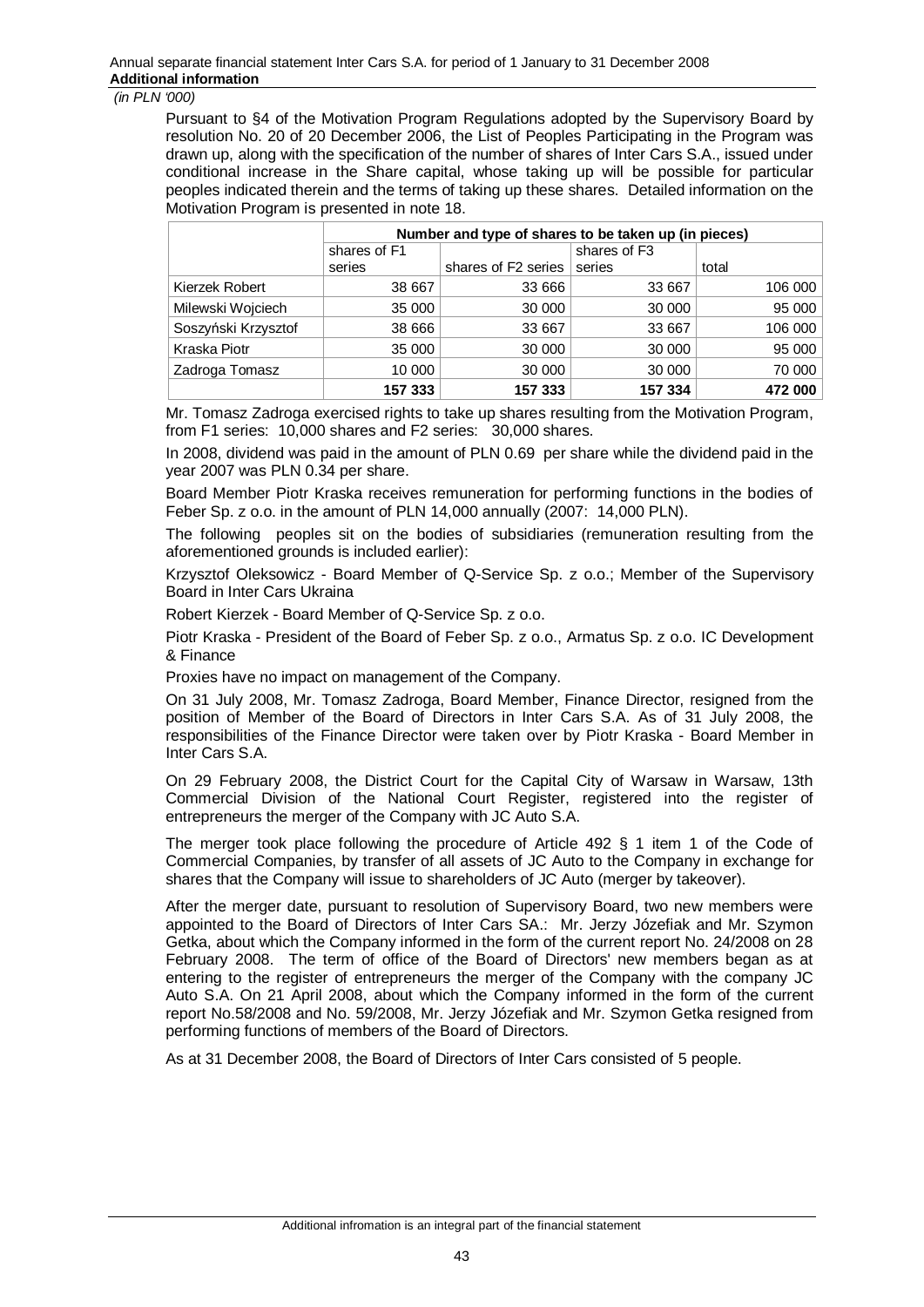## **11. Prepayments**

|                                          | 31.12.2008    | 31.12.2007 |
|------------------------------------------|---------------|------------|
| Advertising costs                        | 56            | 85         |
| Insurances                               | 368           | 135        |
| Licences                                 | 243           |            |
| Merger costs                             |               | 765        |
| Debt Collection costs                    | 348           | 295        |
| Marketing and claim bonuses              | 604           |            |
| Other                                    | 74            | 356        |
| Telecommunications services              | 165           | 116        |
| <b>Total prepayments</b>                 | 1858          | 1752       |
| (minus) short-term part                  | (1858)        | (1752)     |
| <b>Accruals</b>                          |               |            |
|                                          | 31.12.2008    | 31.12.2007 |
| <b>Bonuses</b>                           | 671           |            |
| Observed and of andlition below to about | $\sim$ $\sim$ |            |

|                                        | 11 599 | 6802    |
|----------------------------------------|--------|---------|
| Deferred income                        | 524    | 369     |
| Non-invoiced, charged costs            | 6808   | 5 0 3 7 |
| Other                                  | 547    | 1 396   |
| Charged bonuses for customers          | 2 704  |         |
| Charged cost of auditing balance sheet | 345    |         |

Long-term part (11 599) (6 802)

# **12. Cash and cash equivalents**

|                                                 | 31.12.2008 | 31.12.2007 |
|-------------------------------------------------|------------|------------|
| In hand                                         | 4 3 1 4    | 4 8 5 8    |
| At bank                                         | 5423       | 6 2 2 4    |
| In transit                                      | 2 9 9 1    | 1867       |
| On ZFŚS (Company Social Benefits Fund) accounts | 52         | 224        |
| Cash                                            | 12780      | 13 173     |
| In local currency                               | 9 7 0 1    | 10 812     |
| In foreign currencies                           | 3079       | 2 3 6 1    |
|                                                 | 12780      | 13 173     |

Apart from funds gathered on ZFŚS accounts, the company does not have cash whose disposal would be limited.

According to the Polish law, the Company administers ZFŚS on behalf of their employees. Premiums paid on ZFŚS accounts are deposited on a separate account.

Concentration of credit risk with regard to cash is limited because the Company deposits cash in several recognized financial institutions.

#### **13. Share capital and supplementary capital (agio)**

The Share capital of Inter Cars, as at 31 December 2008, was 13,736,100 ordinary bearer shares with non-limited rights, A to E series, of face value of PLN 2 each. All shares are approved for public trading by virtue of the decision of the Securities and Exchange Commission of 26 April 2004 and introduced into quotations on the Warsaw Stock Exchange. The first quotation of shares in Inter Cars S.A. was held at the trading session on 26 May 2004.

On the basis of the resolution of the Extraordinary General Meeting of Inter Cars S.A. No. 1 of 17 February 2004, division of the Company's shares in the ratio of 1:50 was made (236,422 before the resolution  $x 50 = 11,821,100$  shares after the resolution).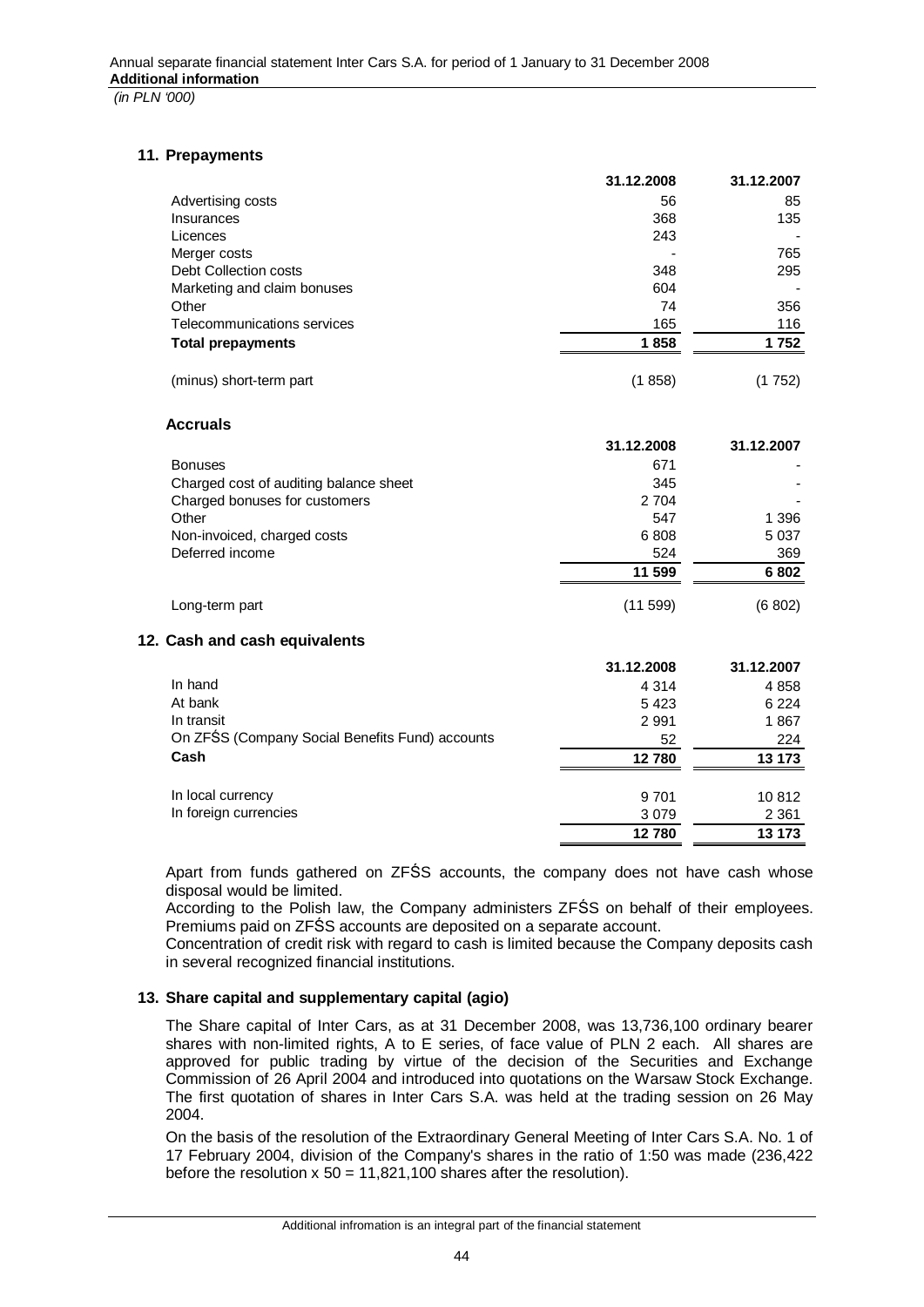On 18 March 2008, 1,875,000 G series ordinary bearer shares of face value of PLN 2 each were introduced to stock exchange trading on the primary market, issued in connection with the merger of the Company with JC Auto S.A.

In August 2008, Mr. Tomasz Zadroga exercised rights to take up shares resulting from the Motivation Program, from F1 series: 10,000 shares and F2 series: 30,000 shares.

|                       | Number of<br>shares | Date of    | <b>Right to</b><br>registration dividend (for<br>date) | <b>Nominal</b><br>value | The issue<br>price | Agio*       |
|-----------------------|---------------------|------------|--------------------------------------------------------|-------------------------|--------------------|-------------|
| shares of A           |                     |            |                                                        |                         |                    |             |
| series                | 200 000             | 28.05.1999 | 28.05.1999                                             | 400 000                 | 2,00               |             |
| shares of B           |                     |            |                                                        |                         |                    |             |
| series                | 7 695 600           | 18.08.1999 | 28.05.1999                                             | 15 391 200              | 2,00               |             |
| shares of C           |                     |            |                                                        |                         |                    |             |
| series                | 104 400             | 28.09.1999 | 28.05.1999                                             | 208 800                 | 2,00               |             |
| shares of D           |                     |            |                                                        |                         |                    |             |
| series                | 2 153 850           | 28.08.2001 | 01.01.2001                                             | 4 307 700               | 6,85               | 10 448 676  |
| shares of E           |                     |            |                                                        |                         |                    |             |
| series                | 1 667 250           | 06.06.2002 | 01.01.2002                                             | 3 3 3 4 5 0 0           | 8,58               | 10 966 504  |
| shares of G<br>series | 1875000             | 18.03.2008 | 01.01.2007                                             | 3750000                 | 122,00             | 225 000 000 |
| shares of F1          |                     |            |                                                        |                         |                    |             |
| series                | 10 000              | 06.08.2007 | 01.01.2008                                             | 20 000                  | 33,59              | 315 900     |
| shares of F2          |                     |            |                                                        |                         |                    |             |
| series                | 30 000              | 06.08.2007 | 01.01.2008                                             | 60 000                  | 37,13              | 1 053 900   |
|                       | 13736100            |            |                                                        | 27 472 200              |                    | 247 784 980 |
|                       |                     |            |                                                        |                         |                    |             |

Nominal value of 1 share: 2 PLN

\*Agio: Difference on the issue price above the nominal value of shares.

#### **14. Liabilities under credits, loans and other debt instruments**

| <b>Non-Current</b><br><b>Bank credits</b><br>Loans<br><b>Financial Leasing</b> |                               | 31.12.2008<br>78 493<br>906<br>30 877<br>110 276 | 31.12.2007<br>33 037<br>5711<br>38748 |
|--------------------------------------------------------------------------------|-------------------------------|--------------------------------------------------|---------------------------------------|
| <b>Short term</b>                                                              |                               | 31.12.2008                                       | 31.12.2007                            |
| <b>Bank credits</b>                                                            |                               | 395 533                                          | 245 393                               |
| <b>Bonds</b>                                                                   |                               |                                                  | 54 832                                |
| <b>Financial Leasing</b>                                                       |                               | 8 4 2 5                                          | 4 5 1 2                               |
|                                                                                |                               | 403 958                                          | 304 737                               |
| Short-term credits and loans                                                   | amount by<br>contract (limit) | Used                                             | date of<br>repayment                  |
| <b>BANK PEKAO S.A.</b>                                                         | 126 500                       | 121 412                                          | 31-12-2009                            |
| Kredyt Bank S.A.                                                               | 55 000                        | 54 809                                           | 29-05-2009                            |
| ABN AMRO Bank (Polska) S.A.                                                    | 100 000                       | 99 820                                           | 30-03-2009                            |
| BRE Bank S.A.                                                                  | 70 000                        | 69 836                                           | 30-09-2009                            |
| Fortis Bank S.A.                                                               | 50 000                        | 49 656                                           | 29-05-2009                            |
|                                                                                | 401 500                       | 395 533                                          |                                       |
|                                                                                |                               |                                                  |                                       |
| Long-term credits and loans                                                    | amount by<br>contract (limit) | Used                                             | date of<br>repayment                  |
| ING Bank Śląski S.A.                                                           | 80 000                        | 78 493                                           | 31-01-2010                            |
| Armatus Sp. z o.o.                                                             | 906                           | 906                                              | 31-01-2010                            |
|                                                                                | 80 906                        | 79 399                                           |                                       |
|                                                                                |                               |                                                  |                                       |

- security of the credits granted by Bank Pekao S.A. covers: court registration pledge on warehouse inventory in the amount of PLN 126.5 million along with assignment of rights under their insurance policy; blank promissory notes with declaration; statement on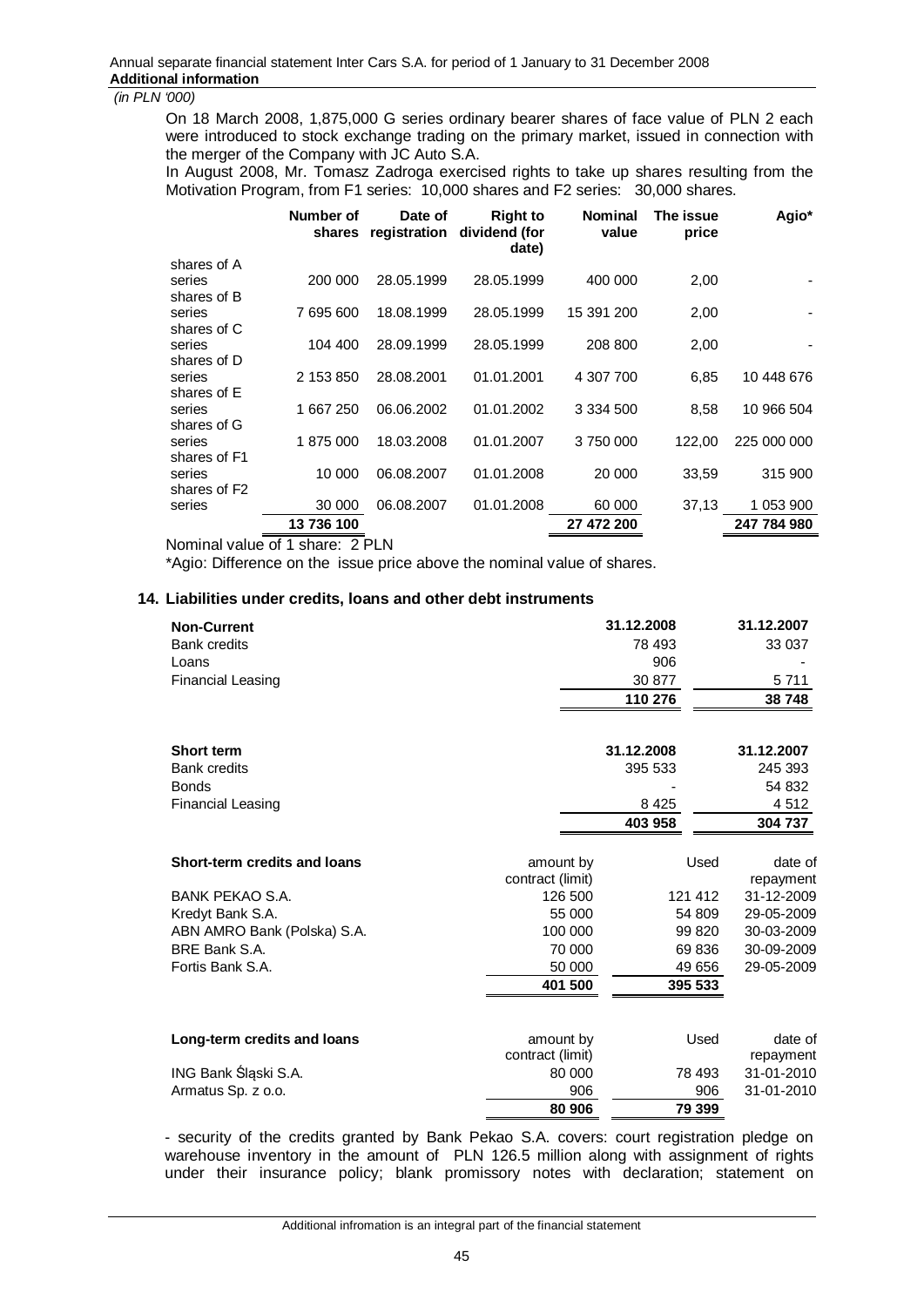submission to enforcement of cash benefit and enforcement of property; power of attorney to the bank account;

- the credit granted by the Kredyt Bank S.A. is secured by: alienation of inventory in the amount of PLN 55 million along with assignment of rights under the insurance policy; assignment of receivables of the Borrower from the selected contractors in the minimum amount of PLN 8 million a month;

- The credit granted by the BRE Bank S.A. is secured by: court registration pledge on inventory, in the form of car parts and car accessories in warehouses in the amount of PLN 66.8 million along with assignment of rights under their insurance policy, own blank promissory note, statement on submission to enforcement;

- The credit granted by the ABN AMRO (Poland) S.A. is secured by: court registration pledge on inventory, in the form of car parts and car accessories in warehouses in the amount of PLN 100 million along with assignment of rights under their insurance policy, statement on submission to enforcement up to the amount of PLN 120 million;

- The credit granted by the ING Bank Śląski S.A. is secured by: court registration pledge on inventory, in the form of car parts and car accessories in the amount of PLN 40 million along with assignment of rights under their insurance policy; declaration of submission to enforcement;

- the credit granted by the Fortis Bank S.A. is secured by: alienation of warehouse inventory (in Kajetany) in the amount of *PLN 50 million along with assignment of rights under the insurance policy.*

Credit bears interest at a variable interest rate based on reference rate WIBOR 1M, O/N WIBOR or LIBOR increased by the bank's margin. The Company sustains no other additional costs related to obtaining these credits.

Loan from Armatus Sp. z o.o. bears interest at a variable interest rate based on reference rate WIBOR 1M.

| <b>Financial Leasing</b>                    | 31.12.2008 | 31.12.2007 |
|---------------------------------------------|------------|------------|
| Total payments arising from lease contracts | 49 050     | 10 765     |
| Financial cost                              | (9 748)    | (542)      |
| Current value of lease liabilities          | 39 302     | 10 223     |
| Total payments arising from lease contracts | 31.12.2008 | 31.12.2007 |
| Less than 1 year                            | 10 172     | 4 7 1 9    |
| Between 1 and 5 years                       | 20 323     | 6046       |
| More than 5 years                           | 18 555     |            |
|                                             | 49 050     | 10765      |
| Current value of lease liabilities          |            |            |
|                                             | 31.12.2008 | 31.12.2007 |
| Less than 1 year                            | 8425       | 4 5 1 3    |
| Between 1 and 5 years                       | 13 287     | 5 7 1 0    |
| More than 5 years                           | 17 590     |            |
|                                             | 39 302     | 10 223     |
|                                             |            |            |

Lease liabilities relate to lease of tangible fixed assets, intangible and legal assets. More information on this topic is presented in notes 3 and 4.

#### **Bonds**

In 2008, Inter Cars issued debt securities. The contract with ING Bank Ślaski S.A. signed on 1 February 2007 by Inter Cars is related to the program of bonds issuance. Bonds are offered pursuant to Article 9 item 3 of the Act on Bonds of 29 June 1995 and will not be the object of a public offer as defined by the Act of 29 July 2005 on public offering and terms for introducing financial instruments into the organized trading system and on public companies (Journal of Laws number 184, Item 1539 with amendments) or substituting regulations. According to the above mentioned agreements the Company may issue short-term bonds with the maturity period from 7 days up to 1 year and mid-term bonds with the maturity period from 1 to 3 years.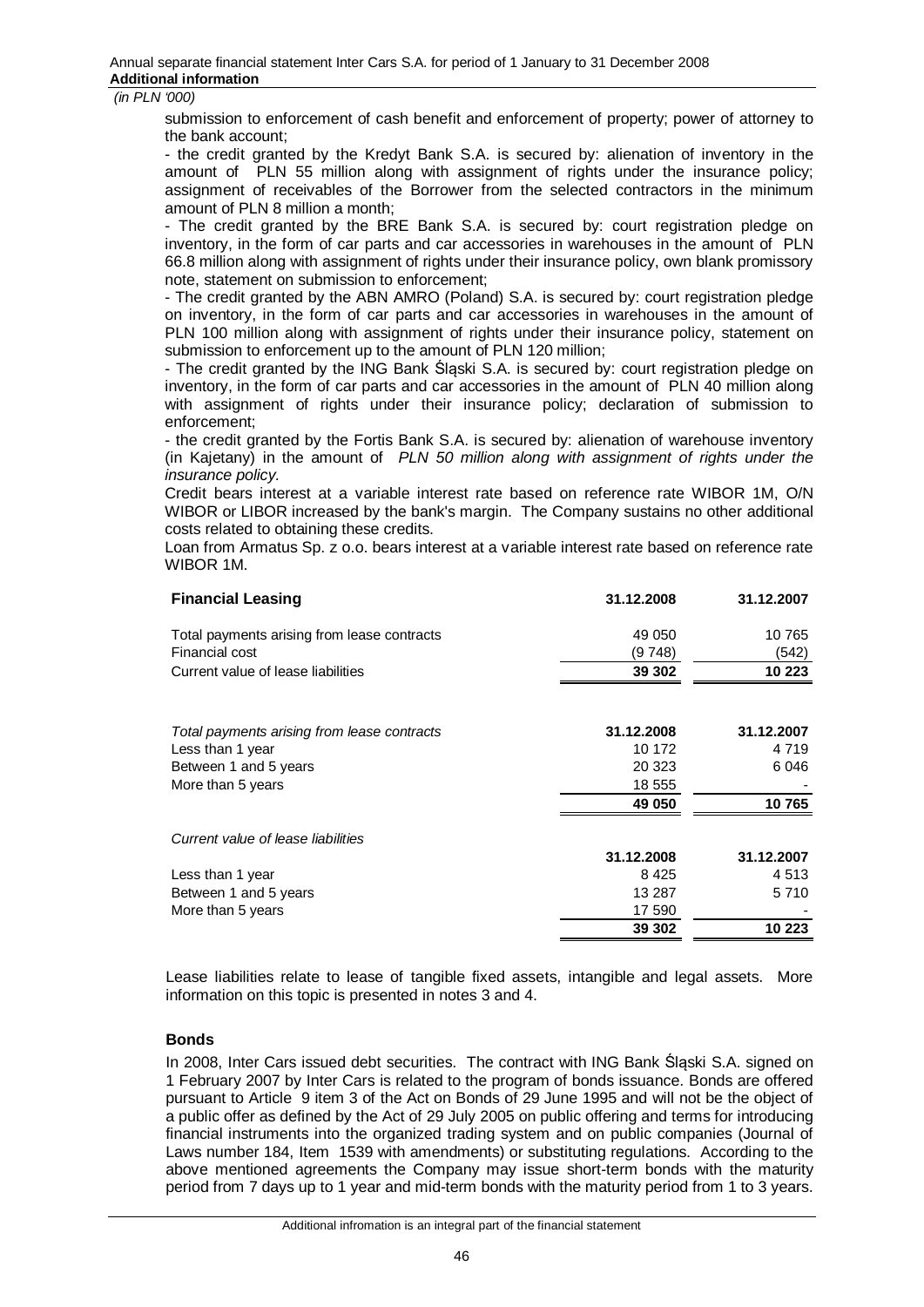The duration and the maximum amount of the program are, respectively: 5 years and PLN 150,000,000 (say: one hundred fifty million Polish zlotys).

The chart below presents specification of bonds issue until the balance sheet date.

| Tranche number | Date of obtaining | Maturity date | Value of redemption |
|----------------|-------------------|---------------|---------------------|
| 26             | 2008-01-02        | 2008-01-31    | 2 0 0 0             |
| 27             | 2008-01-03        | 2008-02-04    | 5 0 0 0             |
| 28             | 2008-01-08        | 2008-02-08    | 7 500               |
| 29             | 2008-01-11        | 2008-02-11    | 10 100              |
| 30             | 2008-01-18        | 2008-02-18    | 13 000              |
| 31             | 2008-01-21        | 2008-02-21    | 1 000               |
| 32             | 2008-01-21        | 2008-02-21    | 5 0 0 0             |
| 33             | 2008-01-28        | 2008-02-28    | 10 000              |
| 34             | 2008-01-31        | 2008-02-29    | 5 500               |
| 35             | 2008-02-04        | 2008-03-04    | 5 0 0 0             |
| 36             | 2008-02-08        | 2008-03-10    | 7700                |
| 37             | 2008-02-11        | 2008-03-11    | 5 0 0 0             |
| 38             | 2008-02-11        | 2008-05-12    | 5 100               |
| 39             | 2008-02-18        | 2008-03-18    | 6 0 0 0             |
| 40             | 2008-02-21        | 2008-03-21    | 10 000              |
| 41             | 2008-02-28        | 2008-03-28    | 10 000              |
| 42             |                   | 2008-03-31    | 5 500               |
|                | 2008-02-29        |               |                     |
| 43             | 2008-03-04        | 2008-04-04    | 5 0 0 0             |
| 44             | 2008-03-10        | 2008-04-10    | 7700                |
| 45             | 2008-03-11        | 2008-04-11    | 5 0 0 0             |
| 46             | 2008-03-18        | 2008-04-18    | 6 0 0 0             |
| 47             | 2008-03-21        | 2008-04-21    | 10 000              |
| 48             | 2008-03-28        | 2008-04-28    | 13 500              |
| 49             | 2008-03-31        | 2008-04-30    | 5 500               |
| 50             | 2008-04-04        | 2008-05-05    | 5 0 0 0             |
| 51             | 2008-04-10        | 2008-05-12    | 7700                |
| 52             | 2008-04-11        | 2008-05-13    | 5 0 0 0             |
| 53             | 2008-04-18        | 2008-05-19    | 6 0 0 0             |
| 54             | 2008-04-21        | 2008-05-21    | 13 500              |
| 55             | 2008-04-22        | 2008-05-21    | 2 0 0 0             |
| 56             | 2008-04-28        | 2008-05-28    | 13 500              |
| 57             | 2008-04-30        | 2008-05-30    | 7 100               |
| 58             | 2008-05-05        | 2008-06-05    | 5 0 0 0             |
| 59             | 2008-05-12        | 2008-06-12    | 12 800              |
| 60             | 2008-05-13        | 2008-06-13    | 5 0 0 0             |
| 61             | 2008-05-19        | 2008-06-19    | 6 0 0 0             |
| 62             | 2008-05-21        | 2008-06-23    | 15 500              |
| 63             | 2008-05-28        | 2008-06-30    | 13 500              |
| 64             | 2008-05-30        | 2008-07-02    | 15 100              |
| 65             | 2008-06-05        | 2008-07-07    | 3 500               |
| 66             | 2008-06-12        | 2008-07-14    | 12 800              |
| 67             | 2008-06-13        | 2008-07-15    | 5 0 0 0             |
| 68             | 2008-06-19        | 2008-07-21    | 6 0 0 0             |
| 69             | 2008-06-23        | 2008-07-23    | 15 500              |
| 70             |                   |               | 13 500              |
|                | 2008-06-30        | 2008-07-31    |                     |
| 71             | 2008-07-02        | 2008-08-04    | 15 100              |
| 72             | 2008-07-07        | 2008-08-07    | 3 500               |
| 73             | 2008-07-14        | 2008-08-14    | 12 800              |
| 74             | 2008-07-15        | 2008-08-18    | 5 0 0 0             |
| 75             | 2008-07-21        | 2008-08-21    | 6 0 0 0             |
| 76             | 2008-07-23        | 2008-10-23    | 9 0 0 0             |
| 77             | 2008-07-31        | 2008-08-29    | 10 000              |
| 78             | 2008-08-04        | 2008-09-04    | 15 100              |
| 79             | 2008-08-14        | 2008-09-15    | 6 0 0 0             |
| 80             | 2008-08-21        | 2008-09-22    | 6 0 0 0             |
| 81             | 2008-08-29        | 2008-10-29    | 5 100               |
| 82             | 2008-08-29        | 2008-09-29    | 10 000              |

Additional infromation is an integral part of the financial statement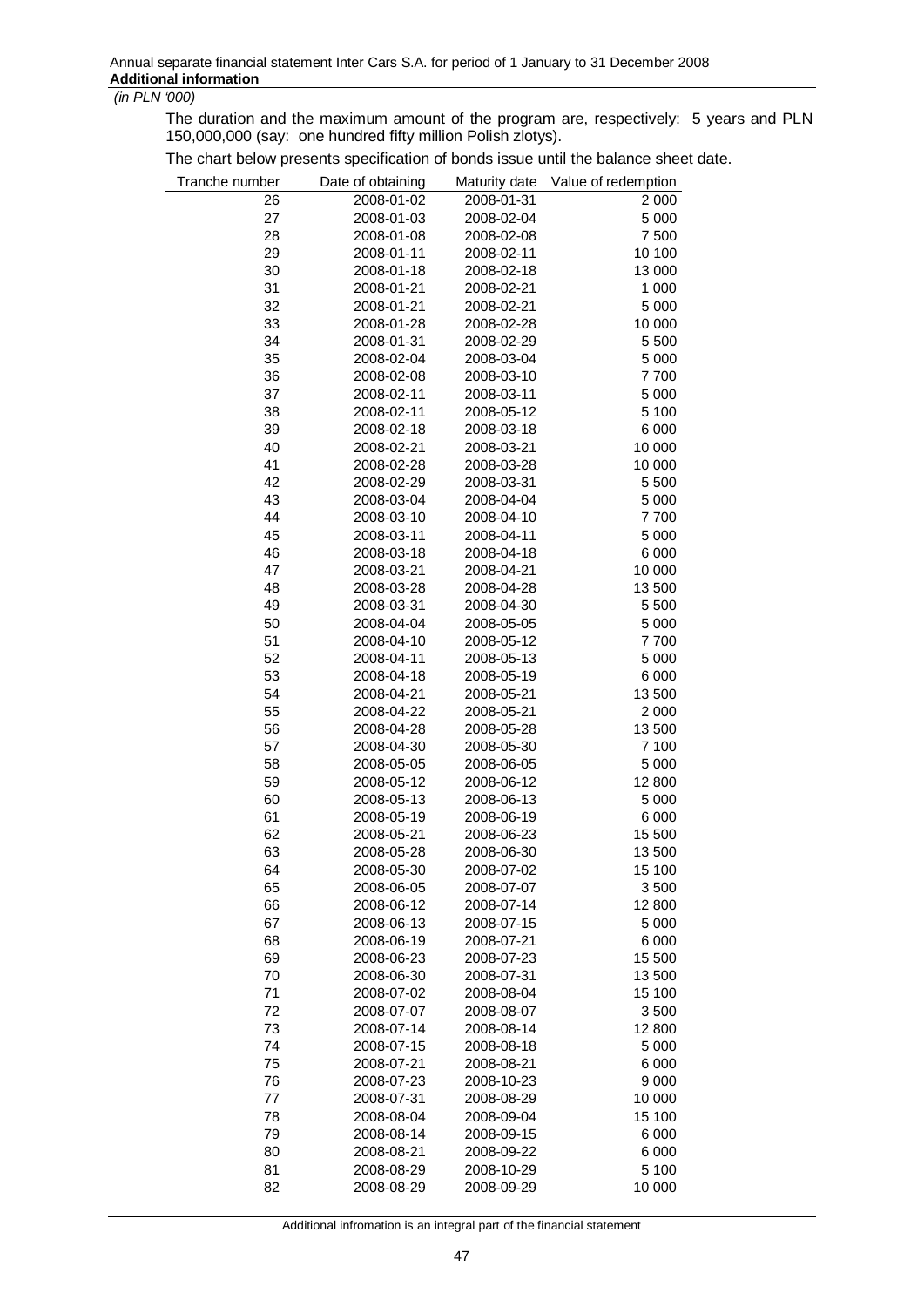| Tranche number | Date of obtaining | Maturity date | Value of redemption |
|----------------|-------------------|---------------|---------------------|
| 83             | 2008-09-04        | 2008-10-03    | 15 100              |
| 84             | 2008-09-15        | 2008-10-15    | 2 0 0 0             |
| 85             | 2008-09-16        | 2008-10-15    | 4 0 0 0             |
| 86             | 2008-09-22        | 2008-10-22    | 6 0 0 0             |
| 87             | 2008-09-29        | 2008-10-29    | 7 000               |
| 88             | 2008-10-03        | 2008-11-03    | 10 100              |
| Total          |                   |               | 502 900             |

The purpose of the issue of registered bonds was reduction of the costs of financing activities. Bonds were issued in Polish zloty as bearer securities, unsecured, dematerialized and discount (as bonds with zero coupon). Bonds will be redeemed according to the face value of bonds in the seat of issuance agent.

**Until the balance sheet date, the Company redeemed all issued tranches and the balance of liabilities under the bonds is zero.** 

## **15. Provisions**

|                           | As at 1 January<br>2007 | Increase | The solution | As at<br>31 December<br>2007 |
|---------------------------|-------------------------|----------|--------------|------------------------------|
| Provision for court cases | 126                     |          | (50)         | 76                           |
| Provision for leaves      | 690                     |          | (192)        | 498                          |
| <b>Total provisions</b>   | 816                     |          | (242)        | 574                          |
|                           | As at 1 January<br>2008 | Increase | The solution | As at<br>31 December<br>2008 |
| Provision for court cases | 76                      |          |              | 76                           |
| Provision for leaves      | 498                     | 767      |              | 1 2 6 5                      |
| <b>Total provisions</b>   | 574                     | 767      |              | 1 341                        |

All the presented provisions are short-term.

## **16. Liabilities due to deliveries and services and other liabilities**

|                                                                                              | 31.12.2008 | 31.12.2007 |
|----------------------------------------------------------------------------------------------|------------|------------|
| Trade liabilities                                                                            | 237 101    | 242 962    |
| Due to taxes, duties, insurances and other benefits                                          | 9096       | 9 3 3 2    |
| Other liabilities                                                                            | 110        | 472        |
|                                                                                              | 246 307    | 252 766    |
| Trade liabilities before reduction by charged bonuses for the                                |            |            |
| period                                                                                       | 274 084    | 271 459    |
| Reduction in liabilities under bonuses due for the period and                                |            |            |
| which are to be settled in the future period                                                 | (36 983)   | (28 497)   |
| Balance sheet value of trade liabilities                                                     | 237 101    | 242 962    |
|                                                                                              |            |            |
| Age structure of trade liabilities                                                           |            |            |
| Maturing within 12 months                                                                    | 237 101    | 242 962    |
| Maturing more than 12 months                                                                 |            |            |
|                                                                                              | 237 101    | 242 962    |
| The currency structure of trade liabilities, under<br>employee benefits and under income tax |            |            |
| Liabilities in local currency                                                                | 103 712    | 193 691    |
| Liabilities in foreign currencies                                                            | 142 595    | 59 075     |
|                                                                                              | 246 307    | 252766     |
|                                                                                              |            |            |
| equivalent in the domestic currency                                                          |            |            |
| Liabilities in EUR                                                                           | 128 827    | 60 079     |
| Liabilities in USD                                                                           | 5875       | (1004)     |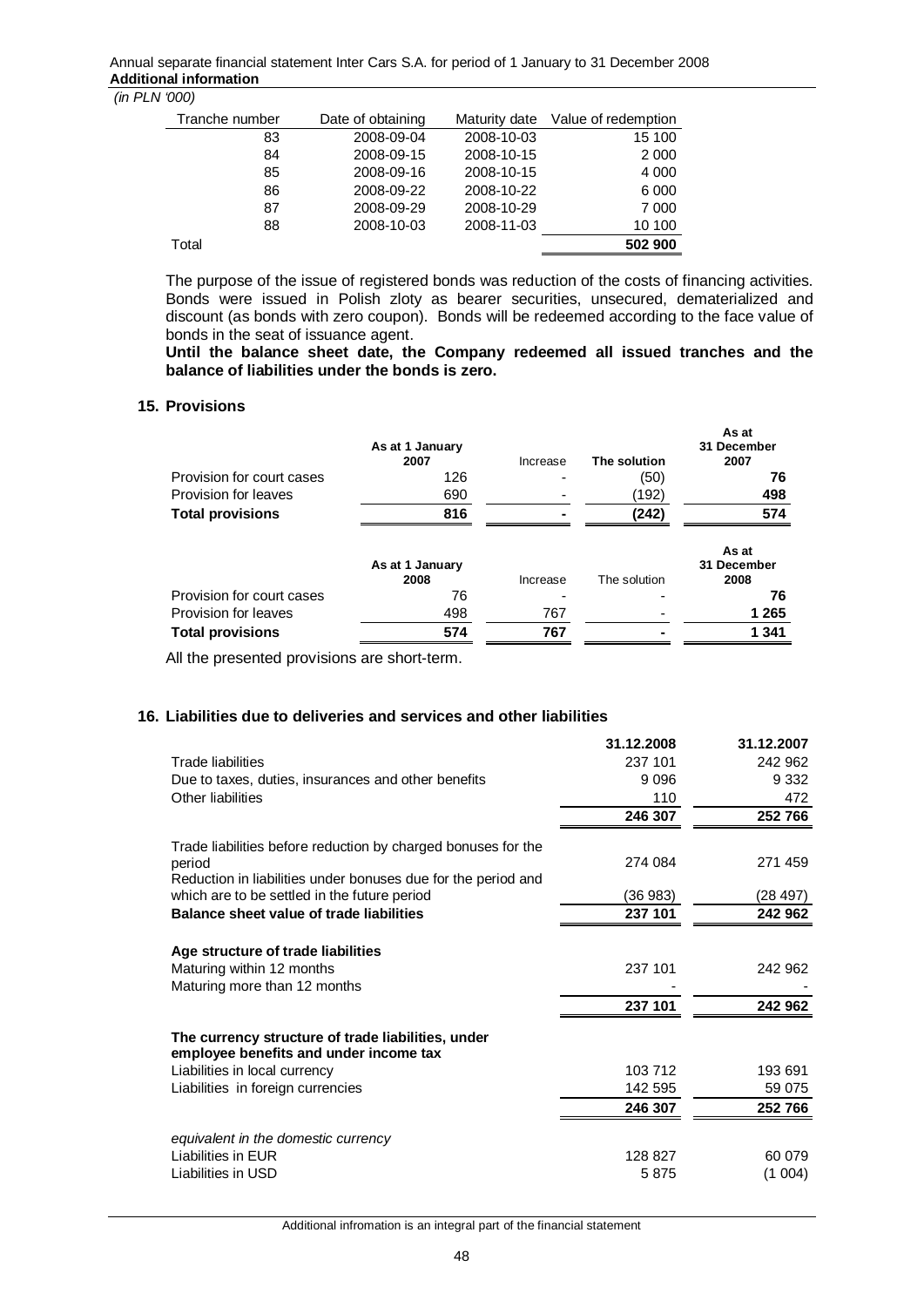| $1 - 1$ $1 - 1$                          |            |            |
|------------------------------------------|------------|------------|
| Liabilities in other currencies          | 7893       |            |
|                                          | 142 595    | 59 075     |
| 17. Liabilities due to employee benefits |            |            |
|                                          | 31.12.2008 | 31.12.2007 |
| Payroll liabilities                      | 534        | 12         |
| Corporate welfare benefit fund           | 938        | 425        |
|                                          | 1472       | 437        |
|                                          |            |            |

#### **18. Payments in the form of own shares**

On 6 February 2006, the Extraordinary General Meeting introduced the Motivation Program for members of executive bodies, members of management staff as well as employees crucial for realization of the Capital Group's strategy. On 8 December 2006, the Extraordinary General Meeting introduced changes to the Motivation Program, which were communicated to general public on 8 December 2006, in the form of current report No. 31/2006.

The people participating in the Program will be able to take up no more than 472,000 shares in the period from 1 January 2007 to 31 December 2009. Tranches vary in terms of period in which the options can be exercised. For particular tranches, the exercise period commences on 1 January 2007, 2008 and 2009. It ends, on the other hand, each time on 31 December 2009. According to the Regulations of the motivation program, a person participating in the program loses the right to exercise the option, upon leaving the Company.

The option exercise rate depends on the initial exercise rate, specified in the motivation program (PLN 24.81) and WIG index changes in relation to the initial value stated in the regulations (37,221.99 points). The exercise rate is increased / decreased by the percentage increase /decrease in the WIG index until the date of acquiring rights to exercise the option (for particular tranches,1 January 2007, 2008 and 2009, respectively).

In the Motivation Program participate five people - five members of the Board of Directors. Jointly, the peoples covered by the 1st tranche obtained the right to take up 157,333 shares in Inter Cars at PLN 33.59 per share. In the 2nd tranche, they obtained the right to take up subsequent 157,333 shares at PLN 37.13 per share.

The fair value of management options is estimated with the use of 3-dimensional binomial trees. Input data is: the exercise rate and the value of WIG index specified in the motivation program regulations at the level of PLN 24.81 and 37,221.99 points, respectively, variability of the rates of return on shares and the WIG index at the level of 33.97% and 16.77%, respectively, interest rate for the period ending on 31 December 2007 at the level of 4.43%. Cost of execution of the motivation program in every year of the program was determined assuming that all authorized peoples would exercise options.

|                                     | Weighted<br>average<br>exercise price<br>2008 | Number of<br>options<br>2008 | Weighted<br>average<br>exercise price<br>2007 | Number of<br>options<br>2007 |
|-------------------------------------|-----------------------------------------------|------------------------------|-----------------------------------------------|------------------------------|
| Options to be exercised as at 1     |                                               |                              |                                               |                              |
| January                             | 25,74                                         | 472 000                      | 35,95                                         | 472 000                      |
| Options exercised during the period | 36,25                                         | (40 000)                     |                                               |                              |
| Non-exercised options               | 18,00                                         | (20 000)                     |                                               |                              |
| Options to be exercised as at 31    |                                               |                              |                                               |                              |
| December                            | 29,49                                         | 412 000                      | 35,95                                         | 472 000                      |
| Options exercisable as at 31        | 38.00                                         |                              |                                               |                              |
| December                            |                                               | 254 667                      | 33,39                                         | 157 334                      |
|                                     | Total                                         | 1.1.2008-<br>31.12.2008      | $1.1.2007 -$<br>31.12.2007                    | 1.1.2006-<br>31.12.2006      |
| Cost of granted options             | 5935                                          | 743                          | 3 3 3 0                                       | 1862                         |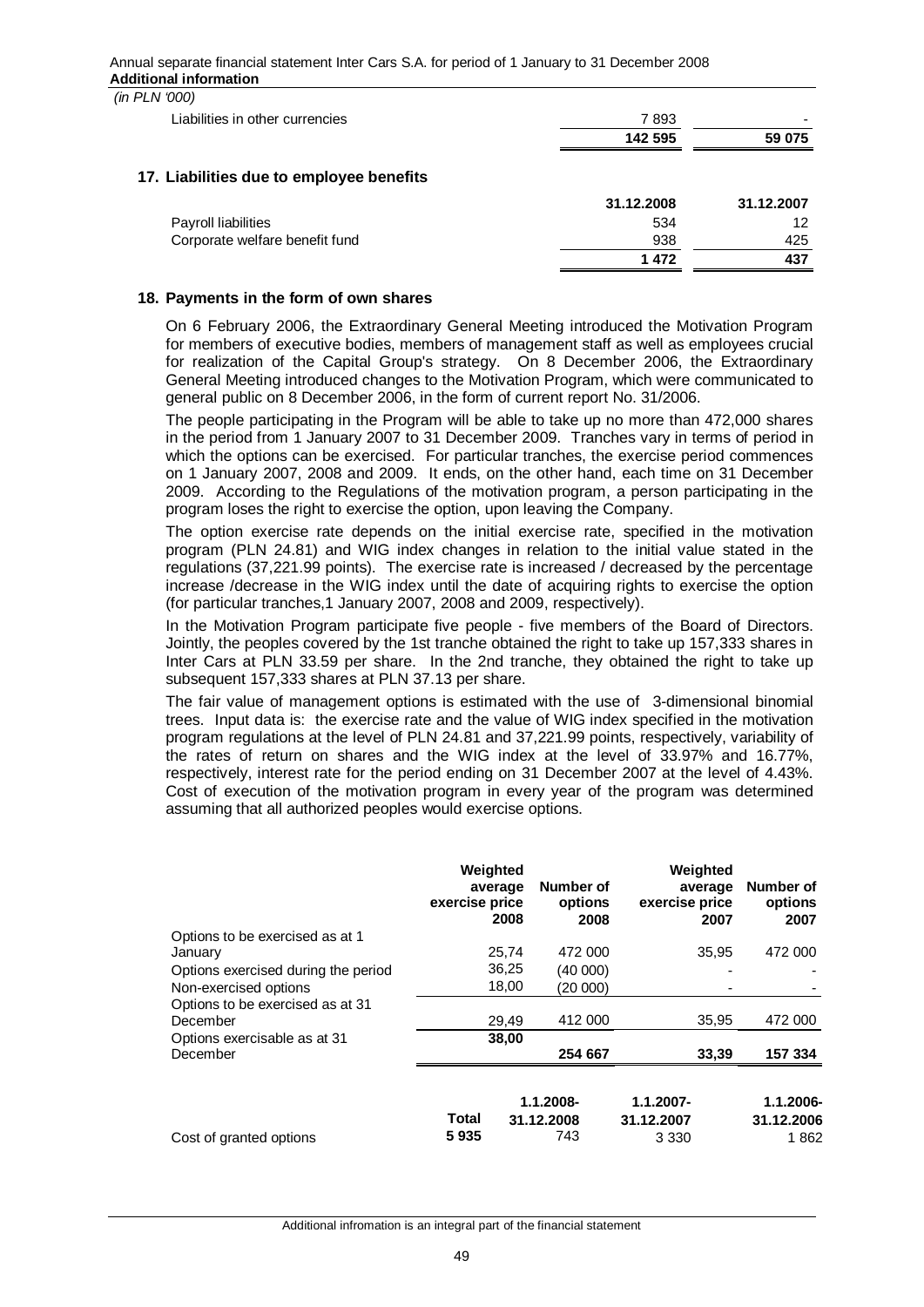## **19. Sales revenue on sales of products, goods and materials**

|                                                | 1.1.2008-  | $1.1.2007 -$ |
|------------------------------------------------|------------|--------------|
|                                                | 31.12.2008 | 31.12.2007   |
| Revenue on the sale of services                | 54 208     | 38 879       |
| Revenues on sales of commodities and materials | 1 453 208  | 1 111 995    |
|                                                | 1 507 416  | 1 150 874    |

Detailed information on sales structure and basic factors which had impact on the value of sales is presented in the Statement of operations of Inter Cars.

## **20. Cost of sold products, commodities, and materials**

|                                                                                                                           | $1.01.2008 -$<br>31.12.2008 | $1.01.2007 -$<br>31.12.2007 |
|---------------------------------------------------------------------------------------------------------------------------|-----------------------------|-----------------------------|
| Value of sold products, commodities, and materials<br>Reduction in the value of sold products, goods and materials by     | 1 104 533                   | 883 360                     |
| rebates due for the period                                                                                                | (47353)                     | (40244)                     |
| (positive)/negative exchange rate differences                                                                             | (3 321)                     | 1657                        |
| Cost of sold products, commodities, and materials<br>presented in the period                                              | 1 053 859                   | 844 773                     |
| Rebates due for the period                                                                                                | 54 224                      | 41 241                      |
| Entered into inventory (to be included at the time of sales)                                                              | (21 263)                    | (13 285)                    |
| Entered into reduction in the value of sold products, goods and<br>materials                                              | 32 961                      | 27 956                      |
| Discounts from the previous period reflected in value of products<br>and goods sold (increasing the value of inventories) | 13 2 8 5                    | 8644                        |
| Change in estimates concerning previous period discounts                                                                  | 1 107                       | 3 644                       |
| Reduction in the value of sold products, goods and<br>materials by rebates due for the period                             | 47 353                      | 40 244                      |
| Discounts charged in the period entered into inventory                                                                    | 21 263                      | 13 285                      |
| Discounts charged in the period to be included in future<br>periods result                                                | 21 263                      | 13 285                      |

## **21. General administrative and sales cost**

|                                       | 1.1.2008-  | $1.1.2007 -$ |
|---------------------------------------|------------|--------------|
|                                       | 31.12.2008 | 31.12.2007   |
| Depreciation                          | 23 574     | 12 141       |
| Consumption of materials and energy   | 11 261     | 5 7 7 3      |
| <b>External services</b>              | 264 737    | 171 043      |
| Taxes and fees                        | 1889       | 854          |
| Payroll                               | 65 531     | 36 515       |
| Social security and other benefits    | 14 012     | 7 0 8 6      |
| other costs by type                   | 12 154     | 9892         |
| Total costs by type                   | 393 158    | 243 304      |
| (minus) Distribution service costs    | (174 213)  | (116 281)    |
| (minus) Motivation program costs      | (743)      | (3330)       |
| General administrative and sales cost | 218 202    | 123 693      |

Costs of distribution service are a component of costs of "external services" in costs by type. The costs of remuneration in 2008 include costs related to the execution of the motivation program mentioned in note 18.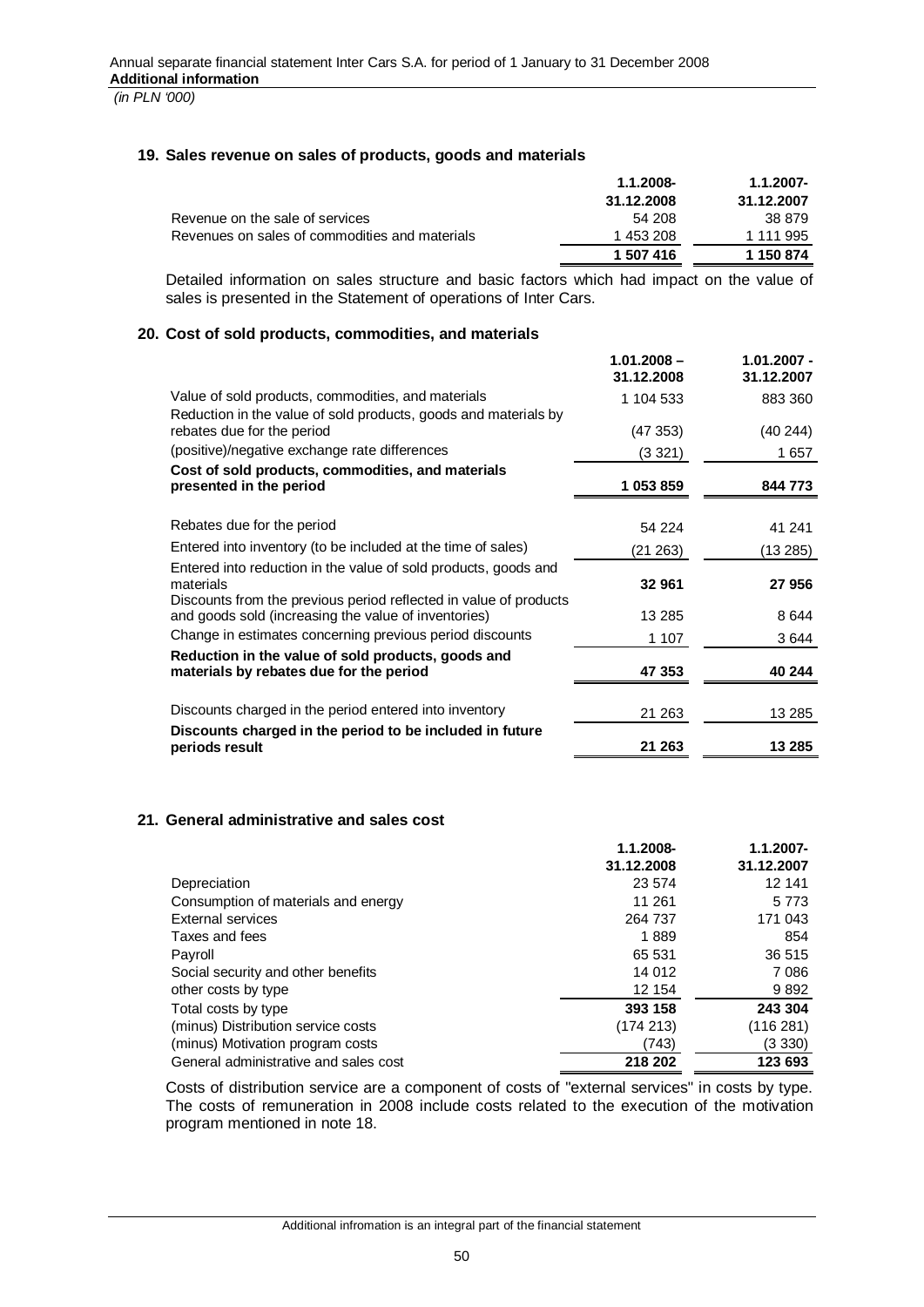## **22. Other operating revenue**

|                                                              | 1.1.2008-  | $1.1.2007 -$ |
|--------------------------------------------------------------|------------|--------------|
|                                                              | 31.12.2008 | 31.12.2007   |
| Claims accepted by suppliers                                 |            | 905          |
| Profit on disposal of non-financial fixed assets             | 4 3 4 7    | 2 1 8 7      |
| Received compensations, penalties and fines                  | 246        | 216          |
| Storage surpluses                                            | 857        |              |
| Revenues from encumbering branches                           | 4          | 32           |
| Marketing discounts                                          | 784        | 416          |
| Dissolution of provisions                                    | 2 3 3 9    | 1418         |
| <b>Discount</b>                                              | 5427       | 5 5 7 9      |
| Write-down of overdue liabilities                            | 80         |              |
| Payment of receivables past the expiration date after write- |            |              |
| down                                                         | 23         | 49           |
| Deposit fees                                                 | 55         | 36           |
| Real estate valuation                                        | 212        |              |
| Other                                                        | 109        | 65           |
|                                                              | 14 483     | 10 903       |

# **23. Other operating costs**

|                                                    | 1.1.2008-  | $1.1.2007 -$ |
|----------------------------------------------------|------------|--------------|
|                                                    | 31.12.2008 | 31.12.2007   |
| Established provisions                             |            | 986          |
| Warehouse shortages                                |            | 419          |
| Damages to goods                                   | 1665       | 819          |
| Costs of complaints                                | 863        | 723          |
| Granted discounts                                  | 1746       | 1822         |
| Write-down of receivables past the expiration date | 5 0 5 3    | 941          |
| Write-down of inventory                            | 1 0 9 4    | 1492         |
| Compensations                                      | 276        |              |
| Shortages in deliveries                            | 1 3 9 8    |              |
| Other                                              | 207        | 123          |
|                                                    | 12 302     | 7 325        |

## **24. Financial revenue and cost**

|                                                   | 1.1.2008-  | $1.1.2007 -$ |
|---------------------------------------------------|------------|--------------|
|                                                   | 31.12.2008 | 31.12.2007   |
| <b>Financial revenue</b>                          |            |              |
| Revenues on interest on granted loans             | 838        | 245          |
| Revenues on interest on granted intra-group loans | 3 3 6 9    | 765          |
| Interest on other accounts                        | 500        | 435          |
|                                                   | 4 707      | 1445         |
| <b>Financial costs</b>                            |            |              |
| Costs of interest on contracted bank credits      | 25 167     | 9855         |
| Costs of interest on contracted intra-group loans | 52         | 10           |
| Interest on other accounts                        | 2459       | 296          |
| Fees and commissions                              | 3924       | 2 0 0 0      |
|                                                   | 31 602     | 12 161       |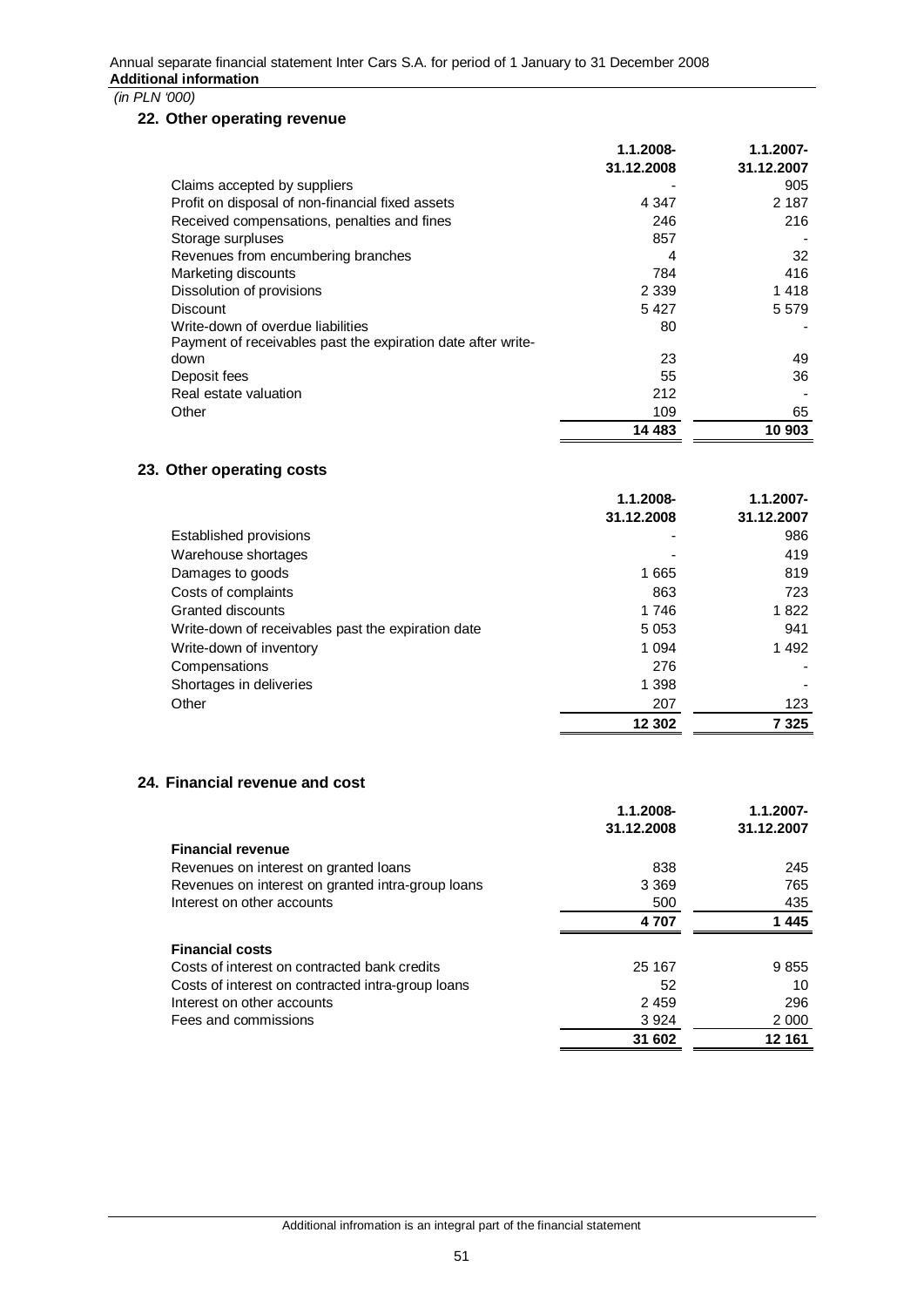| <b>Exchange rate differences in the</b><br>period from 01.01.08 to 31.12.08                                                                                                                                                        | <b>Entered into the</b><br>value of sold<br>products, goods and<br>materials | <b>Presented as a</b><br>"exchange rate<br>differences" | Total<br>exchang<br>e rate<br>differenc<br><b>es</b> |
|------------------------------------------------------------------------------------------------------------------------------------------------------------------------------------------------------------------------------------|------------------------------------------------------------------------------|---------------------------------------------------------|------------------------------------------------------|
| Created in connection with repayment of<br>trade liabilities and receivables<br>Created in connection with repayment of                                                                                                            | (5526)                                                                       |                                                         | (5526)                                               |
| liabilities under credits                                                                                                                                                                                                          |                                                                              | 2 2 8 1                                                 | 2 2 8 1                                              |
| Effected exchange rate differences                                                                                                                                                                                                 | (5526)                                                                       | 2 2 8 1                                                 | (3245)                                               |
| Created in connection with the valuation<br>of trade liabilities and receivables as at<br>the balance sheet date<br>Created in connection with the valuation<br>as at the balance sheet date of<br>receivables under loans granted | 8847                                                                         |                                                         | 8847                                                 |
| denominated in foreign currencies                                                                                                                                                                                                  |                                                                              | 120                                                     | 120                                                  |
| Created in connection with the cash<br>valuation                                                                                                                                                                                   |                                                                              | 112                                                     | 112                                                  |
| Created in connection with the valuation<br>as at the balance sheet date of liabilities<br>under bank credits denominated in                                                                                                       |                                                                              |                                                         |                                                      |
| foreign currencies                                                                                                                                                                                                                 |                                                                              | (11168)                                                 | (11168)                                              |
| Unrealised exchange rate differences                                                                                                                                                                                               | 8847                                                                         | (10936)                                                 | (2089)                                               |
| Total exchange rate differences                                                                                                                                                                                                    | 3 3 2 1                                                                      | (8655)                                                  | (5334)                                               |
| <b>Exchange rate differences in the</b><br>period from 1.01.2007 to 31.12.07                                                                                                                                                       | <b>Entered into the</b><br>value of sold<br>products, goods and<br>materials | <b>Presented as a</b><br>"exchange rate<br>differences" | Total<br>exchange<br>rate<br>difference<br>s         |
| Created in connection with repayment of<br>trade liabilities and receivables                                                                                                                                                       | (217)                                                                        |                                                         | (217)                                                |
| Created in connection with repayment of<br>liabilities under credits                                                                                                                                                               |                                                                              | 3 1 3 8                                                 | 3 1 3 8                                              |
| <b>Effected exchange rate differences</b>                                                                                                                                                                                          | (217)                                                                        | 3 1 3 8                                                 | 2921                                                 |
| Created in connection with the valuation<br>of trade liabilities and receivables<br>Created in connection with the valuation<br>as at the balance sheet date of                                                                    | (1440)                                                                       |                                                         | (1440)                                               |
| receivables under loans granted<br>denominated in foreign currencies<br>Created in connection with the cash                                                                                                                        |                                                                              | 287                                                     | 287                                                  |
| valuation                                                                                                                                                                                                                          |                                                                              | (37)                                                    | (37)                                                 |
| Unrealised exchange rate differences                                                                                                                                                                                               | (1440)                                                                       | 250                                                     | (1190)                                               |
| Total exchange rate differences                                                                                                                                                                                                    | (1 657)                                                                      | 3 3 8 8                                                 | 1731                                                 |
|                                                                                                                                                                                                                                    |                                                                              |                                                         |                                                      |

#### **25. Income tax**

|                                               | 1.1.2008-  | $1.1.2007 -$ |
|-----------------------------------------------|------------|--------------|
| With the opposite sign                        | 31.12.2008 | 31.12.2007   |
| Income tax                                    | 4.588      | 11 857       |
| Change in deferred income tax                 | (470)      | 417          |
| Income tax recognised in the income statement | 4 1 1 8    | 12 274       |
|                                               |            |              |

Additional infromation is an integral part of the financial statement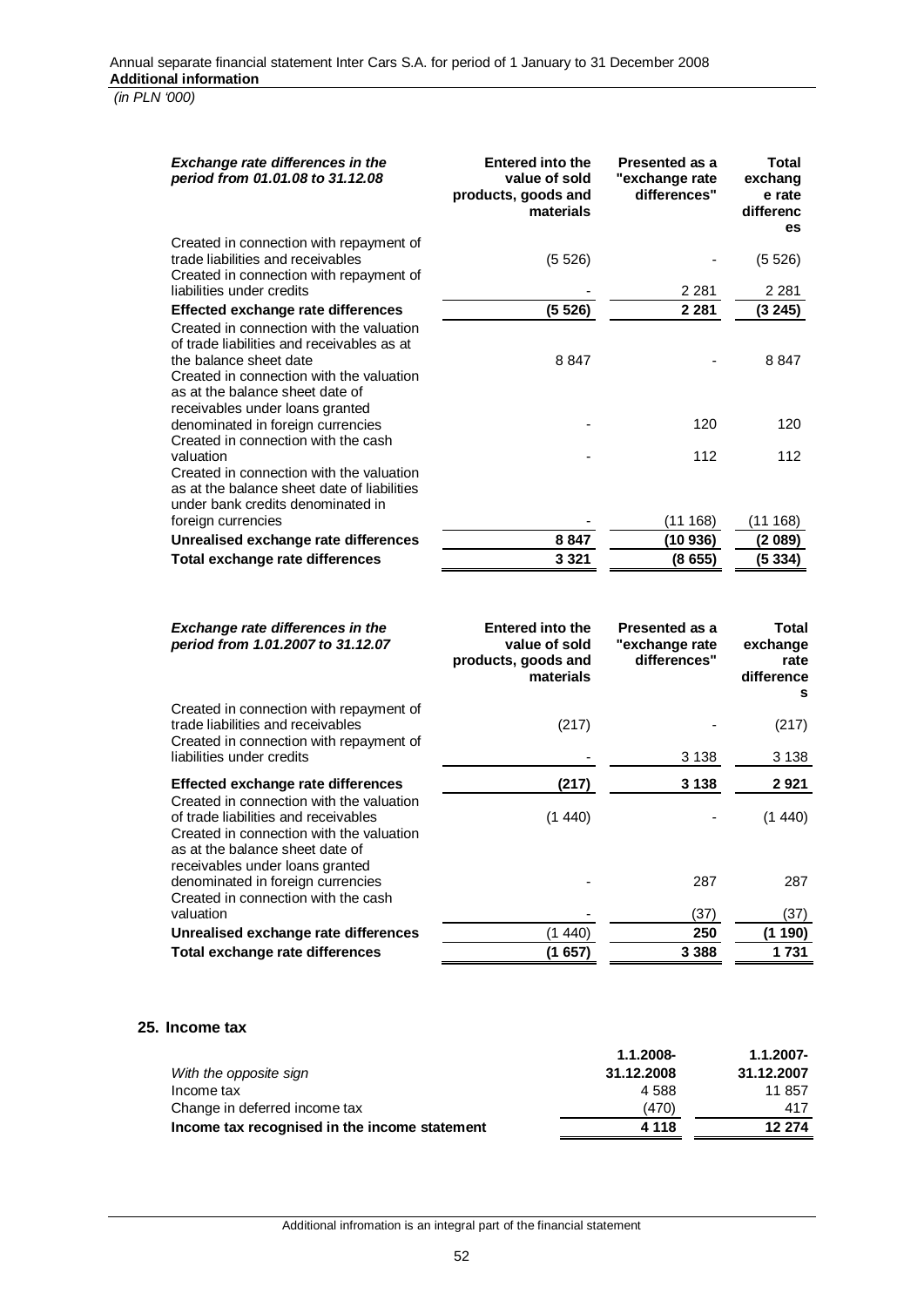Agreeing tax cost to the value being a product of book profit and relevant tax rates is presented below:

| <b>Effective tax rate</b>                                                      | 1.1.2008-<br>31.12.2008 | $1.1.2007 -$<br>31.12.2007 |
|--------------------------------------------------------------------------------|-------------------------|----------------------------|
| tax rate                                                                       | 19%                     | 19%                        |
| Gross profit                                                                   | 27 030                  | 59 047                     |
| Tax based on valid tax rates (19%)<br>Permanent differences<br>Poland          | (5136)                  | (11219)                    |
| Permanent differences<br>Value Added Tax<br>Adjustment of tax revenues in 2007 | 1 0 1 8                 | (1081)<br>(11)<br>37       |
| Income tax recognised in the income statement                                  | (4 118)                 | (12 274)                   |

Tax authorities have the right to control ledgers and keep accounting records. Within five years from the end of a year in which the tax return was submitted, may impose additional tax loads along with interest and other penalties. The Board of Directors is not aware of any circumstances that could lead to occurrence of significant liabilities on this account.

#### **26. Liabilities due to income tax**

| Age structure of tax liabilities | 31.12.2008               | 31.12.2007 |
|----------------------------------|--------------------------|------------|
| Maturing within 12 months        | $\overline{\phantom{a}}$ | 8.727      |
| Maturing more than 12 months     | $\overline{\phantom{0}}$ |            |
|                                  | $\blacksquare$           | 8 7 2 7    |

#### **27. Net earnings per 1 share**

#### *Basic earnings 1 per share*

**Net earnings per share calculated on the basis of net profit in the period in the amount of PLN 22,912 thousand (2007: PLN 46,773 thousand) and weighted average number of shares 13,400 thousand (2007: 11,821 thousand shares) presented in the following calculation:**

| 2008       | 2007       |
|------------|------------|
| 11 821 100 | 11 821 100 |
| 1 562 500  |            |
| 16 667     |            |
| 13 400 267 | 11 821 100 |
|            | 2007       |
| 22 912     | 46773      |
| 13 400 267 | 11 821 100 |
| 1,71       | 3.96       |
|            | 2008       |

*Diluted earnings per 1 share* 

For the purpose of calculation of diluted earnings per share the Company accepted implementation of diluting effects of the motivation program. Net earnings per 1 share calculated on the basis of net profit in the period in the amount of PLN 22,912 thousand (2007: PLN 46,773 thousand) and weighted average number of shares (diluted) 13,668 thousand shares (2007: 12,144 thousand shares) presented in the following calculation: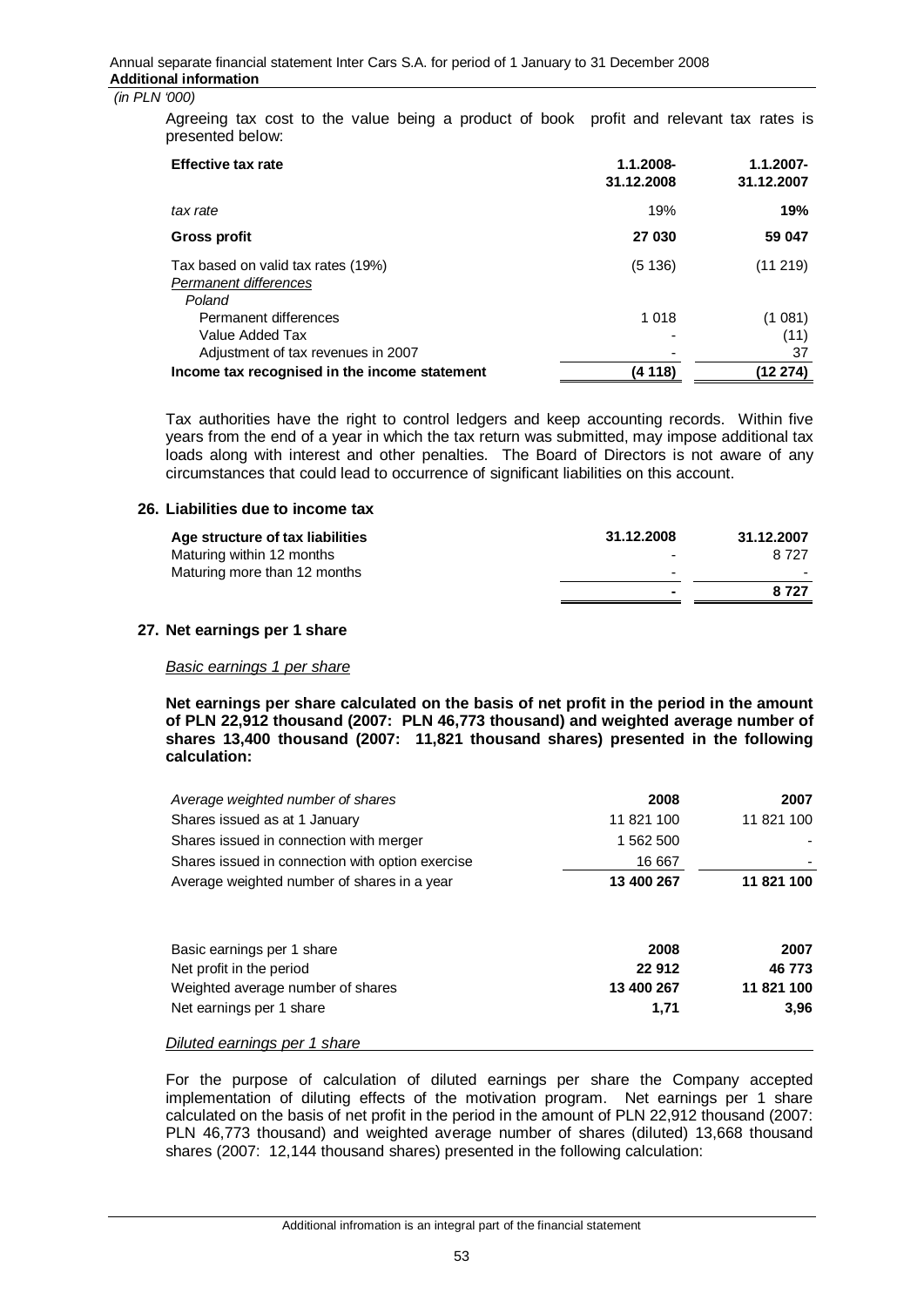| Average weighted number of shares (diluted)      | 2008       | 2007       |
|--------------------------------------------------|------------|------------|
| Shares issued as at 1 January                    | 12 088 418 | 12 143 525 |
| Shares issued in connection with merger          | 1 562 500  | $\Omega$   |
| Shares issued in connection with option exercise | 16 667     | 0          |
| Average weighted number of shares in a year      | 13 667 585 | 12 143 525 |

Average market price of shares used for calculation of the effect of diluting the ratio earnings per 1 share was calculated on the basis of price of the Company's shares quoted on the stock exchange.

| Diluted earnings per 1 share                                                                                            | 2008                        | 2007                        |
|-------------------------------------------------------------------------------------------------------------------------|-----------------------------|-----------------------------|
| Net profit in the period                                                                                                | 22 912                      | 46 773                      |
| Weighted average number of diluted shares                                                                               | 13 667 585                  | 12 143 525                  |
| Net earnings per 1 share                                                                                                | 1,68                        | 3,85                        |
| Dividend per 1 share                                                                                                    |                             |                             |
|                                                                                                                         | $1.01.2008 -$<br>31.12.2008 | $1.01.2007 -$<br>31.12.2007 |
| Dividend adopted and paid until the balance sheet date<br>Number of shares with granted right to the dividend according | 9450                        | 4 0 1 9                     |
| to a respective resolution of the General Meeting                                                                       | 13 696 100                  | 11 821 100                  |
| Dividend per 1 share (PLN)                                                                                              | 0.69                        | 0.34                        |

On 18 July 2008, the Ordinary General Meeting of Inter Cars S.A. adopted a resolution on payment of dividend for 2007 in the amount of PLN 9,450,309.00, i.e. PLN 0.69 per one share. Day of granting the right to dividend is 5 August 2008, and the dividend payment day is 21 August 2008.

## **29. Contingent liabilities and non-reported liabilities resulting from the concluded contracts**

Regulations concerning Value Added Tax, corporate income tax, personal income tax or social security premiums are subject to frequent changes, therefore there is often no reference to fixed regulations or legal precedents. Binding regulations contain also vagueness that cause differences in opinions on legal interpretation of tax regulations both among state bodies, and state bodies and companies. Tax settlements and other settlements (for example, customs or foreign exchange settlements) may be the object of control of bodies that are authorized to impose significant penalties, and additional amounts of liabilities, stated as a result of control, must be paid along with interest. These phenomena make tax risk in Poland higher than usually existing in the countries with more developed tax system.

Tax settlements may be subject to control for a period of five years. As a result, the amounts reported in the financial statement may change at a later date after the final determination of their amount by treasury bodies. The Company was subject to control of the tax bodies. Some of these controls were not completed until the date of the financial statement preparation. The Company is of the opinion that appropriate provisions were established with regard to probable and quantifiable risks.

As at 31 December 2008, the Company had a customs guarantee provided by TU Allianz Polska S.A. in the amount of PLN 500 thousand, valid until 31 January 2009.

Sureties for the benefit of subsidiaries include:

**28.** 

- sureties for the benefit of suppliers of Inter Cars Ceska Republika, Inter Cars Slovenska Republika and Inter Cars Ukraine, with the total value of PLN 13,017 thousand
- surety of credit for Inter Cars Hungaria kft. with the value of PLN 4,223 thousand
- surety of leasing for Inter Cars d.o.o. with the value of PLN 132 thousand
- surety of leasing for Lauber Sp. z o.o. with the value of PLN 197 thousand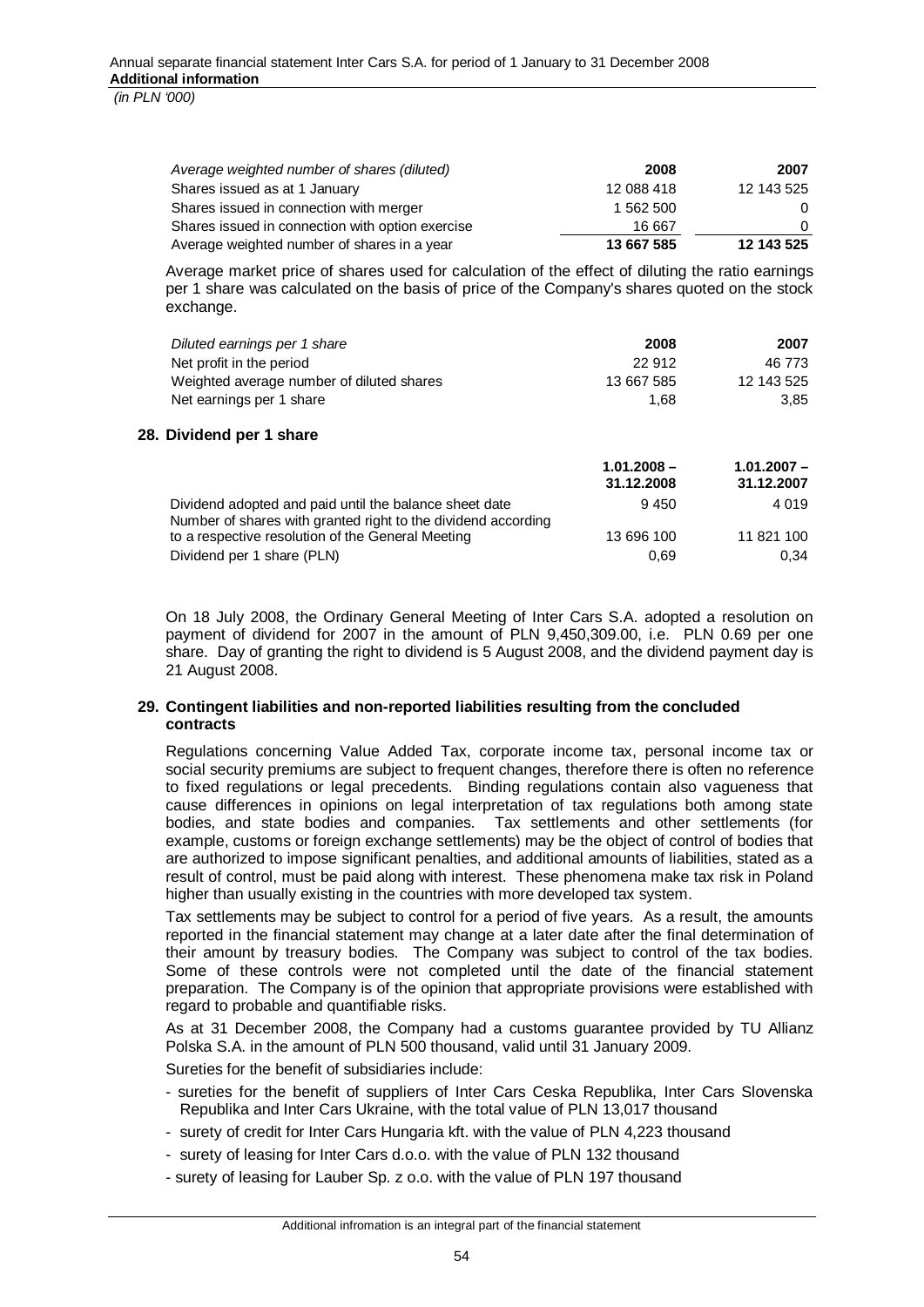- surety of credit for Lauber Sp. z o.o. with the value of PLN 4,010 thousand
- surety of credit for Feber Sp. z o.o. with the value of PLN 15,936 thousand

## **30. Operational Leasing**

Inter Cars rents out warehouse space to entities operating subsidiaries, and they are not property of the Company (beyond the space in the central warehouse in Czosnów, facility in Kajetany, Gdańsk and Bielsko Biała) but are rented by the Company. Any costs of rental, covered by the Company, are entirely re-invoiced to final users (entities operating subsidiaries) throughout the whole period of use of this space (together with the notice period). As at 31 December 2008, the total value of rents under contracts for an indefinite period of time for the notice periods of these contracts was PLN 4,127 thousand. The total value of rents under contracts for a definite period of time - PLN 17,899 thousand. At the end of 2007, the value of these rents was PLN 2,807 thousand and PLN 9,971 thousand respectively.

The total value of future payments under operational lease up to one year is PLN 11,062 thousand, on the other hand, from one to five years is PLN 10,963 thousand. The Company does not have liabilities under operating lease for more than five years.

Company re-invoices the abovementioned rents to cooperating branch operators.

## **31. Business combinations**

| Company      | Date of<br>purchase | Purchased share<br>in net assets | Purchase price<br>(thousands of<br>PLN) | Net fair value of<br>purchased<br>assets<br><i>(thousands of</i><br>PLN) | Goodwill<br><i>(thousands of</i> )<br>PLN) |
|--------------|---------------------|----------------------------------|-----------------------------------------|--------------------------------------------------------------------------|--------------------------------------------|
| JC Auto S.A. | 29.02.2008          | 100%                             | 231 775                                 | 108 838                                                                  | 122 937                                    |

On 13 July 2007, the Boards of Directors of Inter Cars S.A. and JC Auto S.A. signed a plan of merger.

The result of the merger of Companies is: transfer to the Company of the entire rights and obligations of the Target Company by way of universal succession (according to Art. 494, § 1, of the Code of Commercial Companies), loss of legal subjectivity by the Target Company, which without liquidation proceedings is removed from the Register of Entrepreneurs (according to Art. 493 § 1, of the Code of Commercial Companies).

The merger of Inter Cars S.A. and JC Auto S.A. took place by increasing the Share capital of Inter Cars S.A. in order to grant shares to shareholders of the Target Company in exchange for shares owned by them, belonging to the target company, the Extraordinary General Meeting adopted on 14 November 2007, a resolution on merger, i.e. a resolution on increase in the Share capital of the Company by the amount no higher than PLN 3,750,000.00, with coverage in the target company's assets agreed for the needs of merger, by means of issue of up to 1,875,000 ordinary bearer shares, with face value of PLN 2 each (merger shares).

The day before the merger with JC Auto, namely on 28 February 2008, the following personal changes took place in executive bodies of the Parent Company Inter Cars S.A.:

- Mr. Jerzy Grabowiecki (major shareholder and Vice President of the Board of JC Auto) was appointed to the position of a member of the Supervisory Board at the place of Mrs. Wanda Oleksowicz,

- Mr. Jerzy Józefiak (President of JC Auto) and Mr. Szymon Getka (Board Member of JC Auto) were appointed to the position of members of the Board of Directors of Inter Cars.

Merger shares were issued to shareholders of JC Auto in proportion to the held by them shares in the Share capital of JC Auto S.A. using the following parity of exchange, i.e. in proportion of 1 merger share per 4 shares in JC Auto.

The number of merger shares received by each shareholder of the target company was agreed by multiplying the number of shares in JC Auto possessed by the shareholders as at the reference date (5 March 2008) by exchange parity and rounding up the product received in this way (if such a product is not an full number) down to the nearest full number.

Each shareholder of JC Auto who, as the result of above rounding up, was not given a fractional part of merger shares, was entitled to receive extra charge in cash.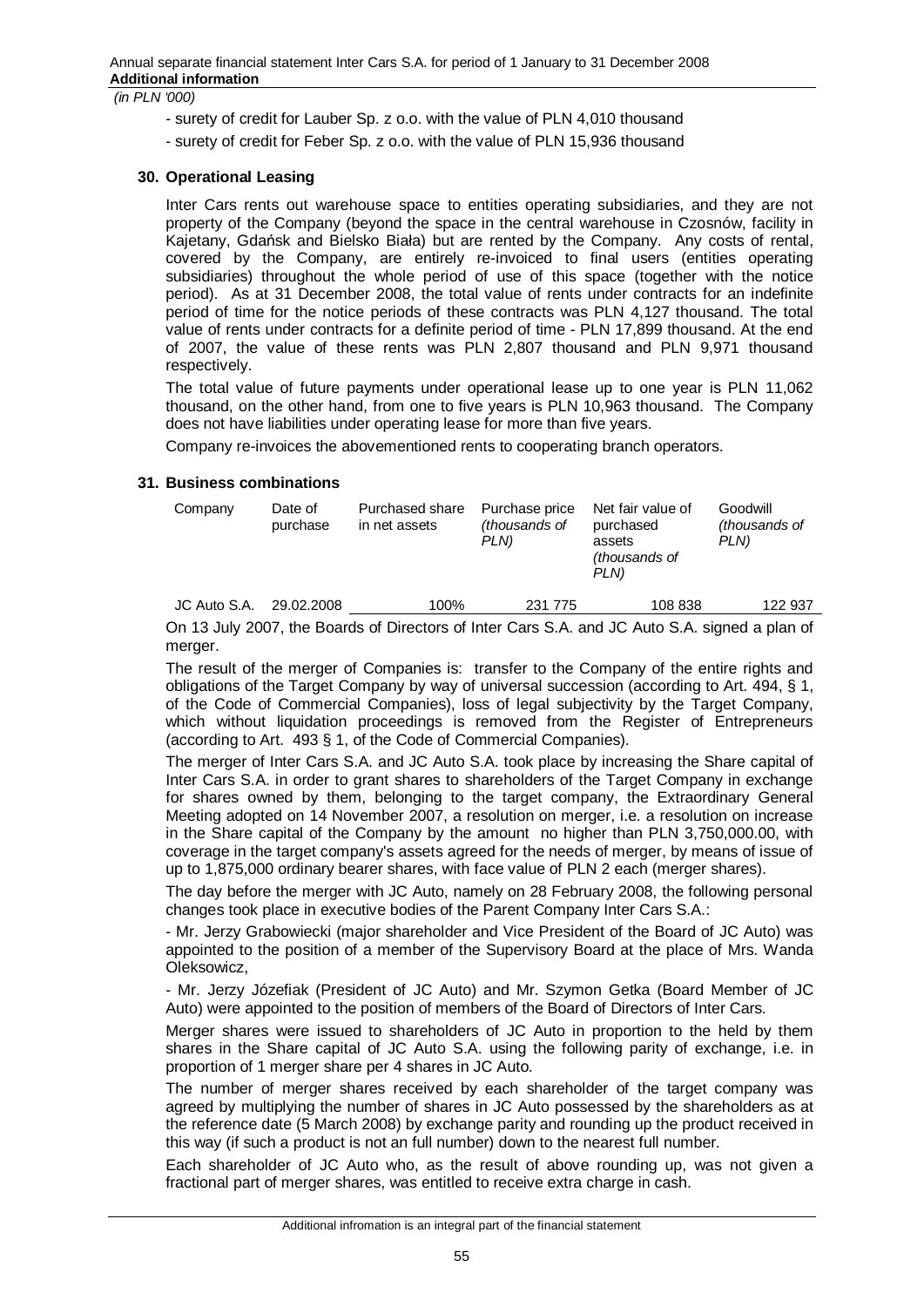Net sales revenues and the net financial result of JC Auto S.A. for the period from 1 January 2008 to 29 February 2008 are presented in the chart below:

| Company      | Period          | Net financial result until takeover<br>(thousand PLN) | Net revenues until<br>acquisition (PLN '000) |
|--------------|-----------------|-------------------------------------------------------|----------------------------------------------|
| JC Auto S.A. | 1.01-29.02.2008 | (10, 340)                                             | 36 115                                       |

The Board of Directors estimates that if the merger with JC Auto took place as of 1 January 2008 then the cumulative aggregated revenues of the Company for the period from 1 January 2008 to 31 December 2008 would amount to PLN 1,543,530 thousand, while the aggregated net profit for the same period would amount to PLN 12,133 thousand. At the same time, in the opinion of the Board of Directors, the fair value of assets and liabilities of JC Auto as at 1 January 2008 would be similar to fair value of assets and liabilities as at the date of acquisition, namely 29 February 2008.

Within the execution of the merger plan, JC Auto S.A. sold in 2007 and 2008 to Inter Cars S.A. goods worth more than PLN 140 million.

The basis for determination of the exchange parity by the Boards of Directors of the companies covered:

- future expected market valuation of the merged company taking into consideration the effects of synergies resulting from the merger,
- estimation of synergy effects with regard to JC Auto S.A.,
- x valuation of JC Auto S.A. based on market values of the target company,
- x volume of shares of particular shareholders in the target company and the resulting volume of their shares in the merged company.

Goodwill identified at the merger is mostly due to anticipated synergies which are to be achieved as a result of merger with JC Auto S.A. It is expected in particular, to achieve the following, measurable benefits related to the merger:

- substantial enlargement of the product range offered after the merger,
- increase in sales in Poland and abroad,
- reduction in costs of advertising and marketing
- reduction in costs of deliveries of products from suppliers,
- higher bargaining power at suppliers.
- more effective use of storage area,
- optimization of the value of inventory and turnover,
- reduction in costs transport of goods to a customer,
- arowth in effectiveness of distribution points,
- unification of IT infrastructure.

The merger was registered on 29 February 2008 by the District Court for the capital city of Warsaw 13th Commercial Division of the National Court Register.

Below there is a settlement of financial effects of merger with JC Auto SA Group, that took place based on fair values. This allocation is final.

Data of JC Auto S.A. as at the date of the merger with Inter Cars S.A. (29 February 2008):

|                                    | Book value as at |             | Fair values          |
|------------------------------------|------------------|-------------|----------------------|
|                                    | the day of the   | Fair value  | recognized as a      |
| <b>ASSETS</b>                      | merger           | adjustments | result of the merger |
| <b>Fixed assets</b>                | 68742            | 12 3 93     | 81 135               |
| Tangible fixed assets              | 57 508           | (2105)      | 55 403               |
| Intangible Assets                  | 2 708            | 16 700      | 19 408               |
| Investment properties              | 2662             | (3)         | 2659                 |
| Investments in related parties     | 3974             | (1886)      | 2088                 |
| Prepayments                        | 88               |             | 88                   |
| Assets due to deferred tax         | 1802             | (313)       | 1489                 |
| <b>Current assets</b>              | 187 172          | (2963)      | 184 209              |
| Inventory                          | 2697             |             | 2697                 |
| Receivables for services and other |                  |             |                      |
| receivables                        | 181 680          | (2963)      | 178 717              |
| Income tax receivables             | 1 571            |             | 1571                 |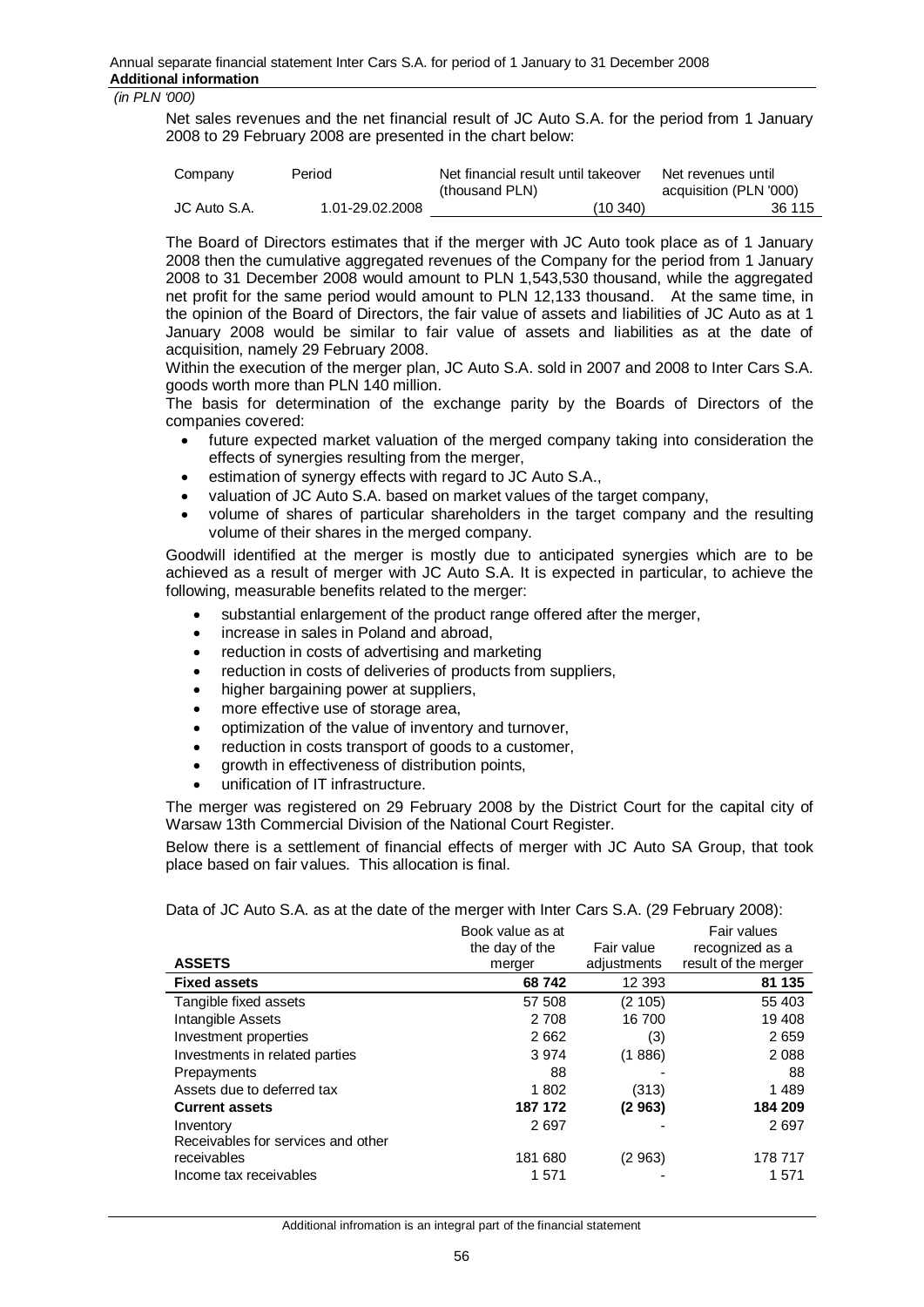#### Annual separate financial statement Inter Cars S.A. for period of 1 January to 31 December 2008 **Additional information**

|  |  | $(in$ PLN $'000)$ |
|--|--|-------------------|
|  |  |                   |

| UUU)                                         |           |         |           |
|----------------------------------------------|-----------|---------|-----------|
| Prepayments                                  | 723       |         | 723       |
| Cash and cash equivalents                    | 501       |         | 501       |
| <b>TOTAL ASSETS</b>                          | 255 914   | 9430    | 265 344   |
| <b>LIABILITIES</b>                           |           |         |           |
| Long-term liabilities due to credits, bonds  |           |         |           |
| and finance lease                            | (43028)   |         | (43028)   |
| Short-term liabilities due to credits, bonds |           |         |           |
| and financial lease                          | (97 662)  |         | (97 662)  |
| Deferred income tax provision                | (1774)    | (2 772) | (4 546)   |
| Other short term liabilities                 | (11 270)  |         | (11 270)  |
| <b>Total liabilities</b>                     | (153 734) | (2 772) | (156 506) |
| Net assets                                   | 102 180   | 6658    | 108838    |
| Purchased share in net assets                |           |         | 100%      |
| Value of purchased net assets                |           |         | 108 838   |
| Purchase price                               |           |         | 231 775   |
| Goodwill                                     |           |         | 122 937   |

The purchase price of JC Auto S.A. was calculated as the result of multiplying 1,875,000 shares by the issue price of PLN 122 (the price of takeover is PLN 228,750,000) plus the additional cost born in connection with realization of the takeover – total PLN 3m. The issue price was equal to the market price as at the issue date.

## **32. Financial Risk Management**

#### *Credit Risk*

Credit risk applies to other receivables, cash and equivalents and trade receivables. Cash and equivalents are deposited in reputable financial institutions.

The Company applies a credit policy, in accordance with which exposure to credit risk is monitored on a regular basis. The credit credibility assessment is performed in relation to all customers demanding crediting above a specified amount. The Company does not require property security from own customers in relation to financial assets.

As at the balance sheet date, there was no significant concentration of credit risk. The balance sheet value of each financial asset, also derivative financial instruments, presents maximum exposure to credit risk:

|                           | 31.12.2008 | 31.12.2007 |
|---------------------------|------------|------------|
| Loans and receivables     | 371 318    | 220 126    |
| Cash and cash equivalents | 12 780     | 13 173     |
|                           | 384 098    | 233 299    |

#### *Interest rate risk*

Exposing the Company to the interest rate risk applies, first of all, to liabilities with variable interest rate.

The Company uses liabilities of variable interest rate. As at 31 December 2008, the Company did not use liabilities of fixed interest rate. The Company does not conclude interest rate swaps.

The table below presents sensitivity of the financial result on possible interest rate fluctuations, assuming invariability of other factors. The following data show the impact of the base points on the net result and equity of the group in the annual period.

| As at 31.12.2008 | increase/decreas<br>e in base points | impact on the net result<br>and own equity |
|------------------|--------------------------------------|--------------------------------------------|
|                  | $+100/ -100$                         | (1626)/1626                                |
|                  | $+200/ -200$                         | (3 252) / 3 252                            |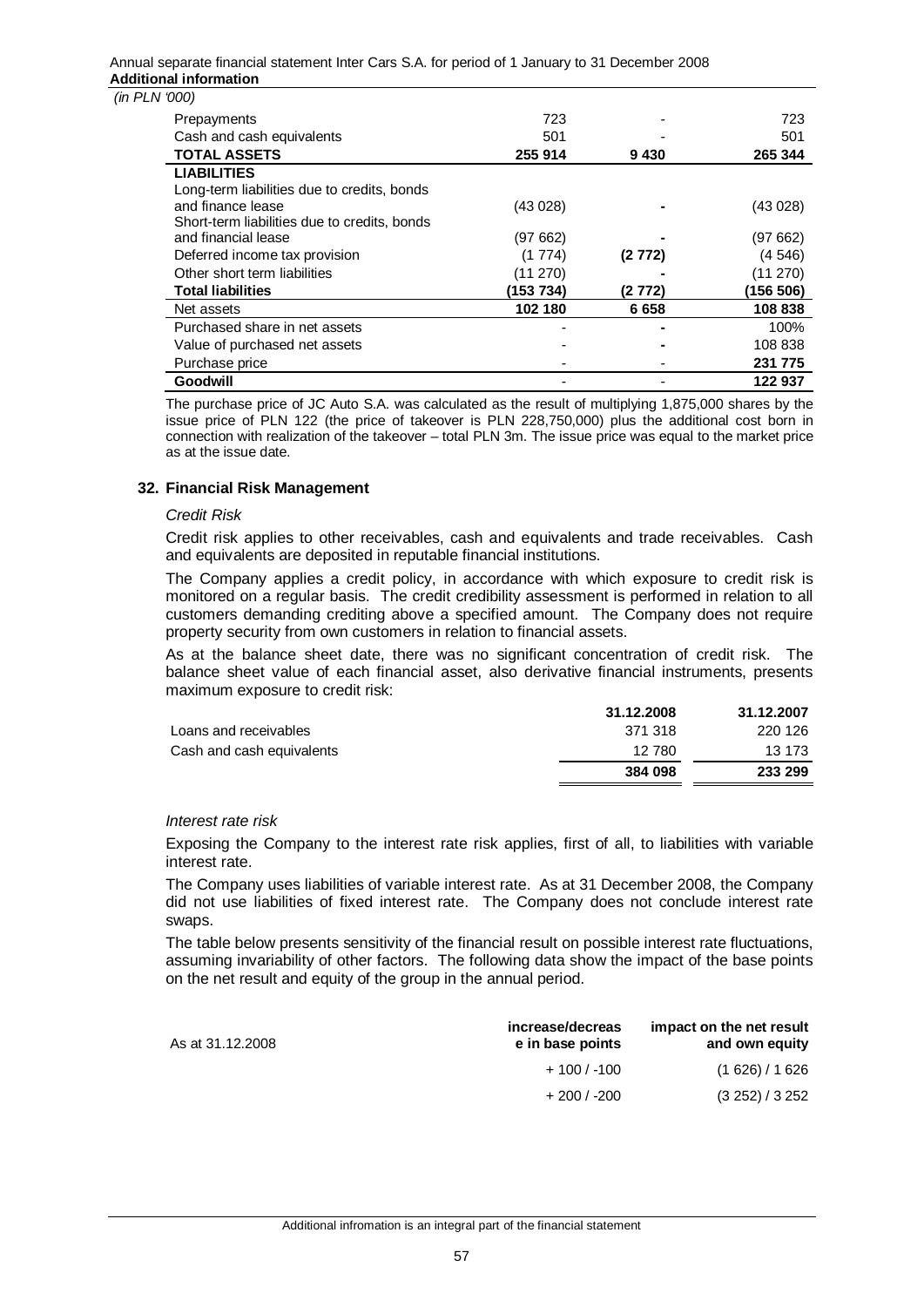| As at 31.12.2007 | increase/decrease<br>in base points | impact on the net result<br>and own equity |
|------------------|-------------------------------------|--------------------------------------------|
|                  | $+100/ -100$                        | (2433)/2433                                |
|                  | $+200/ -200$                        | (4866)/4866                                |

The amount of incurred costs arising from interest was indicated in notes to the financial statements.

#### *Risk of exchange rate fluctuations*

Major part of trade liabilities are expressed in foreign currencies, in particular in EUR. Sale is conducted first of all in PLN. The Company did not conclude in the period from 1 January to 31 December 2008 currency purchase or sales futures.

The table below presents the sensitivity of the financial result to possible EUR exchange rate fluctuations, assuming invariability of other factors.

| As at 31.12.2008 | increase/decreas<br>e in EUR<br>exchange rate | impact on the net result<br>and own equity |
|------------------|-----------------------------------------------|--------------------------------------------|
|                  | $+5\% / -5\%$                                 | (1868)/1868                                |
|                  | $+10\%$ / - 10%                               | (3736)/3736                                |
|                  | increase/decreas                              |                                            |
| As at 31.12.2007 | e in EUR<br>exchange rate                     | impact on the net result<br>and own equity |
|                  | $+5\%$ / - 5%                                 | (302) / 302                                |

## *Liquidity Risk*

*Operating activities are conducted with the assumption of maintenance of constant surplus of liquid cash and open credit lines.* 

*The liquidity situation of the Company is regulated and stable. This can be stated based both on statements and the decisions of representatives of banks, on extended cooperation in the scope of the existing financing, about which the Company informed in current messages. At the same time, the Company conducts works on changing the structure of financing (it comes to reduction in the number of cooperating banks and extension of maturity periods of credits).* 

*The chart below presents financial liabilities of the Company as at 31 December 2008 by the maturity date on the basis of non-discounted payments.* 

|                               | Current | up to $3$<br>months | from 3 to<br>12<br>months | from 1 to<br>5 years     | above 5<br>years         | Total   |
|-------------------------------|---------|---------------------|---------------------------|--------------------------|--------------------------|---------|
| Interest-bearing bank         |         |                     |                           |                          |                          |         |
| borrowings<br><b>Bonds</b>    | -       | 149 476             | 246 057                   | 79 399                   | $\overline{\phantom{0}}$ | 474 932 |
|                               |         |                     |                           |                          |                          |         |
| liabilities due to deliveries |         |                     |                           |                          |                          |         |
| and services and other        | 106 800 | 134 393             | 5 1 1 4                   | $\overline{\phantom{0}}$ | $\overline{\phantom{0}}$ | 246 307 |
|                               | 106 800 | 283869              | 251 171                   | 79 399                   | ۰                        | 721 239 |

## *Capital management*

*The main objective of managing capital of the Company is maintenance of a good credit rating and equity ratios, supporting operating activities and increasing shareholders' value.*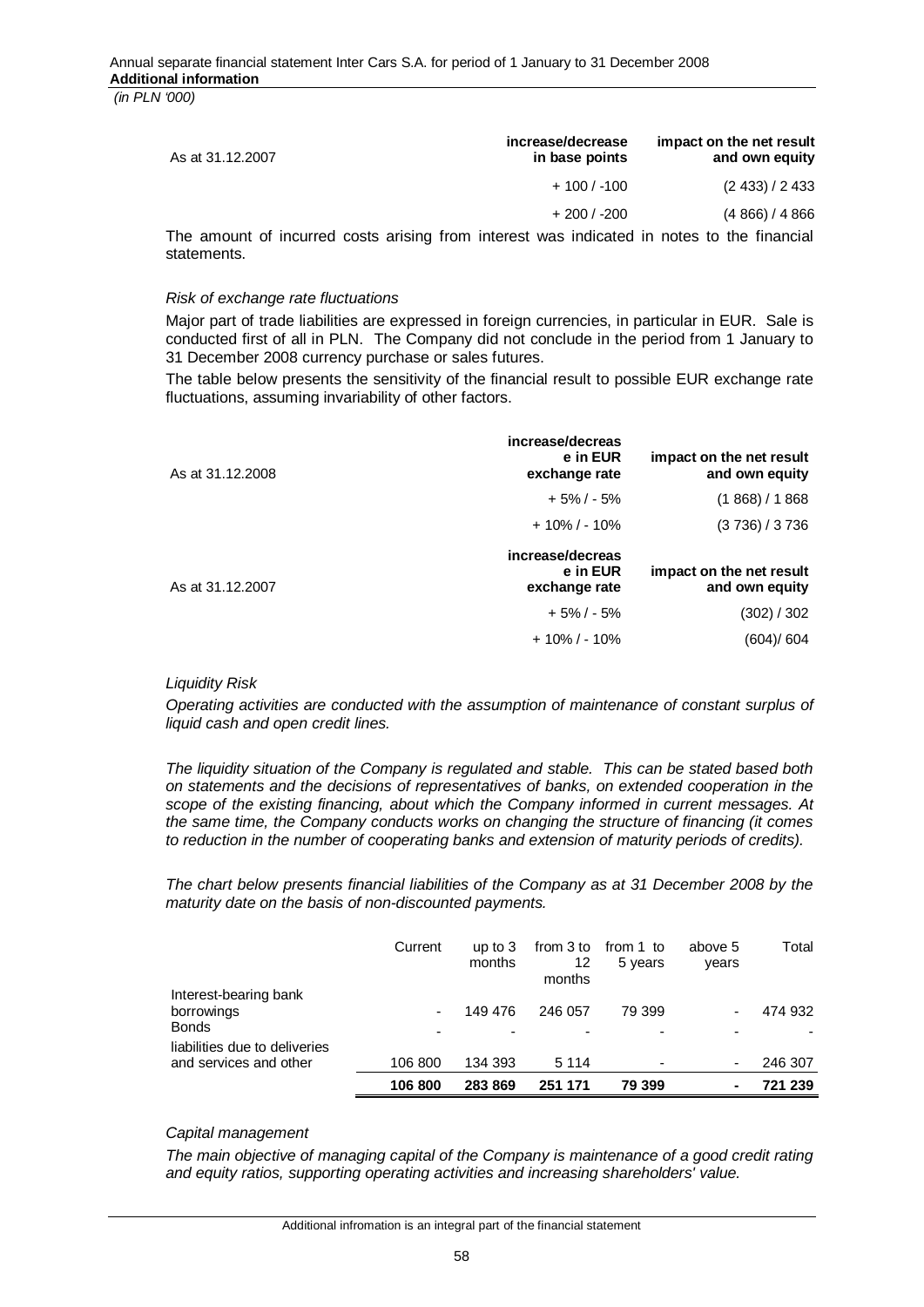*Depending on changes in economic conditions, the Company may change capital structure by way of dividend payment, capital return or issue of new shares. In the presented period, no changes were introduced to purposes, principles and processes binding in this respect.*

*The Company analyzes the amount of capitals using leverage ratio, calculated as ratio of net debt to total capitals increased by net debt. Net indebtedness includes interest liabilities under bank credits, bonds and financial lease, trade liabilities and other liabilities, less cash and cash equivalents. Capital includes equity attributable to the shareholders of the Company.*

|                                                                                                       | 31.12.2008          | 31.12.2007         |
|-------------------------------------------------------------------------------------------------------|---------------------|--------------------|
| Liabilities due to credits, loans and finance lease                                                   | 514 234             | 343 485            |
| Liabilities due to deliveries and services and other liabilities<br>(minus) cash and cash equivalents | 246 307<br>(12 780) | 244 039<br>(13176) |
| Net debt                                                                                              | 747 761             | 574 348            |
| Equity capital                                                                                        | 406 912             | 162 507            |
| Capital and net indebtedness                                                                          | 1 154 673           | 736 855            |

#### *Fair value*

*The chart below contains specification of fair values of financial assets and liabilities with balance sheet values.* 

|                                       | 31.12.2008     |            | 31.12.2007    |            |
|---------------------------------------|----------------|------------|---------------|------------|
|                                       | <b>Balance</b> |            | balance sheet |            |
|                                       | sheet value    | fair value | value         | fair value |
| Loans granted                         | 73 929         | 73 929     | 35 923        | 35 923     |
| Available-for-sale financial assets   |                |            |               |            |
|                                       | 43             | $\star$    | 43            | $\star$    |
| Receivables on services and other     | 371 104        | 371 104    | 220 126       | 220 126    |
| Cash and cash equivalents             | 12 780         | 12 780     | 13 173        | 13 173     |
| Liabilities due to credits, loans     | 474 026        | 474 026    | 278 430       | 278 430    |
| Liabilities due to deliveries and     |                |            |               |            |
| services and other liabilities        | 246 307        | 246 307    | 244 039       | 244 039    |
| Liabilities under bonds with variable |                |            |               |            |
| rate                                  |                |            | 54 832        | 54 832     |
| Liabilities due to finance lease      | 39 30 2        | 39 302     | 10 223        | 10 223     |
| Net exposure                          | (301 779)      | (301736)   | (318 259)     | (318 216)  |

Assets available for sale include shares in the company, which, due to the special character of activities of *this company, cannot be valued as to the fair value.* 

*In the opinion of the Board of Directors, the sheet balance value of financial assets and liabilities reflects their fair value.* 

#### **33. Events occurring after the balance sheet date**

On 23 April 2009, an annex to the credit agreement was signed with ABN AMRO Bank (Polska) S.A. According to the annex, the expiry date of the credit agreement was extended to 30 June 2009.

On 17 April 2009, an annex was signed with Kredyt Bank S.A. According to the annex, the expiry date of the credit agreement was extended to 28 May 2009. the credit limit has been PLN 45 million.

On 8 April 2009, an annex to the credit agreement was signed with Fortis Bank Polska S.A. According to the annex, the expiry date of the credit agreement was extended to 29 May 2009.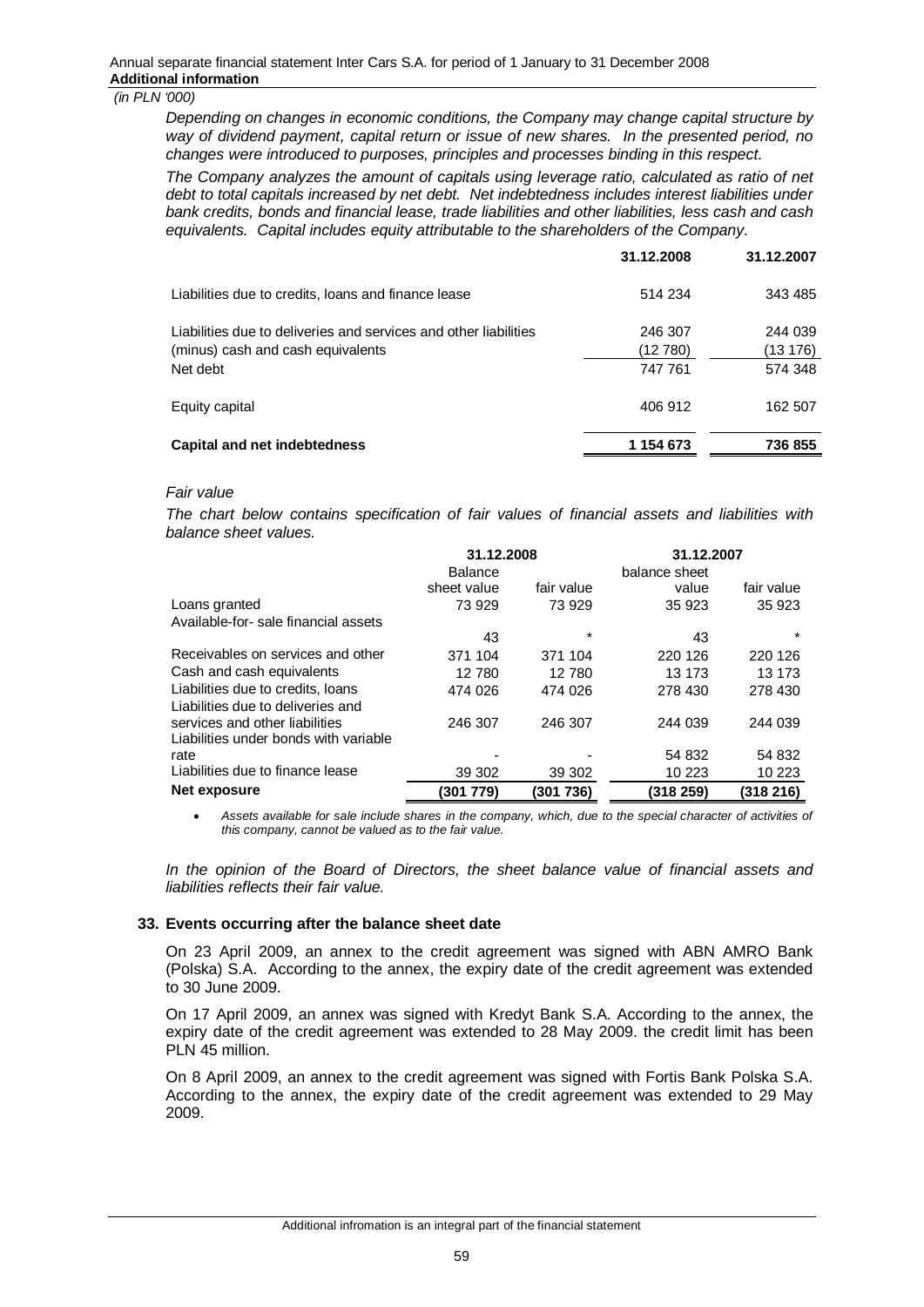#### **34. Significant assessments and estimates**

Preparation of financial statements in accordance with IFRS EU requires the Board of Directors of the Company to use assessments and estimates which have impact on the applied accounting principles and reported assets, liabilities, revenues and costs. Assessments and estimates are verified on a regular basis. Changes in estimates are included in the result for the period when the change took place. Information on particularly significant areas subject to assessments and estimates, affecting the financial statement, is disclosed in notes:

- Note 3 Investment Properties,
- Note 8 Write-downs of inventory and discounts entered in inventory,
- Note 9 Write-downs of receivables.
- Note 15 Provisions for liabilities,
- Note 18 Payments in the form of own shares,
- Note 31 Business combinations

## **35. Change in presentation of financial data**

In the financial statement prepared as at 31 December 2008, presentation of unrealized foreign exchange differences from liabilities and receivables was changed. These differences were presented as adjustment of prime cost instead of exchange rate differences. In connection with the above, the comparable data were also presented in the same manner as presented in note 24. Changes in presentation are shown in the chart below.

| Items on income statement                         | Approved<br>version of<br>statement | Change in<br>presentation | After<br>changing the<br>presentation |
|---------------------------------------------------|-------------------------------------|---------------------------|---------------------------------------|
| Cost of sold products, commodities, and materials | (843587)                            | (1186)                    | (844773)                              |
| Foreign exchange differences                      | 2 2 0 2                             | 1 186                     | 3 3 8 8                               |

## **36. Continuation of activities**

The purpose of the Company in capital risk management is to protect the capacity of the Company to continue activities so as to ensure that it is possible to execute return for shareholders and maintain optimal structure of capital in order to reduce its cost.

The financial statement was prepared given the assumption of continuation of business activities in the foreseeable future. In the opinion of the Company's Board of Directors there are no circumstances indicating any threat for continuation of activities by the Company.

Since the second half of 2008 it has been possible to observe significant fluctuations on global financial markets. The effect of the observed situation is, among others, reduction in the level of liquidity of financial markets decrease of financing via capital markets and, as a result, hindered access to capital experienced by Companies and capital groups.

The uncertainty on global financial markets caused in some countries, collapse of banks, companies and financial institutions, and initiated numerous rescue programs introduced by governments of States. Owing to instability and uncertainty, the Company's Board of Directors is unable to foresee all effects of the present financial crisis.

At the end of the financial year, the Company and the Inter Cars Group financed its activities (and activities of the Group Companies) mostly with bank credits and loans. Availability of credits for the Group, just like for other entities has been reduced recently. These circumstances may affect the possibility of obtaining new financing or refinancing on the terms similar to those binding in previous transactions. Despite these difficulties, in the opinion of the Company's Board of Directors, there is no risk of it losing financial liquidity.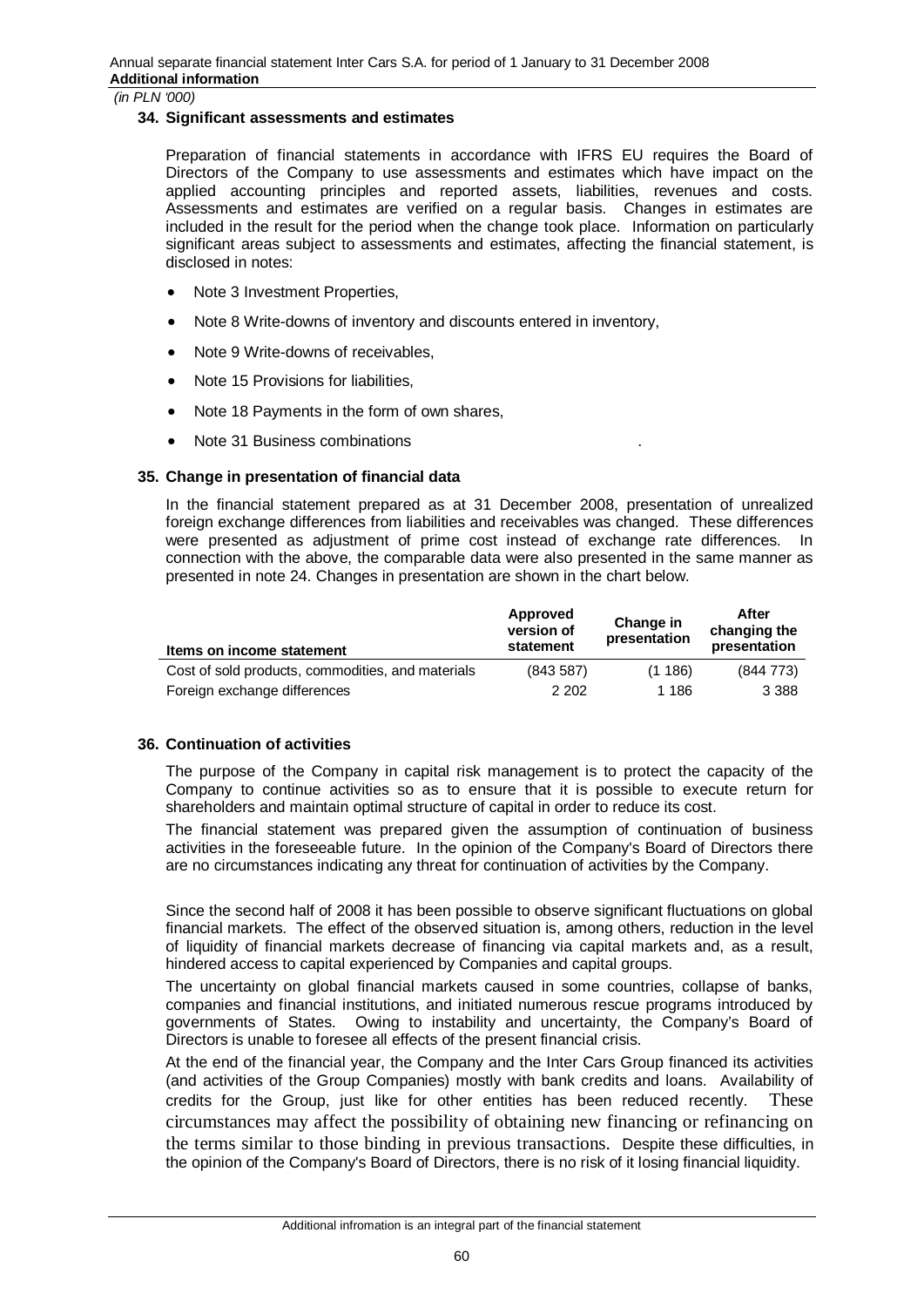Deterioration in the market situation may still influence the recipients of the Company. This can affect their capacity of payment of the receivables, and may have a significant impact on estimates concerning sales forecasts of the Company for the years to come.

All significant information available as at the date of preparation of the financial statement, including this that can be used for quantification of risk, was included by the Company in the attached financial statement.

#### **37. Consolidated statement**

Inter Cars draws up the consolidated financial statement. *The consolidated financial statement was published on 30 April 2009.* Consolidation covers statements of the Company and subsidiaries. Consolidation is conducted by using the full method, except for FRENOPLAST consolidated by the equity method.

> **Krzysztof Oleksowicz**  President of the Management Board

#### **Robert Kierzek**

Vice President of the Management Board

**Wojciech Milewski**

Member of the Management Board **Krzysztof Soszyński** 

Vice President of the Management Board

**Piotr Kraska**  Member of the Management Board

**Julita Paáyska** 

Person responsible for keeping the accounting books

Warsaw, 27 April 2009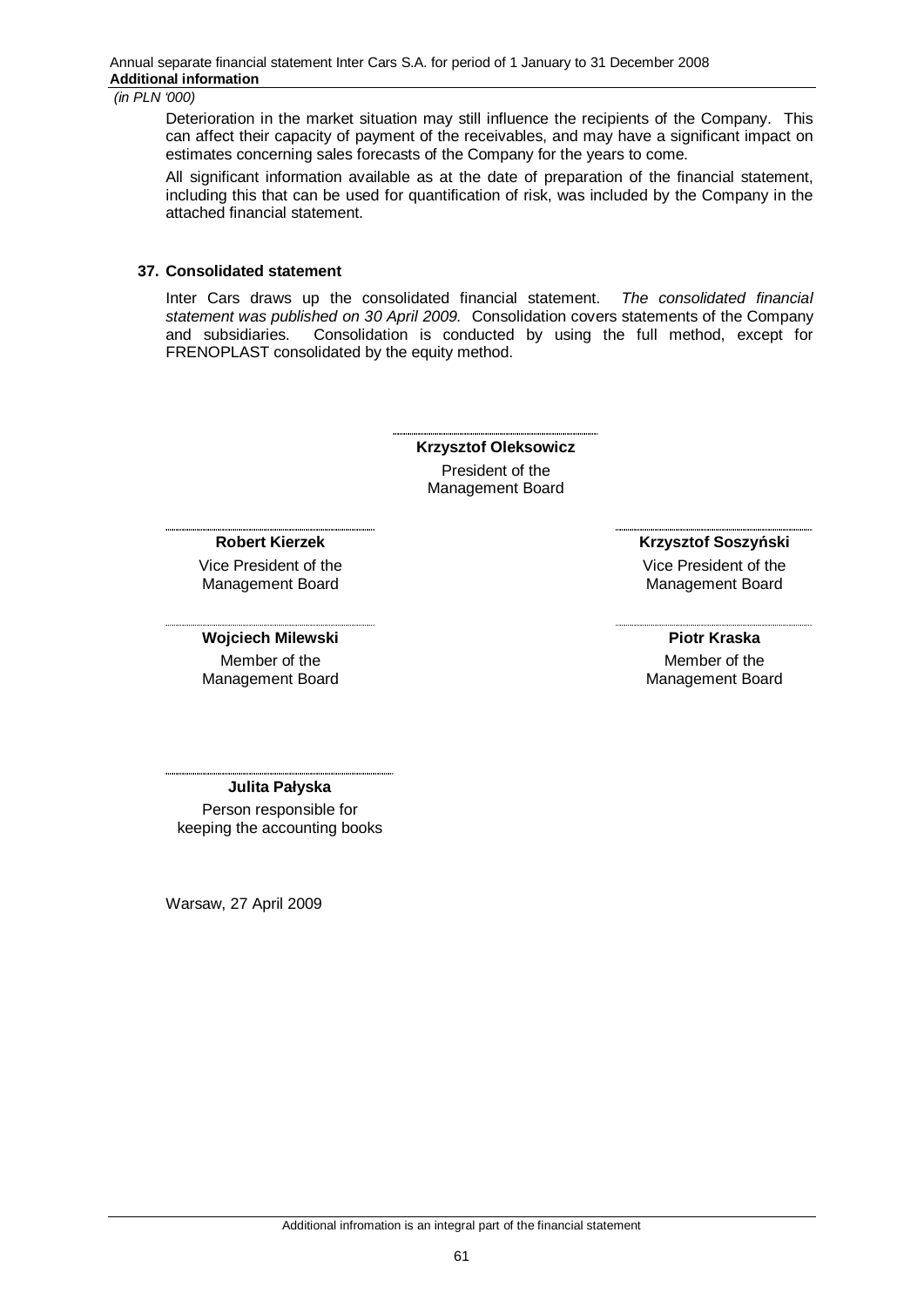# **PART III**

# **STATEMENT OF THE OPERATIONS**

| 1.  |                                                                                                   |
|-----|---------------------------------------------------------------------------------------------------|
| 2.  |                                                                                                   |
| 3.  |                                                                                                   |
| 4.  |                                                                                                   |
| 5.  |                                                                                                   |
| 6.  |                                                                                                   |
| 7.  |                                                                                                   |
| 8.  |                                                                                                   |
| 9.  |                                                                                                   |
| 10. |                                                                                                   |
| 11. |                                                                                                   |
| 12. |                                                                                                   |
| 13. |                                                                                                   |
| 14. |                                                                                                   |
| 15. | External and internal factors significant for development of the company                          |
| 16. |                                                                                                   |
| 17. |                                                                                                   |
| 18. |                                                                                                   |
| 19. |                                                                                                   |
| 20. |                                                                                                   |
| 21. | Transactions related to derivatives and characteristics of associated risk                        |
| 22. |                                                                                                   |
| 23. |                                                                                                   |
| 24. | Events which can significantly affect the future financial results of the Issuer and events after |
|     |                                                                                                   |
| 25. | Stance of the Management Board concerning the possibility to realize earlier published            |
| 26. | Changes in the structure of business entity, long-term investments, restructuring                 |
| 27. |                                                                                                   |
| 28. |                                                                                                   |
| 29. | Indication of the proceedings pending before a court, a party to which is the Company             |
| 30. |                                                                                                   |
| 31. | A list of current and periodical reports given to the public of publication in 2008               |
| 32. |                                                                                                   |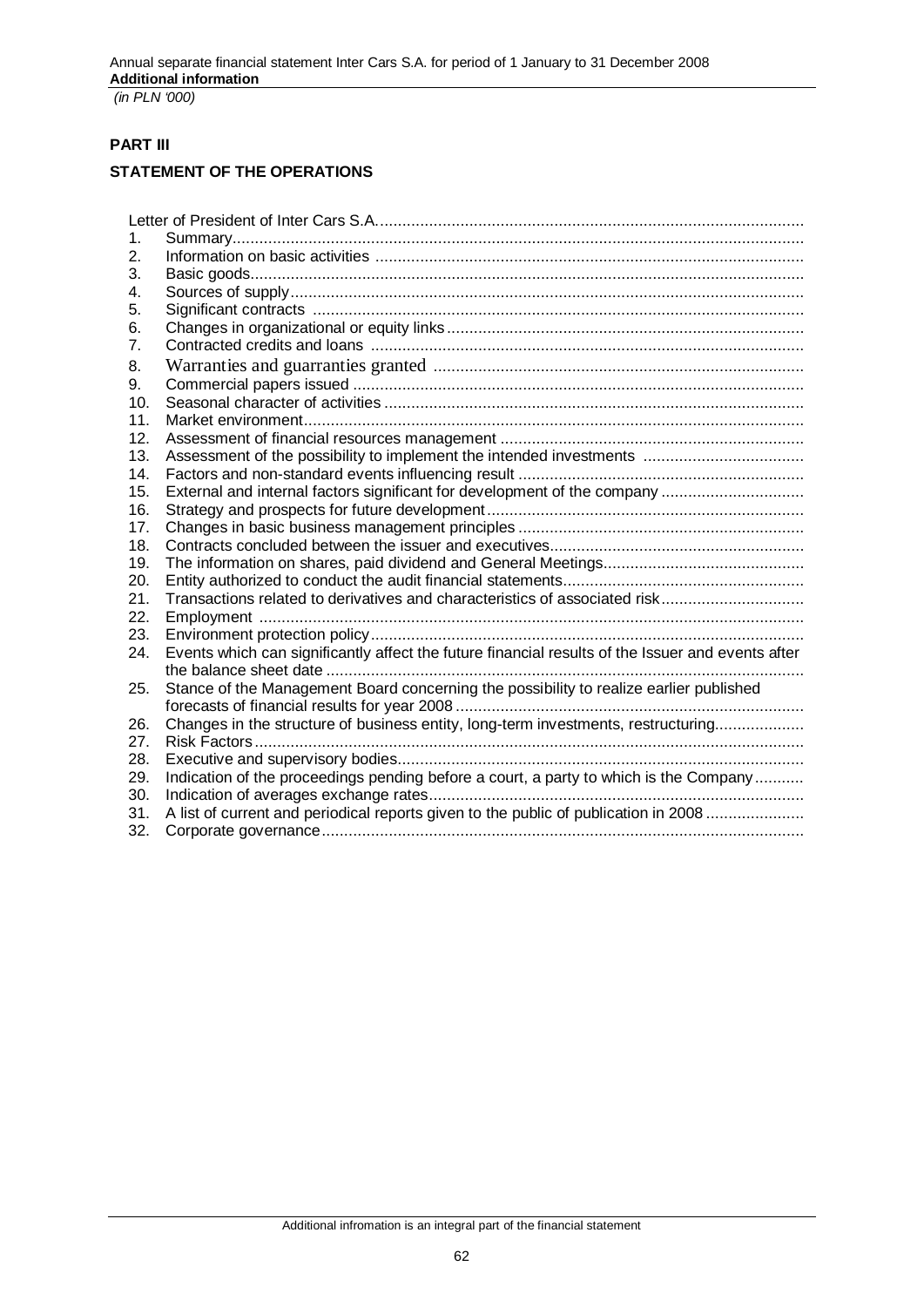## **Letter from President of the Board of Directors of Inter Cars S.A.**

#### *Dear Shareholders!*

*The previous year brought many surprises for us. We started it full of optimism, looking forward to more and more new perspectives. It seem that nothing would stop the flourishing economy. All the so-called "economic authorities" forecasted a bright future. Media informed about more and more beaten records of growth. Meanwhile, in the middle of the year, everything changed suddenly. Media started to present more and more pessimistic visions of the future. Authorities, forgetting about their previous prophecies, turned into "Cassandras" predicting our doom. Each month brought more bad news. Finally, in autumn, it turned out that the crisis reached also Poland, among others, due to gambling practiced by many Polish companies called "foreign exchange options".* 

*At a threshold of a new year we ask ourselves whether we are truly in for a bitter end? Will the world as we know it cease to exist? What will happen to Inter Cars S.A.?*

*If you feel concerned, then let me tell you some good news. Inter Cars S.A. is all right and will be even better. Let me quote several facts.*

*In 2008 Inter Cars S.A had 1,737 million PLN income and 34 million PLN of gross profit. It gives 31% growth in comparison to 2007 for Inter Cars S.A. together with JC Auto S.A., after exclusions.* 

| Data consolidated in thousand PLN                       | Inter Cars | <b>Inter Cars</b> | change |
|---------------------------------------------------------|------------|-------------------|--------|
|                                                         |            |                   |        |
|                                                         | 31.12.2007 | 31.12.2008        |        |
| Net revenue from sales of products, goods and materials | 1 326 894  | 1 737 956         | 31%    |
| Gross profit on sales                                   | 365 256    | 535 011           | 46%    |

*It is one of more successful mergers in the industry in Europe, and maybe in the world - the company did not record decrease in turnover, which is typical of most mergers. The results achieved in 2008 are lower than expected, though higher than the market average.* 

*Good economic situation in the industry of distribution of spare parts in the whole 2008 confirms that the crisis does not affect that sector of automotive industry, and it applies to manufacturers of vehicles and components for their production. According to the data of independent agencies monitoring the market, in 2008, there was an increase in the market of distribution of parts for vehicles, at a significant market drop in the production segment.*

*The determinants of growth in the industry for Inter Cars are:* 

*a) number of cars moving on roads (since 2004 we have been observing a growth in car fleet in Poland at the pace of ca 1 million pieces per year,* 

*b) number of kilometres travelled by these cars,* 

*c) average age of a car (strategic segment for our business are cars between 4 and 15 years of operation),* 

*d) the pace of replacement of vehicles of the "former eastern block" for western and Asian car.*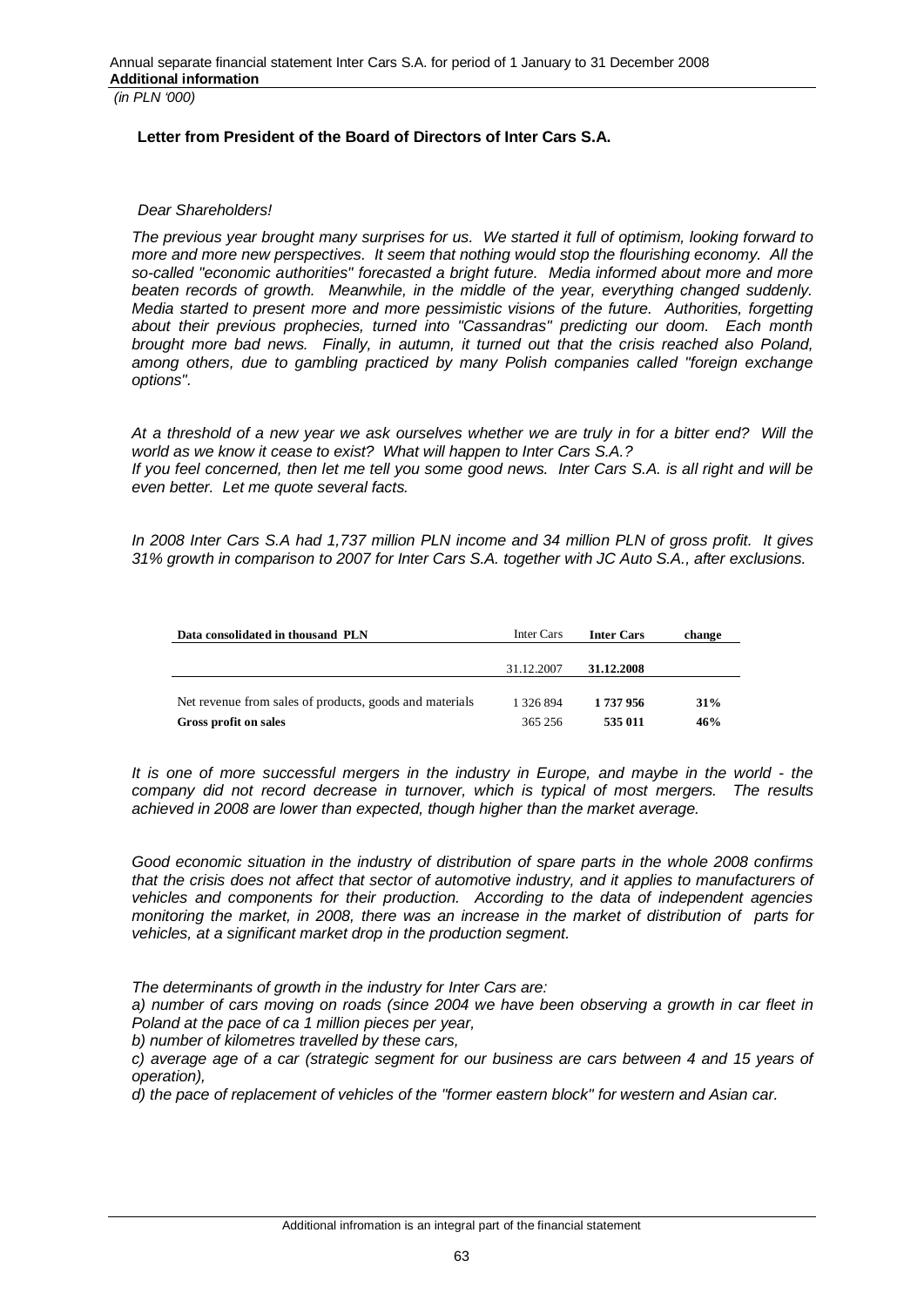*Currently, we are facing another stimulation of the market of spare parts for passenger vehicles. I expect that despite drops in the truck segment the market spare parts of vehicles will increase by at least 8%. This is related, first of all, to the following factors:*

*- in search for savings ca. 300,000 vehicles from ASO will pass to our segment*

*- million pieces of cars imported in 2008, slowly appear in workshops* 

*- owing to depreciation of the Polish Zloty, people will turn away from aviation in favour of car travels, and thereby more people will spend their holiday in Poland.* 

*After harsh winter we can observe a spring boom. Preliminary findings of four months enable to be fairly optimistic. In 2009 I expect not only a significant growth of more than 20% in sales, but also a significant improvement in the net result.* 

*Krzysztof Oleksowicz President of the Management Board*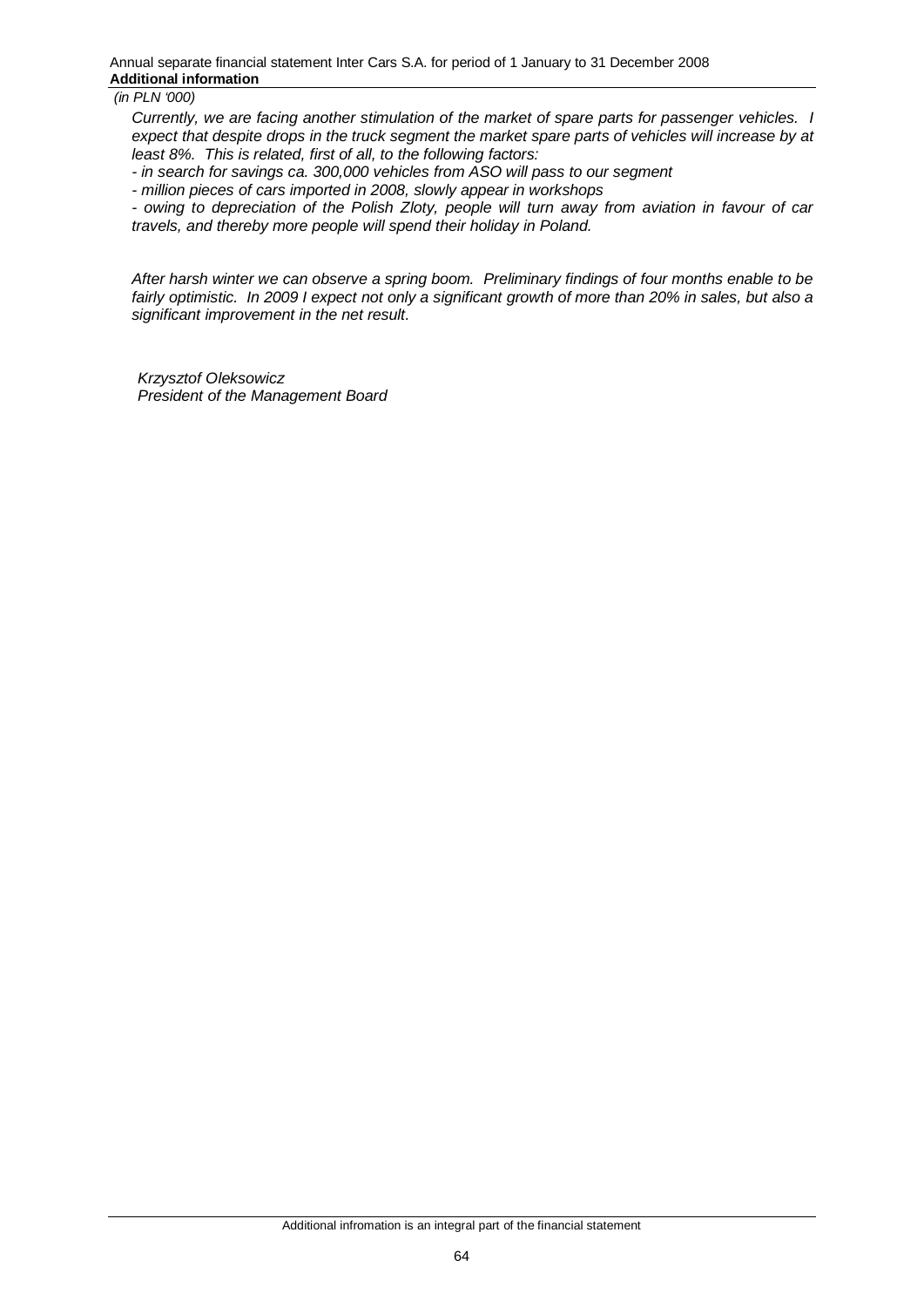#### **38. Summary**

**Inter Cars is an importer and distributor of spare parts for passenger car and commercial vehicles.** The Company's offer includes also garage equipment and parts to motorcycles and tuning. **Inter Cars offers the widest range of automotive parts in Eastern Europe.** Its offer includes both original parts in packaging of spare parts manufacturers(so called: "parts for the first assembly") as well as parts with comparable quality (independent manufacturers declare "the same quality" as of the original parts).

On 29 February 2008 the merger of Inter Cars S.A. and JC Auto S.A. took place The longterm objective of the merger is creation of a company which would be a leader on the market of distribution of spare parts to vehicles in Europe. The Boards of Directors of both Companies indicate effects of synergy related to the merger, which will bring substantial reduction in operating costs of the merged entity and simultaneous increase in total sales and profits. Both Inter Cars and JC Auto are entities conducting activities related to distribution of parts to of vehicles and repair services of automotive vehicles.

**Sales revenues** in 2008 were **31% higher** than in 2007. Share of export in revenues from sales of goods in 2008 reached the level of approximately 20%, which is similar to the one recorded in 2007.

The following were of **particular importance for sales** results in 2008:

(a) further development of the regional sales support system (sales representatives), the result of which was increase in the quantity of active customers,

(b) opening new branches and intensification of operations of the already existing ones,

(c) important growth in sales of seasonal goods thanks to high availability of the selected assortment groups,

(d) optimization of the inventory management system including both optimization of balances in particular product groups and optimization of supply chain, consisting in, first of all, growth in importance of regional distribution centres and the degree of direct deliveries from manufacturers. Other factors which have had a significant, positive impact are: significant extension of offer of parts for Asian cars and development of the loyalty program for customers of Inter Cars called "IC-Premia" (www.icpremia.pl).

The Company **develops sales chain** (115 branches at the end of December), **constantly expands the offer of goods** and introduces new sales support forms. Since the current structure of sales of spare parts to passenger and utility cars corresponds to the structure of the registered car fleet in Poland, as well as thanks to high availability of the offer of goods and the use of modern sales tools, the Company can offer recipients competitive terms of cooperation. The Company is leader in implementation of new sales support solutions.

2008 is another year of dynamic **development of activities of subsidiaries of Inter Cars**. The Board of Directors expects that the subsidiaries will be in the years to come an important factor stimulating further development of the Group.

**Gross profit on sales** of Inter Cars increased by 48%, as compared to 2007. Higher growth rate, as compared to the growth rate in sales revenues, resulted from increase in **sales margin** in 2008 to 30.1%, from 26.6% in 2007.

**The market of distribution of spare parts** is characterized by a significant growth potential. The main factors determining market growth are **constant growth in the number of vehicles** registered and moving on roads, **liberalization of regulations** opening access to independent distributors of spare parts to authorized workshops, elimination of barriers import of secondhand cars, **growing complication of repairs** related to more and more common use of advanced technologies for production of vehicles and a **constant increase in intensity of operation of the car fleet**, in particular growth in average age of registered vehicles and average mileage. Most important **trends on an independent market of distribution** of spare parts cover intensive sales network development, development of assortment, development of sales support programs, own lines of goods and improvements of computer systems.

The Board of Directors estimates that **the share of the Company** in the market of independent distribution of spare parts to "western" vehicles will increase to 25% - 30%.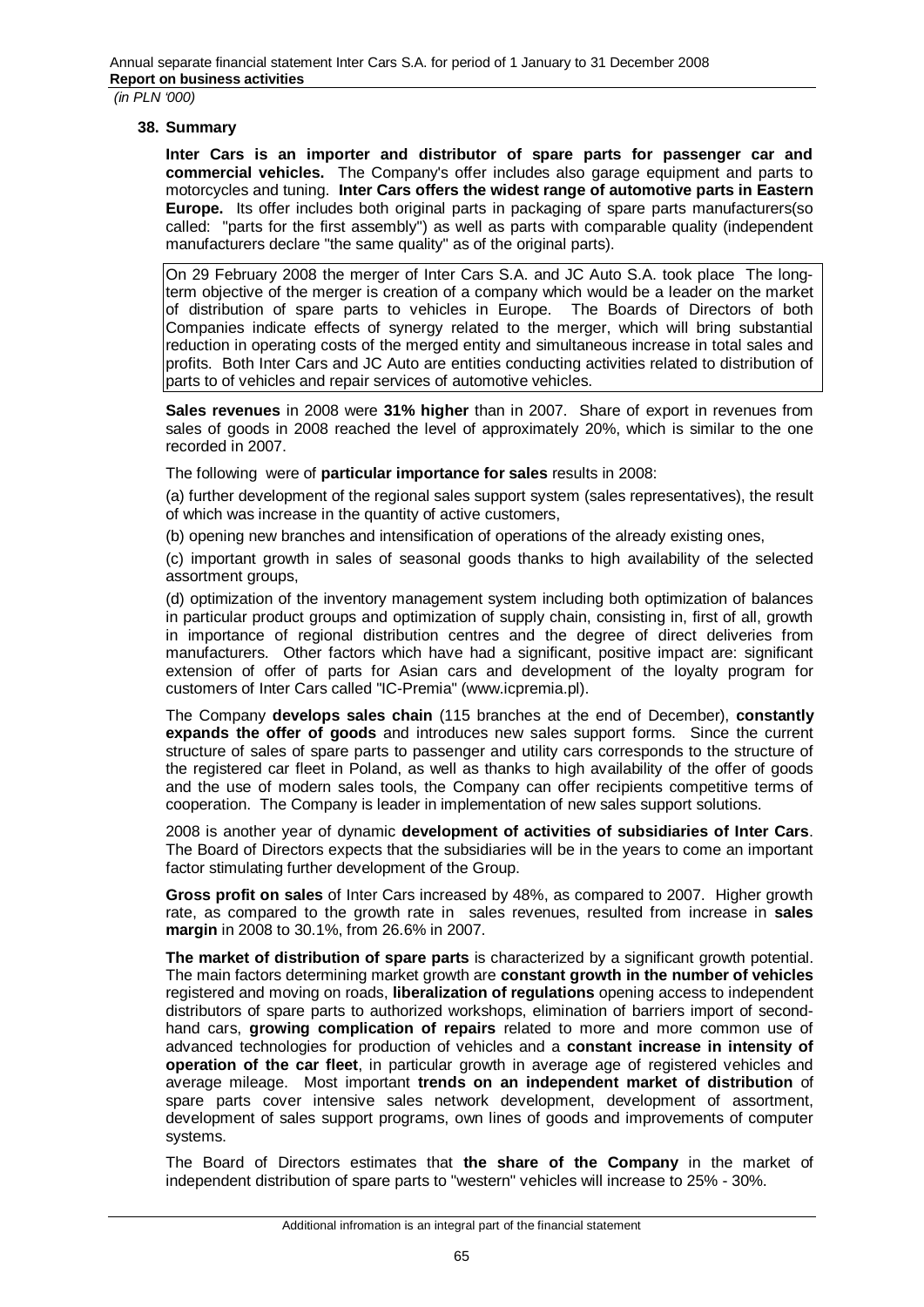**Basic financial data** are presented in the chart below.

| (000)                                         | 2008       | 2007       | 2008    |
|-----------------------------------------------|------------|------------|---------|
|                                               | <b>PLN</b> | <b>PLN</b> | Euro    |
| <b>Profit and loss statement (for period)</b> |            |            |         |
| Sales revenues                                | 1 507 416  | 1 150 874  | 426 776 |
| Gross Profit (Loss) on sales                  | 453 557    | 306 101    | 128 410 |
| Costs of management option program            | (743)      | (3330)     | (210)   |
| Financial revenue and cost, net               | (35 550)   | (7329)     |         |
|                                               |            |            | (10065) |
| Profit (loss) on operating activities         | 62 580     | 66 375     | 17 718  |
| Net Profit (loss)                             | 22 912     | 46773      | 6487    |
|                                               |            |            |         |
| <b>Balance</b> (at the end of period)         |            |            |         |
| Cash and cash equivalents                     | 12 780     | 13 173     | 3 0 6 3 |
| Balance sheet total                           | 1 185 592  | 767 648    | 284 151 |
| Loans, borrowings, financial Leasing          | 514 234    | 343 485    | 123 247 |
| Equity capital                                | 406 912    | 162 507    | 97 525  |
|                                               |            |            |         |
| Other financial information                   |            |            |         |
|                                               | 74 697     |            | 21 148  |
| Cash flow on operating activities             |            | (52110)    |         |
| Cash flow on investment activities            | (58690)    | (70289)    | (16616) |
| Cash flow on financial activities             | (16 400)   | 124 311    | (4643)  |
| Basic earnings per 1 share                    | 1,71       | 3,96       | 0.48    |
| Sales margin (1)                              | 30,1%      | 26,6%      |         |
|                                               | 5,7%       | 6,8%       |         |
| EBITDA margin (2)                             |            |            |         |

(1) Sales margin was defined as the quotient of gross profit on sales and revenues.

(2) EBITDA was defined as net profit (loss) before depreciation, net financial revenues (costs), exchange rate differences and income tax.

#### **39. Information on basic activities of the Company**

**Inter Cars is an importer and distributor of spare parts for passenger cars and commercial vehicles.** The Company's offer includes also garage workshop, in particular devices for service and repairs of cars and parts for motorcycles and tuning. The offer of goods includes mainly parts to cars produced in Europe and in Japan and South Korea. **Inter Cars offers the widest range of automotive parts in Eastern Europe.** Its offer includes both original parts (in accordance with the definition BER 1400/2001) as well as parts of comparable quality.

Constant growth in the number of vehicles in Poland, including import of second-hand cars, liberalization of regulations resulting in opening access of independent distribution networks of spare parts to authorized car repair networks and changes in cars production technologies open to the spare parts distribution industry exceptional possibilities of growth. **Thanks to adjustment of the offer of goods to the structures of sales of new and second-hand cars and structure of car fleet, the Board of Directors anticipates constant growth in the Company's revenues.**

**Strategy of the Company is sales of brand spare parts and constant expansion of the offer** of spare parts to cover high quality goods by reputable, world manufacturers, delivering their goods to manufacturers of vehicles for the first installation and to authorized car sales networks.

**The purpose of the Company** is to build dominant in Poland distribution network of spare parts to cars, with strong representation on new European markets, bringing stable profits and enabling expanding operations by taking over market shares of other entities operating in the industry of distribution and logistics. **The Company intends to achieve share in the Polish market of 25-30% in the years 2012 -2014.**

Total distribution of goods operates on the basis of a logistics centre, chain of 115 own branches in Poland, regional warehouses in Poznań, Tychy and Łódź, and foreign subsidiaries in Ukraine, the Czech Republic, Slovakia, Lithuania, Hungary, Croatia, Italy and Belgium. The central warehouse houses all product groups, branches house only quickly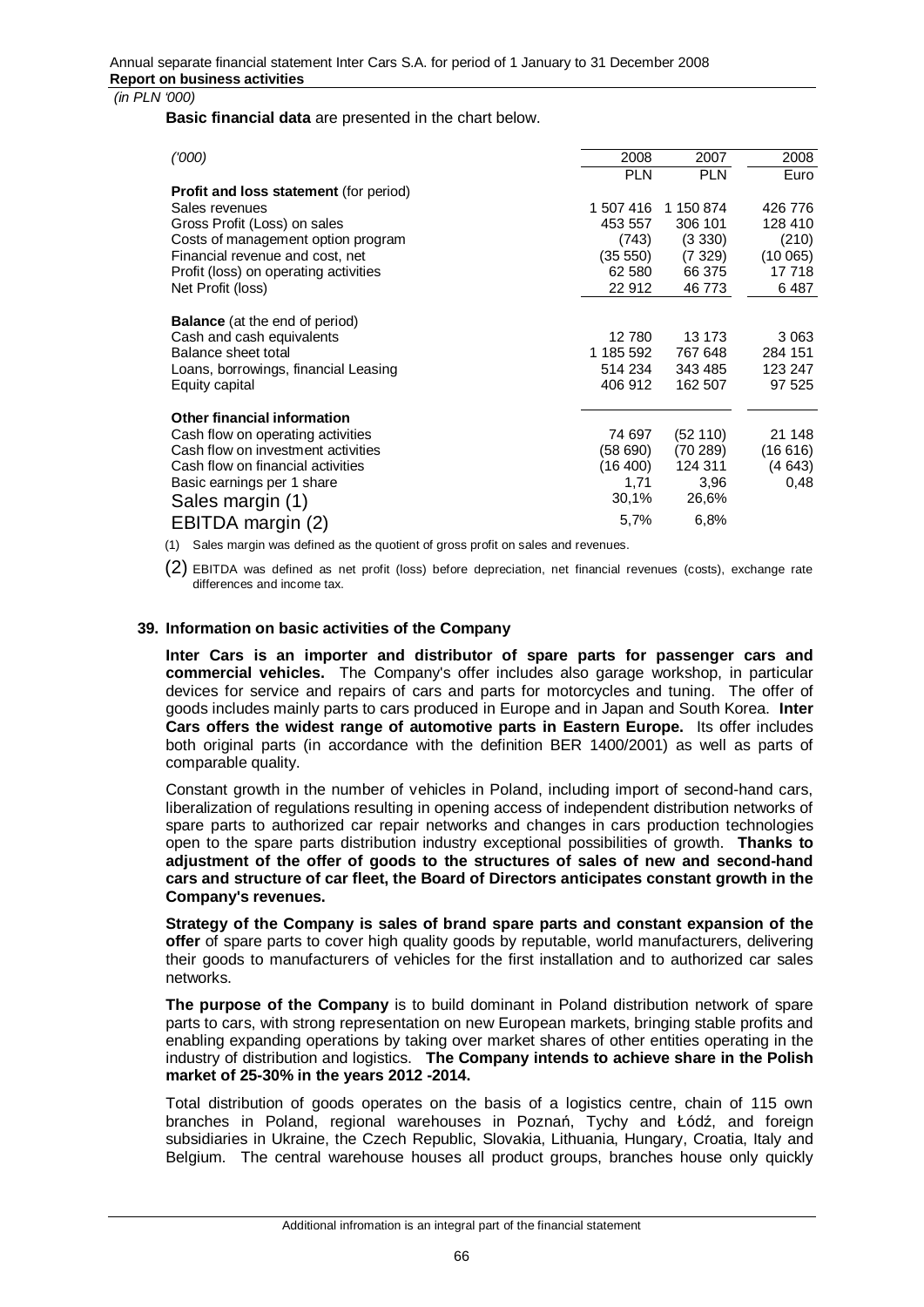rotating products, however, to the extent to maintain width of the assortment, its quality and availability adequate to the local needs.

#### **40. Basic goods**

**Inter Cars offers the widest product range of automotive parts in Central and Eastern Europe.** The Company offer brand goods, of quality identical as delivered for the first assembly during production of cars, and significantly cheaper, although qualitatively good, by manufacturers delivering their products only for the purpose of the secondary market. Total offer includes parts to most types of cars sold in Poland and manufactured in Western Europe and Japan and South Korea and to selected model of cars manufactured in the USA.

The Company has been systematically expanding the assortment of offered goods. It is done by expanding the offer in particular categories but also by supplementing the offer with new categories and searching for new target markets.

|                                                    | 2008                   |        | 2007                  |        | 2006                  |         |  |
|----------------------------------------------------|------------------------|--------|-----------------------|--------|-----------------------|---------|--|
|                                                    | (thousands)<br>of PLN) | (%)    | (thousands<br>of PLN) | (%)    | (thousands<br>of PLN) | (%)     |  |
| Sales in the country                               | 206 003                | 80,00% | 905 344               | 78,67% | 705 830               | 77,3%   |  |
| Export sales,<br>including:                        | 301 413                | 20.00% | 245 530               | 21,33% | 207 273               | 22.7%   |  |
| <b>Inter Cars Ukraine</b>                          | 15 425                 | 1,02%  | 11 189                | 0.97%  | 9 785                 | 1.1%    |  |
| <b>Inter Cars Ceska</b><br>Republika               | 21 673                 | 1.44%  | 18 345                | 1.59%  | 14 766                | 1.6%    |  |
| <b>Inter Cars</b><br>Slovenska<br><b>Republika</b> | 26 812                 | 1.79%  | 17467                 | 1.52%  | 7 822                 | 0.9%    |  |
| <b>Inter Cars Lietuva</b>                          | 9 3 7 6                | 0.62%  | 5 2 7 3               | 0.46%  | 189                   | $0.0\%$ |  |
| <b>Inter Cars Croatia</b>                          | 9 2 0 8                | 0,61%  |                       |        |                       |         |  |
| Inter Cars Hungaria                                | 4 3 4 9                | 0.29%  |                       |        |                       |         |  |
| Inter Cars Romania                                 | 667                    | 0.04%  |                       |        |                       |         |  |
| JC Auto Italia                                     | 1 757                  | 0.12%  |                       |        |                       |         |  |
| JC Auto Belgium                                    | 958                    | 0.06%  |                       |        |                       |         |  |
| Total                                              | 416<br>507             | 100%   | 150874                | 100%   | 913 103               | 100.0%  |  |

Basic **structure of distribution channels** is presented in the chart below.

**Dominant sales market** of Inter Cars is the domestic market. The share of export sale in the total sales of the Company decreased to 20.00% in 2008 from 21.33% in 2007. Sales in Poland was characterized by higher dynamics of growth than export sales for several basic reasons. Firstly, the sales network on the domestic market developed faster than the sales network outside Poland, among others, by the merger with JC Auto S.A., secondly, subsidiaries operating outside the borders of Poland increased the scale of direct purchases and thirdly, there was a decrease in individual import to Ukraine in connection with exacerbation of the customs regulations and more strict control of the Polish-Ukrainian border. The share of sales to subsidiaries with the total values of export sales was 29.96% in 2008. In 2007, this share reached the level of 21%.

Sales revenues of Inter Cars with breakdown into basic **categories of goods** are presented in the chart below.

|                                                   | 2008                  |          | 2007                  |         | 2006                          |        |
|---------------------------------------------------|-----------------------|----------|-----------------------|---------|-------------------------------|--------|
|                                                   | (thousands<br>of PLN) | (%)      | (thousands<br>of PLN) | (%)     | <i>(thousands)</i><br>of PLN) | (%)    |
| Sales of automotive parts and garage<br>equipment | 1 442 124 95.67%      |          | 1 092 229             | 94.9%   | 881 521                       | 96.5%  |
| Domestic                                          | 1 147 768 76.14%      |          | 840 174               | 73.0%   | 678 118                       | 74.3%  |
| Export                                            | 294356                | 19.53%   | 252 055               | 21.9%   | 203 403                       | 22.3%  |
| Other                                             | 65 292                | 4.33%    | 58 645                | 5.1%    | 31 582                        | 3.5%   |
| Domestic                                          | 58 235                | 3.86%    | 54 028                | 4.7%    | 27 712                        | 3.0%   |
| Export                                            | 7 057                 | $0.47\%$ | 4617                  | $0.4\%$ | 3870                          | 0.4%   |
| Net revenue                                       | 1 507 416             | 100%     | 1 150 874             | 100.0%  | 913 103                       | 100.0% |

Other sales include revenues under re-invoices of costs and sales of marketing services related to basic activities.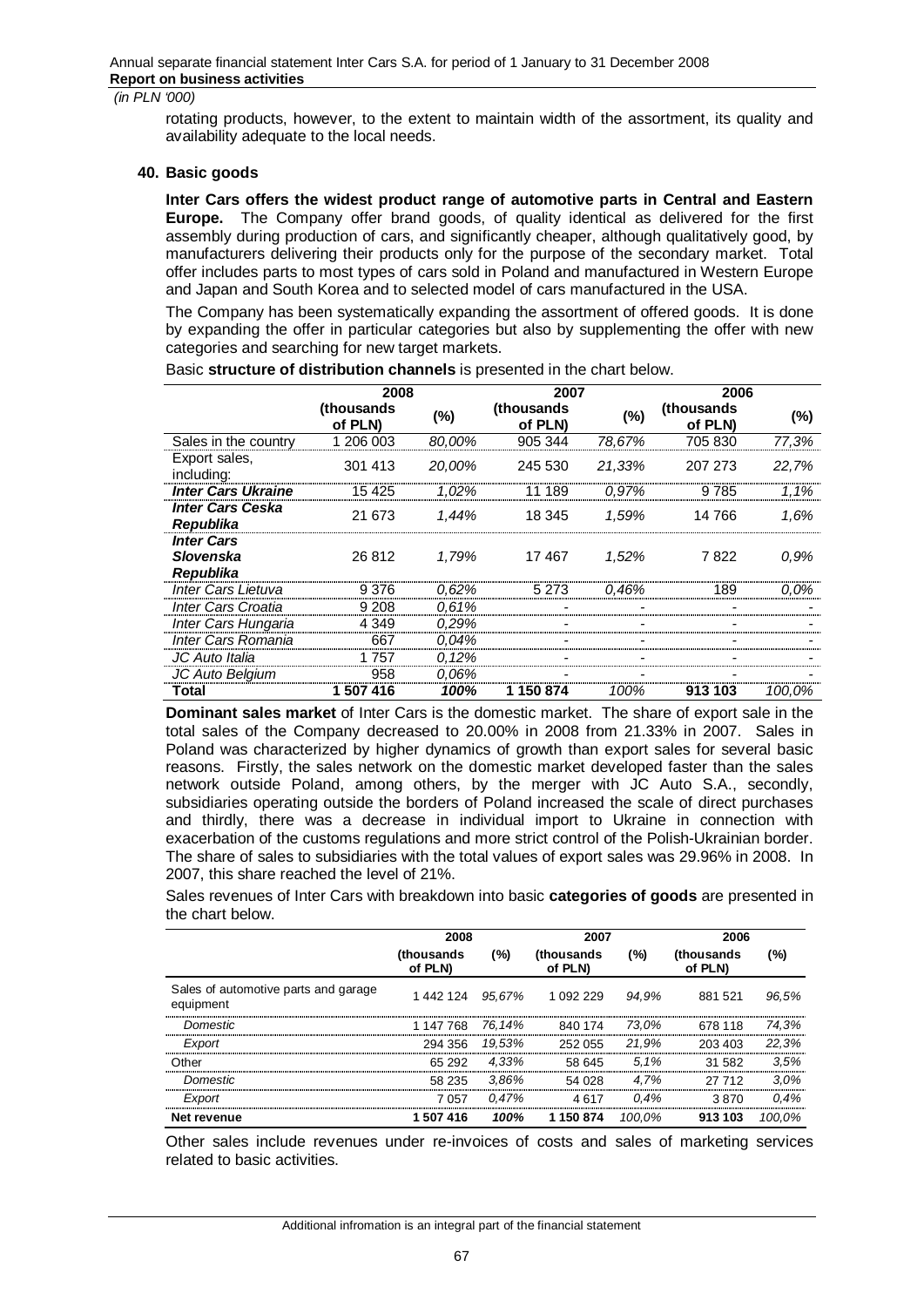Sales of automotive parts and garage equipment in 2009 was nearly higher by 32% than in 2007.

**Sales of spare parts** for cars and motorcycles and garage equipment with division into different types of vehicles is presented in the chart below.

|                                            | 2008                         | 2007    |                                 | 2006    |                           |        |
|--------------------------------------------|------------------------------|---------|---------------------------------|---------|---------------------------|--------|
|                                            | (thousands of<br><b>PLN)</b> | (%)     | (thousan<br>ds of<br><b>PLN</b> | (%)     | (thousan<br>ds of<br>PLN) | (%)    |
| parts for passenger cars                   | 1 0 9 7 5 4 9                |         | 76.1% 797 209                   | 73.0%   | 682 913                   | 77.5%  |
| parts for commercial<br>vehicles and buses | 186 756                      | 12.9%   | 180 767                         | 16.6%   | 155 126                   | 17.6%  |
| parts for motorcycles                      | 19866                        | $1.4\%$ | 13887                           | 1.3%    | 9 633                     | 1.1%   |
| Other                                      | 137 953                      | 9.6%    | 100 366                         | $9.2\%$ | 33 849                    | 3.8%   |
| Total                                      | 1 442 124                    | 100.0%  | 1 092 229                       | 100.0%  | 881 521                   | 100.0% |

The highest dynamics of growth (approximately 43%) and, at the same time, the lowest volume characterized **sales of parts for motorcycles**. In 2005, the Company started selling Triumph motorcycles and started organizing sales of motorcycle parts under the InterMotors brand. Www.intermotors.pl was launched, dedicated to the sales of motorcycles and spare parts and accessories to those vehicles. Currently, sales of motorcycle parts is performed in 20 points of sale.

Sales of spare parts for passenger cars increased by approximately 38%, which is caused by extending the catalogue offer to cover assortment of car parts sold by JC Auto S.A.

Sales of parts for commercial vehicles increased in 2008 by 3% as compared to 2007 and was approximately 13% of total sales of spare parts by the Company.

|                                            | 2008                  |           | 2007                  |        | 2006                   |        |
|--------------------------------------------|-----------------------|-----------|-----------------------|--------|------------------------|--------|
|                                            | (thousands<br>of PLN) | (%)       | (thousands<br>of PLN) | (%)    | (thousands)<br>of PLN) | (%)    |
| Domestic sales                             | 1 147 768             | 79.6%     | 840 175               | 76.9%  | 678 118                | 76,9%  |
| parts for passenger cars                   | 854 143               | 59.2%     | 600 502               | 55.0%  | 520848                 | 59.1%  |
| parts for commercial vehicles and<br>buses | 142 226               | $9.9\%$ % | 129 546               | 11.9%  | 116 605                | 13.2%  |
| other, parts for motorcycles               | 151 399               | 10.5%     | 110 127               | 10.1%  | 40.665                 | 4.6%   |
| <b>Export sales</b>                        | 294 356               | 20.4%     | 252054                | 23.1%  | 203 403                | 23.1%  |
| parts for passenger cars                   | 243 406               | 16.9%     | 196 707               | 18.0%  | 162 065                | 18.4%  |
| parts for commercial vehicles and<br>buses | 44 530                | 3.1%      | 51 221                | 4.7%   | 38 521                 | 4.4%   |
| other, parts for motorcycles               | 6.420                 | 0.4%      | 4 1 2 6               | 0.4%   | 2817                   | 0.3%   |
| Total                                      | 1442124               | 100%      | 1 092 229             | 100.0% | 881 521                | 100,0% |

**The structure of sales of parts** including export sales is presented in the chart below.

The Company does not depend on any of their recipients - no recipient exceeds 10% of share in total sales revenues.

#### **41. Sources of supply**

The Company's offer includes goods from a few hundred suppliers. Goods are delivered from the area of the entire world, however, mostly from suppliers from EU and Asian countries. A dominant category of suppliers of goods are international concerns for which the Company is one of the largest and the main customers in Central and Eastern Europe. Due to large diversification of suppliers the activities of the company are not particularly dependent on one or several suppliers.

#### **42. Contracts significant and essential for activities and insurance contract, loans, credits**

#### **Significant agreements**

Commercial relations with suppliers of Inter Cars are regulated in the form of a written contract only in the case of some suppliers of the Company. In particular, these are agreements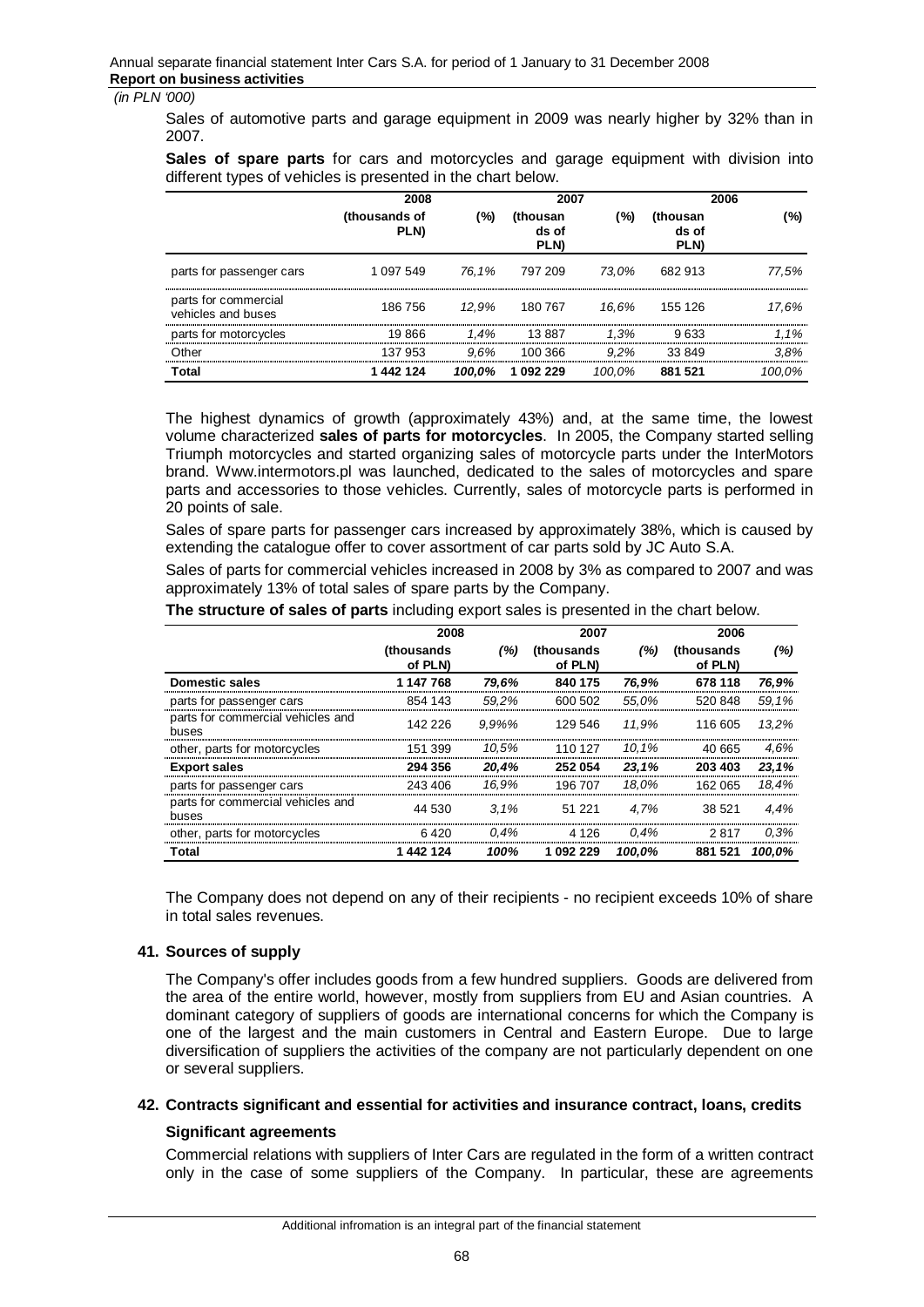determining terms of granting additional discounts by suppliers of the Company. Contracts concluded with suppliers do not impose on the Company obligations to execute turnover of specified value.

## **Significant contracts**

Inter Cars is a party to contracts significant for the implementation of the development strategy of the Company. They include, in particular contracts with suppliers of spare parts determining terms of granting discounts. They are usually concluded for a period of one year. In the period until the balance sheet the following contracts were binding:

| No             | Date of agreement | Party to the contract          |  |
|----------------|-------------------|--------------------------------|--|
| ٠              |                   |                                |  |
| 1              | 12-01-2008        | Contitech Antriebssysteme GmgH |  |
| 2              | 31-01-2008        | Delphi Poland S.A.             |  |
| 3              | 12-02-2008        | Egon von Ruville               |  |
| $\overline{4}$ | 02-06-2008        | <b>Federal Mogul</b>           |  |
| 6              | 23-01-2008        | Robert Bosch                   |  |
| $\overline{7}$ | 01-03-2008        | <b>SKF</b>                     |  |
| 8              | 27-02-2008        | Valeo                          |  |
| 9              | 02-01-2008        | Wix-Filtron                    |  |
| 10             | 01-01-2008        | <b>ZF Trading</b>              |  |

Among contracts significant concerning deliveries of spare parts for an indefinite period of time:

| No.      | Date of agreement | Page                    |
|----------|-------------------|-------------------------|
| <b>1</b> | 26-01-2005        | Triumph Motorcycles LTD |

## **Insurance contract**

| N<br>0. | Date of<br>agreement | Party to the<br>contract                    | Subject of the<br>contract                                       | <b>Essential terms</b>                                                                                     | Term       | Criterion being the<br>basis for<br>considering that a<br>contract is<br>significant/essential |
|---------|----------------------|---------------------------------------------|------------------------------------------------------------------|------------------------------------------------------------------------------------------------------------|------------|------------------------------------------------------------------------------------------------|
|         | 09-08-2008           | Powszechny<br>Zakład<br>Ubezpieczeń<br>S.A. | insurance of<br>property and<br>current assets of<br>the Company | insurance<br>against fire and<br>other natural<br>disasters, from<br>theft with<br>robbery and<br>burglary | 08-08-2009 | Total sum insured<br>is PLN 623,274<br>thousand.                                               |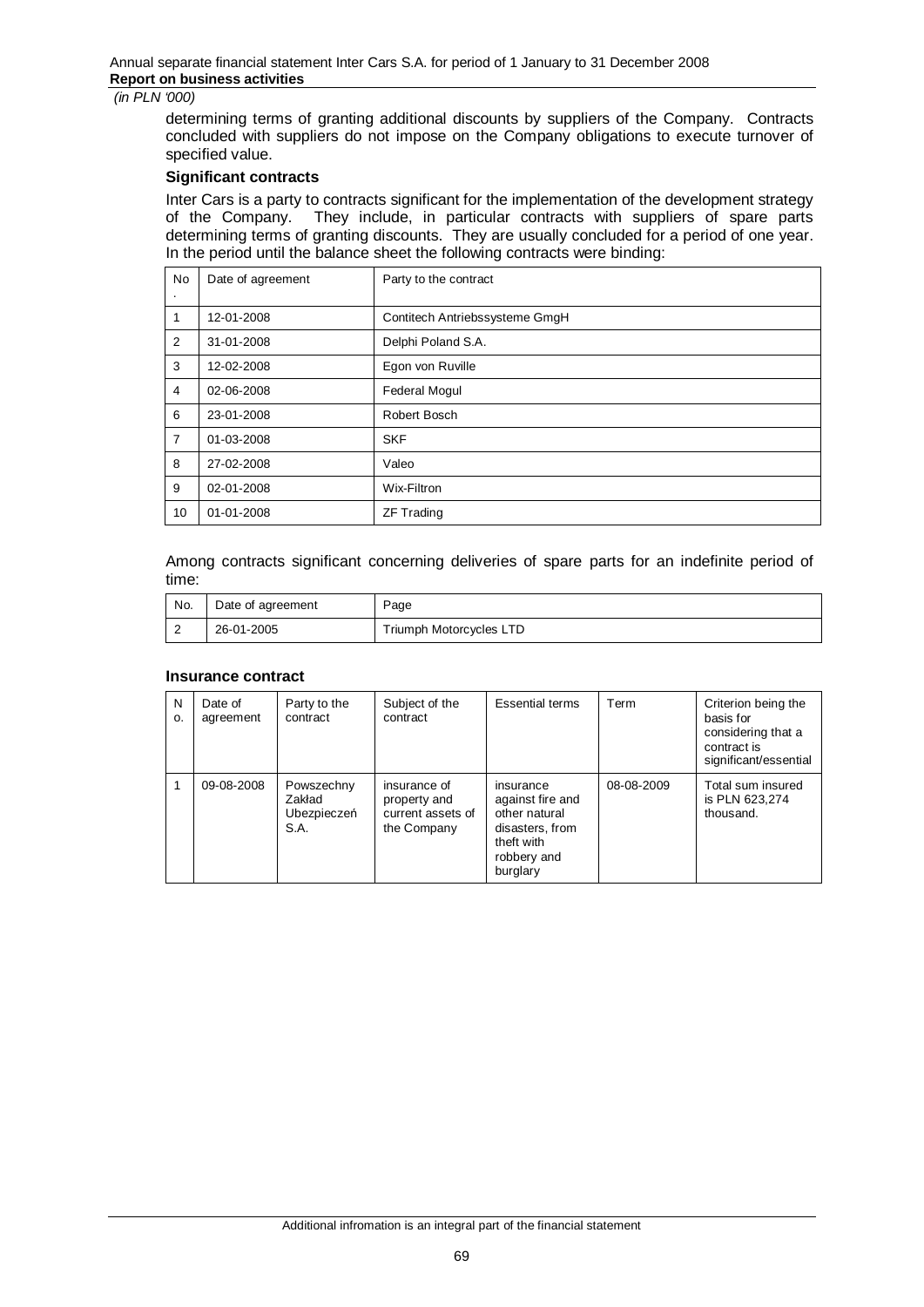## **Loan and credit agreements**

| Contract no. Bank                                                                                                 | Date of<br>conclusion | The expiry<br>date | Limit/credit<br>amount | Safety Features:                                                                                                                                                                                                                                                                                                                                       |
|-------------------------------------------------------------------------------------------------------------------|-----------------------|--------------------|------------------------|--------------------------------------------------------------------------------------------------------------------------------------------------------------------------------------------------------------------------------------------------------------------------------------------------------------------------------------------------------|
| 1999/20036<br>Pekao S.A. IV<br>O/Warszawa,<br>ul.Grójecka 1/3; 02-<br>019 Warszawa                                | 30-09-1999            | 31-12-2009         | 27 000 000,00          | court registration pledge on warehouse<br>inventory in the amount of PLN 27 million<br>along with assignment of rights under<br>their insurance policy; jointly four blank<br>promissory notes with declaration;<br>statement on submission to enforcement<br>of cash benefit and enforcement of<br>property; power of attorney to the bank<br>account |
| 2008/1019601583<br>Pekao S.A. IV<br>O/Warszawa,<br>ul.Grójecka 1/3; 02-<br>019 Warszawa                           | 23-06-2008            | 31-12-2009         | 25 000 000,00          | court registration pledge on warehouse<br>inventory in the amount of PLN 25 million<br>along with assignment of rights under<br>their insurance policy; declaration of<br>submission to enforcement; own blank<br>promissory note with declaration; power<br>of attorney to the bank account                                                           |
| 2006/1008742132<br>Pekao S.A. IV<br>O/Warszawa,<br>ul.Grójecka 1/3; 02-<br>019 Warszawa                           | 27-07-2006            | 31-12-2009         | 74 500 000,00          | court registration pledge on warehouse<br>inventory in the amount of PLN 74.5<br>million along with assignment of rights<br>under their insurance policy; declaration<br>of submission to enforcement; own blank<br>promissory note with declaration; power<br>of attorney to the bank account                                                         |
| 721380004076<br>Kredyt Bank S.A.<br>ul. Kasprzaka 2/8, 01-<br>211 Warszawa                                        | 06-04-2006            | 05-04-2009         | 55 000 000,00          | alienation of inventory (spare parts of<br>mechanical vehicles) in the amount of.<br>PLN 55 million along with assignment of<br>rights under the insurance policy;<br>assignment of receivables of the<br>Borrower from the selected contractors<br>in the minimum amount of PLN 8 million<br>a month                                                  |
| umowa z dnia<br>07.03.2007<br>ING Bank Śląski S.A.,<br>ul. Sokolska 34, 40-<br>086 Katowice                       | 07-03-2007            | 31-01-2010         | 80 000 000,00          | registration pledge on inventory, in the<br>form of car parts and car accessories in<br>the amount of million PLN 40 along with<br>assignment of rights under their<br>insurance policy<br>statement on submission to enforcement                                                                                                                      |
| 02/379/07/Z/OB.<br>Bre Bank S.A.,<br>Oddział Korporacyjny<br>w Warszawie, ul.<br>Królewska 14, 00-950<br>Warszawa | 25-09-2007            | 30-09-2009         | 50 000 000,00          | court registration pledge on inventory, in<br>the form of car parts and car accessories<br>in warehouses in the amount of million<br>PLN 55 along with assignment of rights<br>under their insurance policy<br>own blank promissory note<br>statement on submission to enforcement                                                                     |
| 02/188/08/Z/VW.<br>Bre Bank S.A<br>Oddział Korporacyjny<br>w Warszawie, ul.<br>Królewska 14, 00-950<br>Warszawa   | 29-07-2008            | 30-07-2009         | 20 000 000,00          | blank promissory note; registration<br>pledge on inventory (in Kajetany)                                                                                                                                                                                                                                                                               |
| WAR/3012/4/433/CB<br>Fortis Bank S.A.<br>ul. Suwak 3<br>Warszawa                                                  | 22-12-2004            | 30-03-2009         | 50 000 000,00          | alienation of warehouse inventory (in<br>Kajetany) in the amount of 50 million<br>PLN along with assignment of rights<br>under the insurance policy;                                                                                                                                                                                                   |
| 60/2007<br>ABN AMRO Bank<br>(Polska) S.A., ul. 1-go<br>Sierpnia 8A, 02-134<br>Warszawa                            | 20-12-2007            | 30-03-2009         | 100 000 000,00         | court registration pledge on inventory, in<br>the form of car parts and car accessories<br>in warehouses in the amount of million<br>PLN 100 along with assignment of rights<br>under their insurance policy<br>statement on submission to enforcement<br>up to the amount of PLN 120 million                                                          |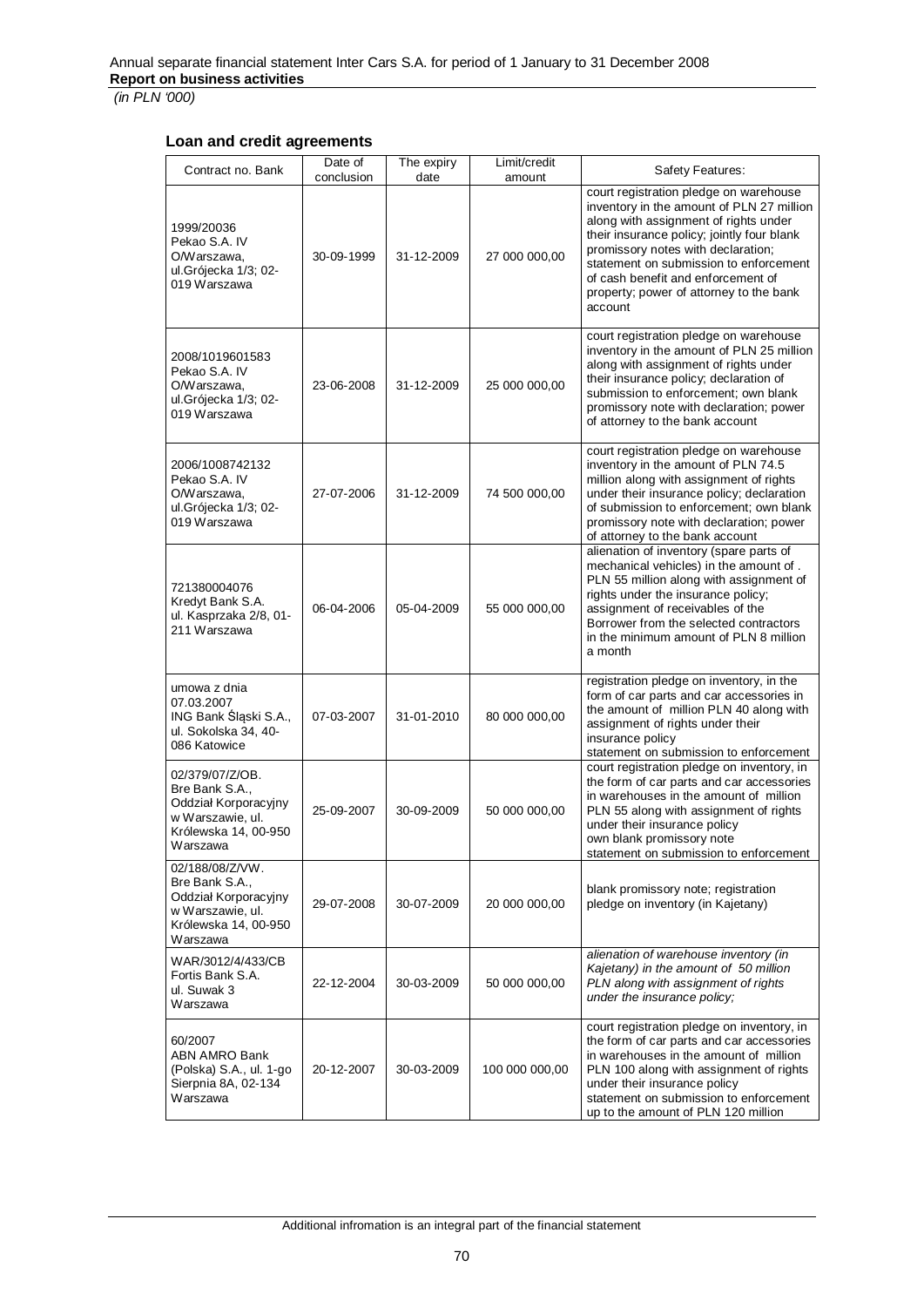### **Loan agreements**

| Date of conclusion of loan<br>contract | Amount of loan | Significant terms of agreement                                                                                                  |
|----------------------------------------|----------------|---------------------------------------------------------------------------------------------------------------------------------|
| 29-12-2005                             | 5 050 000 PLN  | Loan contract from Inter Cars intended for running and expanding<br>business activities of Feber Sp. z o.o.                     |
| 05-10-2006                             | 500,000 PLN    | Loan contract from Inter Cars intended for running and expanding<br>business activities of IC Development&Finance Sp. z o.o.    |
| 12-12-2006                             | 500 000 PLN    | Loan contract from Inter Cars intended for running and expanding<br>business activities of IC Development&Finance Sp. z o.o.    |
| 13-04-2007                             | 600 000 PLN    | Loan contract from Inter Cars intended for running and expanding<br>business activities of IC Development&Finance Sp. z o.o.    |
| 21-05-2007                             | 2 500 000 PLN  | Loan contract from Inter Cars intended for running and expanding<br>business activities of IC Development&Finance Sp. z o.o.    |
| 09-07-2007                             | 250 000 PLN    | Loan contract from Inter Cars intended for running and expanding<br>business activities of Lauber Sp. z o.o.                    |
| 22-10-2007                             | 3 900 000 PLN  | Loan contract from Inter Cars intended for running and expanding<br>business activities of IC Development& Finance Sp. z o.o.   |
| 19-11-2007                             | 3 100 000 PLN  | Loan contract from Inter Cars intended for running and expanding<br>business activities of IC Development&Finance Sp. z o.o.    |
| 03-12-2007                             | 17 800 000 PLN | Loan contract from Inter Cars intended for running and expanding<br>business activities of IC Development&Finance Sp. z o.o.    |
| 08-01-2008                             | 1 200 000 PLN  | Loan contract from Inter Cars intended for running and expanding<br>business activities of IC Development&Finance Sp. z o.o.    |
| 27-02-2008                             | 1 200 000 PLN  | Loan contract from Inter Cars intended for running and expanding<br>business activities of IC Development&Finance Sp. z o.o.    |
| 01-08-2008                             | 9 000 000 PLN  | Loan contract from Inter Cars intended for running and<br>expanding business activities of IC Development&Finance Sp. z<br>0.0. |
| 26-03-2008                             | 15 500 000 PLN | Loan contract from Inter Cars intended for running and<br>expanding business activities of Feber Sp. z o.o.                     |
| 20-02-2006                             | 30 000 EUR     | Loan contract from Inter Cars intended for running and expanding<br>business activities of JC Auto S.A.Belgium                  |
| 23-07-2008                             | 170 000 EUR    | Loan contract from Inter Cars intended for running and expanding<br>business activities of IC Rumunia                           |
| 29-10-2008                             | 1 150 000 PLN  | Loan contract from Inter Cars intended for running and expanding<br>business activities of Frenoplast S.A.                      |

Balance of loans for related parties as at 31 December 2008 was PLN 66,652,871.81.

Total loans granted to 9 non-related parties reached the value of PLN 7,276,420.43.

## **Contracts between shareholders**

The Company has no knowledge about any contracts between shareholders.

## **43. Changes in organizational or equity links**

Structure changes which took place in 2008 included:

- increase in capital in Inter Cars Lietuva PLN 494 thousand PLN.
- $\bullet$  increase in reserve capital in JC Auto s.r.l.  $-$  PLN 1,414 thousand
- payment for the Share capital in Inter Cars Romania PLN 179.64.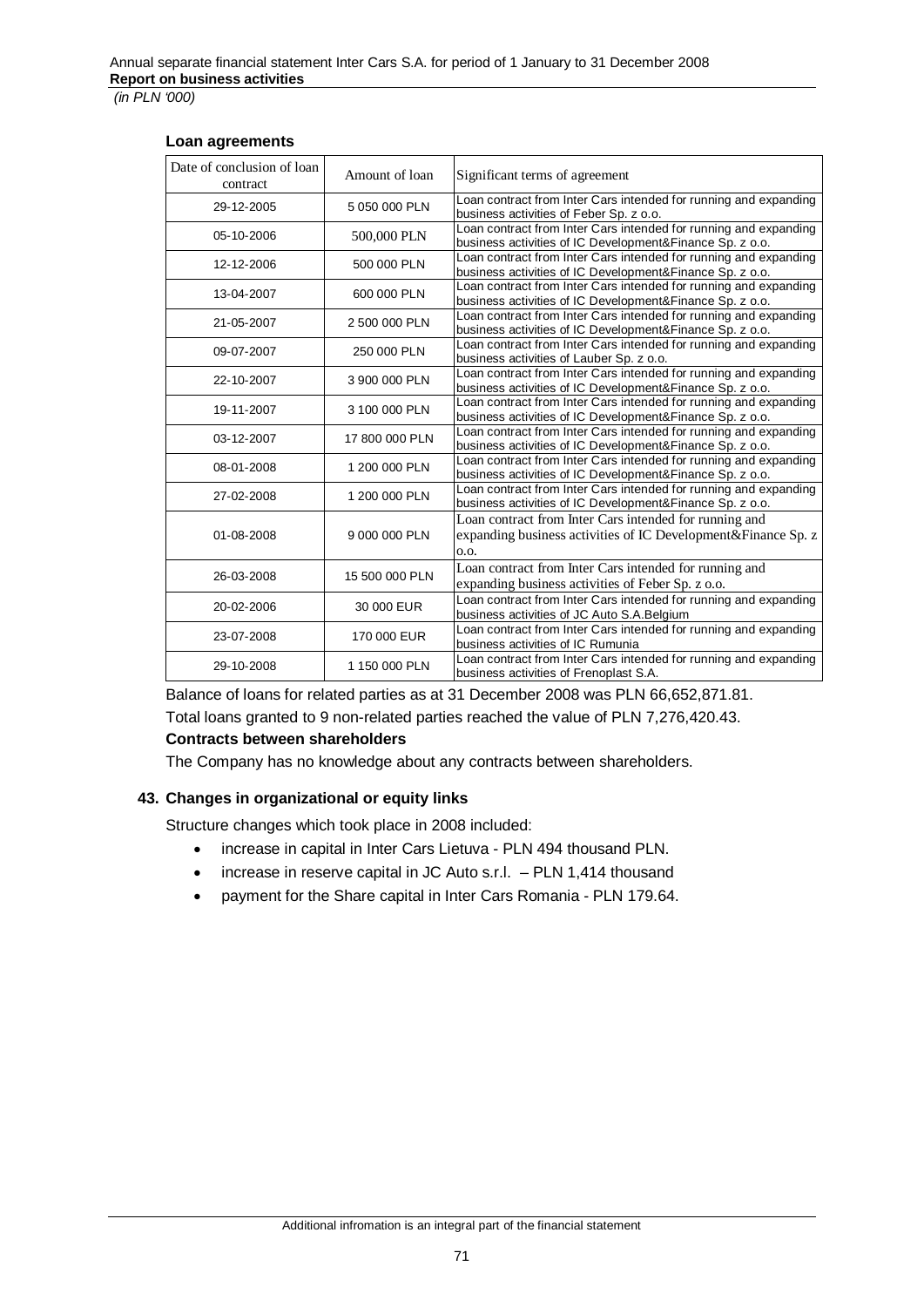# **44. Contracted credits and loans**

|                                            | 31.12.2008                    |         |                      |
|--------------------------------------------|-------------------------------|---------|----------------------|
| Short-term credits and loans<br>(currency) | amount by<br>contract (limit) | Usage   | date of<br>repayment |
| Bank Pekao S.A.                            | 126 500                       | 121 412 | 2009-12-31           |
| Kredyt Bank S.A.                           | 55 000                        | 54 809  | 2009-04-05           |
| BRE Bank S.A.                              | 70 000                        | 69 836  | 2009-09-30           |
| ABN AMRO Bank (Polska) S.A.                | 100 000                       | 99 820  | 2009-03-30           |
| Fortis Bank S.A.                           | 50 000                        | 49 656  | 2009-03-30           |
|                                            | 401 500                       | 395 533 |                      |
| Long-term credits and loans<br>(currency)  | amount by<br>contract (limit) | Used    | date of<br>repayment |
| ING Bank Śląski S.A.                       | 80 000                        | 78 493  | 2010-01-31           |
| Armatus Sp. z o.o.                         | 906                           | 906     | 31-01-2010           |
|                                            | 80 906                        | 79 399  |                      |

The Company has customs guarantee provided by TU Allianz Polska S.A. for the amount of PLN 500 thousand.

# **45. Warranties and guarantees granted**

As at 31 December 2008, the total value of warranties granted reached the value of PLN 37,515 thousand and consist of lease contract sureties for Inter Cars d o.o. and Lauber Sp. z o.o., sureties for the benefit of suppliers of Inter Cars Ukraina as well as Inter Cars Ceska Republika and Inter Cars Slovenska Republika and the surety of credit repayment for Inter Cars Hungaria kft, Lauber Sp. zo.o. and Feber Sp. z o.o.

| Towards                                                         | the duration      | amount (thousands of<br>PLN) |
|-----------------------------------------------------------------|-------------------|------------------------------|
| Inter Cars Hungaria Kft.                                        | 20-02-2016        | 4 2 2 3                      |
| Lauber Sp. z o.o.                                               | 26-09-2011        | 197                          |
| Lauber Sp. z o.o.                                               | 31-03-2009        | 4 0 1 0                      |
| Feber Sp. zo.o.                                                 | 31-03-2009        | 15 937                       |
| Inter Cars d.o.o.                                               | 02-02-2009        | 82                           |
| Inter Cars d.o.o.                                               | 12-07-2009        | 49                           |
| Inter Cars Czeska Republika i Inter Cars Slovenska<br>Republika | 31-12-2008        | 3 3 3 8                      |
| Inter Cars Czeska Republika                                     | 31-12-2008        | 4 1 7 2                      |
| Inter Cars Ukraina                                              | 17-11-2009        | 4 1 7 2                      |
| Inter Cars Ukraina                                              | 31-12-2008        | 1 2 5 2                      |
| Inter Cars Ukraina                                              | czas nieoznaczony | 83                           |
|                                                                 |                   | 37 515                       |

# **46. Commercial papers issued**

Detailed information is included in Note 14 of the information additional to the annual financial statement.

#### **47. Seasonal or cyclic character of activities**

Total revenues of the Company are not significantly susceptible to the phenomenon of seasonality. The wide range of parts includes goods whose sales depends on season, especially winter. They cover , among others, winter tires, batteries, glow plugs, steel rims, fuel filters and antifreeze and window washer fluids. Goods most susceptible to seasonal, short-term sales such as e.g. winter tires are ordered from suppliers a few months before the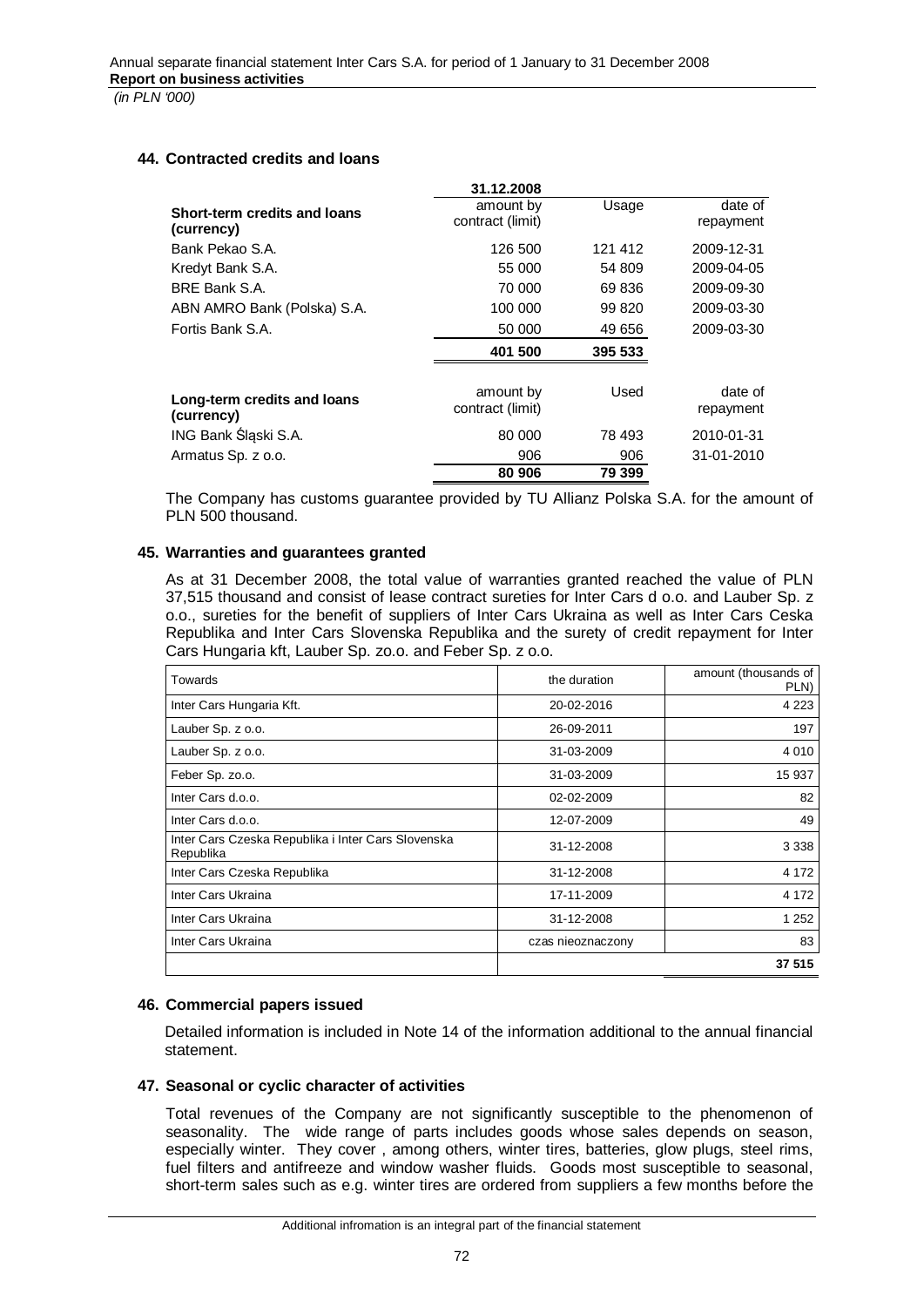planned period of more intense sales (provided that previous purchases are awarded by suppliers with longer payment terms and higher discounts).

The observed regularity is that relatively the bottom sales is recorded in the first quarter of the year.

#### **48. Market environment**

**Inter Cars operates in the segment of distribution of new spare parts**, delivered, first of all, to garages independent on car manufacturers. As it appears from data of the Association of Automotive Parts Distributors, an independent distribution segment constitutes approximately 51% of the value of the whole market of spare parts in Poland. **The Company is the largest entity in its industry in Poland.** 

#### *Basic factors determining market development*

The aftermarket of automotive parts is a natural derivative of the car market, since the necessity for repairs and replacement of wearing consumables leads to a continuous demand for spare parts. In connection with the crisis, sales of new vehicles recorded either stagnation or small growth , and, at the same time, the period of operation of second-hand vehicles is prolonged.

Main factors determining **the market growth** are:

- x **constant growth in the number of vehicles** registered in Poland and moving on roads,
- **liberalization of regulations** opening access to independent distributors of spare parts to authorized workshops (Regulation on excluding specified vertical agreements in the sector of automotive vehicles from the ban on agreements restricting competition effective since 1 November 2003),
- **elimination of barriers** in import resulting in growth in demand for spare parts, owing to higher failure rate of used cars as compared to new vehicles, growth in demand for services of independent car workshops, being the main category of the Company's customers and increase in value of the Company's market by accelerated elimination of the segment of market of spare parts to vehicles from the former Eastern Bloc,
- **growing complication of repairs** related to more and more common use of advanced technologies for production of cars,
- **•** constant growth in the intensity of operation of the car fleet, in particular growth in the average age of registered cards and average mileages.

#### *Distributors of spare parts in Poland*

The market of distribution of spare parts in Poland remains relatively dispersed, and consolidation trends are noticeable. As it appears from data of Moto Focus, the largest distributors of spare parts (segment of passenger cars) in Poland is:

- 1. Inter Cars
- 2. Fota
- 3. AD Polska
- 4. Group Auto Union Polska

In the segment of distribution of spare parts for trucks the first four distributors are:

- 1. Opoltrans
- 2. Suder&Suder
- 3. Autos
- 4. Inter Cars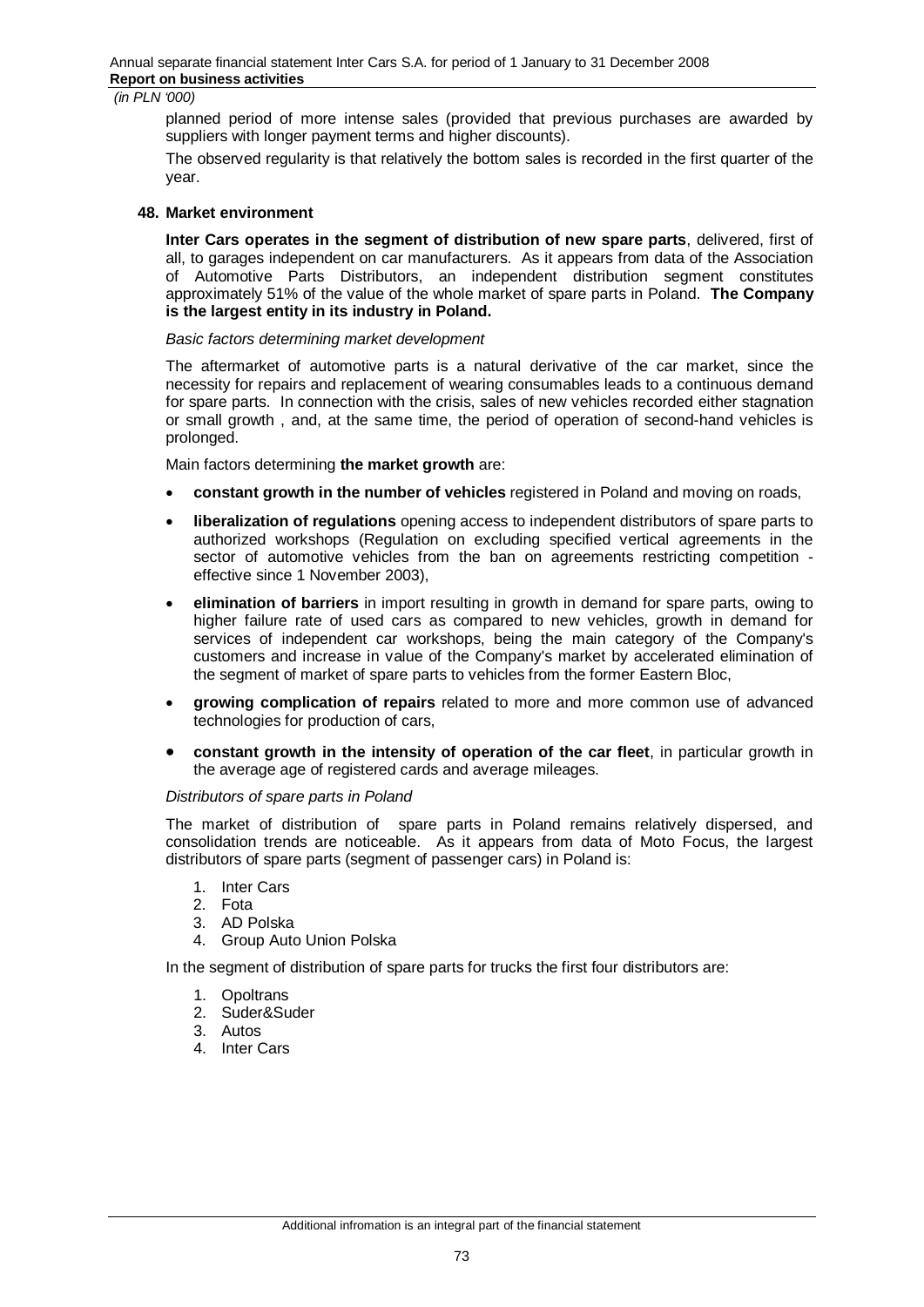Most important trends on independent market of distribution of spare parts in 2008 are as follows:

- intensive sales chain development together the largest distribution companies in Poland have approximately 410 points of sale in Poland and outside the borders of Poland,
- **development of product range** mostly through enrichment of the offer with new lines of goods, as: Garage equipment and after crash parts,
- **development of sales support programs** as, first of all, development of fleet programs and loyalty programs ("Premium Clubs"),
- **own product lines**, i.e. expanding the offer of goods sold under its own brand,
- **improving computer systems** being the condition of efficient goods logistics management and fast generation of data essential for the customer.

The above trends indicate distinctly that the competitive position of distributors are influenced by more and more factors. In particular; these are traditional factors associated with reaching the customer (location of points of sale) and availability (namely as a result order execution time) and also factors associated with development of qualitative characteristics in reaching the customer. In practice, improvement in the service quality means expansion of the offer of goods to cover new lines enabling the customer to do shopping "under one roof" and ensuring on-line access to any necessary information on goods from the determination of their availability to technical information concerning their assembly. It means for distributors, on the one hand, growth in loyalty and scale of customers' purchases, and, on the other hand, is a huge challenge as it requires expansion of logistic facilities and entry to new market segments often characterized by significantly different "sales philosophy" and competition of specialized entities.

#### *Number and structure of vehicles used*

**The number of vehicles is constantly growing** - in the European Union in the period from 1990 to 2004 by 59 million pieces, that is about 38%. In the same period in Poland - by ca.6.7 million pieces, namely approximately by 128%.

Data on the number of vehicles and basic parameters typical of the car market in Poland are presented in the table below.

| '000                           | 1990  | 2000   | 2005   | 2006   | 2007   |
|--------------------------------|-------|--------|--------|--------|--------|
| registered vehicles            | 7 755 | 12 755 | 16.818 | 18 035 | 19472  |
| passenger                      | 5 261 | 9.991  | 12 339 | 13 384 | 14 589 |
| cars per 1000 people           | 168   | 309    | 441    |        | 510    |
| passenger cars per 1000 people | 138   | 259    |        | 350    | 382    |

source: own estimates on the basis of the Central Statistical Office (GUS)

The number of vehicles registered in Poland increased in 2008 by 8% as compared to 2007, reaching the average of 510 vehicles for 1000 of the population.

According to the data presented in the study of the Central Statistical Office (GUS) "Transport - Results of operations in 2007" the number of registered passenger cars in Poland at the end 2007 reached 14,589 thousand pieces, which gives approximately 9-percent increase as compared to the previous year. In 2007 in Poland for one passenger car there were on average 2.6 people. To compare with in Germany – 1.8 person, Spain – 2.1 – France 2, Greece – 2.5. This means that we should expect further growth in Poland.

#### *Sales of cars in Poland*

In 2008, the sales of both new and second-hand vehicles developed very dynamically. The total of sales of new passenger cars and trucks in Poland in 2007 was approximately 22.6% higher than in 2006. Data relating to volume of sales of new cars in Poland with breakdown into different categories are presented in the table below.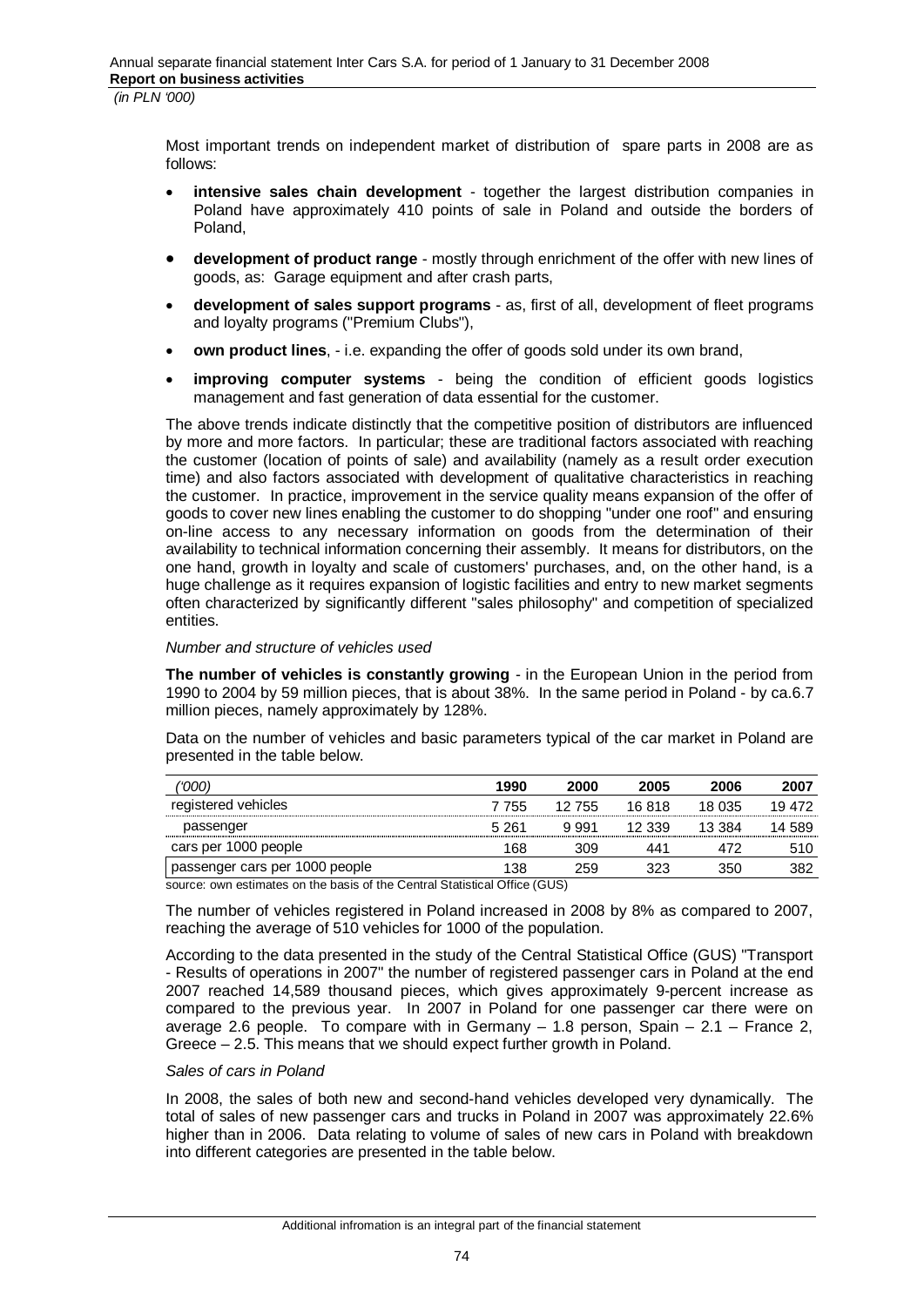| Sales of new cars ('000)         | 2001 | 2002 | 2003 | 2004 | 2005 | 2006 | 2007      | 2008 |
|----------------------------------|------|------|------|------|------|------|-----------|------|
| passenger                        | つつつ  | 308  | 354  | 318  | 236  | 239  | 293       | 320  |
| including domestic<br>production | 43%  | 25%  | 15%  | 15%  | 13%  | 9%   | <b>6%</b> | 6%   |
| trucks                           | 35   | 32   | 39   | 49   |      | 56   | 79        |      |

source: Automotive Market Research Institute Samar

Increase in sales of new passenger cars was accompanied, at the same time, by increase in import of used cars. In 2008, import of passenger cars to Poland increased by 10% as compared to in 2006. The chart below presents detailed data.

| passenger cars in Poland ('000)    | 2001 | 2002 2003 |      | 2004                    | 2005 | 2006 | 2007 | 2008 |
|------------------------------------|------|-----------|------|-------------------------|------|------|------|------|
| sales of new cars                  | 327  | 308       | -354 | 318                     | -236 | 239  | 293  | 320  |
| import of second-hand cars         |      | 179       | 33   | 828                     |      |      |      | 1100 |
| Total                              | 544  |           | -387 | 1 146 1 107 1 056 1 288 |      |      |      | 1420 |
| import of second-hand/sales of new | 0.66 | 0.58      | 0.09 | 2.60                    | 3.7  | 3.4  |      |      |

source: Automotive Market Research Institute Samar

Total passenger car supply in 2008 was approximately 10% higher than in 2007. At the same time, however, nearly 77% of this supply covered second-hand cars, namely such that fail relatively more often as well as are a traditional target group of the Company's customers.

The structure of second-hand cars that are imported to Poland are dominated by cars manufactured in the Western European countries. According to the Institute of Automotive Market Research Samar preferably imported cars in 2008 were Volkswagen, Opel, Ford, Renault and Audi.

#### *Structure of the car fleet*

**Offer of goods of the Company is adjusted to the market demand.** The detailed data are presented below.

#### *(a) structure of passenger cars sale*

Sale of new passenger cars in Poland is dominated by cars produced outside the borders of Poland, mainly in Western Europe. The structure of sales with breakdown into different motor concerns is presented in the chart below.

|                     | 2004 | 2005 | 2006 | 2007 | 2008       |
|---------------------|------|------|------|------|------------|
| Western             | 77%  | 72%  | 72%  | 72%  | <b>66%</b> |
| Japanese and Korean | 21%  | 24%  | 25%  | 27%  | 33%        |
| Other               | 2%   | 4%   | 3%   | 1%   | $1\%$      |

Western: **Skoda, Volkswagen, Seat, Audi, Fiat, Alfa Romeo, Lancia, Peugeot, Citroen,** Renault, Dacia, **Opel, Saab,** Ford**, Volvo, Land Rover, Jaguar, Mercedes, BMW, Porsche, Mini, Smart;** 

**Japanese and Korean: Toyota, Nissan, Honda, Suzuki, Mitsubishi, Mazda, Daewoo, Hyundai, Kia, Subaru, Ssangyong, Lexus.**

source: Automotive Market Research Institute Samar

 *(b) structure of passenger cars fleet* 

**The structure of sales of spare parts by the Company corresponds to the structure of the registered car fleet.** The specification of parts sales structure with the car fleet structure registered in Poland is presented below.

| Passenger cars          |      | Structure of sale of a part of the Company |      |  |  |
|-------------------------|------|--------------------------------------------|------|--|--|
|                         | 2006 | 2007                                       | 2008 |  |  |
| (a) Western European    | 76%  | 75%                                        | 58%  |  |  |
| (b) Eastern European    | 1%   |                                            | 3%   |  |  |
| (c) Japanese and Korean |      | ን%                                         | 1በ%  |  |  |
| (d) Other               | 16%  | 18%                                        | 29%  |  |  |
| source: Company         |      |                                            |      |  |  |

The category "other" includes also significant in terms of value and quantity group of parts which are universal, i.e. are used for different types and brands of cars, including Western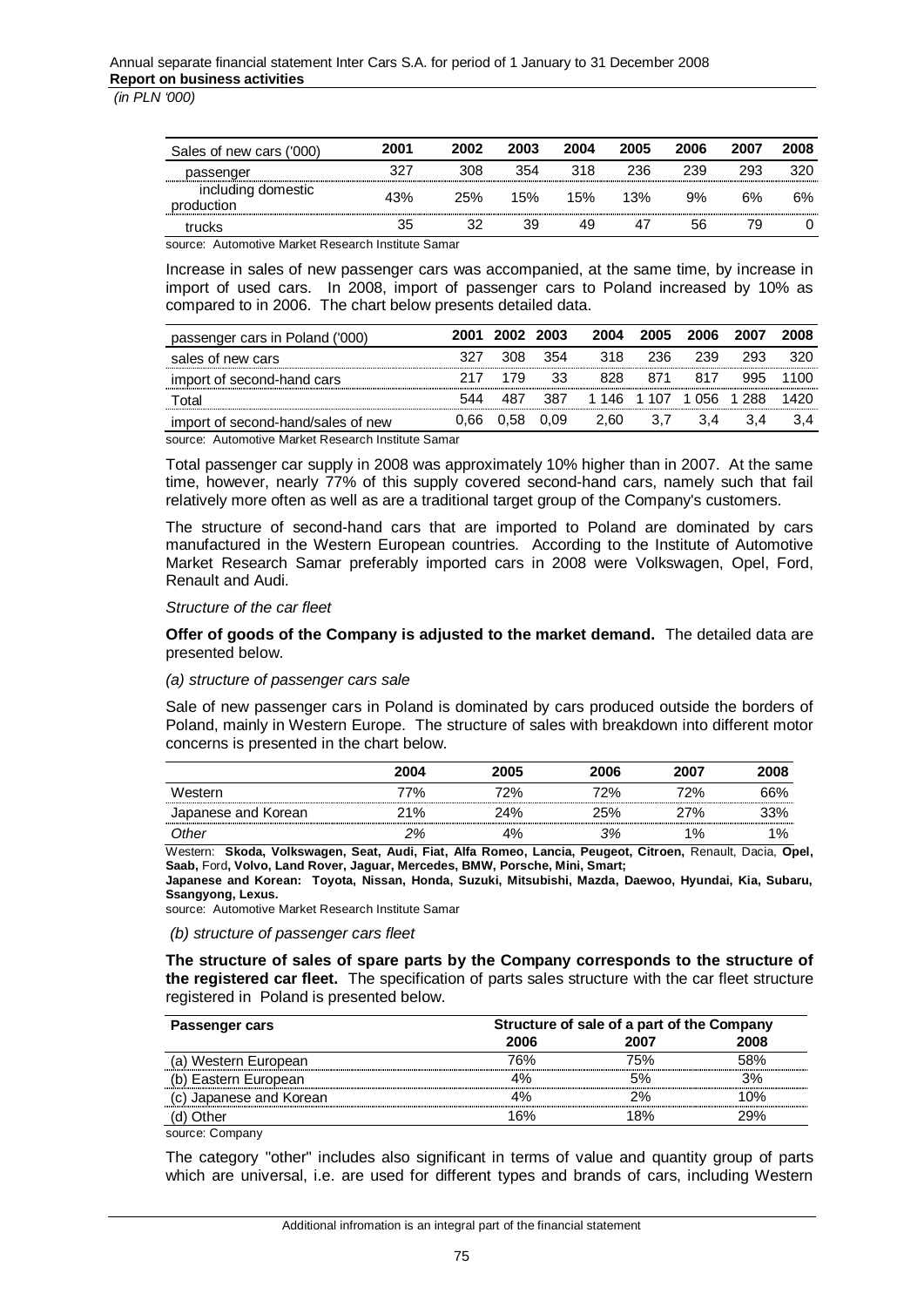European, Japanese and Korean cars. The category includes such goods as tires and oils and lubricants, with systematically growing share in sales of the Company.

 *(c) the basic characteristics of passenger vehicle fleet* 

As it appears from data of GIPA currently an average passenger car in Poland has over 10 years. The average mileage of a passenger car in Poland is currently over 124 thousand km. Details presented in below charts (GIPA).



*Average age of passenger cars in Poland (in the years)*

*Average mileage of passenger cars in Poland (in thousand km)*

# *Technologies of cars production*

An extremely significant factor for further market development is a systematic growth in share of electronics in the costs of production and repair of vehicles. Technical innovations are more and more rapidly commonly used in mass production. According to the data of GIPA approximately 31% passenger cars registered in Poland are professionally equipped with ABS. In 2002, this share reached the level of 16%. A noticeable issue is also a tendency to mount a large number of devices controlling operation of individual subassemblies that are managed in a network. The consequence of these changes is departure from diagnostics of particular devices in favour of system diagnostics of the whole vehicle (integrated systems). The scope of repairs in the future will be completely different from the present one - the market switches systematically from "work with parts" to "work with systems". At the same time, the diversity of parts also increases. Technological development is done mainly with regard to the following systems: alternative drives, safety systems, navigation systems, active suspension control systems, night control systems, clearance radars, automatic gearboxes, multimedia direct fuel injection systems, variable valve control systems, braking and control systems based on electric systems.

The Company's offer includes goods from a few hundred suppliers. Goods are delivered from the area of the entire world, however, mostly from suppliers from EU countries. A dominant category of suppliers of goods are international concerns for which the Company is one of the largest and the main customers in Central and Eastern Europe. Due to large diversification of suppliers the activities of the company are not particularly dependent on one or several suppliers.

#### **49. Assessment of financial resources management**

Assessment of financial resources management was made using the following ratios:

- gross return on sales ratio of gross profit on sales to net total sales revenues,
- return on sales ratio of gross profit on sales to net total sales revenues,
- operating return ratio of operating profit to net sales, measures operational effectiveness of the Company,
- EBITDA as net profit (loss) before depreciation, net financial revenues (costs), exchange rate differences and income tax,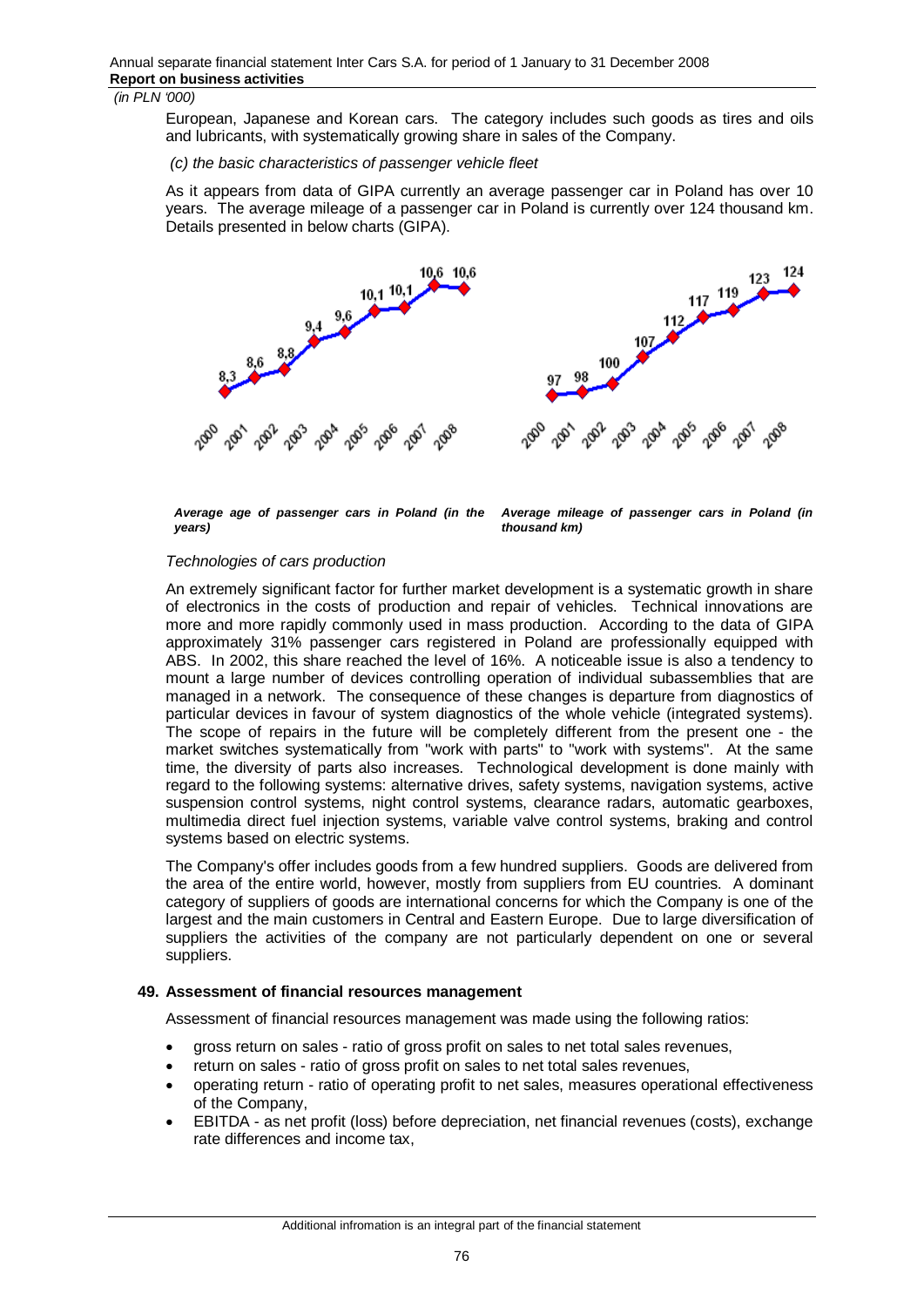- gross return ratio of gross profit to net sales revenues, measures operational effectiveness of the Company considering result on financial operations and balance of extraordinary losses and profits,
- net return measured as the ratio of profit of the Company, after obligatory reductions, to net sales profits,
- rate of return on assets (ROA) percentage share of net profit in the value of assets, measuring general operational effectiveness of assets,
- return on equity (ROE) share of net profit in the value of equity, measures operational effectiveness of capitals involved in the company,
- x debt ratio total liabilities to total assets,
- debt to equity ratio total liabilities to equity.
- inventory turnover proportion of value of inventory at the end of period to value of goods and materials sold, expressed in days,
- trade receivables turnover cycle proportion of value of trade receivables at the end of period to net sales, expressed in days,
- x operating cycle the sum of cycle of inventory turnover and cycle of receivables turnover,
- trade liabilities turnover cycle proportion of the value of trade liabilities at the end of period to the value of goods and materials sold and costs of external services, expressed in days,
- cash conversion cycle difference between operating cycle and trade liabilities turnover cycle,
- current ratio, showing the company's ability to pay current liabilities using current assets ratio of current assets to current liabilities at the end of a given period,
- quick ratio, showing capacity to collect in a short time cash funds to pay liabilities with high degree of maturity - balance of current assets reduced by inventory to balance of current liabilities at the end of period,
- x cash ratio, measuring capacity to pay current liabilities cash to current liabilities at the end of period.

Basic figures used to assess profitability of the Company are presented in the chart below.

|                                                    | 2008      | 2007      |
|----------------------------------------------------|-----------|-----------|
| Net revenues on sales of commodities and materials | 1 507 416 | 1 150 874 |
| Growth                                             | 1,31      | 1,26      |
| Profit gross on sales                              | 453 557   | 306 101   |
| Gross sales profitability                          | 30,09%    | 26,60%    |
| Foreign exchange differences                       | (8655)    | 3 3 8 9   |
| Operating profit                                   | 62 580    | 66 375    |
| operating return                                   | 4,15%     | 5,77%     |
| <b>EBITDA</b>                                      | 5,72%     | 6.82%     |
| Gross profit                                       | 27 030    | 59 047    |
| Net profit                                         | 22 912    | 46 773    |
| net return                                         | 1,52%     | 4.06%     |
| Balance sheet total                                | 1 185 592 | 767 648   |
| <b>ROA</b>                                         | 1,93%     | 6.09%     |
| <b>Fixed assets</b>                                | 394 060   | 152 267   |
| Equity capital                                     | 406 912   | 162 507   |
| ROE                                                | 5.63%     | 28,78%    |

**Sales revenues** in 2008 were **31% higher** than in 2007. Share of export in revenues from sales of goods in 2008 reached the level of approximately 20%, which is similar to the one recorded in 2007.

The following were of **particular importance for sales** results in 2008:

(a) merger with JC Auto S.A.

(b) further development of the regional sales support system (sales representatives), the result of which was increase in the quantity of active customers,

(c) opening new branches and intensification of operations of the already existing ones,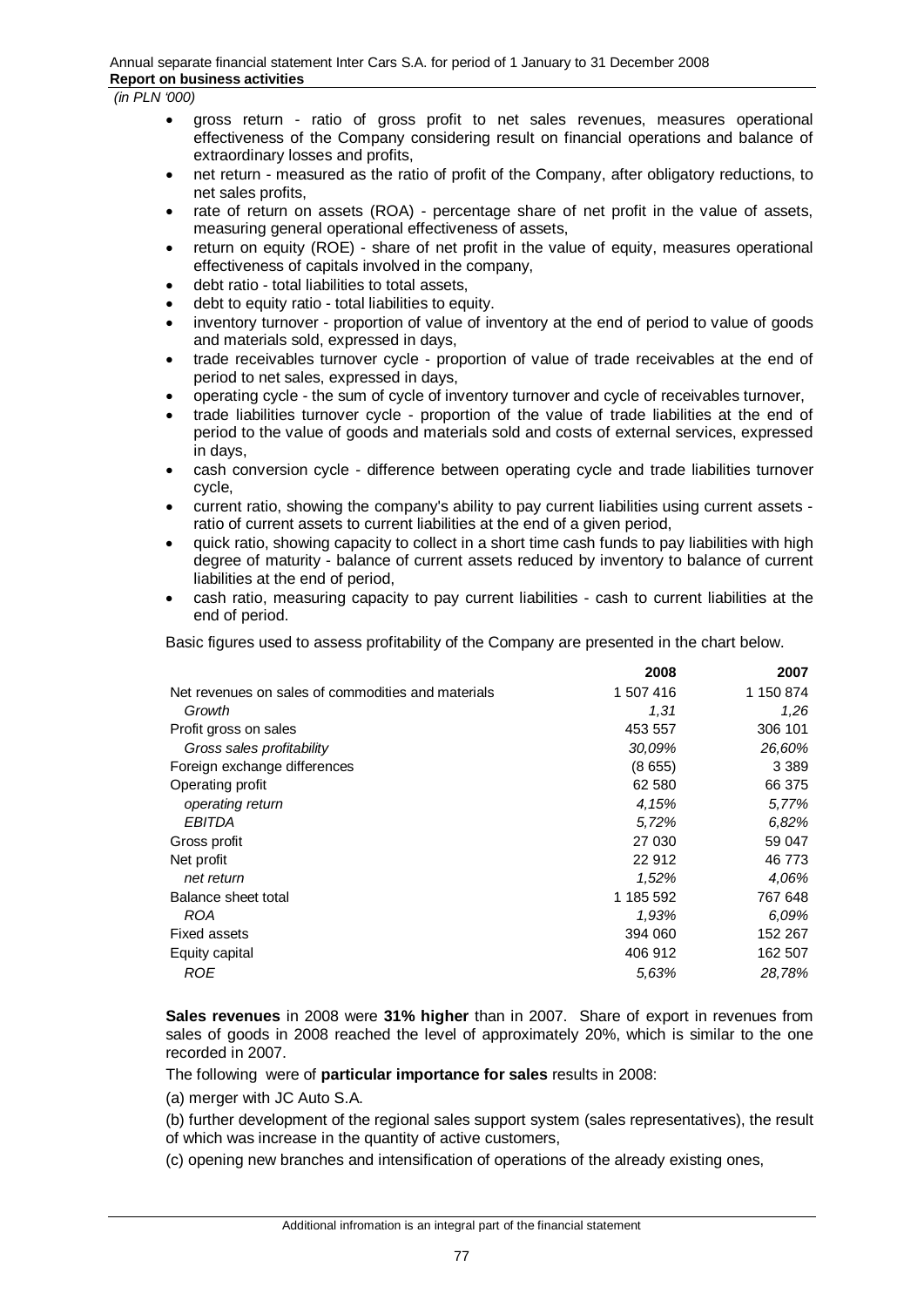(d) important growth in sales of seasonal goods thanks to high availability of the selected assortment groups ("Winter Campaign"),

(e) optimization of the inventory management system including both optimization of balances in particular product groups and optimization of supply chain, consisting in, first of all, growth in importance of regional distribution centers and the degree of direct deliveries from manufacturers.

Other factors which have had a significant, positive impact are: significant extension of offer of parts for Asian cars and development of the loyalty program for customers of Inter Cars called "IC-Premia" (www.icpremia.pl).

**Gross profit on sales** increased by 48% as compared to 2007. Higher growth rate, as compared to the growth rate in sales revenues, resulted from increase in **sales margin** in 2008.

Total **sales costs and overheads** increased by 76% as compared to 2007. First of all, this growth resulted from growth in costs of remuneration (after excluding costs of the motivation program) by 81% and external services - together by 55%. The growth resulted mostly from a higher level of costs incurred for service and development of the data communications system and logistics of goods (transport, warehouse facilities).

The largest item of costs incurred by the Company is a service of distribution, namely share of a branch in worked out margin. Together costs of distribution in 2008 reached PLN 174,213 thousand, i.e.44.3% of total costs by type.

Discounts received by the Company from suppliers have significant impact on return. In 2008, the Company included in the result total PLN 32,961 on this account. Discounts due the Company are agreed at the end of the financial year in relation to purchases made in the period and reported in the result, depending on turnover. Total PLN 21,263 thousand were entered into inventory and this amount will affect in 2009 reduction in the value of sold goods (first of all, in the 1st quarter).

**Operating profit** in 2008 was nearly by ca. 6% less than in 2007. EBITDA margin in 2008 was running at the level of around 5,7%.

**Financial revenues** include, first of all, revenues under interest (under funds on bank accounts, under loans and receivables past the expiration date). **Financial costs** include mainly costs under credits and loans and issue of bonds. The costs of interest reached the value of PLN 27,678 thousand in 2008 and PLN 10,161 thousand in 2007, while fees under issuance of bonds amounted to PLN 3,200 thousand **Exchange rate differences** are presented in two items of the income statement. As the adjustment of the value of sold goods, in the part corresponding to realized exchange rate differences related to settlement of trade receivables and liabilities in foreign currencies and other as a separate component of the statement. Total exchange rate differences presented in both items in 2008 were negative and reached PLN 5,334 thousand. In 2007, total impact of foreign exchange differences was positive and achieved the value of PLN 1,731 thousand.

Demand for working capital and investments in other tangible assets are financed only by investing the worked out profit and bank credits and financial lease.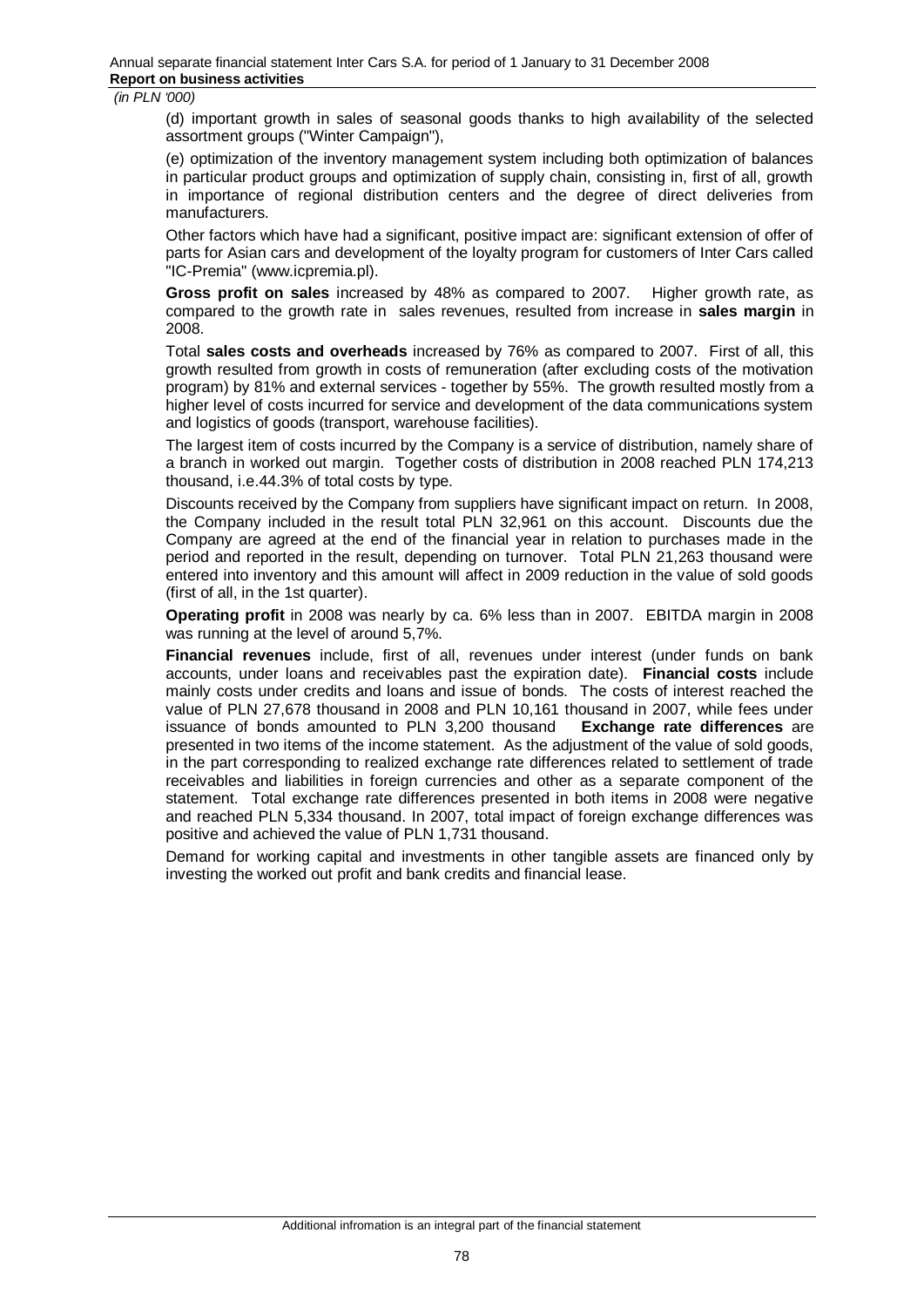Size, structure of working capital and demand for working funds can be found in the chart below.

|                                                                | 2008    | 2007    |
|----------------------------------------------------------------|---------|---------|
| Current assets                                                 | 791 532 | 615 381 |
| Cash and securities                                            | 12780   | 13 173  |
| Short-term liabilities                                         | 664 677 | 565 316 |
| Short-term liabilities due to credits, loans and finance lease | 403 958 | 304 737 |
| Adjusted current assets                                        | 778 752 | 602 208 |
| Adjusted current liabilities                                   | 260 719 | 260 579 |
| Net working capital                                            | 518 033 | 341 629 |
|                                                                |         |         |

Value of invested net working capital increased by approximately 52%.

|                                          | 2008 | 2007 |
|------------------------------------------|------|------|
| Inventory rotation in days               | 163  | 178  |
| Trade receivables turnover cycle in days | 74   | 60   |
| Operating cycle in days                  | 237  | 238  |
| Trade liabilities turnover cycle in days | 68   | 88   |
| Cash conversion cycle in days            | 169  | 150  |
| Current ratio                            | 1.19 | 1.09 |
| Quick ratio                              | 0.48 | 0,36 |
| Cash ratio                               | 0,02 | 0,02 |

The Company is presently the leading recipient of goods by many manufacturers of spare parts. High value of annual purchases and fast and timely payments of liabilities are awarded with discounts by suppliers. Observed in the last periods shortening of the liabilities turnover period is a result of the discounts maximization policy, whose value exceeds the cost of investing additional working capital.

The Company finances development of activities from own funds and bank credits. In total, at the end of 2008, liabilities on account credits, loans, debt securities and financial lease reached the total value of PLN 514,234 thousand, (PLN 343,485 thousand for the end of 2007) and debt ratio decreased from 0.79 in 2007 to 0.66 in 2008.

Company's debt ratios are presented in the chart below.

|                            | 2008 | 2007 |
|----------------------------|------|------|
| Debt ratio                 | 0.66 | 0.79 |
| Total debt to equity ratio | 1.93 | 3,72 |

Inter Cars pays its liabilities on a regular basis and, in the opinion of the Board of Directors, there are no premises or factors which would constitute any threat to payment of liabilities on time.

The structure of cash flow is presented in the chart below.

|                                                    | 2008      | 2007      |
|----------------------------------------------------|-----------|-----------|
| Net cash flow on operating activities              | 74 697    | (52110)   |
| Net cash on investment activities                  | (58690)   | (70, 289) |
| Net cash on financial activities                   | (16, 400) | 124 311   |
| Cash and cash equivalents at the end of the period | 12 780    | 13 173    |

The value of funds involved in investment activities was reduced in 2008 as compared to 2007, mainly due to sale of investment real properties and expenses, smaller than in the previous years, for taking up new shares.

In 2008 Inter Cars conducted issuance of short-term bonds for the total amount of PLN 502,900 thousand. . Before 31.12.2008 all issuances were bought and the statement of the Company showed no liabilities on this account. Hence a significant decrease in cash flows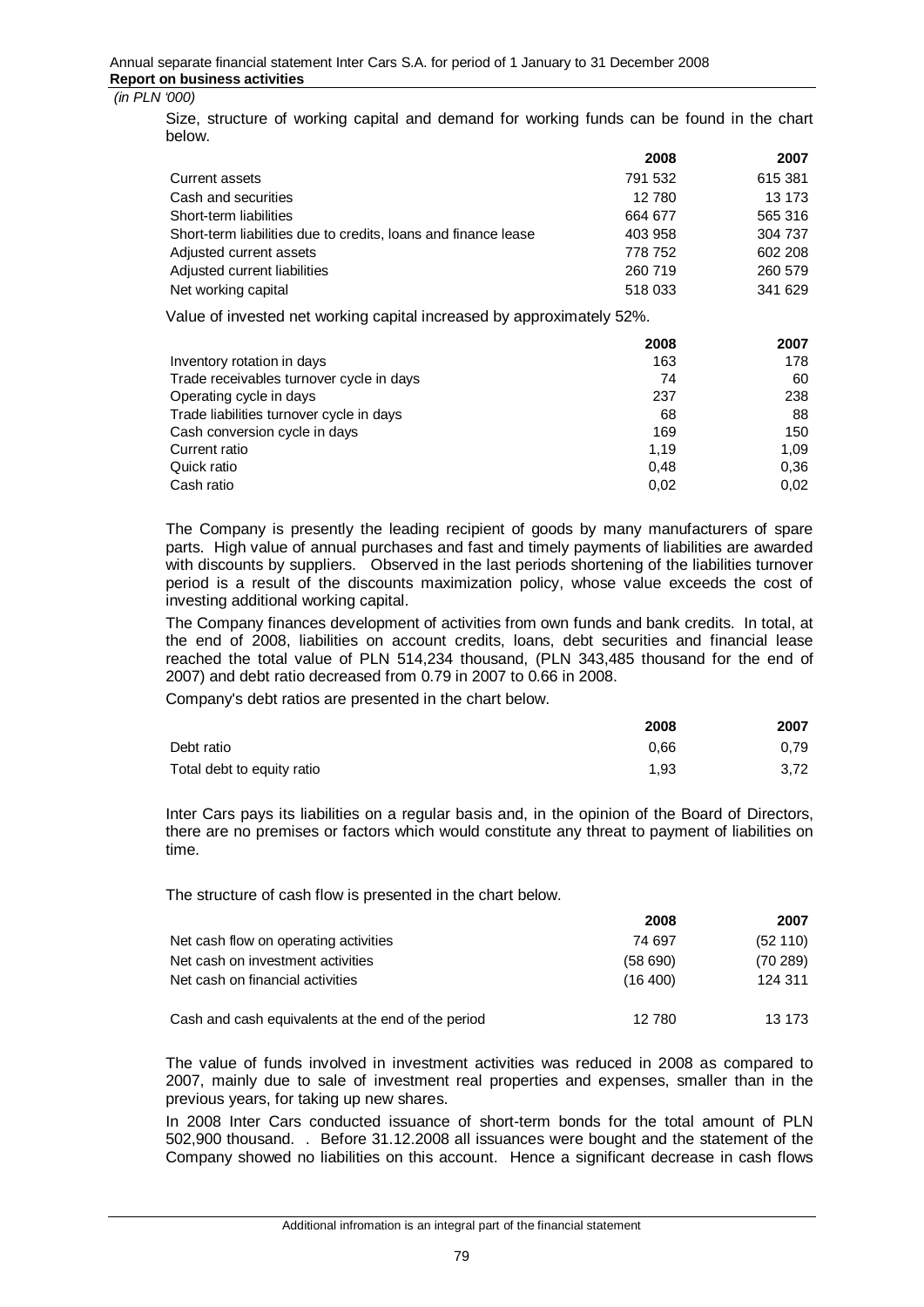from financial activities. The bond redemption date was correlated with flow of funds from sales of goods.

#### **50. Assessment of the possibility to implement the intended investments**

Expenditures on purchases and modernization of tangible fixed assets amounted to PLN 37,133 thousand in 2008. Expenditures were incurred on purchase of replacement fixed assets. Investments of the Company in 2008 were financed with own funds and through financial lease.

The investment plan for 2009 envisages investment expenditures in tangible fixed assets, such as replacement and modernization of means of transport and modernization of management support computer system.

# **51. Factors and non-standard events influencing result**

In the fourth quarter of 2008 and in the period until publication of this report the situation in financial markets of the world gave particular importance to the issue of stability of debt financing. The financial situation of the Company is regulated and stable. This can be stated on the basis of both statements and decisions of representatives of banks, on extended cooperation in the scope of the existing financing, about which the Company informed in current messages during the year 2008.

Decrease in the consolidated net result of the 4th quarter in comparison to the results for 3 first quarters is mostly due to a strong depreciation of Polish zloty during the fourth quarter, which was reflected in recognition of negative exchange rate differences from balance sheet valuation of liabilities denominated in foreign currencies.

As a result of the balance sheet valuation of those liabilities the consolidated net result in the 4th quarter was reduced by the total amount of PLN 17 million, which means that the consolidated gross profit in the 4th quarter would exceed PLN 10 million and PLN 51 million respectively throughout the year 2008.

An extremely significant factor for correct assessment of the impact of depreciation of Polish zloty at the end of the year on the present and the future results of the Company is consideration of the potential of generating higher gross margin on sales. As at 31 December 2008 we estimate it at PLN 37 million. The Company does not revaluate the owned inventory. In the case of impairment of Polish zloty market prices of goods purchased in currencies are growing in proportion to the foreign exchange rate changes. Thus, we are dealing with the fact that the negative impact of depreciation of PLN is noticeable immediately, while the positive one is spread in time for the next several months (which results from inventory turnover).

The maintained good business situation in the industry of distribution of spare parts in the whole 2008 as well as in the 4th quarter confirms that the crisis in the automotive industry does not affect this industry, and it applies to manufacturers of vehicles and production components. The Company has in its offer the greatest range of suppliers, which is a means of protection against possible problems of particular suppliers.

The consolidated EBITDA for the period of 12 months of 2008 amounted to PLN 103 million , however, after eliminating from it the impact of negative exchange rate differences from balance sheet valuation of liabilities, the EBITDA adjusted in such a way would amount to PLN 108.6 million.

The Company conducts multi-dimensional actions designed to optimize the costs. As a result of establishment of reserves of storage area in facilities in Kajetany and Błonie in order to use more effectively the logistic potential available there, the project was launched for provision of logistic services for external entities. At the same time, it will be possible to obtain the announced effects of synergies resulting from connection with JC Auto in the area of logistic cost reduction.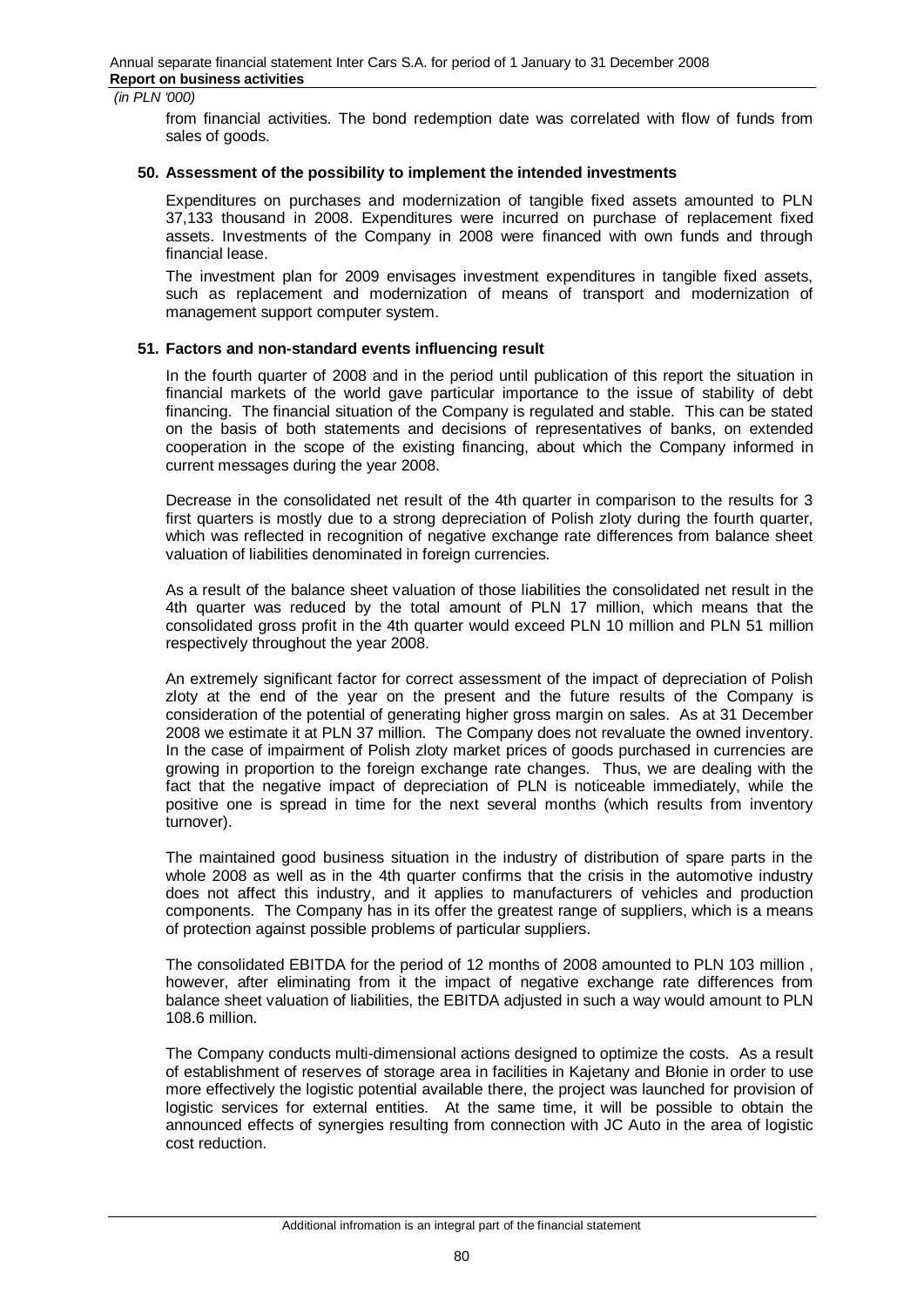The Group conducts optimization of inventory, as a result of which it was possible to reduce inventory at growing sales. It is possible without deterioration in the availability, which is fostered by increase in of warehouse inventory of key suppliers of the Company.

Further decrease in the economic situation on the market of trucks, like in the 3rd quarter, results from thwarting the investments of transport companies and poor economic situation in transport as a whole. As a result, there has been a decrease in dynamics of sale of parts for trucks. There was also a significant decrease in demand for semitrailers and truck bodies produced by Feber Sp. z o.o. Improvement in the economic situation is expected by the Board of Directors of Feber in the second quarter of 2009, along with launching construction projects with regard to road infrastructure. The signs of stimulation are already visible.

In the 4th quarter the Company managed to improve the turnover of receivables. No formation of payment gridlocks was observed. It results from the fact that customers of the Company - vehicle repair garages - hardly use the deferred payment for their services. When assessing the dynamics of sales revenues of the Group, account should be taken of the fact that average exchange rate of EUR in 2008 is over 7% lower than in 2007.

In 2008, the Company opened subsequent branches - together 7, which means that as at 31 December 2008 it had 115 branches. The Capital Group has a sales network of total 166 branches.

The company has been consistently implementing the policy of territorial expansion within the area of Central and Eastern Europe. These markets show large growth potential and higher net profitability for the industry than the domestic market. A high pace of sales growth in the four quarters of 2008 as compared to the same period in 2007 was recorded by the companies Inter Cars Slovakia, Inter Cars Czech Republic and Inter Cars Ukraine.

Sales to export markets constitutes 31.2% of the Group's sales revenues. The share of export for many years has remained at constant level, while within export the share of Ukraine is decreasing mainly in favour or Slovakia and the Czech Republic.

In addition, according to the Board of Directors, an event in 2008 which affected the financial result was the merger with JC Auto S.A., which is described in more detail in note 30 of Additional Information.

#### **52. External and internal factors significant for development of the company**

**Inter Cars will continue its previous strategy of involvement in the sector of independent distribution of spare parts in Poland and abroad.** Both the Company's strategy and factors determining its execution did not change over the ended financial year and are compliant with the previously presented. Factors that will be most important, with breakdown into internal and external ones, in determining the Company's capacity to develop and achieve a stable model of cash flows are listed below.

#### *Internal factors*

According to the Board of Directors, the most important internal factors affecting current and future financial results include:

- (i) the merger of Inter Cars and JC Auto On 13 July 2007, Inter Cars S.A. and JC Auto signed an agreement on the merger of both Companies. The long-term objective of the merger is creation of a company which would be a leader on the market of distribution of spare parts to vehicles in Europe. The Boards of Directors of both Companies indicate effects of synergy related to the merger, which will bring substantial reduction in operating costs of the merged entity and simultaneous increase in total sales and profits. Both Inter Cars and JC Auto are entities conducting activities related to distribution of parts to of vehicles and repair services of automotive vehicles;
- (ii) development of sales network as a result of increase in the number of branches and development of commercial contacts with final recipients - garages;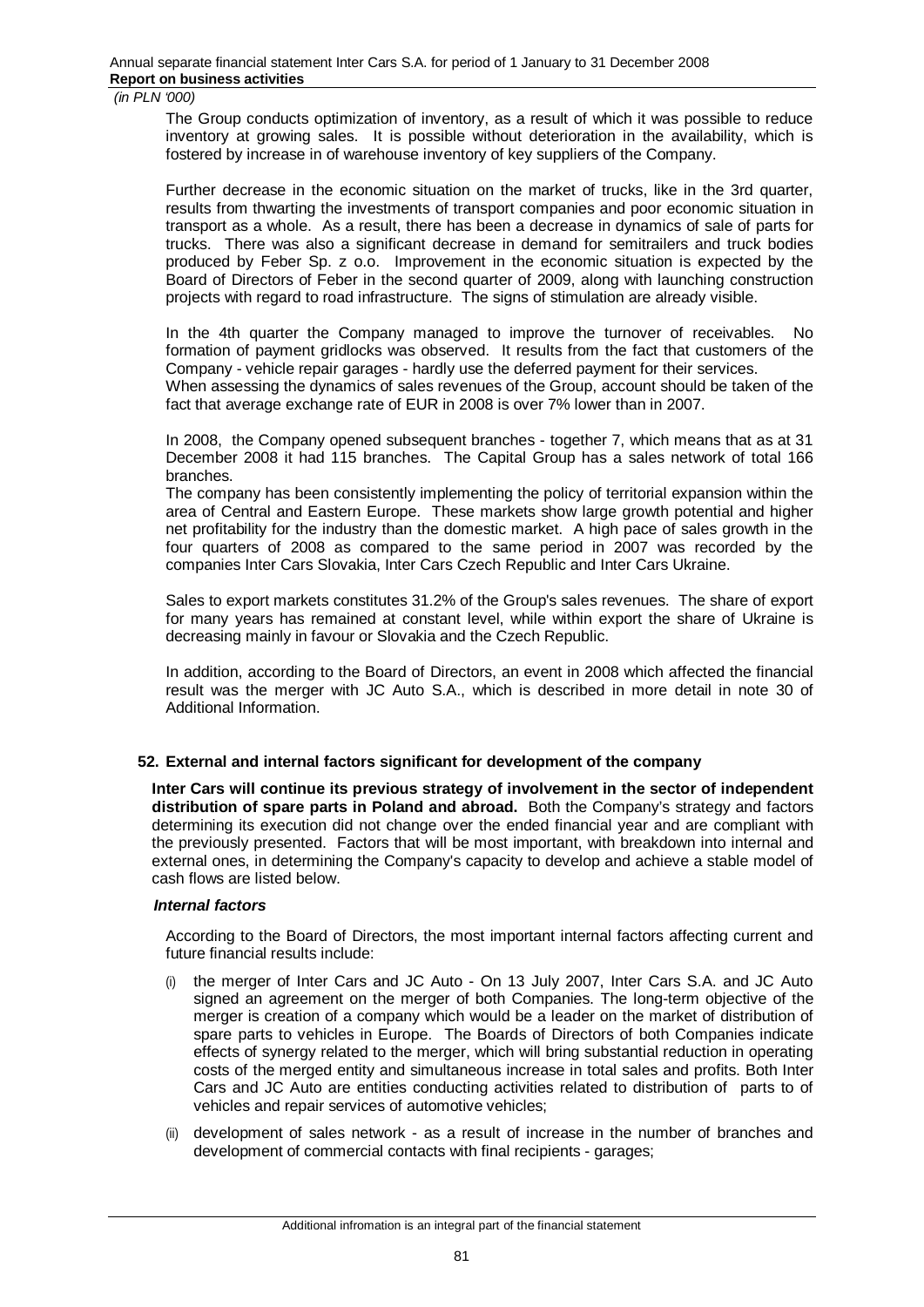- (iii) ability to select proper development strategy on competitive and changing market determining growth capacities of the Company in the long run on the market characterized by a high degree of competition and changes in the model of distribution of spare parts in consequence of the EU introducing new regulations and automotive concerns and manufacturers of spare parts changing strategy of activities ;
- (iv) development of loyalty programs introduction of new and development of past ones, determining the Company's capacity to increase loyalty of recipients and, as a result, volume of the Group's sales on these markets;
- (v) strictly determined group of products and the area of activity precisely determined development strategy fully making use of the potential of the Company and allowing its full employment in the spheres where the organization has most competences;
- (vi) knowledge of the market which consists of the capacity to communicate effectively the offer to final recipients and which, as a result of experience in this respect and modern sales support methods, enables Inter Cars to achieve a significant competitive advantage;
- (vii) development of sales support tools fixed introduction of tools and solutions raising quality of customer service, in particular introduction in the Czech Republic, Slovakia and Hungary of a well-known program in Poland, IC-Katalog, in local language versions;
- (viii) qualified personnel being one of the most important factors determining the possibility to maintain and increase competitive position of the Group's entities;
- (ix) efficiency of goods logistics system meaning the ability to optimize continuously the existing processes and introduce new solutions which enable, on the one hand, controlling and reducing effectively costs of trade in goods in the growing network, and, on the other hand, raising effectiveness of supply of the growing sales network, in the conditions of a very broad offer of goods;
- (x) computer system efficiency determining the possibility of maintaining continuously full capacity of the system to both trade in goods and provision of information necessary for management of the Group and performance of any imposed information obligations.

#### *External factors*

According to the Board of Directors, the most important external factors affecting current and future financial results include:

- (i) macroeconomic situation which, by the level of economic activities of entities and, as a result, the level of employment level in the national economy, the level of income of the population, determines current and future capacities of prospective customers to purchase cars and sustain costs of their operation and repairs;
- (ii) macroeconomic situation in Ukraine, in the Czech Republic, Slovakia and Lithuania which, by the level of expenditures on cars, depending on the amounts of income of the population and business entities, will affect the value of the market of spare parts in those countries and, at the same time, value of sales of the Group in those countries;
- (iii) changes in EUR and USD exchange rates affecting the level of prices of goods offered y the Company and indirectly its financial results;
- (iv) growth in loyalty of recipients as a result of reduction in the degree of diversification of sources of supply by workshops, resulting in growth in the number and value of orders submitted by particular recipients and reduction in the risk of sudden sales fall;
- (v) development of independent workshops constituting the basic group of the Group's recipients, which are to face important challenges concerning the need to adjust to growing market requirements as a result of growth in the degree of complication of repairs;
- (vi) changes in the structure of distribution as a result of changes in legislation of the European Union - making the Group face important challenges and opportunities in the scope of access to the group of recipients being of exclusive customers of car manufacturers with regard to supply with spare parts works as well as through access of independent workshops to technical information of car manufacturers on equal rights as authorized workshops and, as a result, removal of significant barriers in the development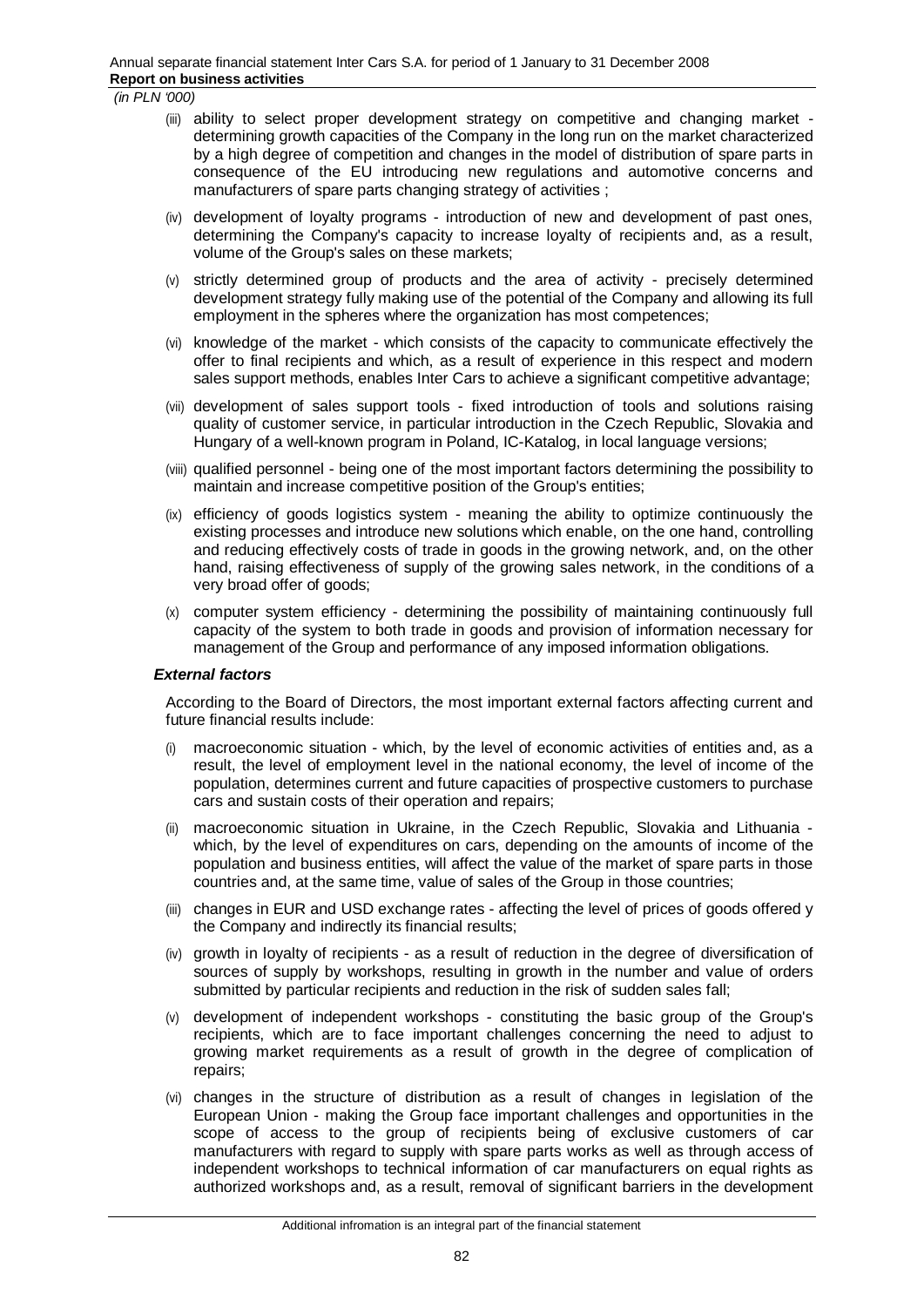of independent workshops, which will increase possibilities of development of the sector of independent repair services - the main customer of goods of the Group;

- (vii) changes in the structure of demand for spare parts arising from changes in car production technologies - resulting in the expected growth in demand for relatively more expensive elements and growth in demand for equipment used as workshop equipment;
- (viii) car sales volume determining demand for spare parts in average and long term, through impact on the number of cars used in the countries where the Group conducts operating activities;
- (ix) volume of imports of second-hand cars which together with sales of new cars has a decisive impact on growth in the number of registered vehicles and, as a consequence, on the demand for repair services and spare parts, and the scale of import of second-hand cars, due to their age and mileage, will contribute faster to a higher demand for parts but will affect also the structure of the global demand by a larger demand for relatively cheaper parts and, in the case of a significant replacing of new cars with second-hand cars from import in sales, lower growth in demand of workshop for equipment used for fitting work posts;
- (x) industry competitiveness requiring constant improvement in competences of the organization with regard to sales organization, sales support mechanisms, scope of the offer of goods and location of branches;

The development of the Company will be also affected significantly by factors determining development of subsidiaries being significant recipients of the Company. Factors important for development of these entities are presented in the consolidated statement of operations of the Group

# **53. Strategy and prospects for future development**

The main task of the Company is to improve constantly goods flow management quality as well as to achieve leading share in the markets of Central and Eastern Europe. It will be carried out by way of supplementing the existing distribution model with additional elements (subsidiaries, regional warehouses, subsidiaries dealing with distribution outside the borders of Poland). It will result in strengthening the position of Inter Cars as the most effective and efficient channel of distribution of spare parts from their manufacturers to final recipients – garages.

The basic purpose of the Company is to build dominant in Poland distribution network of spare parts to cars, with strong representation on new European markets, bringing stable profits and enabling expanding operations by taking over of other entities operating in the industry of distribution and logistics. The Company intends to achieve share in the Polish market of 25- 30%.

Development strategy of Inter Cars has been based on three basic elements:

- Development of distribution chain in Poland and abroad.
- Development of assortment by introducing new and developing past assortments adjusted to the market expectations with regard to quality of parts, prices and technical support from parts manufacturers. In order to improve the sales value of goods of high quality and relatively lower price, by less known in Poland manufacturers of parts, the brand "4-max" and "4-max Truck" has been developing gradually; the brand is a cheap and guaranteed alternative for the final buyers.
- Development of partner programs being value added of the offer of goods which, thanks to development of projects supporting the basic activities of the Company (e.g. fleet management, regeneration of used parts), constant support for expansion of a network of independent workshops within the framework of the projects Auto Crew, Q-Service, Q-Service Truck, development of projects of support for workshops (investment program, workshop equipment, training, technical information), development of sales support computer systems - they are to serve constant improvement in the degree of loyalty of end recipients, providing the Company stable and growing target market in the long run.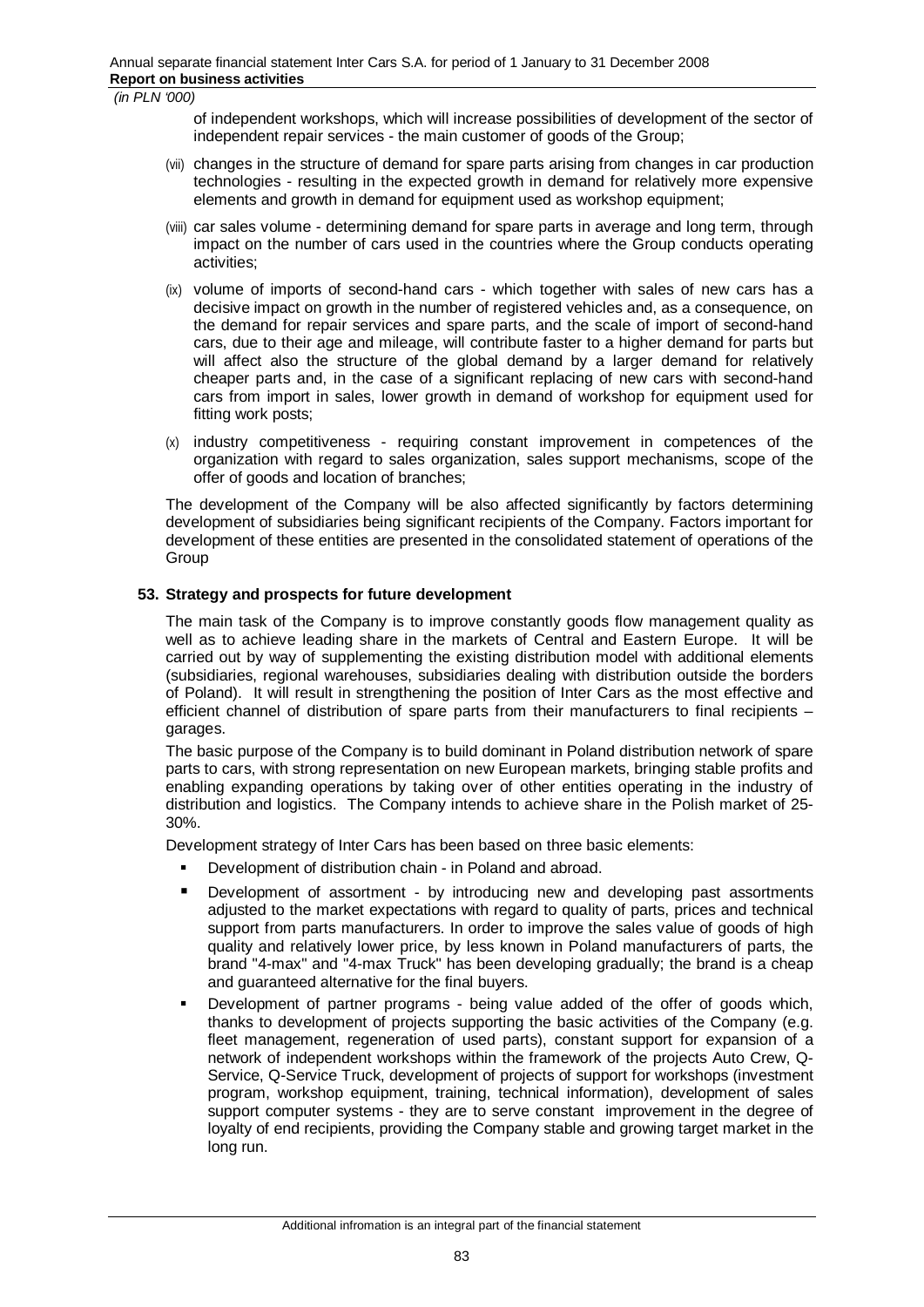#### **54. Changes in basic business management principles**

On 6 February 2006, the Extraordinary General Meeting introduced the Motivation Program for members of executive bodies, members of management staff as well as employees crucial for realization of the Capital Group's strategy. On 8 December 2006, the Extraordinary General Meeting introduced changes to the Motivation Program, which were communicated to general public on 8 December 2006, in the form of current report No. 31/2006.

The people participating in the Program will be able to take up no more than 472,000 shares in the period from 1 January 2007 to 31 December 2009. Tranches vary in terms of period in which the options can be exercised. For particular tranches the exercise period starts on 1 January 2007, 2008 and 2009. It ends, on the other hand, each time on 31 December 2009. According to the Regulations of the motivation program, a person participating in the program loses the right to exercise the option, upon leaving the Company.

The option exercise rate depends on the initial exercise rate, specified in the motivation program (PLN 24.81) and WIG index changes in relation to the initial value stated in the regulations (37,221.99 points). The exercise rate is increased / decreased by the percentage increase /decrease in the WIG index until the date of acquiring rights to exercise the option (for particular tranches,1 January 2007, 2008 and 2009, respectively).

In the Motivation Program participate five people - five members of the Board of Directors. Jointly, the peoples covered by the 1st tranche obtained the right to take up 157 333 shares in Inter Cars at PLN 33.59 per share. In the 2nd tranche, they obtained the right to take up subsequent 157,333 shares at PLN 37.13 per share.

The fair value of management options is estimated with the use of 3-dimensional binomial trees. Input data is: the exercise rate and the value of WIG index specified in the motivation program regulations at the level of PLN 24.81 and 37,221.99 points, respectively, variability of the rates of return on shares and the WIG index at the level of 33.97% and 16.77%, respectively, interest rate for the period ending on 31 December 2007 at the level of 4.43%. The cost of execution of the motivation program, included in 2006 in the amount of PLN 1,862 thousand, was determined assuming all the authorized people exercising options. The cost of execution of the motivation program, included in 2007 in the amount of PLN 3,330 thousand, was determined assuming all the authorized peoples exercising options. Total program costs are estimated at the maximum PLN 5,935 thousand.

#### **55. Contracts concluded between the issuer and executives**

As at 31 December 2008, no contracts were binding between the issuer and executives, providing for compensation in the event of their resignation or dismissal from their position without a valid cause or when their dismissal proceeds for a reason of merging the Issuer by takeover. Members of the Board of Directors of the Company are entitled to 6 month notice period of contracts of employment.

# **56. The information on shares, paid dividend and General Meetings**

*Shares of the Issuer and shares in related parties owned by executives and supervisors* 

Supervisors and executives have total 7,145,013 shares, being 52% of votes at the General Meeting of Inter Cars.

Executives and supervisors do not have any shares or stock in subsidiaries of Inter Cars.

*Changes in proportions of held shares under contracts known to the issuer* 

The Motivation Program introduced by resolution of the Extraordinary General Meeting assumes signing with the program participants, from the group of executives, members of management staff as well as employees crucial for execution of strategy of the Capital Group, participation contracts. As at the publication of the report, contracts have been signed with five people - five members of the Board of Directors. In total peoples covered by the first tranche obtained the right to take up 157,333 shares of Inter Cars at the price PLN 33.59 per share and covered by the second tranche obtained the right to take up 157,333 shares of Inter Cars at the price 37.13 per share.

The Company is not familiar with contracts concluded between shareholders having impact on activities of the Company.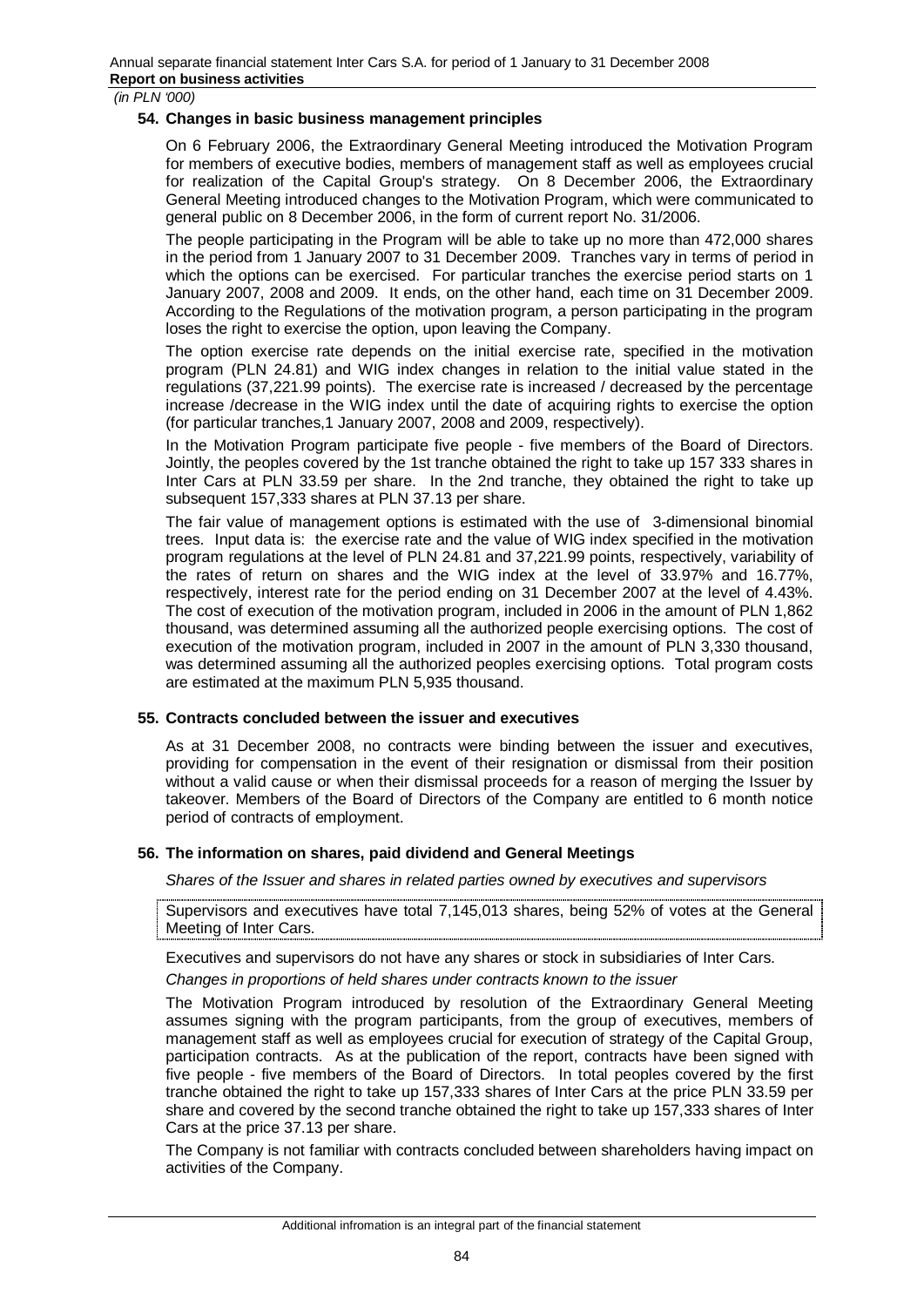*Special control rights in relation to the Issuer* 

The Company did not issue any securities giving their holders any particular control rights.

*Restrictions in transfer of ownership rights to securities* 

Securities issued by the Company (shares) are not covered by restrictions in their transfer. All the shares in the Company were approved for public trading by decision of the Securities and Exchange Commission of 26 April 2004.

The Board of Directors of the National Depository for Securities, by Resolution No. 186/04 of 11 May 2004, decided to grant Inter Cars S.A. status of a participant in the National Deposit for Securities, ISSUER type, and approve to the National Deposit for Securities 11,821,100 shares in Inter Cars S.A. and mark them with code PL INTCS00010.

*Dividend* 

On 21 August 2008, on the basis of the resolution of the Ordinary General Meeting of Inter Cars S.A., of July 18, 2008, dividend payment took place for the year 2007 in the amount of PLN 9,450,309.00, i.e., PLN 0.69 per one share. Day of granting the right to dividend is 5 August 2008.

In 2007 the dividend for 2006 was paid in amount of PLN 4,019,174.00 zlotys, i.e. PLN 0.34 per one share.

List of shareholders holding at least 5% of the total number of votes as at the day of publishing *of this financial statement:* 

| <b>Shareholder</b>                    | Number of<br>shares | The total<br>nominal<br>value | Share in<br>share capital | Share in the<br>overall<br>number of<br>votes |
|---------------------------------------|---------------------|-------------------------------|---------------------------|-----------------------------------------------|
|                                       |                     | (PLN)                         | (%)                       | (%)                                           |
| <b>Krzysztof Oleksowicz</b>           | 4 972 271           | 9 944 542                     | 36.20%                    | 36,20%                                        |
| Andrzej Oliszewski                    | 1 544 370           | 3 088 740                     | 11.24%                    | 11.24%                                        |
| AIG Otwarty Fundusz Emerytalny        | 1 062 770           | 2 125 540                     | 7.74%                     | 7,74%                                         |
| <b>ING Otwarty Fundusz Emerytalny</b> | 745 342             | 1490684                       | 5.43%                     | 5.43%                                         |

# *Information on the General Meeting*

From 1 January to 31 December 2008, one General Meeting was held:

General Meeting of Inter Cars - 18 July 2008

The General Meeting was held according to the following agenda:

- 1. Opening the Meeting.
- 2. Election of the Chairman of the Meeting.
- 3. Verification whether the General Meeting has been convened adequately and whether it has capacity to adopt resolutions.
- 4. Adoption of the agenda.
- 5. Examination and approval of the Board of Directors' statement of the Company's operations in 2007
- 6. Examination and approval of the Board of Directors' statement of operations of the Inter Cars S.A. Capital Group in 2007
- 7. Examination and approval of the Company's financial statement for 2007
- 8. Examination and approval of the consolidated financial statement of the Capital Group for 2007
- 9. Examination and approval of the Board of Directors' statement of the Company JC AUTO in 2007.
- 10. Examination and approval of the Board of Directors of JC AUTO S.A. statement of operations of the Inter Cars S.A. Capital Group in 2007.
- 11. Examination and approval of the JC AUTO S.A. Company financial statement for 2007.
- 12. Examination and approval of the consolidated financial statement of the Capital Group JC AUTO for 2007.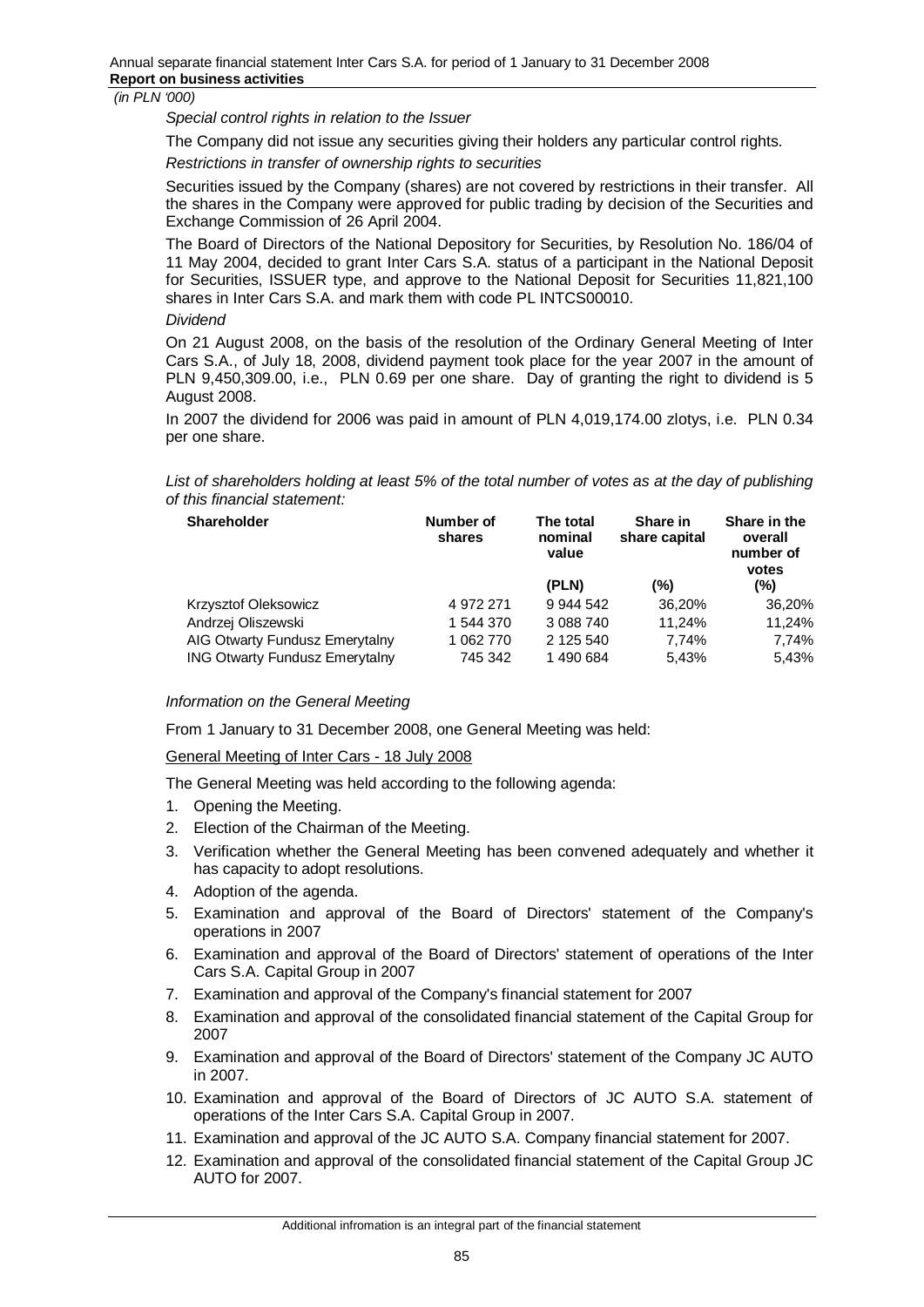- 13. Distribution of the Company's profit.
- 14. Granting of vote of approval to members of the Company's Board of Directors and Supervisory Board for performance of their obligations in 2007.
- 15. Granting of vote of approval to members of the JC AUTO S.A. Company's Board of Directors and Supervisory Board for performance of their obligations in 2007.
- 16. Changes in the Supervisory Board
- 17. Approval of the Regulations of the Supervisory Board
- 18. Closing the Meeting.

Shareholders having at least 5% of the overall number of votes at the Company's General Meeting:

- Krzysztof Oleksowicz 3,726,000 votes, constituting 53.01 % of votes vested at the General Meeting,
- Andrzej Oliszewski 1,495,000 votes, constituting 21.27% of votes vested at the General Meeting,
- AIG Otwarty Fundusz Emerytalny (Open Pension Fund) -1,062,770 votes, constituting 15.12% of votes vested at the General Meeting
- ING Otwarty Fundusz Emerytalny (Open Pension Fund) -745,342 votes, constituting 10.60% of votes vested at the General Meeting

#### **57. Entity authorized to conduct the audit financial statements**

On 30 June 2008, the Company signed a contract with KPMG Audyt Sp. z o.o. for audit and review of the semi-annual financial statement for 2008. Total remuneration under the contract is PLN 450 thousand.

In the year 2007, the Company entrusted auditing the annual and review of the semi-annual financial statement to KPMG Audyt Sp. z o.o.; total remuneration amounted to PLN 305 thousand.

#### **58. Transactions related to derivatives and characteristics of associated risk**

From 1 January to 31 December 2008, no transactions were concluded which would be related to the financial statement.

#### **59. Employment**

As at 31 December 2008, the Company employed 1,303 people. As at 31 December 2007, the Company employed 747 workers.

#### **60. Environment protection policy**

Inter Cars does not run any activities whose effects would pose a threat to the natural environment. In connection with the above, the Company is not encumbered with any obligations concerning expenditure on the natural environmental protection.

As at the balance sheet date, the Company has permits related to the environmental protection - administrative decisions - whose description is included in the table below: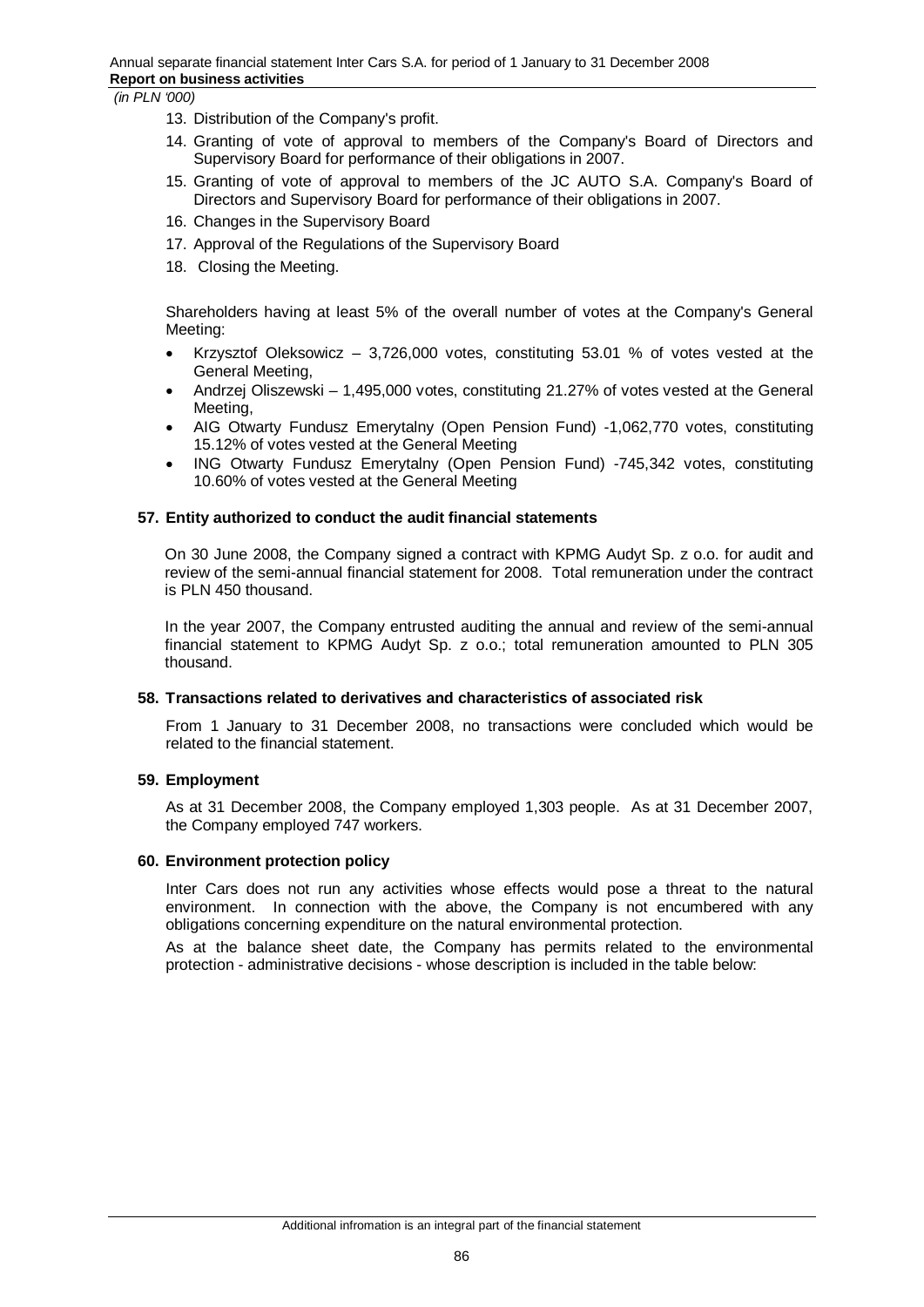| <b>No</b> | Number and date of<br>decision                                     | The issuing<br>authority                         | Area of application                                      | Substantive scope of decision                                                                                                                                                                                                                                                     |
|-----------|--------------------------------------------------------------------|--------------------------------------------------|----------------------------------------------------------|-----------------------------------------------------------------------------------------------------------------------------------------------------------------------------------------------------------------------------------------------------------------------------------|
|           | Decision no 62<br>Dated 27,05,03<br>$(SR.-7634/30/1/03)$           | County<br>Governor of<br>Nowy Dwór<br>Mazowiecki | Czastków<br>Mazowiecki ul.<br>Gdanska 15, gm.<br>Czosnów | Permit for generation and storage of<br>hazardous waste, such as: hydraulic oils,<br>oiled cleaning agent, oil filters, used light<br>sources, lead-containing batteries.                                                                                                         |
| 2         | Decision no<br>123/2003<br>Dated 10.12.03<br>$(SR-6210/19/2/2003)$ | County<br>Governor of<br>Nowy Dwór<br>Mazowiecki | Czastków<br>Mazowiecki ul.<br>Gdańska 15, gm.<br>Czosnów | The water legal permit for intake of<br>underground water from the quaternary<br>formations from an intake in Cząstków<br>Mazowiecki for household and utility<br>purposes, except for food purposes, as well<br>as watering greenery and for the purposes of<br>water treatment. |

# **61. Events which can significantly affect the future financial results of the Issuer and events after the balance sheet date**

See note 14.

**62. Stance of the Management Board concerning the possibility to realize earlier published forecasts of financial results for year 2008.** 

The Company did not publish forecasts for 2008.

# **63. Changes in the structure of business entity, long-term investments, restructuring**

The main changes in the structure, which took place in 2008, included merger with the company JC Auto S.A. mentioned in more detail in note 31 of the Additional information as well as increase in Inter Cars Lietuva capital PLN 494 thousand, increase in reserve capital in JC Auto s.r.l. PLN 1,414 thousand and payment to share capital of Inter Cars Romania – PLN 179,64.

# **64. Risk Factors**

#### *Risk associated with change in the discount policy by manufacturers of spare parts*

An important item in the result of the Company covers discounts granted to the Company by manufacturers of spare parts. The discount policy rewards recipients making valuably significant purchases. Possible change in this policy, consisting in reduction in the value of discounts or even resignation from their use, would result in a significant deterioration of the Company's results.

In the opinion of the Board of Directors, this situation is, however, hardly likely, and the Company, as a significant recipient, may count on at least equally attractive terms in the future. Possible resignation from discounts would mean most likely reduction in prices of purchase and growth in selling price, namely maintenance of the level of margin earned due to the purchase strength of the Company and possibility to replace sources of supply.

#### *Risk associated with adoption of improper strategy*

The market where the Company conducts activities is subject to constant changes the direction and intensity of which depend on a number of often mutually exclusive factors. In this situation, the future position of the Company, namely, as a result, revenues and profits, depend on capacity of the Company to develop a strategy which would be effective in the long run. Any possible inapt decisions resulting from improper assessment of the situation or inability to adapt the Company to dynamically changing market conditions may bring about significant adverse financial effects.

To minimize risk of such hazard, a continuous current analysis is conducted of all the factors determining the selection of strategy in two perspectives: short term, including terms of supply, and long-term, including strategy of creation and development of sales network so as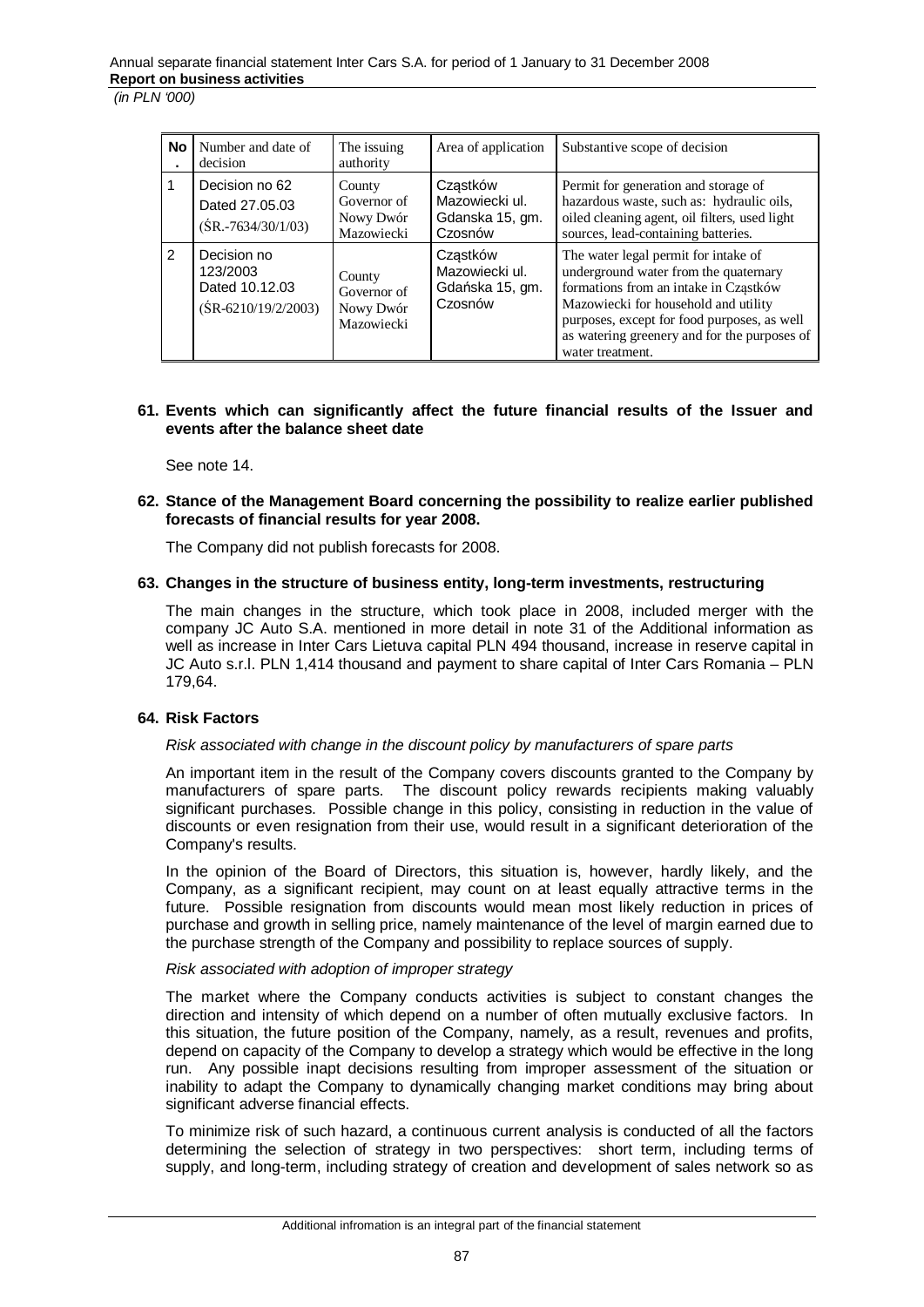to ensure maximally precise determination of the direction and nature of changes in the market environment.

#### *Risk associated with changing demand structure*

The Company maintains defined stock balances in the wide assortment of goods. Purchases executed by the Company are a function of assessment of the market demand for different assortment groups and as such are exposed to the risk of a wrong assessment of the market or changes in the structure of demand. Possible changes in demand, in particular rapid decrease in the demand for specified groups of goods in the case of previous significant purchases will mean that the Company will suffer significant losses related to freezing working capital or the need to apply discounts of significant value.

In the opinion of the Board of Directors, the occurrence of this type of hazard is unlikely due to domination of linear tendencies of changes in the demand for offered goods. In addition, the Company conducts active policy of working capital management, which has resulted in maintaining stock items of particular goods of low value (organization of deliveries from manufacturers ensuring execution of orders in a relatively short period of time). Additionally, the offer of the Company does not include parts to cars produced in countries of the former Eastern Bloc, phased-out, namely the risk of investing funds in stock of spare parts to a decadent segment of cars has been eliminated.

#### *Risk associated with seasonal sales*

Total revenues of the Company are not significantly susceptible to the phenomenon of seasonality. The wide range of parts includes goods whose sales depends on season, especially winter. Goods that are most susceptible to seasonal, short-term sales, such as e.g. winter tires, are ordered with suppliers a few months before the intended period of more intense sales, in view of which, in the case of exceptionally adverse meteorological phenomena, sales of seasonal goods may be substantially lower than the expected one, having, in consequence, adverse impact on financial results of the Company.

#### *Risk associated with bank credits*

Bank credits are significant for financing of the Company's activities. As at 31 December 2008, the Company's debt under bank credits, bonds and financial lease was PLN 514,234 thousand, and total financial costs related to their service (interest) amounted to PLN 27,678 thousand. Credits incurred by the Group are interest-bearing at a variable interest rate, thus a possible significant growth in interest rates and, as a result, base rates of credits, by increase in financial costs, would result in reduction in return and the Group's capacity to work out finds which could be used to finance further development, and, in an extreme case, would pose a threat to maintenance of liquidity. Another type of risk associated with bank credits is the risk of loss or refusal of credit lines. Possible reduction in the possibility of financing activities by means of credits bank as a result of termination some contracts or refusal of their submission will have a significant adverse impact on the development possibilities of the Group, its liquidity and financial results.

#### *Risk associated with initiation of competitive activities towards the Company by an entity that operated a branch*

Any possible initiation of activities competitive towards the Company by an entity that terminated or with which a contract for operation of a branch was terminated, consisting in takeover of contacts with recipients, would have a serious adverse impact on sales results in a given region.

In order to minimize this kind of risk in contracts concluded with the entities operating branches high penalties were stipulated in the case of initiating competitive activities following termination of the contract.

#### *Software Risks*

Operating activities is based on efficiently operating on-line computer system. Any possible problems with its correct operation would mean reduction in the volume of sales or even inhibit sales. As a result, it would have adverse impact on financial results of the Company.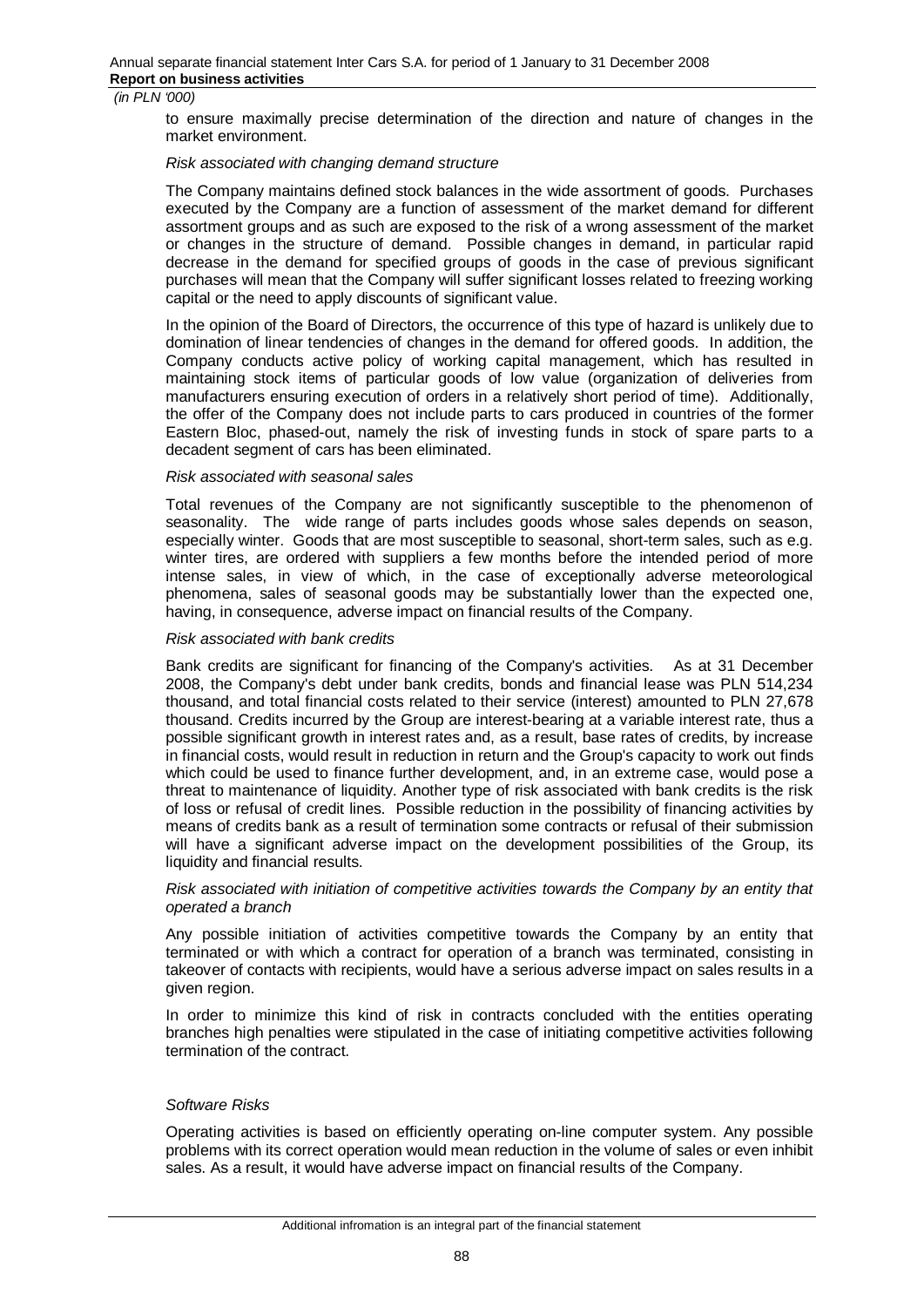In order to prevent this situation, the Company introduced relevant procedures in case of failure of the system, including the principles of creating backups of data and their restoring and emergency server (, along with necessary network accessories) and emergency links.

# *Risk associated with independent workshop's failure to adapt to the market requirements*

In connection with growing complication of particular subassemblies of manufactured cars, the requirements with regard to operation and repair of vehicles are growing, both with regard to knowledge and preparation of mechanics and technical equipment of work posts. Independent workshops are forced thus to improve their qualifications and invest in equipment to be able to service new models of cars. A possible insufficient development of independent workshop's capacities will restrict the target market of the Company and will have adverse impact on its financial results.

In the opinion of the Board of Directors, a counterbalance will be continuously growing commitment of distributors and manufacturers of spare parts in equipping and funding equipment of independent workshop, the possibility of close cooperation between authorized workshop and independent workshops and the right to access technical information of manufacturers themselves for all parties on equal rights (under new provisions), facilitating transfer of know-how to independent workshops. In the long run, we may even expect a selection of independent workshops, i.e. elimination of the weakest ones and development of the ones having the best facilities, namely, in fact, strengthening of the segment of independent workshops, in spite of possible, short-term adverse changes in value of this market segment. Additionally, increase in import of second-hand cars to Poland following its accession to the European Union, will increase substantially demand for services of economical, small workshops, allowing them thereby further growth and accumulation of necessary knowledge and capital.

*Risk related to large foreign entities, specializing in wholesale of car parts, entering the domestic market* 

Domestic market of independent distribution of spare parts is dominated by businesses with Polish capital. The size of this market and its good prospects surely mean growing probability of foreign distributors of parts entering the market which, offering more favorable purchase terms, may dominate a significant part of the market. Possible increased competitive pressure will have an unfavorable effect on results of the Company, and, in an extreme case, may result in important limitation in the possibility of growth and even decrease in the value of revenues and profits. Another type of risk related to large foreign distributors entering the Polish market is the risk of loss of strategic suppliers for which selected foreign distributors are a much greater recipient.

In the opinion of the Board of Directors, such this hazard is insignificant. Possible expansion in Poland can proceed, first of all, through acquisition of the existing entities, thus growth in competitive pressure will be most likely insignificant, although it may result in reduction in average level of margins.

In view of the foregoing, the Board of Directors will aim at permanent and dynamic sales value growth, so that it was possible to maintain at least the level of profits, in spite of possible reduction in return. In addition, loss of the possibility of making purchases with particular strategic suppliers as a result of emergence on the Polish market of foreign entities, distributors of these manufacturers in other countries, is limited in view of the fact that manufacturers of parts aim at diversification of sales channels.

#### *Risk associated with diversification of sales channels by manufacturers of spare parts*

An important element of the sales strategy of manufacturers of spare parts is a diversification of wholesale sales channels, due to which particular distributors, including the Company, have restricted possibility of increasing market share. In the opinion of the Board of Directors, the Company may achieve maximum share in the domestic market of spare parts (in the independent segment) of 25 - 30%. Achieving this level means that further growth in revenues will be possible only by growth in the value of the whole market, namely the Company's revenues will become more sensitive to changes in the market environment without a significant possibility of growth by consolidation of the market.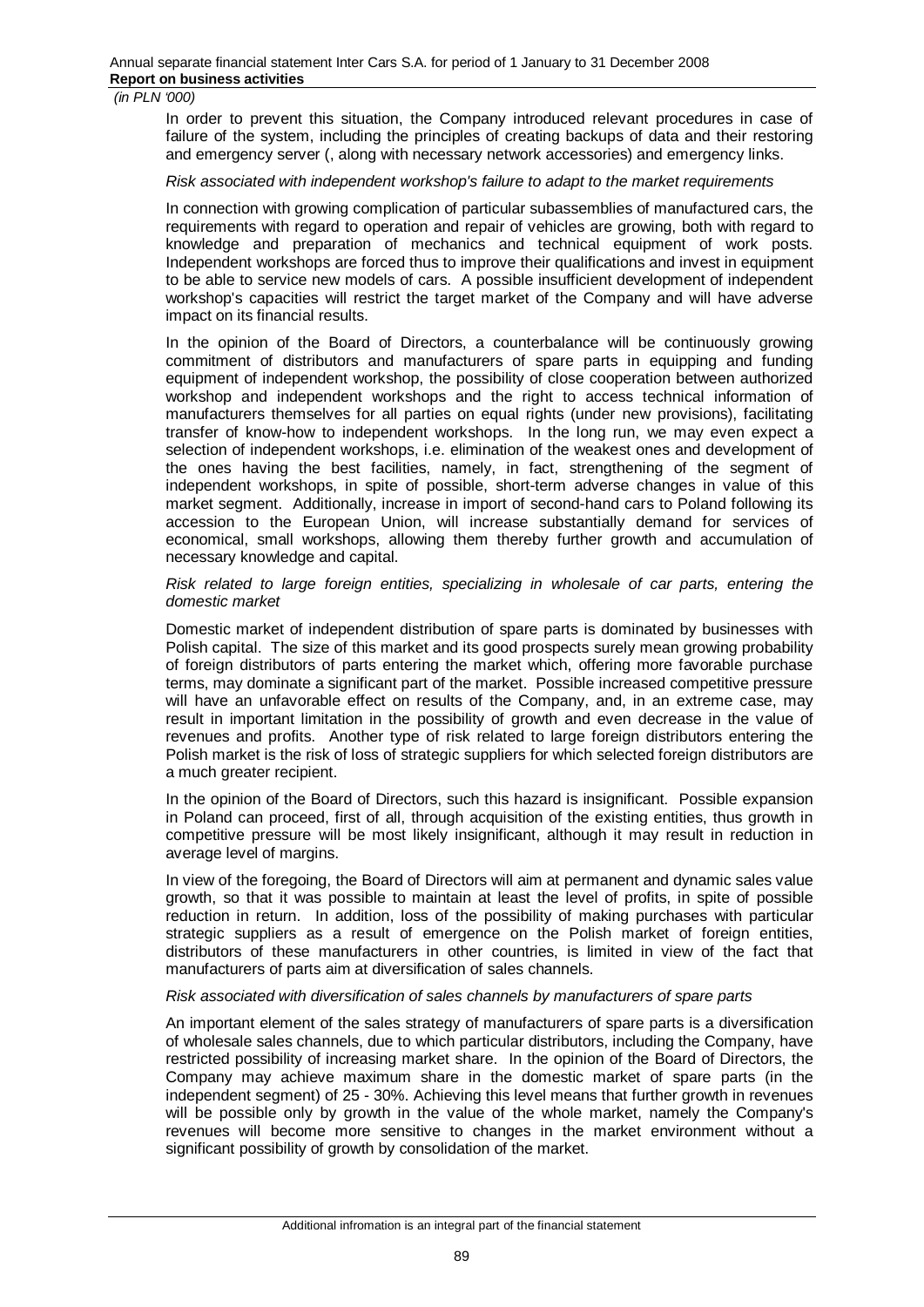Thus the Board of Directors takes actions aiming at development of a model of activities enabling widening permanently the assortment of the Company's offer, including developing new segments, as e.g. equipment of workshops, fleet management, etc.

#### *Risk associated with takeover of the production of spare parts by car manufacturers*

As it appears from the press information, some car manufacturers consider the possibility to increase the scale of car parts production. Currently, in EU member countries, approximately 20% -23% of spare parts come from car manufacturers. Although access to parts manufactured by car manufacturers is possible for all potential buyers, the terms of their purchase would be, most likely, less favorable than the terms of purchase of parts from specialized manufacturers of spare parts, as in the present model, i.e. the same manufacturers of parts produce parts for the first assembly and to the secondary market. Additionally, change in the present model of spare parts production would limit the value of the segment of original spare parts delivered by the parts manufacturers. For the Company this situation would have significant negative impact on financial results.

However, due to far advanced specialization in developing and producing parts (implicating also the ability to offer competitive prices), such scenario is hardly likely in the opinion of the Board of Directors.

#### *Risk associated with acquisition of the network of independent distribution of spare parts by manufacturers of spare parts*

Any possible acquisition of independent distributors of spare parts by manufacturers of these parts would mean critical changes in the model of distribution of parts delivered by particular entities, consisting in limiting their sales to other networks, including sales of the Company. In this situation the Company could lose particular sources of supply with parts, which would limit the size of the offer and worsen competitive position of the Company.

However, owing to that the manufacturers of parts aim at the diversification of sales channels and a the degree of replacement of sources of supply is large, in the opinion of the Board of Directors this risk factor should not be a significant hazard for the market position of the Company and achieved financial results.

#### *Risk associated with the macroeconomic situation*

The last period is characterized by reduction in dynamics of growth of Polish economy. Growth trends are endangered by a number of internal and external macroeconomic factors. Any possible deterioration of the economic situation would have indirect, negative impact on results of business activities of Inter Cars.

#### *Risk associated with the economic policy*

The economic, fiscal and monetary policy determine significantly the rate of growth in the final domestic demand, which determines indirectly the volume of sales of the Company and, as a consequence, its financial results. The Company's result may be worsened due to changes which affect reduction in domestic demand, which brings a risk of failure to execute specified intentions and introduces a significant element of uncertainty in long-term planning of the Company's growth as a result of smaller possible interest of prospective buyers in the goods of the Company.

#### *Risk associated with the structure of foreign recipients*

The vast majority of export sales are carried out to minor, foreign recipients who arrange on their own transport of goods beyond the borders of Poland. Most of these recipients come from Ukraine, due to which a substantial part of sales of the Company is exposed to risk typical of recipients' countries, such as: changes in volume and structure of the market of spare parts, changes in the purchasing power of the population, stability of economic and political systems in those countries. Any possible unfavourable changes in those countries which would bring reduction or resignation from purchases made by these entities would have a negative impact on the Company's financial results.

#### *Risk associated with development of subsidiaries*

Subsidiaries are created in countries with reasonable probability of obtaining satisfactory return on invested capital. In practice, the Company involves valuably significant funds in the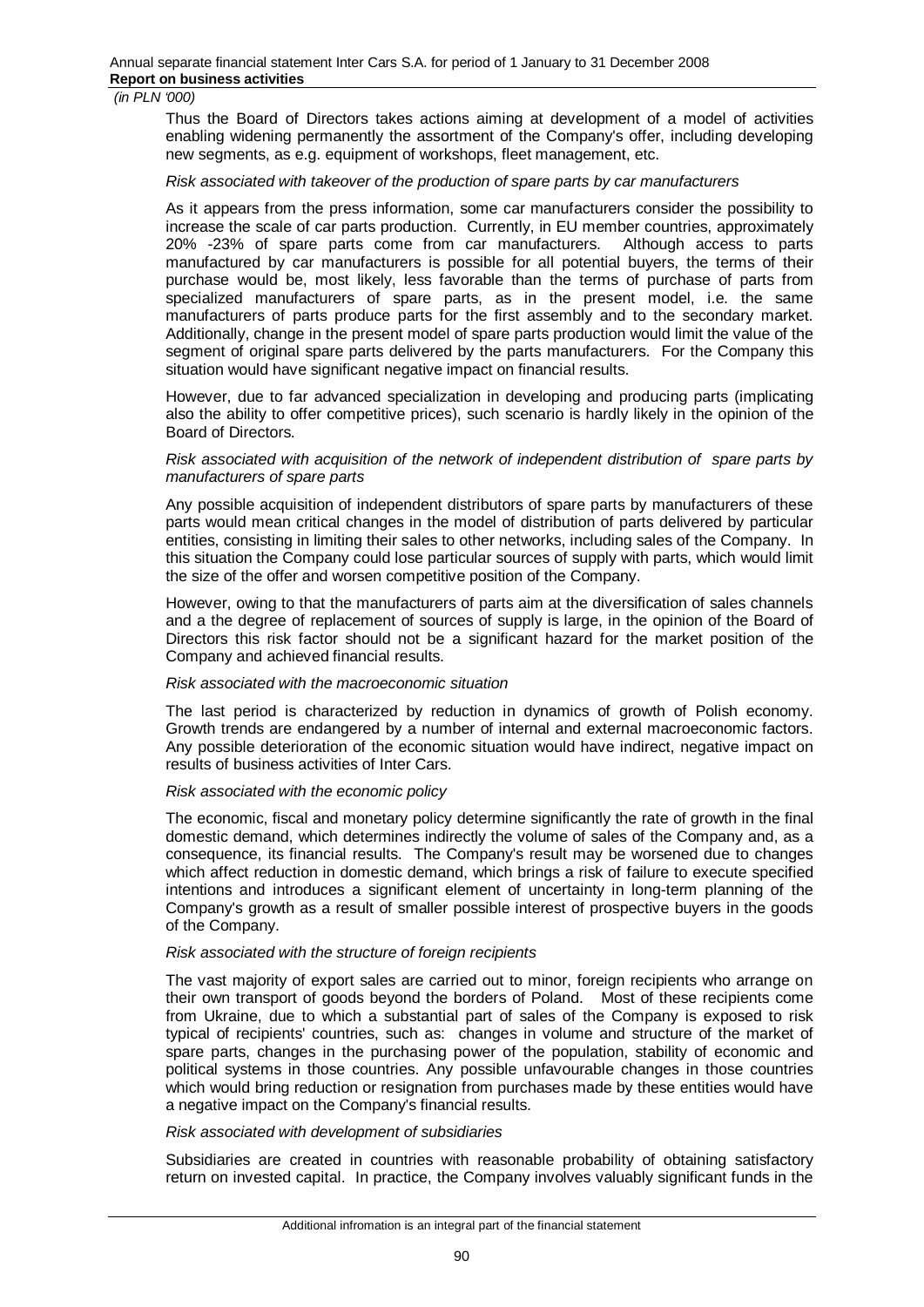development of activities on completely new markets, characterized by different specific character of many significant aspects of operating activities. In consequence, risk associated with these investments is relatively greater than investment of these funds in further development of activities in Poland where the Company has the largest competences and resources, and the position.

In order to reduce this risk, the Company employs each time for cooperation specialists knowing the local markets and carries out necessary feasibility analyses along with appropriate estimates of risks associated with activities on a new market. At the same time, increasing the geographical range of activities, the Company obtains the possibility of diversifying the risk associated with activities in the area of one country, in particular Poland.

# **65. Executive and supervisory bodies**

Executive and supervisory bodies as at 31 December 2008 consisted of:

#### **Supervisory Board**

Andrzej Oliszewski, the Chairman

Jolanta Oleksowicz-Bugajewska

Maciej Oleksowicz

Michaá Marczak

Wanda Oleksowicz

Jacek Klimczak

On 18 July 2008, by the resolution of the Ordinary General Meeting, Mr. Jacek Klimczak was appointed to the Supervisory Board of the Company. Information on the course of professional career, the qualifications and entrusted functions was transferred to the public in the form of a current report No. 91/2008 of 10 July 2008.

On 18 July 2008, by the resolution of the Ordinary General Meeting, Mr. Jerzy Grabowiecki was dismissed from the Company's Supervisory Board.

#### **Management Board**

Krzysztof Oleksowicz, the President

Robert Kierzek, Deputy President

Krzysztof Soszyński - Member of the Management Board,

Wojciech Milewski – Member of the Management Board

Piotr Kraska Member of the Management Board

On 31 July 2008, Mr. Tomasz Zadroga, Board Member, Finance Director, resigned from the position of Member of the Board of Directors in Inter Cars S.A. As of 31 July 2008, the responsibilities of the Finance Director were taken over by Piotr Kraska - Board Member in Inter Cars S.A.

#### **66. Indication of the proceedings pending before a court, a party to which is the Company**

In 2008, before a court or a public administration authority no proceedings were initiated concerning obligations or liabilities of the Company or subsidiaries, the total value of which is at least 10% of equity of Inter Cars S.A.

At the same time, we inform you that before a court or a public administration authority no proceedings are pending concerning obligations or liabilities of the Company or its subsidiaries, the total value of which is at least 10% of equity of Inter Cars S.A.

#### **67. Indication of averages exchange rates**

Any financial data of the Company presented in EUR in the report were converted using the following exchange rates:

|                                          | 2008   | 2007   |
|------------------------------------------|--------|--------|
| exchange rate as at 31.12                | 4.1724 | 3.5820 |
| average exchange rate in the period from | 3.5321 | 3.7768 |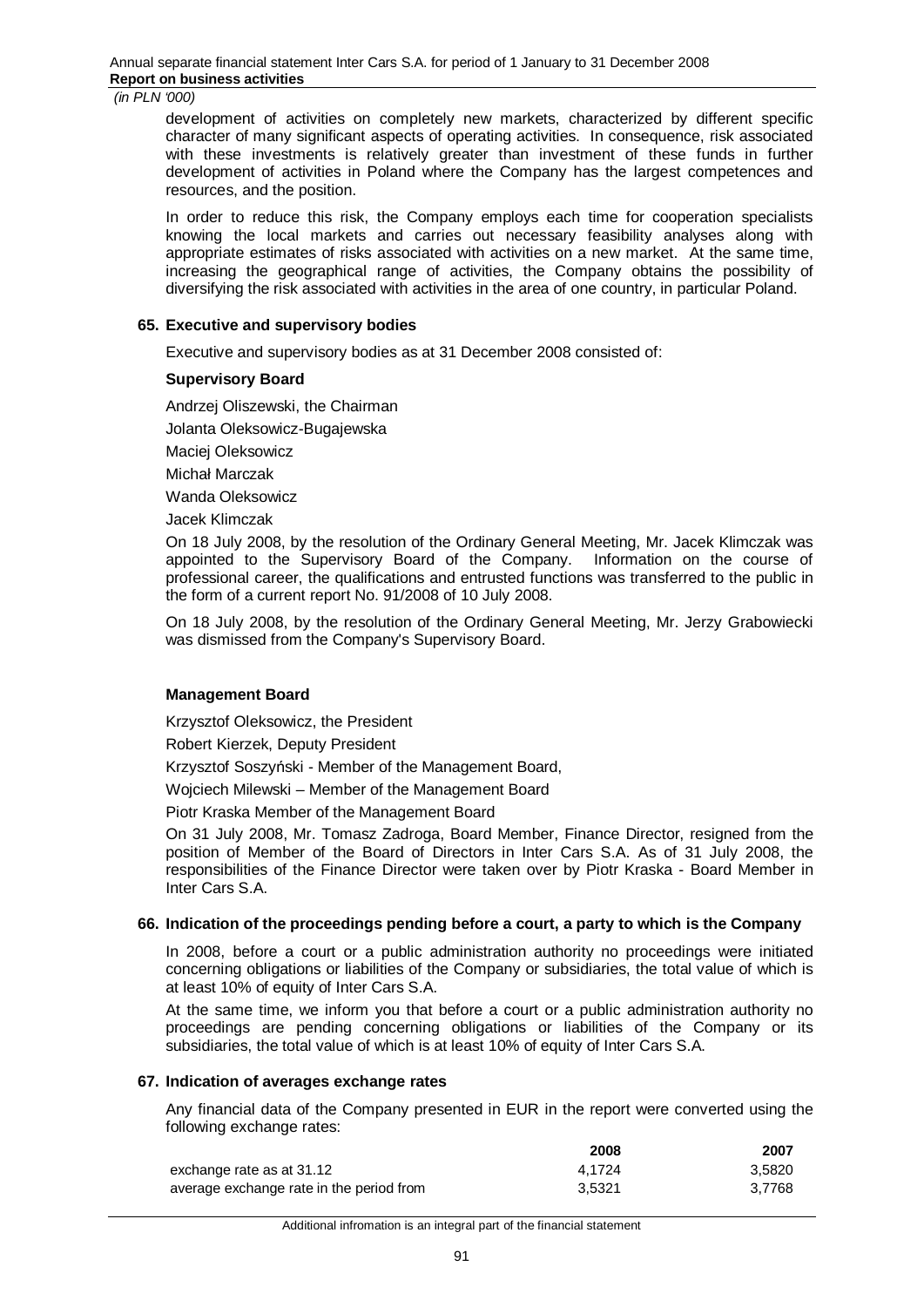| (in PLN '000) |  |  |  |
|---------------|--|--|--|
|               |  |  |  |

|                                    |        | -----  |
|------------------------------------|--------|--------|
| bottom exchange rate in the period | 3.2026 | 3.5699 |
| peak exchange rate in the period   | 4.1824 | 3.9385 |
| 1.01 to 31.12                      |        |        |

The following principles have been used to convert data presented in thousand EURO in selected financial data:

- for data resulting from the income statement average exchange rate being arithmetic average of exchange rates binding as at the last day of each month in a given period, announced by the President of the National Bank of Poland
- for data resulting from the balance sheet exchange rate as at 31.12.2008 being average EUR exchange rate valid as at 31.12.2008, announced by the President of the National Bank of Poland

# **68. A list of current and periodical reports given to the public of publication in 2008**

| No. | Date of<br>publication | <b>Topic</b>                                                                                                                           | Legal basis                               |
|-----|------------------------|----------------------------------------------------------------------------------------------------------------------------------------|-------------------------------------------|
| 1.  | 02-01-2008             | Issue of bonds                                                                                                                         | Art. 56 point 1 item 2 Act<br>on offering |
| 2.  | 03-01-2008             | <b>Issue of bonds</b>                                                                                                                  | Art. 56 point 1 item 2 Act<br>on offering |
| 3.  | 08-01-2008             | Registration of increase in capital in a subsidiary                                                                                    | Art. 56 point 1 item 2 Act<br>on offering |
| 4.  | 08-01-2008             | Conclusion of a significant contract                                                                                                   | Art. 56 point 1 item 2 Act<br>on offering |
| 5.  | 08-01-2008             | Issue of bonds                                                                                                                         | Art. 56 point 1 item 2 Act<br>on offering |
| 6.  | 11-01-2008             | <b>Issue of bonds</b>                                                                                                                  | Art. 56 point 1 item 2 Act<br>on offering |
| 7.  | 18-01-2008             | <b>Issue of bonds</b>                                                                                                                  | Art. 56 point 1 item 2 Act<br>on offering |
| 8.  | 21-01-2008             | <b>Issue of bonds</b>                                                                                                                  | Art. 56 point 1 item 2 Act<br>on offering |
| 9.  | 23-01-2008             | The dates of publishing periodical reports in 2008                                                                                     | Art. 56 point 1 item 2 Act<br>on offering |
| 10. | 23-01-2008             | A list of current and periodical information given to<br>the public in the year 2007.                                                  | Art. 56 point 1 item 2 Act<br>on offering |
| 11. | 28-01-2008             | <b>Issue of bonds</b>                                                                                                                  | Art. 56 point 1 item 2 Act<br>on offering |
| 12. | 31-01-2008             | <b>Issue of bonds</b>                                                                                                                  | Art. 56 point 1 item 2 Act<br>on offering |
| 13. | 04-02-2008             | Issue of bonds                                                                                                                         | Art. 56 point 1 item 2 Act<br>on offering |
| 14. | 08-02-2008             | Issue of bonds                                                                                                                         | Art. 56 point 1 item 2 Act<br>on offering |
| 15. | 08-02-2008             | Transaction on the shares of the Company                                                                                               | Art. 56 point 1 item 2 Act<br>on offering |
| 16. | 11-02-2008             | <b>Issue of bonds</b>                                                                                                                  | Art. 56 point 1 item 2 Act<br>on offering |
| 17. | 12-02-2008             | Information regarding the application for merger<br>registration and dates of quotations suspension of<br>JC Auto S.A.                 | Art. 56 point 1 item 2 Act<br>on offering |
| 18. | 13-02-2008             | Transaction on the shares of Inter Cars S.A.                                                                                           | Art. 56 point 1 item 2 Act<br>on offering |
| 19. | 18-02-2008             | Issue of bonds                                                                                                                         | Art. 56 point 1 item 2 Act<br>on offering |
| 20. | 21-02-2008             | Issue of bonds                                                                                                                         | Art. 56 point 1 item 2 Act<br>on offering |
| 21. | 26-02-2008             | Information about suspension of quotations of<br>shares in JC Auto S.A.                                                                | Art. 56 point 1 item 2 Act<br>on offering |
| 22. | 27-02-2008             | The resolution of the Board of Directors of the<br>Warsaw Stock Exchange concerning suspension of<br>trading in shares in JC Auto S.A. | Art. 56 point 1 item 2 Act<br>on offering |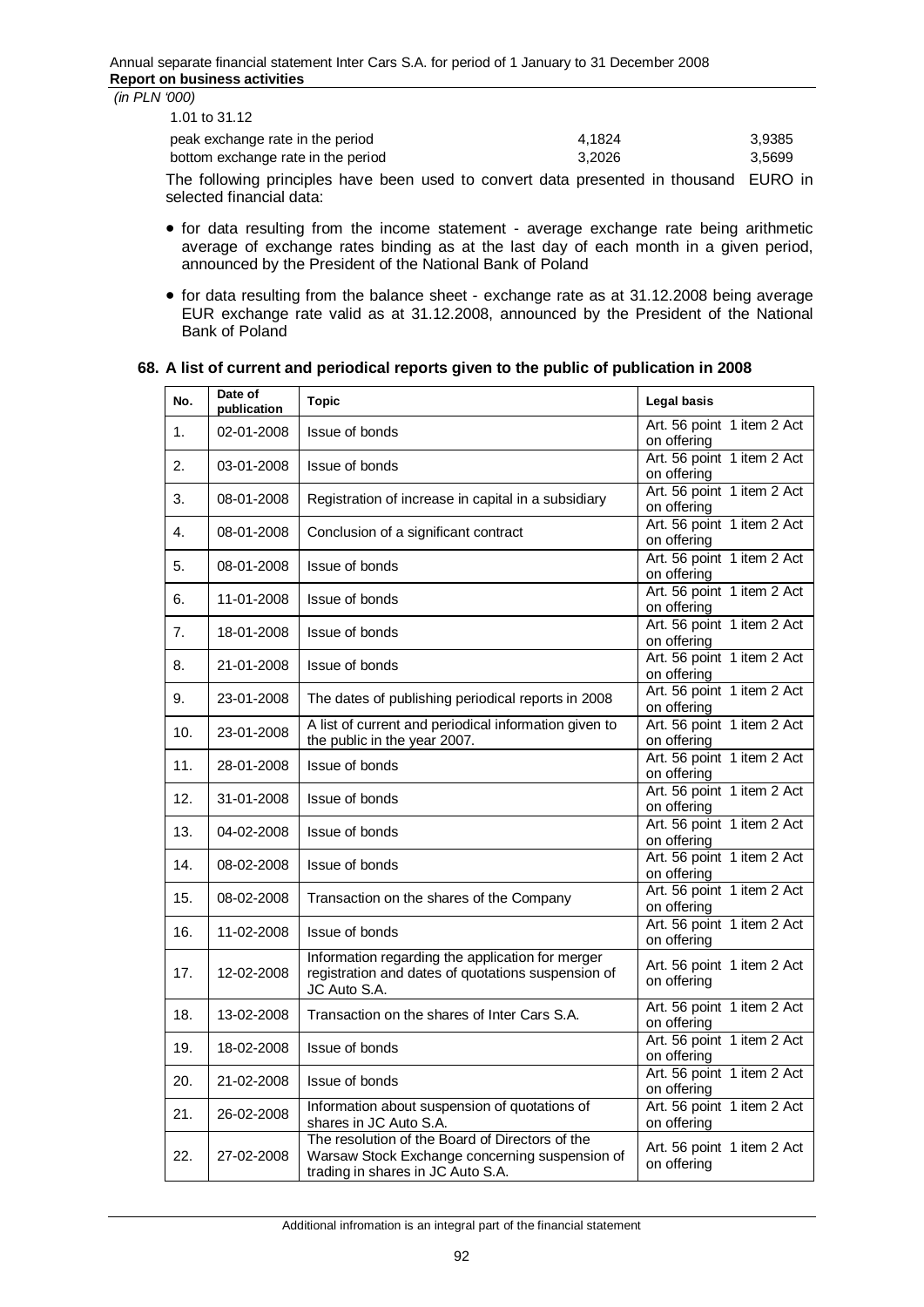| 23. | 28-02-2008 | Resignation of a member of the Supervisory Board<br>of Inter Cars S.A.                                                                     | Art. 56 point 1 item 2 Act<br>on offering |
|-----|------------|--------------------------------------------------------------------------------------------------------------------------------------------|-------------------------------------------|
| 24. | 28-02-2008 | Resolution of the Supervisory Board on appointing<br>members of the Board of Directors of Inter Cars<br>S.A.                               | Art. 56 point 1 item 2 Act<br>on offering |
| 25. | 28-02-2008 | Issue of bonds                                                                                                                             | Art. 56 point 1 item 2 Act<br>on offering |
| 26. | 29-02-2008 | Issue of bonds                                                                                                                             | Art. 56 point 1 item 2 Act<br>on offering |
| 27. | 29-02-2008 | Merger of companies, increase in the share capital<br>and changing the articles of association                                             | Art. 56 point 1 item 2 Act<br>on offering |
| 28. | 03-03-2008 | Correction of presentation in the extended<br>consolidated report for the 4th quarter of 2007                                              | Art. 56 point 1 item 2 Act<br>on offering |
| 29. | 03-03-2008 | Submitting the application to the National<br>Depository for Securities for registration of shares<br>and determination of a reference day | Art. 56 point 1 item 2 Act<br>on offering |
| 30. | 04-03-2008 | Issue of bonds                                                                                                                             | Art. 56 point 1 item 2 Act<br>on offering |
| 31. | 05-03-2008 | Registration of shares in the National Depository for<br>Securities                                                                        | Art. 56 point 1 item 2 Act<br>on offering |
| 32. | 10-03-2008 | Issue of bonds                                                                                                                             | Art. 56 point 1 item 2 Act<br>on offering |
| 33. | 11-03-2008 | Issue of bonds                                                                                                                             | Art. 56 point 1 item 2 Act<br>on offering |
| 34. | 18-03-2008 | Floating of G series shares                                                                                                                | Art. 56 point 1 item 2 Act<br>on offering |
| 35. | 18-03-2008 | Issue of bonds                                                                                                                             | Art. 56 point 1 item 2 Act<br>on offering |
| 36. | 21-03-2008 | Change in the shareholdings in the capital of the<br>Company                                                                               | Art. 56 point 1 item 2 Act<br>on offering |
| 37. | 21-03-2008 | Change in the shareholdings in the capital of the<br>Company                                                                               | Art. 56 point 1 item 2 Act<br>on offering |
| 38. | 21-03-2008 | Change in the shareholdings in the capital of the<br>Company                                                                               | Art. 56 point 1 item 2 Act<br>on offering |
| 39. | 21-03-2008 | Issue of bonds                                                                                                                             | Art. 56 point 1 item 2 Act<br>on offering |
| 40. | 21-03-2008 | Purchase of assets of considerable value                                                                                                   | Art. 56 point 1 item 2 Act<br>on offering |
| 41. | 25-03-2008 | Information regarding transactions with a subsidiary                                                                                       | Art. 56 point 1 item 2 Act<br>on offering |
| 42. | 27-03-2008 | Correction of the current report No.36/2008                                                                                                | Art. 70 item 1 Act on<br>offerina         |
| 43. | 28-03-2008 | Increase in the share capital of the company in a<br>subsidiary                                                                            | Art. 56 point 1 item 2 Act<br>on offering |
| 44. | 28-03-2008 | Issue of bonds                                                                                                                             | Art. 56 point 1 item 2 Act<br>on offering |
| 45. | 28-03-2008 | Change in the shareholdings in the capital of the<br>Company                                                                               | Art. 70 item 1 Act on<br>offering         |
| 46. | 31-03-2008 | Change in the shareholdings in the capital of the<br>Company                                                                               | Art. 70 item 1 Act on<br>offering         |
| 47. | 31-03-2008 | Issue of bonds                                                                                                                             | Art. 56 point 1 item 2 Act<br>on offering |
| 48. | 31-03-2008 | Change in the shareholdings in the capital of the<br>Company                                                                               | Art. 70 item 1 Act on<br>offering         |
| 49. | 02-04-2008 | Change in the shareholdings in the capital of the<br>Company                                                                               | Art. 70 item 1 Act on<br>offering         |
| 50. | 02-04-2008 | Change in the shareholdings in the capital of the<br>Company                                                                               | Art. 70 item 1 Act on<br>offering         |
| 51. | 04-04-2008 | Issue of bonds                                                                                                                             | Art. 56 point 1 item 2 Act<br>on offering |
| 52. | 04-04-2008 | Change in the shareholdings in the capital of the<br>Company                                                                               | Art. 70 item 1 Act on<br>offering         |
| 53. | 04-04-2008 | Change in the shareholdings in the capital of the<br>Company                                                                               | Art. 70 item 1 Act on<br>offering         |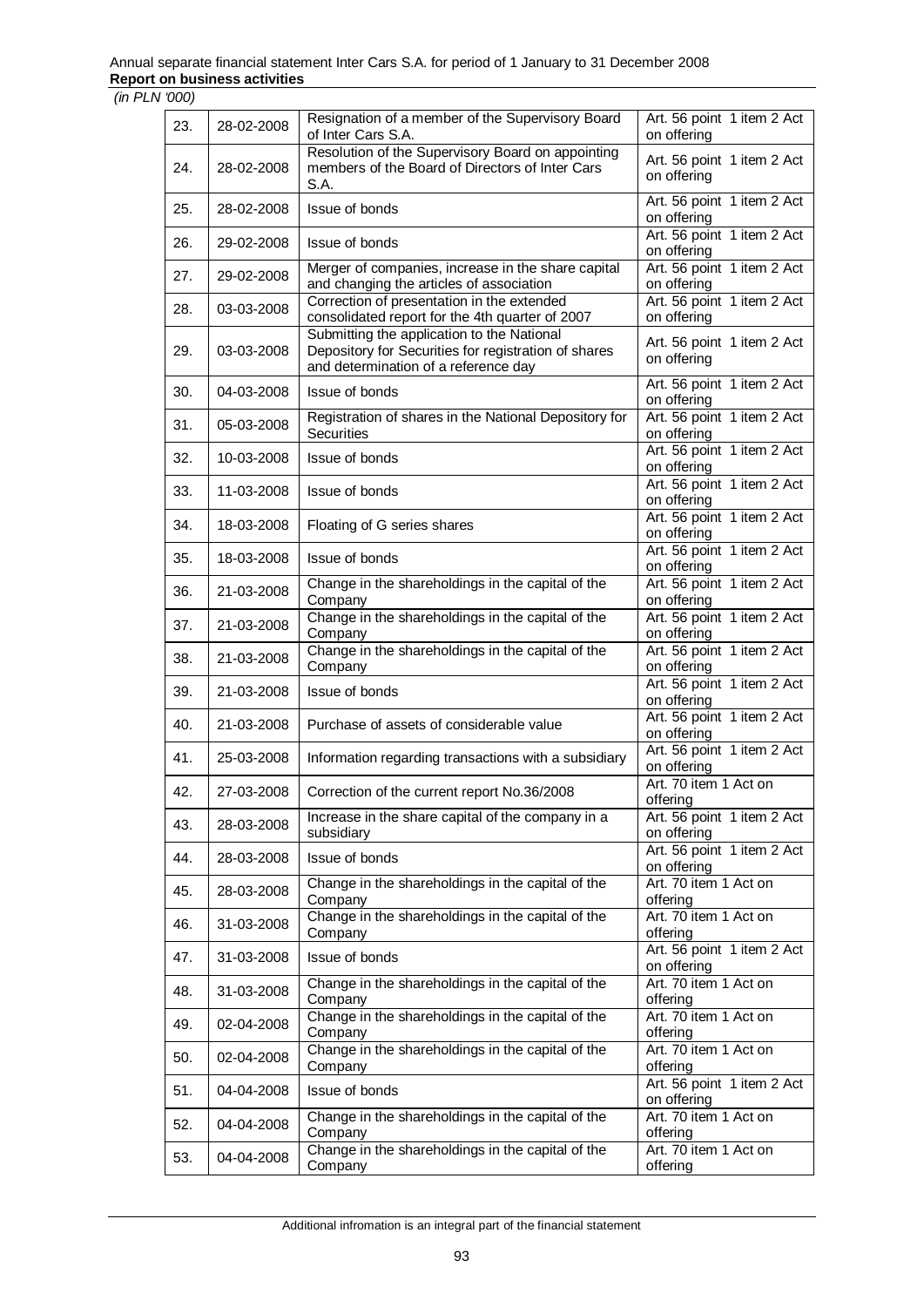| 54. | 10-04-2008 | Issue of bonds                                                                                                                                   | Art. 56 point of the<br>Public Offering Act |
|-----|------------|--------------------------------------------------------------------------------------------------------------------------------------------------|---------------------------------------------|
| 55. | 11-04-2008 | Issue of bonds                                                                                                                                   | Art. 56 point 1 item 2 Act<br>on offering   |
| 56. | 18-04-2008 | Issue of bonds                                                                                                                                   | Art. 56 point 1 item 2 Act                  |
| 57. | 21-04-2008 | Issue of bonds                                                                                                                                   | on offering<br>Art. 56 point 1 item 2 Act   |
| 58. | 22-04-2008 | Resignation of an executive                                                                                                                      | on offering<br>Art. 56 point 1 item 2 Act   |
|     |            |                                                                                                                                                  | on offering<br>Art. 56 point 1 item 2 Act   |
| 59. | 22-04-2008 | Resignation of an executive                                                                                                                      | on offering<br>Art. 56 point 1 item 2 Act   |
| 60. | 22-04-2008 | Issue of bonds                                                                                                                                   | on offering                                 |
| 61. | 25-04-2008 | Change in the Board of Directors of the Company                                                                                                  | Art. 56 point 1 item 2 Act<br>on offering   |
| 62. | 28-04-2008 | Issue of bonds                                                                                                                                   | Art. 56 point 1 item 2 Act<br>on offering   |
| 63. | 30-04-2008 | Issue of bonds                                                                                                                                   | Art. 56 point 1 item 2 Act<br>on offering   |
| 64. | 05-05-2008 | Issue of bonds                                                                                                                                   | Art. 56 point 1 item 2 Act<br>on offering   |
| 65. | 12-05-2008 | Issue of bonds                                                                                                                                   | Art. 56 point 1 item 2 Act<br>on offering   |
| 66. | 13-05-2008 | Issue of bonds                                                                                                                                   | Art. 56 point 1 item 2 Act                  |
| 67. | 19-05-2008 | Issue of bonds                                                                                                                                   | on offering<br>Art. 56 point 1 item 2 Act   |
|     |            |                                                                                                                                                  | on offering<br>Art. 56 point 1 item 2 Act   |
| 68. | 21-05-2008 | Issue of bonds                                                                                                                                   | on offering<br>Art. 56 point 1 item 2 Act   |
| 69. | 28-05-2008 | Issue of bonds                                                                                                                                   | on offering                                 |
| 70. | 30-05-2008 | Issue of bonds                                                                                                                                   | Art. 56 point 1 item 2 Act<br>on offering   |
| 71. | 05-06-2008 | Issue of bonds                                                                                                                                   | Art. 56 point 1 item 2 Act<br>on offering   |
| 72. | 12-06-2008 | Issue of bonds                                                                                                                                   | Art. 56 point 1 item 2 Act<br>on offering   |
| 73. | 13-06-2008 | Issue of bonds                                                                                                                                   | Art. 56 point 1 item 2 Act<br>on offering   |
| 74. | 19-06-2008 | Issue of bonds                                                                                                                                   | Art. 56 point 1 item 2 Act                  |
| 75. | 23-06-2008 | Convening the Ordinary General Meeting of Inter                                                                                                  | on offering<br>Art. 56 point 1 item 2 Act   |
|     |            | Cars S.A.                                                                                                                                        | on offering<br>Art. 56 point 1 item 2 Act   |
| 76. | 23-06-2008 | Issue of bonds                                                                                                                                   | on offering<br>Art. 56 point 1 item 2 Act   |
| 77. | 24-06-2008 | Significant agreement                                                                                                                            | on offering                                 |
| 78. | 27-06-2008 | Floating F2 series shares                                                                                                                        | Art. 56 point 1 item 2 Act<br>on offering   |
| 79. | 30-06-2008 | Issue of bonds                                                                                                                                   | Art. 56 point 1 item 2 Act<br>on offering   |
| 80. | 30-06-2008 | Completion and settlement of G series shares issue                                                                                               | Art. 56 point 1 item 2 Act<br>on offering   |
| 81. | 30-06-2008 | Statement of the Board of Directors of Inter Cars<br>S.A. concerning the Company's compliance with the<br>Best Practices of WSE Listed Companies | Other regulations                           |
| 82. | 30-06-2008 | Statement of the Board of Directors of Inter Cars<br>S.A. on Corporate Governance Principles in 2007                                             | Other regulations                           |
| 83. | 30-06-2008 | Brief assessment of the Company's situation in<br>2007 drawn up by the Supervisory Board.                                                        | Other regulations                           |
| 84. | 30-06-2008 | Proposed dividend                                                                                                                                | Art. 56 point 1 item 2 Act<br>on offering   |
| 85. | 30-06-2008 | Appointment of Chartered Auditor                                                                                                                 | Art. 56 point 1 item 2 Act<br>on offering   |

Additional infromation is an integral part of the financial statement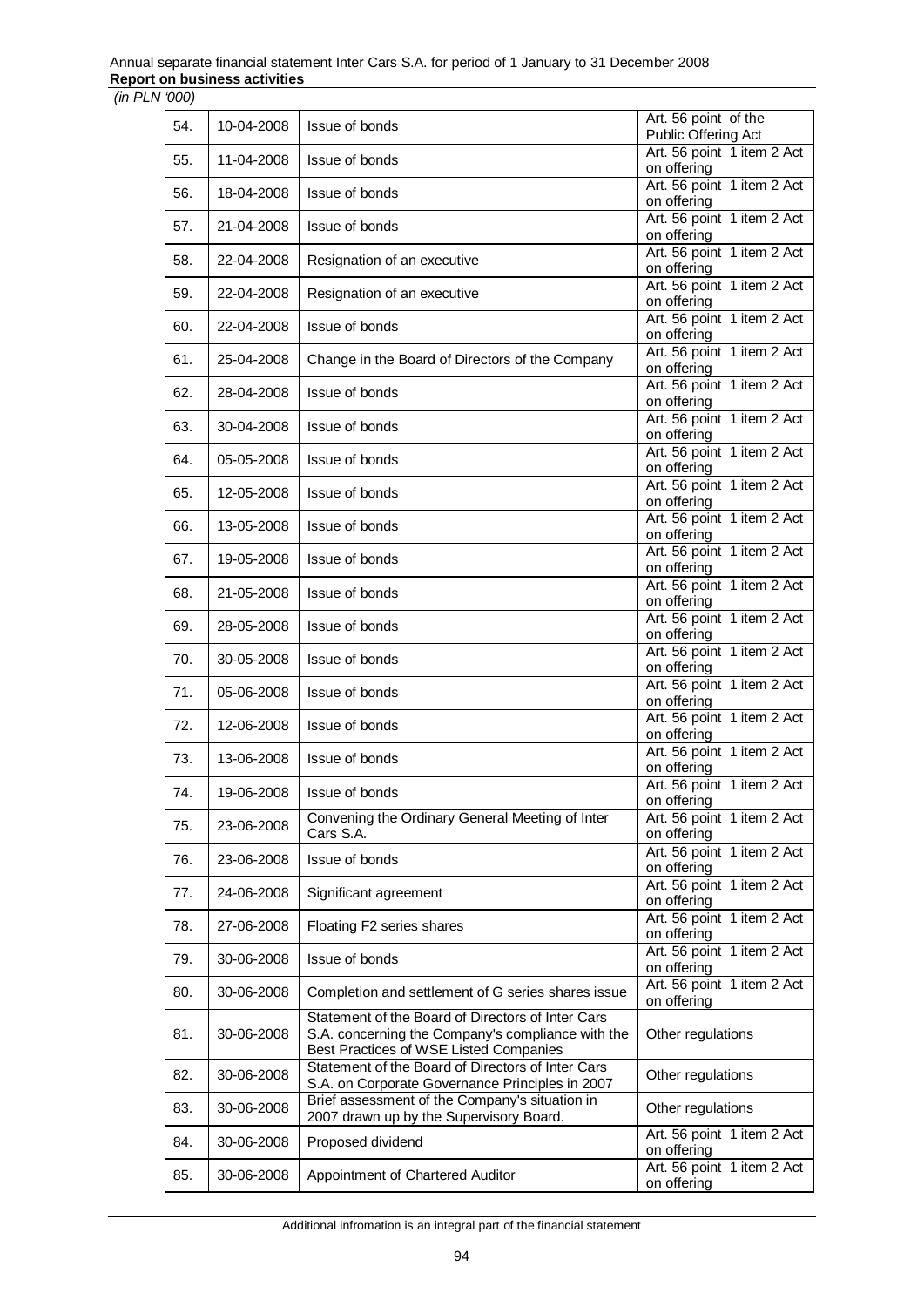| 86.  | 02-07-2008 | Issue of bonds                                                                                                            | Art. 56 point 1 item 2 Act                     |
|------|------------|---------------------------------------------------------------------------------------------------------------------------|------------------------------------------------|
|      |            |                                                                                                                           | on offering                                    |
| 87.  | 07-07-2008 | Issue of bonds                                                                                                            | Art. 56 point 1 item 2 Act<br>on offering      |
| 88.  | 09.07.2008 | Change in the amount of subsidiary's share capital                                                                        | Art. 56 point 1 item 2 Act<br>on offering      |
| 89.  | 09-07-2008 | Draft resolutions at the Ordinary General Meeting<br>on 18 July 2008                                                      | Art. 56 point 1 item 2 Act<br>on offering      |
| 90.  | 09-07-2008 | Change in the address of the subsidiary's seat                                                                            | Art. 56 point 1 item 2 Act<br>on offering      |
| 91.  | 10-07-2008 | Information on the candidate for a member of the<br><b>Supervisory Board</b>                                              | Art. 56 point 1 item 2 Act<br>on offering      |
| 92.  | 14-07-2008 | Issue of bonds                                                                                                            | Art. 56 point 1 item 2 Act<br>on offering      |
| 93.  | 14-07-2008 | Transaction on the shares of the Company                                                                                  | Art. 56 point 1 item 2 Act<br>on offering      |
| 94.  | 15-07-2008 | Issue of bonds                                                                                                            | Art. 56 point 1 item 2 Act<br>on offering      |
| 95.  | 18-07-2008 | Resolutions adopted by the Ordinary General<br>Meeting on 18.07.2008                                                      | Art. 56 point 1 item 2 Act<br>on offering      |
| 96.  | 18-07-2008 | List of shareholders with more than 5% of votes at<br>the Extraordinary General Meeting of Shareholders<br>on 18.07.2008. | Art. 56 point 1 item 2 Act<br>on offering      |
| 97.  | 18-07-2008 | The Ordinary General Meeting's approval of profit<br>distribution                                                         | Art. 56 point 1 item 2 Act<br>on offering      |
| 98.  | 18-07-2008 | Changes in the Supervisory Board                                                                                          | Art. 56 point 1 item 2 Act<br>on offering      |
| 99.  | 21-07-2008 | Issue of bonds                                                                                                            | Art. 56 point 1 item 2 Act<br>on offering      |
| 100. | 23-07-2008 | Issue of bonds                                                                                                            | Art. 56 point 1 item 2 Act<br>on offering      |
| 101. | 28-07-2008 | Registration of a subsidiary in Romania                                                                                   | Art. 56 point 1 item 2 Act<br>on offering      |
| 102. | 29-07-2008 | Transaction on the shares of the Company                                                                                  | Art. 56 point 1 item 2 Act<br>on offering      |
| 103. | 31-07-2008 | Issue of bonds                                                                                                            | Art. 56 point 1 item 2 Act<br>on offering      |
| 104. | 01-08-2008 | Resignation of an executive                                                                                               | Art. 56 point 1 item 2 Act<br>on offering      |
| 105. | 04-08-2008 | Issue of bonds                                                                                                            | Art. 56 point 1 item 2 Act<br>on offering      |
| 106. | 06-08-2008 | Taking up shares arising from the Motivation<br>Program                                                                   | Art. 56 point 1 item 2 Act<br>on offering      |
| 107. | 07-08-2008 | Change in terms of a significant contract                                                                                 | Art. 56 point 1 item 2 Act<br>on offering      |
| 108. | 12-08-2008 | Significant agreement                                                                                                     | Art. 56 point 1 item 2 Act<br>on offering      |
| 109. | 14-08-2008 | Issue of bonds                                                                                                            | Art. Art. 1 item 2 Act on<br>offering          |
| 110. | 21-08-2008 | Issue of bonds                                                                                                            | Art. Art. 1 item 2 Act on<br>offering          |
| 111. | 28-08-2008 | Issue of bonds                                                                                                            | Art. Art. 1 item 2 Act on<br>offering          |
| 112. | 29-08-2008 | Issue of bonds                                                                                                            | Art. Art. 1 item 2 Act on<br>offering          |
| 113. | 02-09-2008 | Transaction on the shares of the Company                                                                                  | Art. Art. of the Public<br><b>Offering Act</b> |
| 114. | 04-09-2008 | Issue of bonds                                                                                                            | Art. Art. 1 item 2 Act on<br>offering          |
| 115. | 15-09-2008 | Issue of bonds                                                                                                            | Art. Art. 1 item 2 Act on<br>offering          |
| 116. | 16-09-2008 | Issue of bonds                                                                                                            | Art. Art. 1 item 2 Act on<br>offering          |
| 117. | 22-09-2008 | Issue of bonds                                                                                                            | Art. Art. 1 item 2 Act on<br>offering          |

Additional infromation is an integral part of the financial statement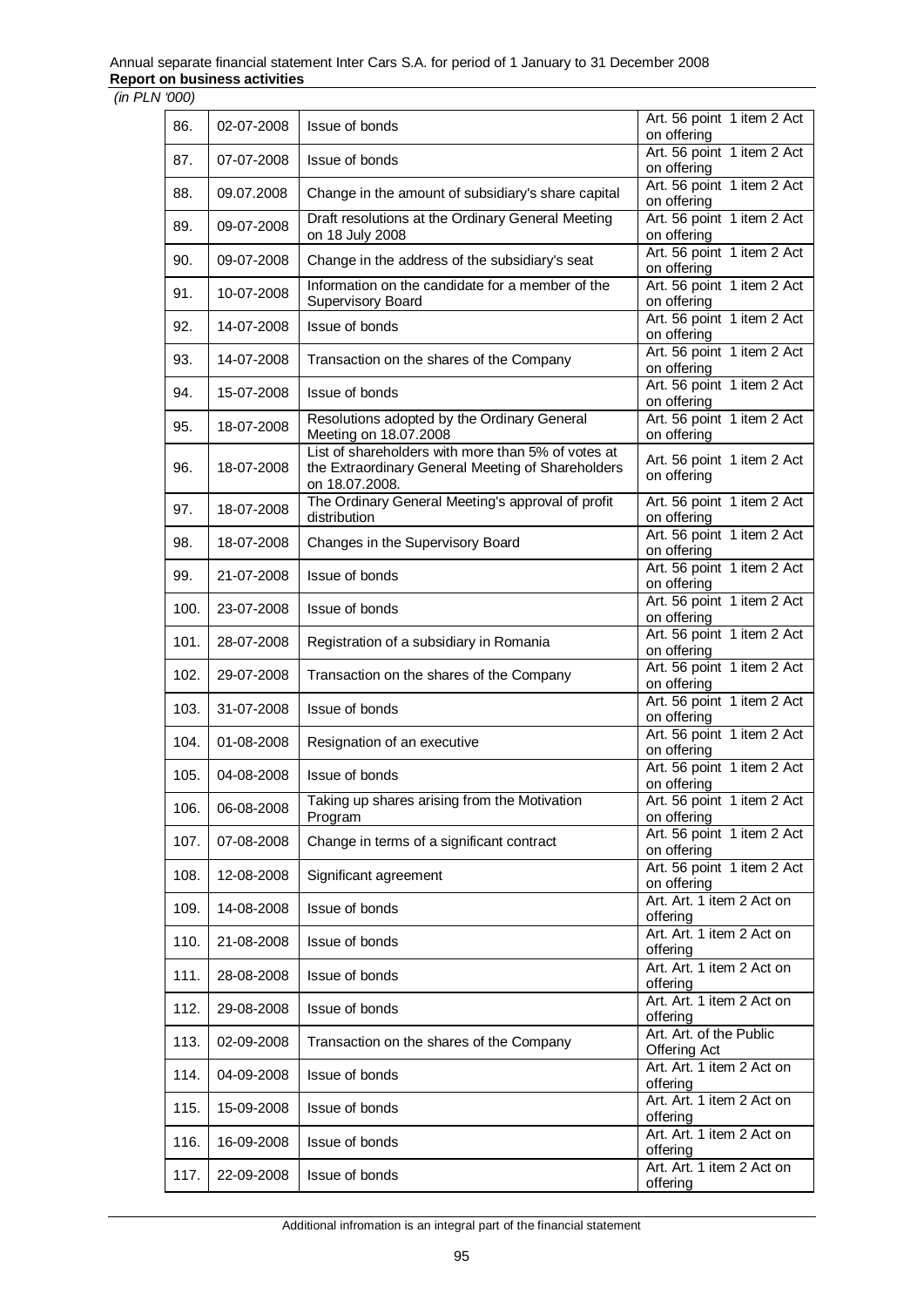| 118. | 26-09-2008 | Change to the credit contract                                  | Art. Art. 1 item 2 Act on<br>offering     |
|------|------------|----------------------------------------------------------------|-------------------------------------------|
| 119. | 29-09-2008 | Issue of bonds                                                 | Art. Art. 1 item 2 Act on<br>offering     |
| 120. | 03-10-2008 | Issue of bonds                                                 | Art. Art. 1 item 2 Act on<br>offering     |
| 121. | 17-10-2008 | Transaction on the shares of the Company                       | Art. 160 point 4 of Act on<br>Trade       |
| 122. | 22-10-2008 | Purchase of shares by the Chairman of the<br>Supervisory Board | Art. 160 point 4 of Act on<br>Trade       |
| 123. | 30-10-2008 | Change in shareholdings in the capital                         | Art. 56 point 1 item 2 Act<br>on offering |
| 124. | 31-10-2008 | Change to the credit contract                                  | Art. 56 point 1 item 2 Act<br>on offering |
| 125. | 26-11-2008 | Revision of the consolidated semi-annual report of<br>PSr.     | Art. 56 point 1 item 2 Act<br>on offering |
| 126. | 15-12-2008 | Registration of the increase in share capital                  | Art. 56 point 1 item 2 Act<br>on offering |
| 127. | 16-12-2008 | Purchase of assets of considerable value                       | Art. 56 point 1 item 2 Act<br>on offering |
| 128. | 23-12-2008 | Prolongation of the crediting period in Bank Pekao<br>S.A.     | Art. 56 point 1 item 2 Act<br>on offering |

#### **Periodical report**

| No.            | Date of<br>publication | <b>Topic</b>                                 | Legal basis                         |
|----------------|------------------------|----------------------------------------------|-------------------------------------|
| 1.             | 29-02-2008             | Consolidated quarterly report for the IV     | $\S$ 86 point 2 and $\S$ 87 point 1 |
|                |                        | quarter in 2007 (QSr 4/2007)                 | regulation CM of 19.10.2005         |
| 2.             | 15-05-2008             | Consolidated quarterly report for the 1st    | $\S$ 86 point 2 and $\S$ 87 point 1 |
|                |                        | quarter in 2008 (QSr 1/2008)                 | regulation CM of 19.10.2005         |
| 3.             | 14-08-2008             | Consolidated quarterly report for the II     | $\S$ 86 point 2 and $\S$ 87 point 1 |
|                |                        | quarter in 2008 (QSr 2/2008)                 | regulation CM of 19.10.2005         |
| 4.             | 14-11-2008             | Consolidated quarterly report for the III    | $\S$ 86 point 2 and $\S$ 87 point 1 |
|                |                        | quarter in 2008 (QSr 3/2008)                 | regulation CM of 19.10.2005         |
| 5.             | 30-06-2008             | Separated annual report for 2007. (R/2007)   | § 86 point 1 and point 2            |
|                |                        |                                              | regulation CM of 19.10.2005         |
| 6.             | 30-06-2008             | Consolidated annual report for 2007.         | § 86 point 1 and point 2            |
|                |                        | (R2/2007)                                    | regulation CM of 19.10.2005         |
| 7 <sub>1</sub> | 30-09-2008             | Consolidated report for the 1st half-year in | $\S$ 86 point 2 and $\S$ 87 point 4 |
|                |                        | 2008 (PSr 2008)                              | regulation CM of 19.10.2005         |

#### **69. Corporate governance**

Full text of the statement is available on the website of the Company (www.intercars.com.pl) and of the Warsaw Stock Exchange (www.gpw.pl).

The Company departed from the application of principles no. 20, 28 and 43 (in accordance with "Best Practices in WSE Listed Companies 2005" - adopted by the Board of Directors and the Stock Exchange Management Board and Supervisory Board on 15 December 2004) stating the following substantiation:

- principle no. 20 According to the articles of association, the Supervisory Board is composed of 5 members appointed by the General Meeting, and three members of the Supervisory Board are selected by the General Meeting from among candidates indicated by the Founding Shareholders. Currently, in the Company none of the shareholders has a block giving more than 50% of the total number of votes.
- principle no. 28 -In the present wording the Regulations of the Supervisory Board do not envisage appointment of committees.
- principle no. 43 -The selection of an entity supposed to provide services of a chartered auditor is made by the Supervisory Board of the Company on the basis of recommendations of the Board of Directors.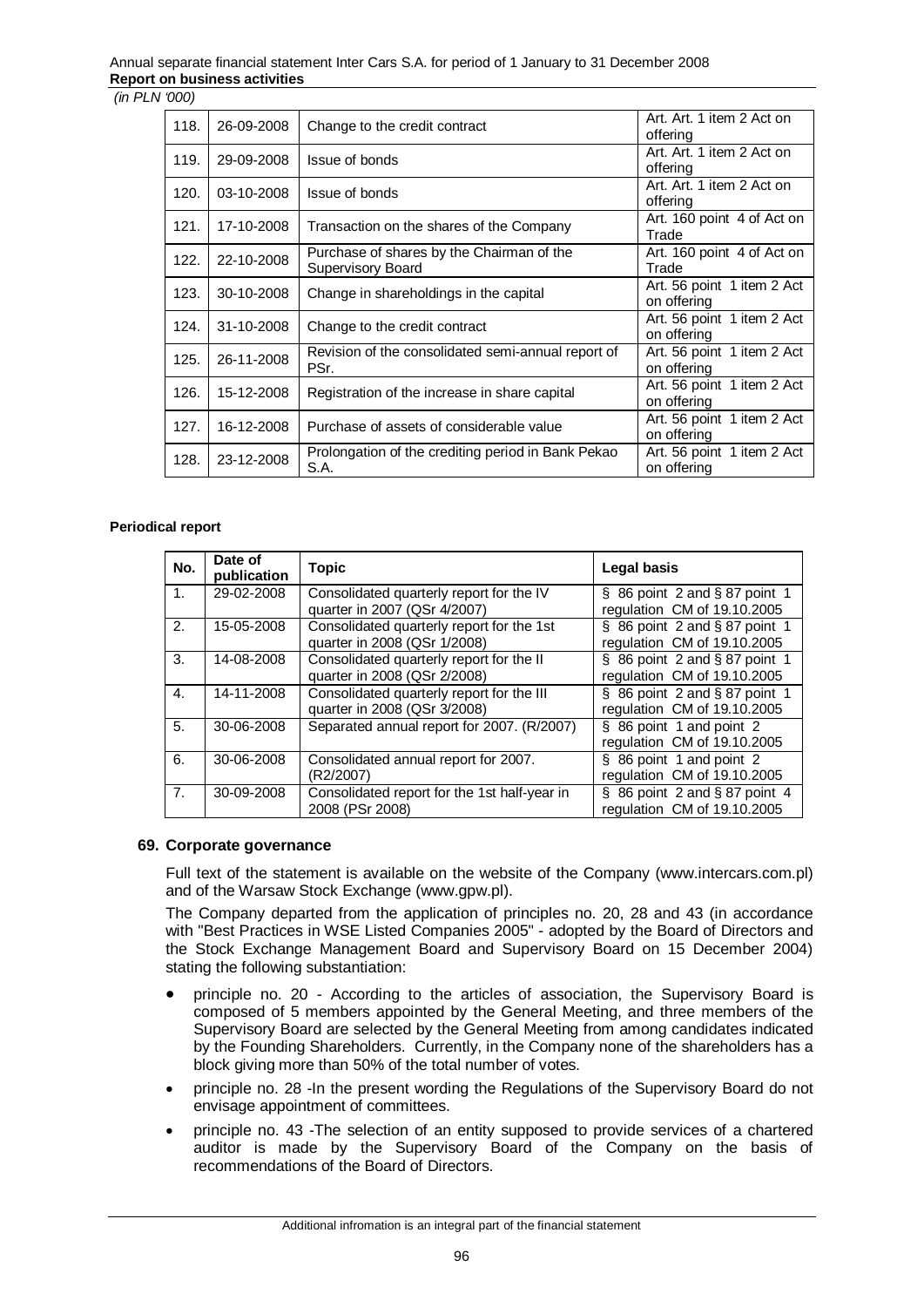**Krzysztof Oleksowicz**  President of the Management Board

**Robert Kierzek**  Vice President of the Management Board

**Krzysztof Soszyński:** Vice President of the Management Board

# **Piotr Kraska**

Member of the Management Board

Warsaw, 27 April 2009.

# **Wojciech Milewski**

Member of the Management Board